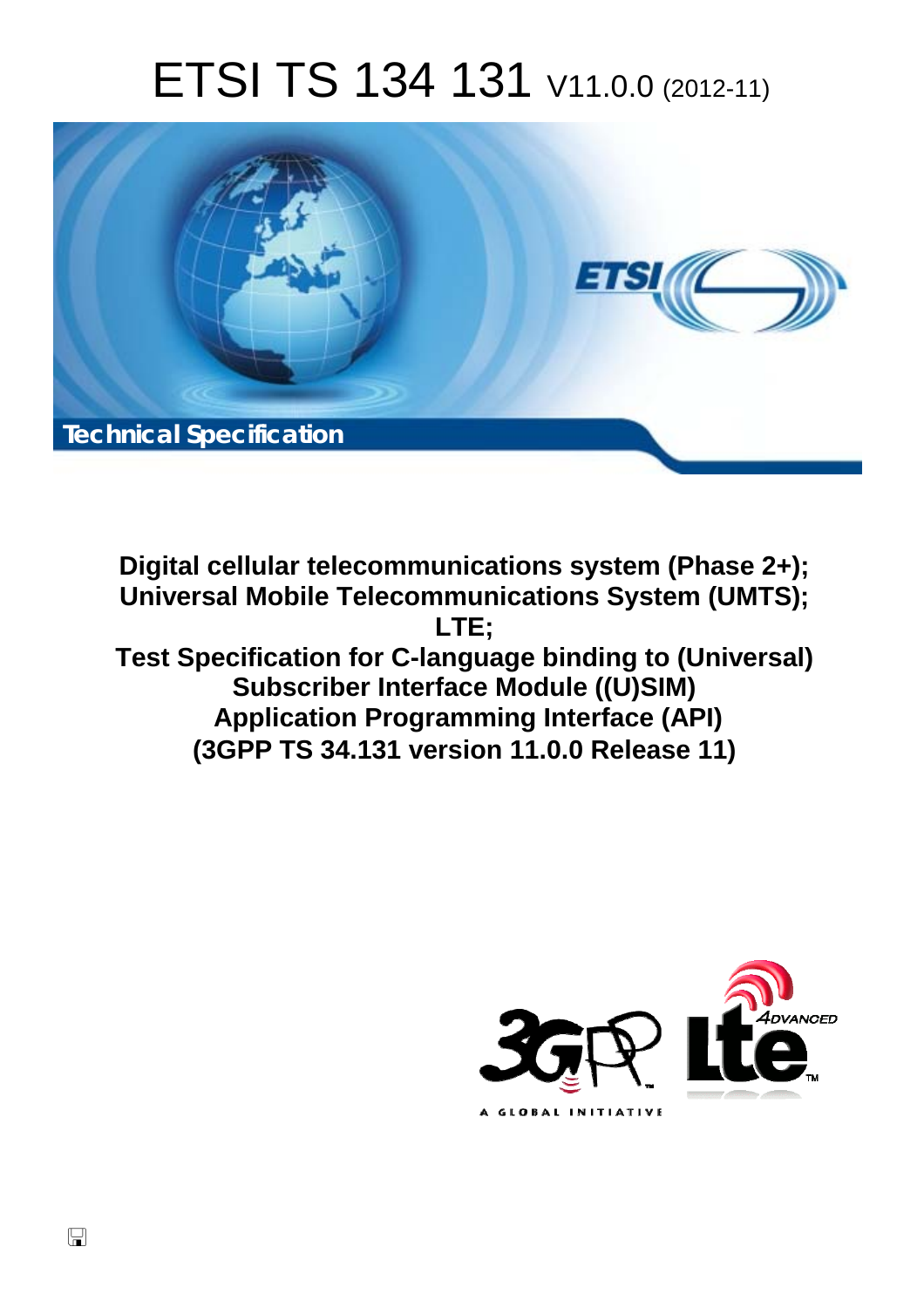Reference RTS/TSGC-0634131vb00

> Keywords GSM,LTE,UMTS

#### *ETSI*

#### 650 Route des Lucioles F-06921 Sophia Antipolis Cedex - FRANCE

Tel.: +33 4 92 94 42 00 Fax: +33 4 93 65 47 16

Siret N° 348 623 562 00017 - NAF 742 C Association à but non lucratif enregistrée à la Sous-Préfecture de Grasse (06) N° 7803/88

#### *Important notice*

Individual copies of the present document can be downloaded from: [http://www.etsi.org](http://www.etsi.org/)

The present document may be made available in more than one electronic version or in print. In any case of existing or perceived difference in contents between such versions, the reference version is the Portable Document Format (PDF). In case of dispute, the reference shall be the printing on ETSI printers of the PDF version kept on a specific network drive within ETSI Secretariat.

Users of the present document should be aware that the document may be subject to revision or change of status. Information on the current status of this and other ETSI documents is available at <http://portal.etsi.org/tb/status/status.asp>

If you find errors in the present document, please send your comment to one of the following services: [http://portal.etsi.org/chaircor/ETSI\\_support.asp](http://portal.etsi.org/chaircor/ETSI_support.asp)

#### *Copyright Notification*

No part may be reproduced except as authorized by written permission. The copyright and the foregoing restriction extend to reproduction in all media.

> © European Telecommunications Standards Institute 2012. All rights reserved.

**DECT**TM, **PLUGTESTS**TM, **UMTS**TM and the ETSI logo are Trade Marks of ETSI registered for the benefit of its Members. **3GPP**TM and **LTE**™ are Trade Marks of ETSI registered for the benefit of its Members and of the 3GPP Organizational Partners.

**GSM**® and the GSM logo are Trade Marks registered and owned by the GSM Association.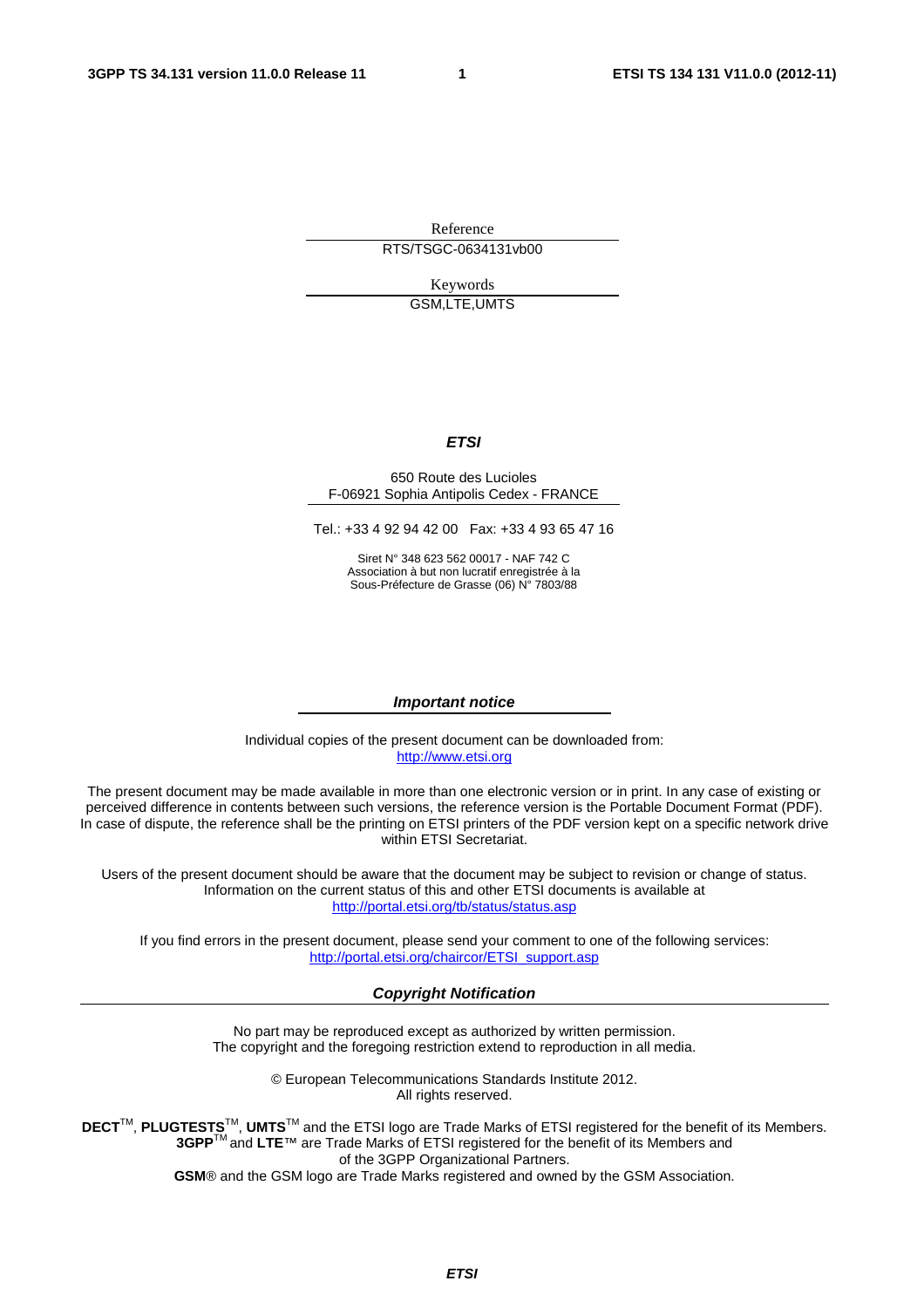# Intellectual Property Rights

IPRs essential or potentially essential to the present document may have been declared to ETSI. The information pertaining to these essential IPRs, if any, is publicly available for **ETSI members and non-members**, and can be found in ETSI SR 000 314: *"Intellectual Property Rights (IPRs); Essential, or potentially Essential, IPRs notified to ETSI in respect of ETSI standards"*, which is available from the ETSI Secretariat. Latest updates are available on the ETSI Web server [\(http://ipr.etsi.org](http://webapp.etsi.org/IPR/home.asp)).

Pursuant to the ETSI IPR Policy, no investigation, including IPR searches, has been carried out by ETSI. No guarantee can be given as to the existence of other IPRs not referenced in ETSI SR 000 314 (or the updates on the ETSI Web server) which are, or may be, or may become, essential to the present document.

# Foreword

This Technical Specification (TS) has been produced by ETSI 3rd Generation Partnership Project (3GPP).

The present document may refer to technical specifications or reports using their 3GPP identities, UMTS identities or GSM identities. These should be interpreted as being references to the corresponding ETSI deliverables.

The cross reference between GSM, UMTS, 3GPP and ETSI identities can be found under [http://webapp.etsi.org/key/queryform.asp.](http://webapp.etsi.org/key/queryform.asp)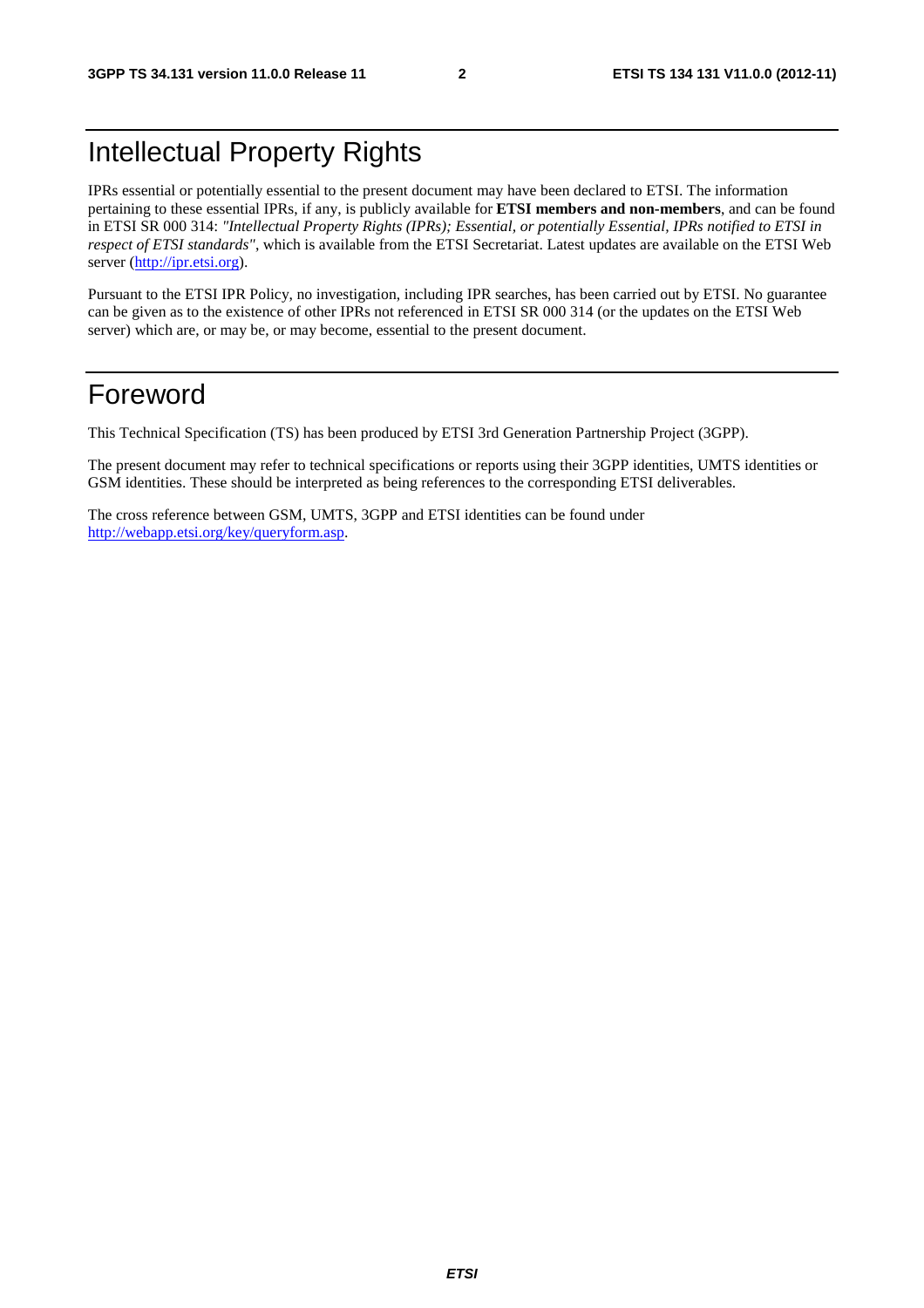$\mathbf{3}$ 

# Contents

| 1                |     |
|------------------|-----|
| 2                |     |
| 3                |     |
| 3.1<br>3.2       |     |
|                  |     |
| 4<br>4.1         |     |
| 4.2              |     |
| 4.3              |     |
| 4.3.1            |     |
| 4.3.1.1          |     |
| 4.3.1.2          |     |
| 4.3.1.3          |     |
| 4.3.1.4          |     |
| 4.4              |     |
| 4.5              |     |
| 4.5.1            |     |
| 4.6              |     |
| 4.6.1            |     |
| 5                |     |
| 6                |     |
| 6.1              |     |
| 6.1.1            |     |
| 6.1.1.1          |     |
| 6.1.1.2          |     |
| 6.1.1.3          |     |
| 6.1.2            |     |
| 6.1.2.1          |     |
| 6.1.2.2          |     |
| 6.1.2.3          |     |
| 6.1.3            |     |
| 6.1.3.1          |     |
| 6.1.3.2          |     |
| 6.1.3.3          |     |
| 6.1.4            |     |
| 6.1.4.1          |     |
| 6.1.4.2          |     |
| 6.1.4.3          |     |
| 6.1.5            |     |
| 6.1.5.1          |     |
| 6.1.5.2          |     |
| 6.1.5.3<br>6.1.6 |     |
| 6.1.6.1          |     |
| 6.1.6.2          | .24 |
| 6.1.6.3          | 25  |
| 6.1.7            |     |
| 6.1.7.1          |     |
| 6.1.7.2          |     |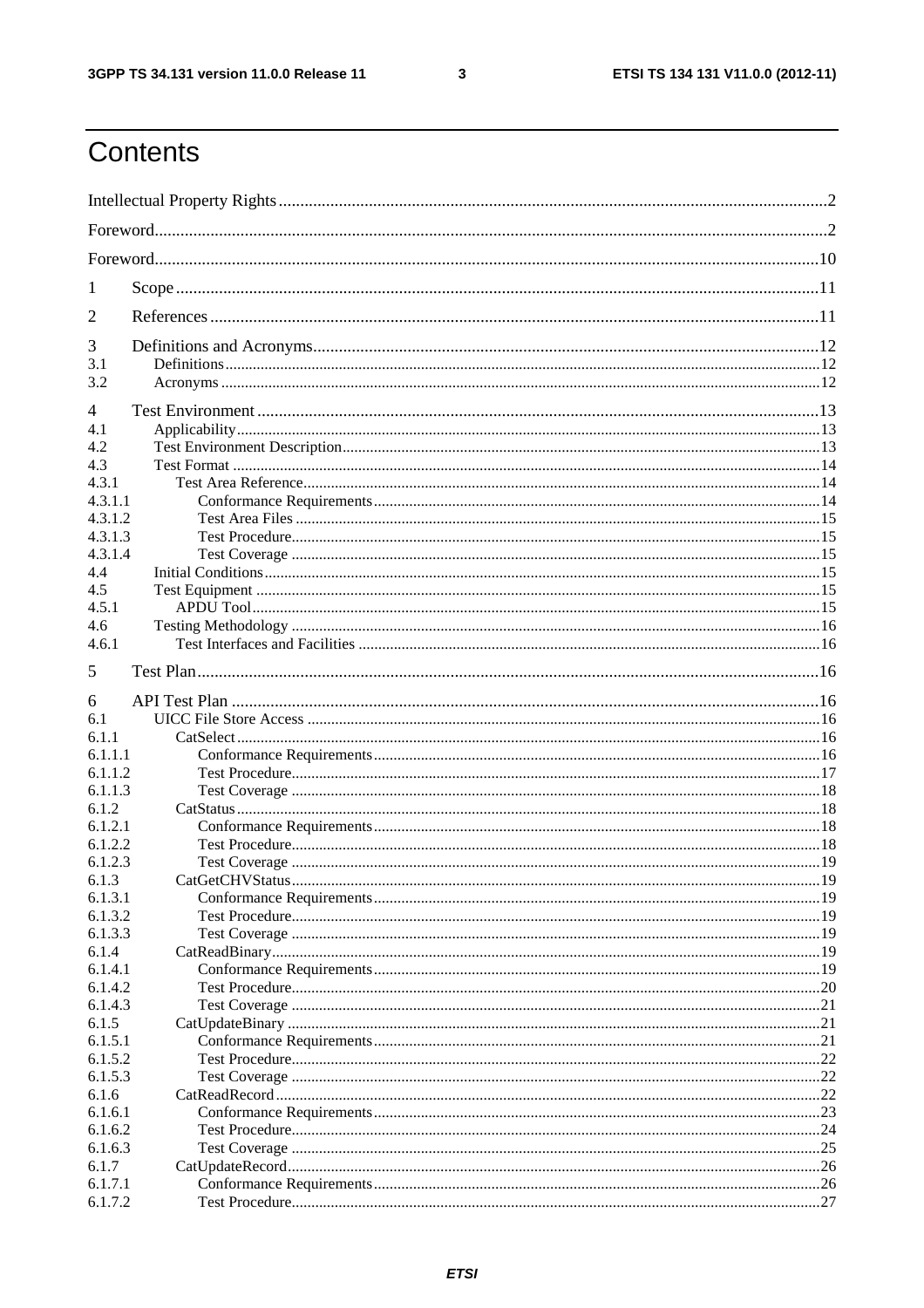#### $\overline{\mathbf{4}}$

| 6.1.7.3  |  |
|----------|--|
| 6.1.8    |  |
| 6.1.8.1  |  |
| 6.1.8.2  |  |
| 6.1.8.3  |  |
| 6.1.9    |  |
| 6.1.9.1  |  |
| 6.1.9.2  |  |
| 6.1.9.3  |  |
| 6.1.10   |  |
| 6.1.10.1 |  |
| 6.1.10.2 |  |
| 6.1.10.3 |  |
| 6.1.11   |  |
| 6.1.11.1 |  |
| 6.1.11.2 |  |
| 6.1.11.3 |  |
| 6.2      |  |
| 6.2.1    |  |
| 6.2.1.1  |  |
| 6.2.1.2  |  |
| 6.2.1.3  |  |
| 6.2.2    |  |
| 6.2.2.1  |  |
| 6.2.2.2  |  |
| 6.2.2.3  |  |
| 6.2.2.4  |  |
| 6.2.3    |  |
| 6.2.3.1  |  |
| 6.2.3.2  |  |
| 6.2.3.3  |  |
| 6.2.4    |  |
| 6.2.4.1  |  |
| 6.2.4.2  |  |
| 6.2.4.3  |  |
| 6.3      |  |
| 6.3.1    |  |
| 6.3.1.1  |  |
|          |  |
| 6.3.1.2  |  |
| 6.3.1.3  |  |
| 6.3.2    |  |
| 6.3.2.1  |  |
| 6.3.2.2  |  |
| 6.3.2.3  |  |
| 6.3.3    |  |
| 6.3.3.1  |  |
| 6.3.3.2  |  |
| 6.3.3.3  |  |
| 6.3.4    |  |
| 6.3.4.1  |  |
| 6.3.4.2  |  |
| 6.3.4.3  |  |
| 6.3.5    |  |
| 6.3.5.1  |  |
| 6.3.5.2  |  |
| 6.3.5.3  |  |
| 6.3.6    |  |
| 6.3.6.1  |  |
| 6.3.6.2  |  |
| 6.3.6.3  |  |
| 6.3.7    |  |
| 6.3.7.1  |  |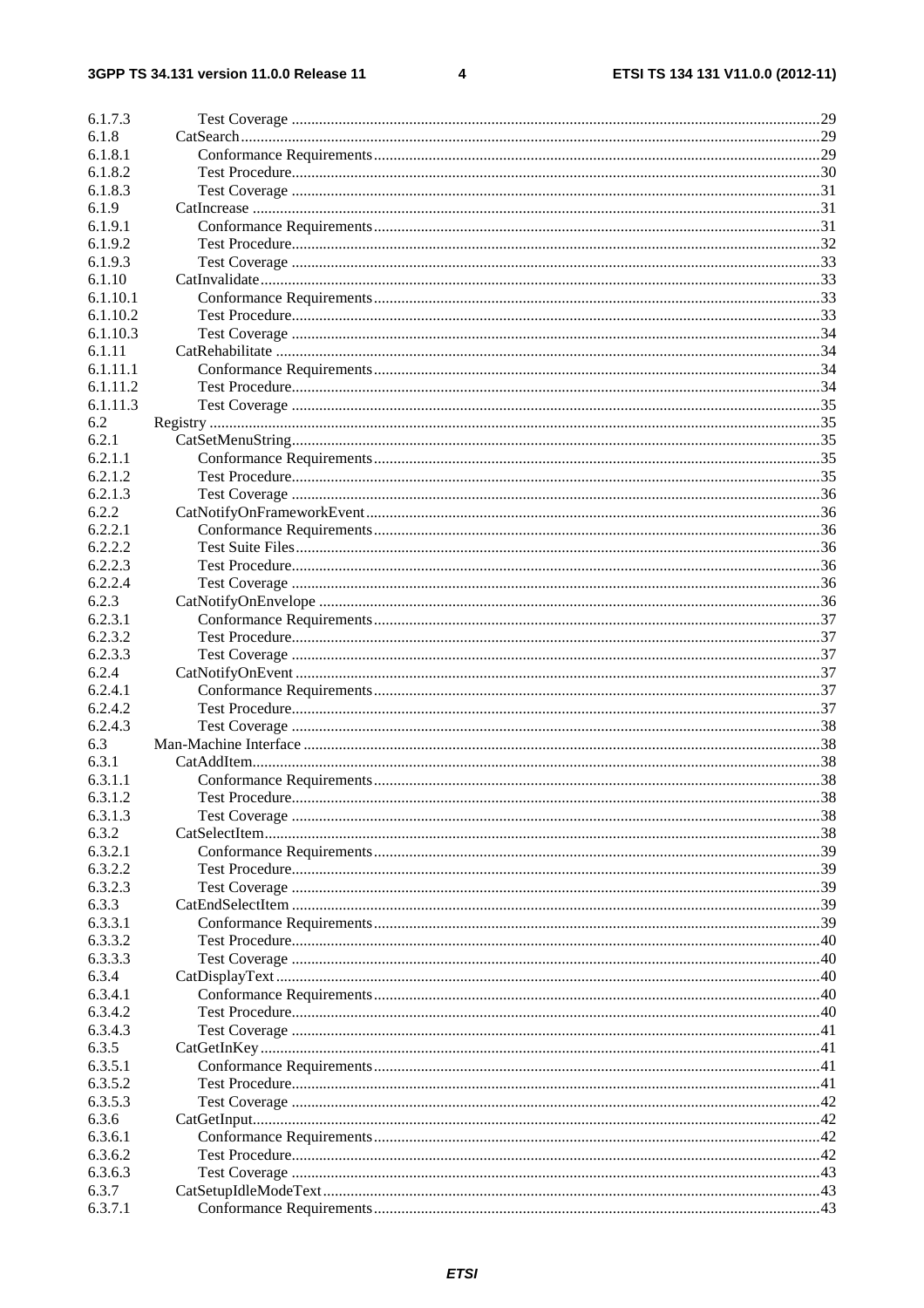#### $5\overline{)}$

| Test Procedure. | 50 |
|-----------------|----|
|                 |    |
|                 |    |
|                 |    |
|                 |    |
|                 |    |
|                 |    |
|                 |    |
|                 |    |
|                 |    |
|                 |    |
|                 |    |
|                 |    |
|                 |    |
|                 |    |
|                 |    |
|                 |    |
|                 |    |
|                 |    |
|                 |    |
|                 |    |
|                 |    |
|                 |    |
|                 |    |
|                 |    |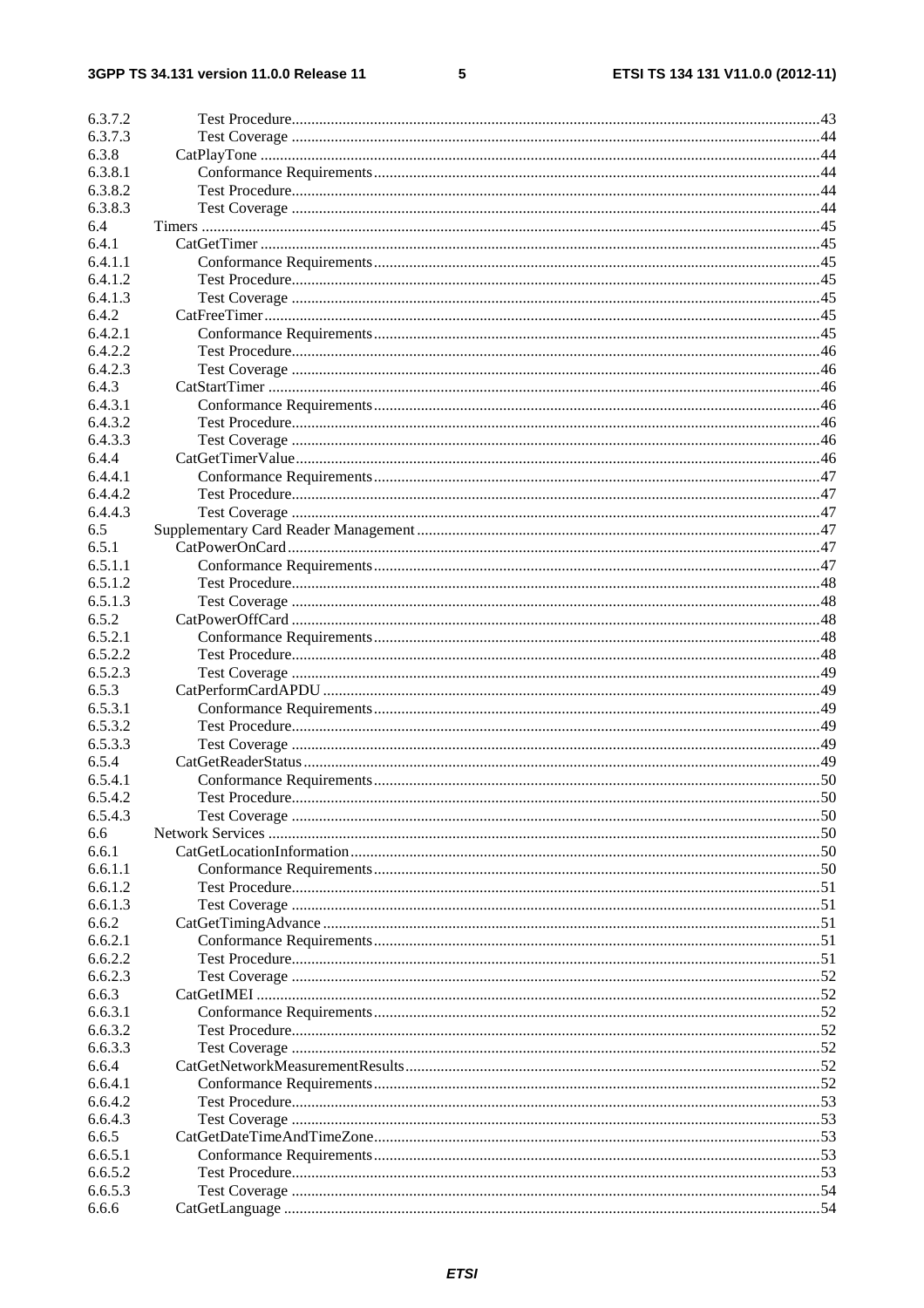#### $\bf 6$

| 6.6.6.1              |  |
|----------------------|--|
| 6.6.6.2              |  |
| 6.6.6.3              |  |
| 6.6.7                |  |
| 6.6.7.1              |  |
| 6.6.7.2              |  |
| 6.6.7.3              |  |
| 6.6.8                |  |
| 6.6.8.1              |  |
| 6.6.8.2              |  |
| 6.6.8.3              |  |
| 6.6.9                |  |
| 6.6.9.1              |  |
| 6.6.9.2              |  |
| 6.6.9.3              |  |
| 6.6.10               |  |
| 6.6.10.1             |  |
| 6.6.10.2             |  |
| 6.6.10.3             |  |
| 6.6.11               |  |
| 6.6.11.1             |  |
| 6.6.11.2             |  |
| 6.6.11.3             |  |
| 6.6.12               |  |
| 6.6.12.1             |  |
| 6.6.12.2             |  |
| 6.6.12.3             |  |
| 6.6.13               |  |
| 6.6.13.1             |  |
| 6.6.13.2             |  |
| 6.6.13.3             |  |
| 6.6.14               |  |
| 6.6.14.1             |  |
| 6.6.14.2             |  |
| 6.6.14.3             |  |
| 6.6.15               |  |
| 6.6.15.1             |  |
| 6.6.15.2             |  |
| 6.6.15.3             |  |
| 6.6.16               |  |
| 6.6.16.1             |  |
| 6.6.16.2             |  |
| 6.6.16.3             |  |
| 6.6.17               |  |
| 6.6.17.1             |  |
| 6.6.17.2             |  |
| 6.6.17.3             |  |
| 6.6.18               |  |
| 6.6.18.1             |  |
| 6.6.18.2             |  |
| 6.6.18.3             |  |
| 6.6.19               |  |
| 6.6.19.1             |  |
| 6.6.19.2             |  |
| 6.6.19.3             |  |
| 6.6.20               |  |
| 6.6.20.1<br>6.6.20.2 |  |
| 6.6.20.3             |  |
| 6.6.21               |  |
| 6.6.21.1             |  |
| 6.6.21.2             |  |
|                      |  |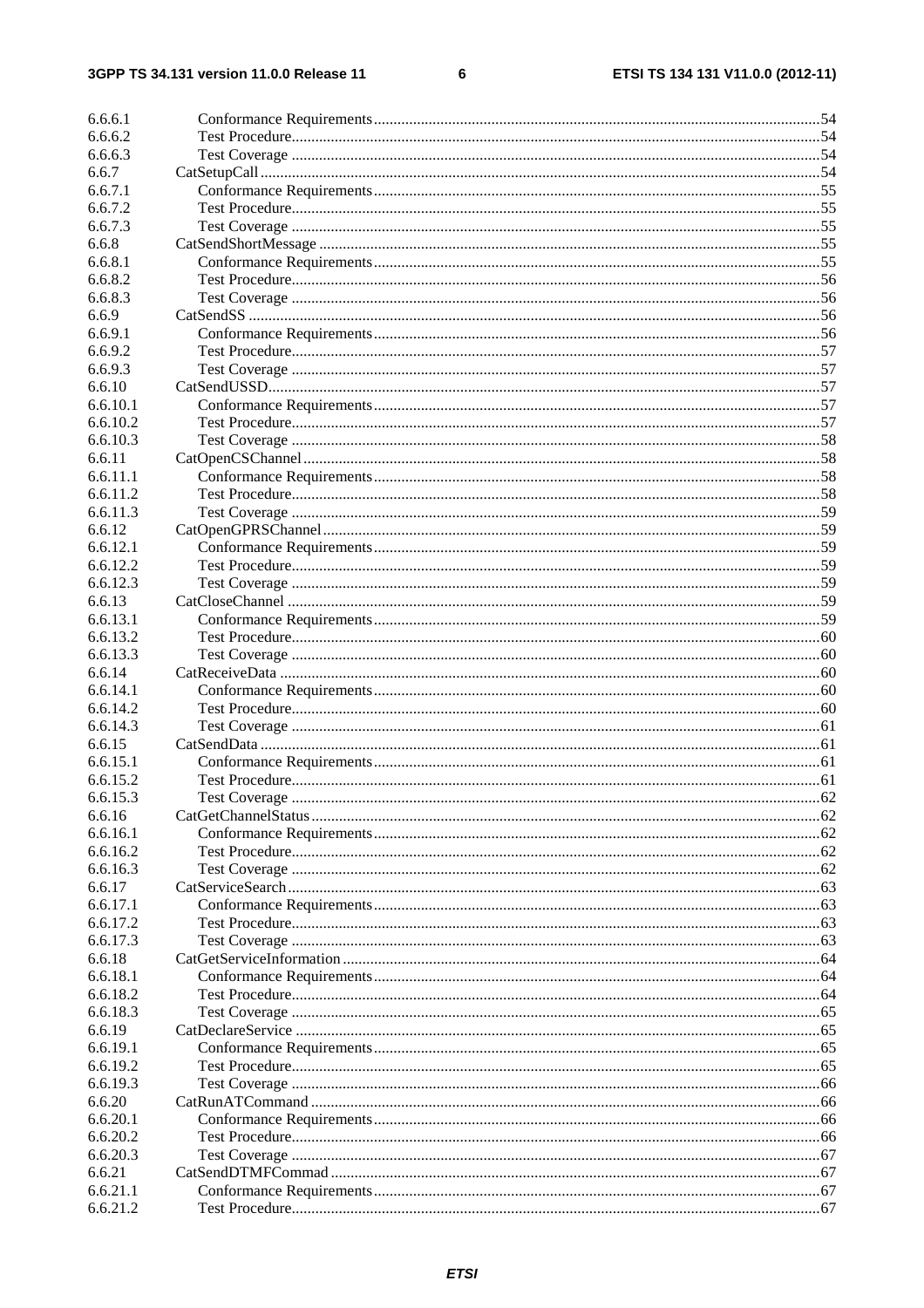#### $\overline{7}$

| 6.6.21.3 |               |      |
|----------|---------------|------|
| 6.7      |               |      |
| 6.7.1    |               |      |
| 6.7.1.1  |               |      |
| 6.7.1.2  |               |      |
| 6.7.1.3  |               |      |
|          |               |      |
| 6.7.2    |               |      |
| 6.7.2.1  |               |      |
| 6.7.2.2  |               |      |
| 6.7.2.3  |               |      |
| 6.7.3    |               |      |
| 6.7.3.1  |               |      |
| 6.7.3.2  |               |      |
| 6.7.3.3  |               |      |
|          |               |      |
| 6.8      |               |      |
| 6.8.1    |               |      |
| 6.8.1.1  |               |      |
| 6.8.1.2  |               |      |
| 6.8.1.3  |               |      |
| 6.8.2    |               |      |
| 6.8.2.1  |               |      |
| 6.8.2.2  |               |      |
| 6.8.2.3  |               |      |
| 6.8.3    |               |      |
|          |               |      |
| 6.8.3.1  |               |      |
| 6.8.3.2  |               |      |
| 6.8.3.3  |               |      |
| 6.8.4    |               |      |
| 6.8.4.1  |               |      |
| 6.8.4.2  |               |      |
| 6.8.4.3  |               |      |
| 6.8.5    |               |      |
|          |               |      |
| 6.8.5.1  |               |      |
| 6.8.5.2  |               |      |
| 6.8.5.3  |               |      |
| 6.8.6    |               |      |
| 6.8.6.1  |               |      |
| 6.8.6.2  |               |      |
| 6.8.6.3  | Test Coverage | . 74 |
| 6.8.7    |               |      |
| 6.8.7.1  |               |      |
| 6.8.7.2  |               |      |
|          |               |      |
| 6.8.7.3  |               |      |
| 6.9      |               |      |
| 6.9.1    |               |      |
| 6.9.1.1  |               |      |
| 6.9.1.2  |               |      |
| 6.9.1.3  |               |      |
| 6.9.2    |               |      |
| 6.9.2.1  |               |      |
| 6.9.2.2  |               |      |
| 6.9.2.3  |               |      |
|          |               |      |
| 6.9.3    |               |      |
| 6.9.3.1  |               |      |
| 6.9.3.2  |               |      |
| 6.9.3.3  |               |      |
| 6.9.4    |               |      |
| 6.9.4.1  |               |      |
| 6.9.4.2  |               |      |
| 6.9.4.3  |               |      |
| 6.9.5    |               |      |
| 6.9.5.1  |               |      |
|          |               |      |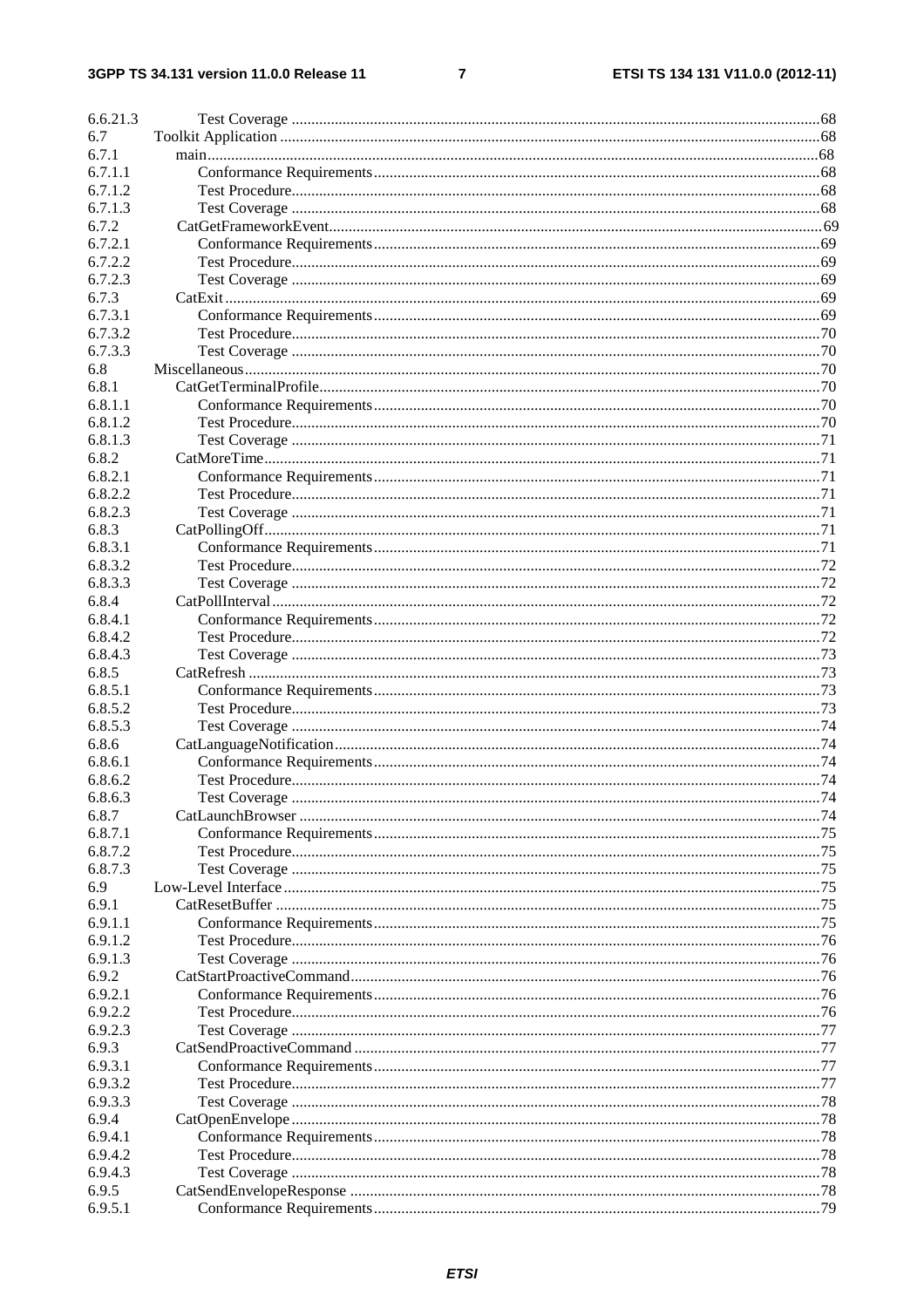#### $\overline{\mathbf{8}}$

| 6.9.5.2              |                             |    |
|----------------------|-----------------------------|----|
| 6.9.5.3              |                             |    |
| 6.9.6                |                             |    |
| 6.9.6.1              |                             |    |
| 6.9.6.2              |                             |    |
| 6.9.6.3              |                             |    |
| 6.9.7                |                             |    |
| 6.9.7.1              |                             |    |
| 6.9.7.2              |                             |    |
| 6.9.7.3<br>6.9.8     |                             |    |
| 6.9.8.1              |                             |    |
| 6.9.8.2              |                             |    |
| 6.9.8.3              |                             |    |
| 6.9.9                |                             |    |
| 6.9.9.1              |                             |    |
| 6.9.9.2              |                             |    |
| 6.9.9.3              |                             |    |
| 6.9.10               |                             |    |
| 6.9.10.1             |                             |    |
| 6.9.10.2             |                             |    |
| 6.9.10.3             |                             |    |
| 6.9.11               |                             |    |
| 6.9.11.1             |                             |    |
| 6.9.11.2             |                             |    |
| 6.9.11.3             |                             |    |
| 6.9.12               |                             |    |
| 6.9.12.1             |                             |    |
| 6.9.12.2<br>6.9.12.3 |                             |    |
| 6.9.13               |                             |    |
| 6.9.13.1             |                             |    |
| 6.9.13.2             |                             |    |
| 6.9.13.3             |                             |    |
| 6.9.14               |                             |    |
| 6.9.14.1             |                             |    |
| 6.9.14.2             |                             |    |
| 6.9.14.3             |                             |    |
| 6.9.15               |                             | 86 |
| 6.9.15.1             |                             |    |
| 6.9.15.2             |                             |    |
| 6.9.15.3             |                             |    |
| 6.9.16               |                             |    |
| 6.9.16.1             |                             |    |
| 6.9.16.2             |                             |    |
| 6.9.16.3             |                             |    |
|                      | <b>Annex A (normative):</b> |    |
| A.1                  |                             |    |
| A.2                  |                             |    |
|                      |                             |    |
| A.3<br>A.4           |                             |    |
|                      |                             |    |
|                      | <b>Annex B</b> (normative): |    |
| B.1                  |                             |    |
| B.2                  |                             |    |
| B.2.1                |                             |    |
| B.2.2                |                             |    |
| <b>B.2.3</b>         |                             |    |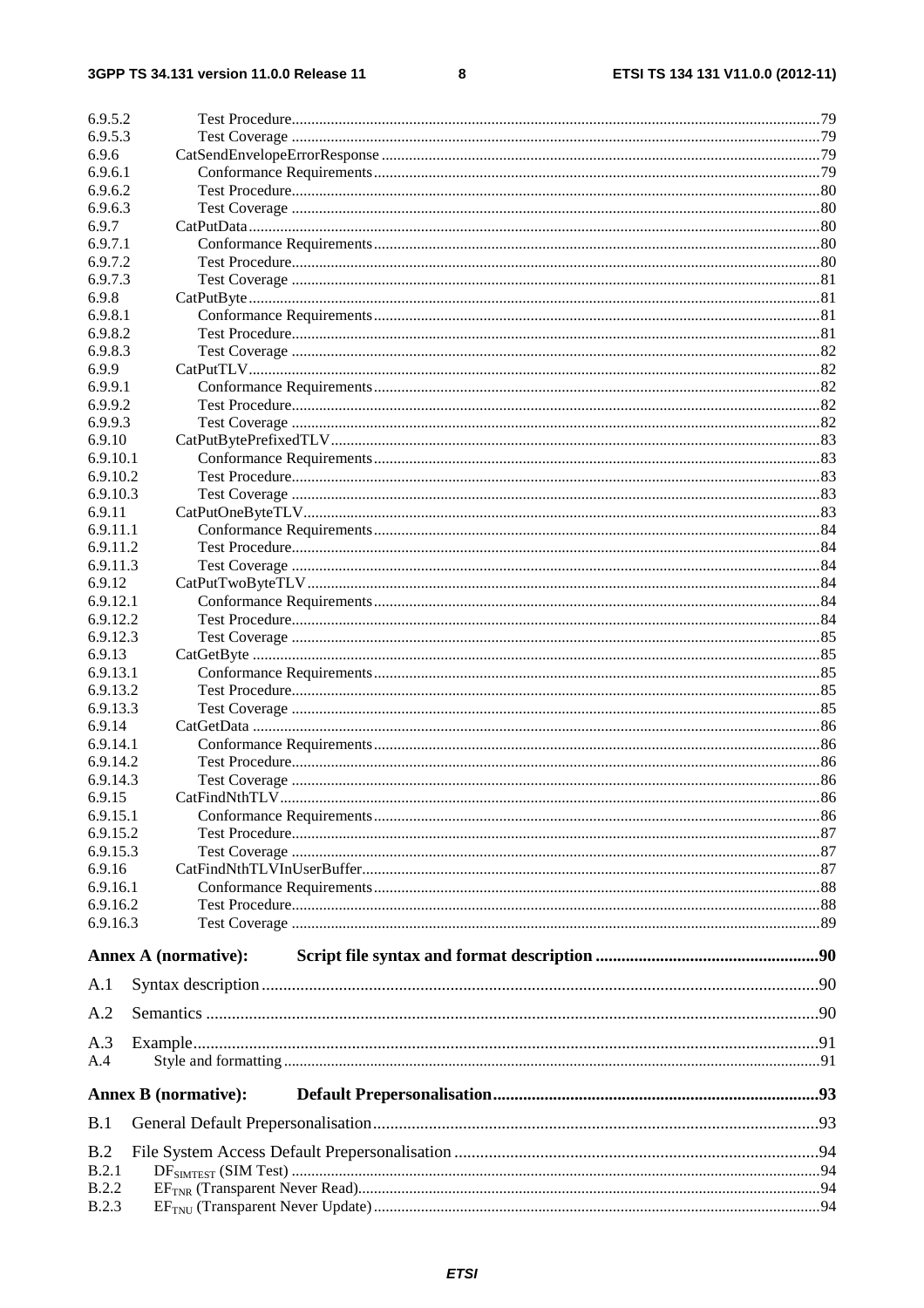$\boldsymbol{9}$ 

| B.2.4         |                               |  |
|---------------|-------------------------------|--|
| B.2.5         |                               |  |
| B.2.6         |                               |  |
| <b>B.2.7</b>  |                               |  |
| <b>B.2.8</b>  |                               |  |
| <b>B.2.9</b>  |                               |  |
| <b>B.2.10</b> |                               |  |
| <b>B.2.11</b> |                               |  |
| <b>B.2.12</b> |                               |  |
| <b>B.2.13</b> |                               |  |
| <b>B.2.14</b> |                               |  |
| <b>B.2.15</b> |                               |  |
| <b>B.2.16</b> |                               |  |
| <b>B.2.17</b> |                               |  |
| <b>B.2.18</b> |                               |  |
| <b>B.2.19</b> |                               |  |
|               | <b>Annex C</b> (informative): |  |
|               |                               |  |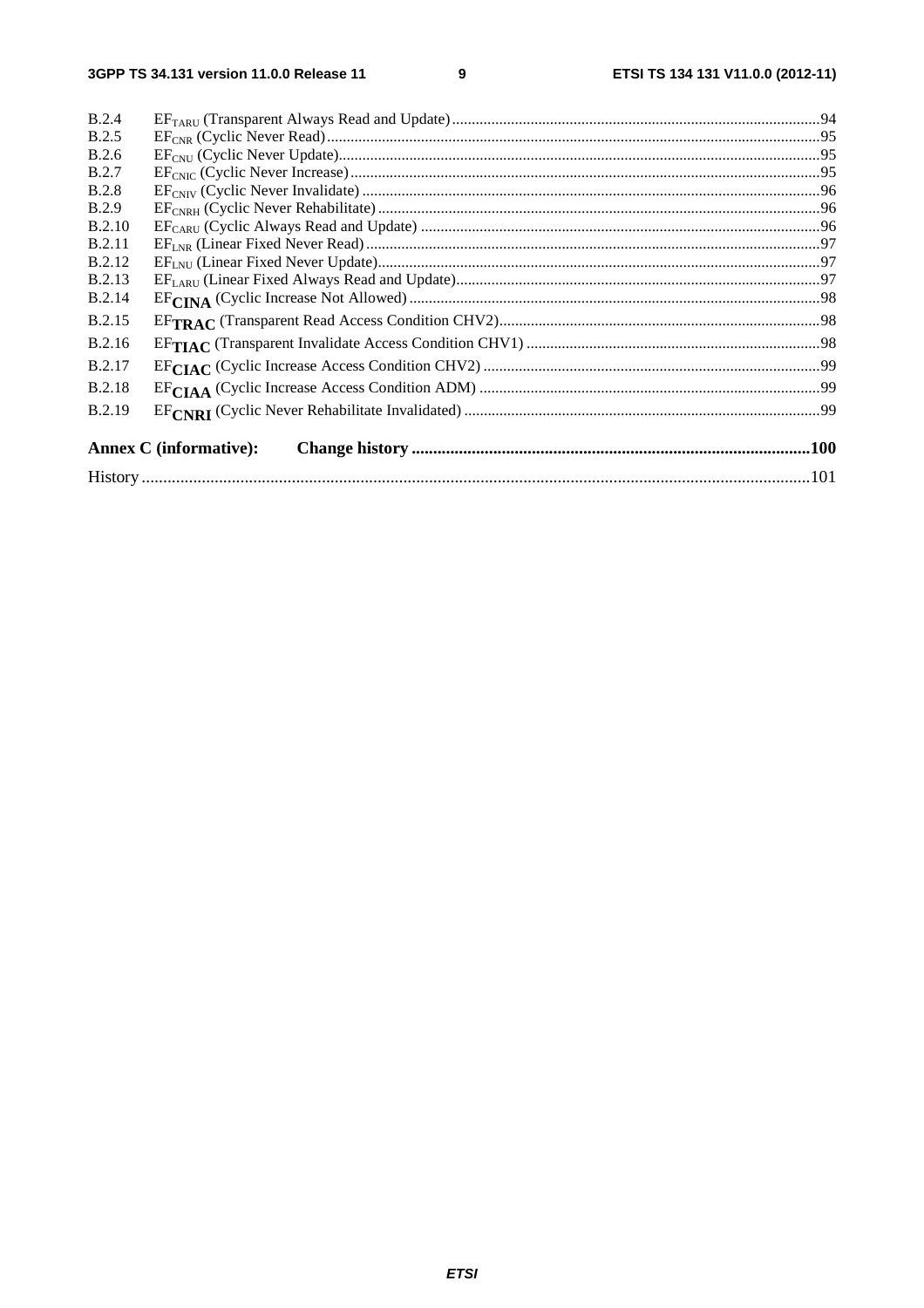# Foreword

This Technical Specification has been produced by the 3GPP.

The contents of the present document are subject to continuing work within the TSG and may change following formal TSG approval. Should the TSG modify the contents of this TS, it will be re-released by the TSG with an identifying change of release date and an increase in version number as follows:

Version x.y.z

where:

- x the first digit:
	- 1 presented to TSG for information;
	- 2 presented to TSG for approval;

3 or greater Indicates TSG approved document under change control.

- Y the second digit is incremented for all changes of substance, i.e. technical enhancements, corrections, updates, etc.
- z the third digit is incremented when editorial only changes have been incorporated in the document.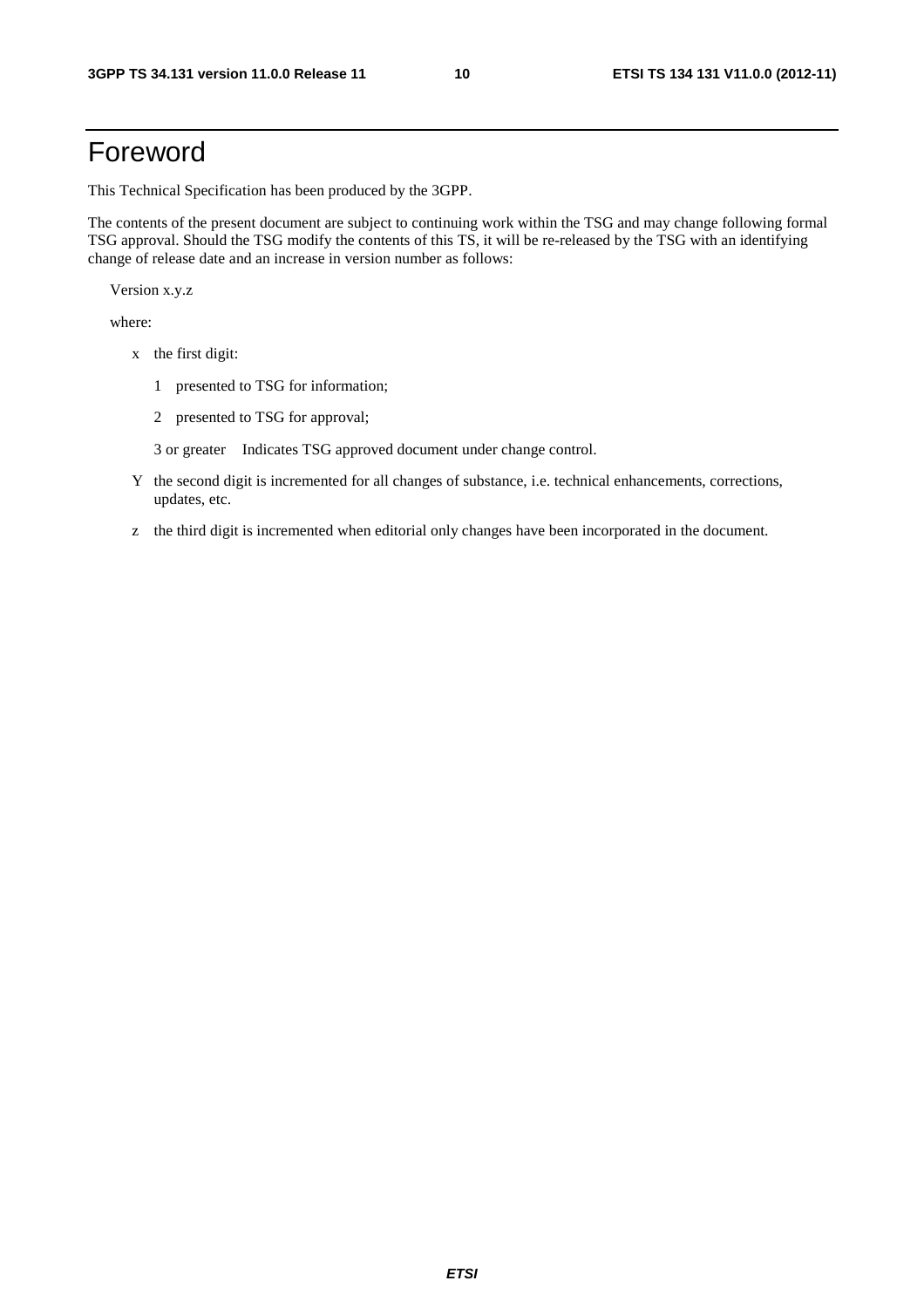# 1 Scope

The present document describes the technical characteristics and methods of test for testing the SIM API for the C programming language 3GPP TS 31.131 [11] implemented in the subscriber identity modules for GSM and 3G networks. It specifies the following parts:

- test applicability
- test environment description
- tests format
- test area reference
- conformance requirements
- test suite files
- test procedure
- test coverage and,
- a description of the associated testing tools that may be used.

# 2 References

The following documents contain provisions, which, through reference in this text, constitute provisions of the present document.

- References are either specific (identified by date of publication, edition number, version number, etc.) or non-specific.
- For a specific reference, subsequent revisions do not apply.
- For a non-specific reference, the latest version applies. In the case of a reference to a 3GPP document (including a GSM document), a non-specific reference implicitly refers to the latest version of that document *in the same Release as the present document*.
- [1] 3GPP TR 21.905: "Vocabulary for 3GPP Specifications".
- [2] 3GPP TS 31.111: "3rd Generation Partnership Project; Technical Specification Group; USIM Application Toolkit (USAT)".
- [3] 3GPP TS 23.048: "3rd Generation Partnership Project; Technical Specification Group Terminals; Security Mechanisms for the SIM application toolkit".
- [4] 3GPP TS 42.019: "3rd Generation Partnership Project; Technical Specification Group Terminals; Subscriber Identity Module Application Programming Interface (SIM API); Stage 1".
- [5] ISO 639 (1988): "Code for the representation of names of languages".
- [6] 3GPP TS 23.038: "Alphabets and language-specific information".
- [7] ISO/IEC 9899 Second Edition 1999-12-01: "Programming Languages C".
- [8] 3GPP TS 11.14: "Specification of the SIM Application Toolkit for the Subscriber Identity Module – Mobile Equipment (SIM – ME) interface" version 4.0.0 Release 4.
- [9] Tool Interface Standard (TIS) Executable and Linking Format Specification Version 1.2
- [10] SYSTEM V Application Binary Interface, Edition 4.1
- [11] 3GPP TS 31.131 V1.1.2: "C'-language binding to (U)SIM API".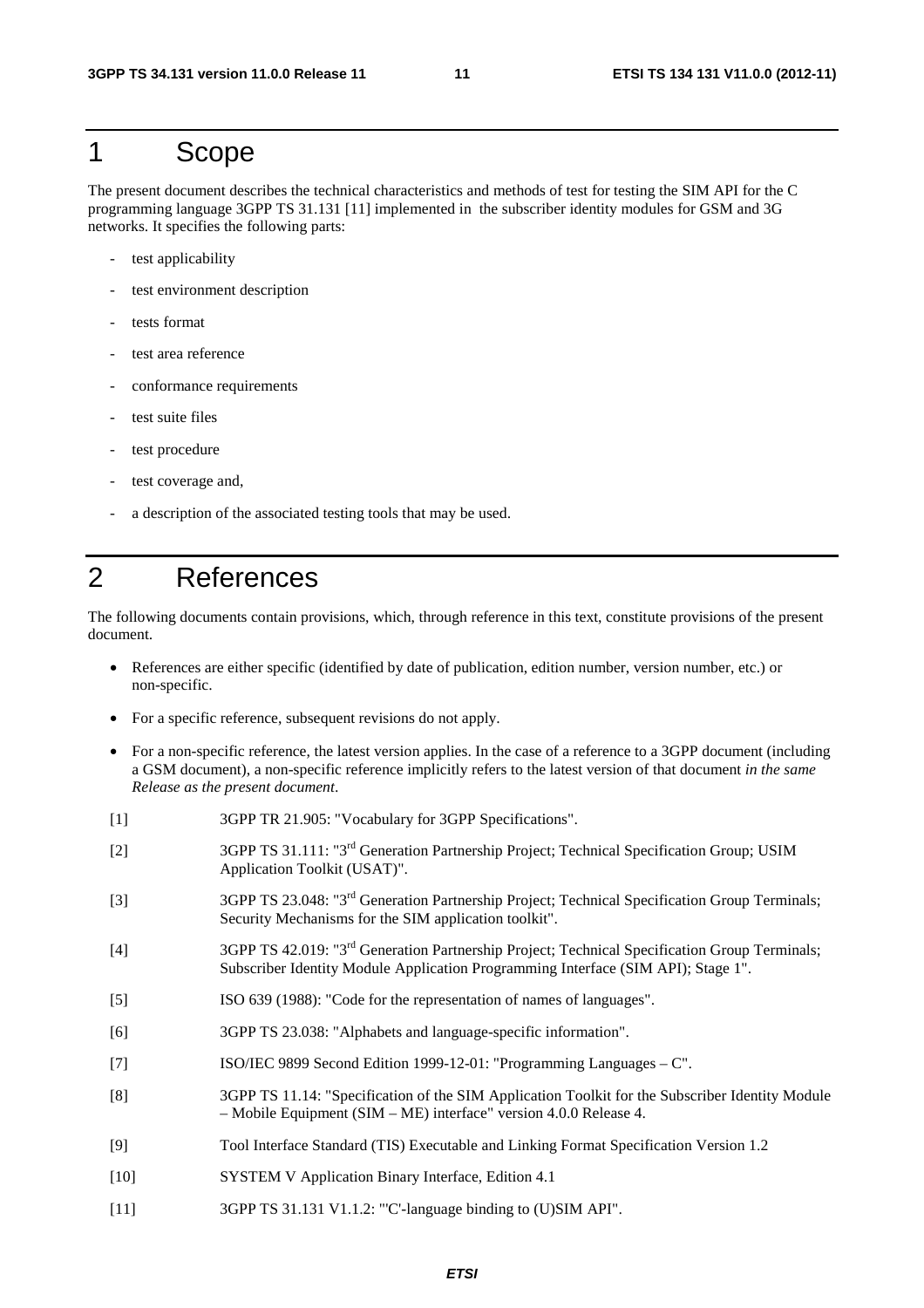- [12] GSM 11.10-1: "Digital cellular telecommunication system (Phase 2+); Mobile Station (MS) conformance specification; Part 1: Conformance specification".
- [13] 3GPP TS 51.011: "Specification of the Subscriber Identity Module Mobile Equipment (SIM-ME) interface".
- [14] ETSI TS 102.221: "UICC-Terminal interface; Physical and logical characteristics".
- [15] ETSI TS 102.226: "Remote APDU Structure for UICC based Applications."

# 3 Definitions and Acronyms

# 3.1 Definitions

The definitions specified in GSM 11.10-1 [12] shall apply, unless otherwise specified in the present clause.

**Application:** A computer program that defines and implements a useful domain-specific functionality. The term may apply to the functionality itself, to the representation of the functionality in a programming language, or to the realization of the functionality as executable code.

**Application Executable:** The representation of an application as collection of executable codes.

**Application Program:** The representation of an application in a programming language such as assembly language, C, Java, WML or XHTML.

**Application Programming Interface:** A collection of entry points and data structures that an application program can access when translated into an application executable.

**Byte Code:** A processor-independent representation of a basic computer operation such as "increment by one" that is executed by computer program called a byte code interpreter.

**Data Structure:** A memory address that can be accessed by an application executable in order to read or write data.

**Entry Point:** A memory address that can be branched to by an application executable in order to access functionality defined by an application-programming interface. Depending on the software technology, an entry point is also called a subroutine, a function or a method.

**Executable Code:** The generic term for either byte code or native code.

**Framework :** A framework defines a set of Application Programming Interface (API) functions for developing applications and for providing system services to those applications.

**Native Code:** A processor-dependent representation of a basic computer operation such as "increment by one" that is executed by the hardware circuitry of a computer's central processing unit.

**Null Operation**: A computer operation that accomplishes nothing. Abbreviated as NOP and pronounced "No Op".

**Toolkit Application:** An application that uses the commands described in [2].

# 3.2 Acronyms

For the purpose of the present document, the following abbreviations apply:

| AC          | <b>Application Code</b>               |
|-------------|---------------------------------------|
| <b>AID</b>  | <b>Application Identifier</b>         |
| <b>APDU</b> | <b>Application Protocol Data Unit</b> |
| API         | Application Programming Interface     |
| <b>CAD</b>  | Card Acceptance Device                |
| <b>CPDU</b> | Command Protocol Data Unit            |
| <b>CAT</b>  | <b>Card Application Toolkit</b>       |
| DF          | Dedicated File                        |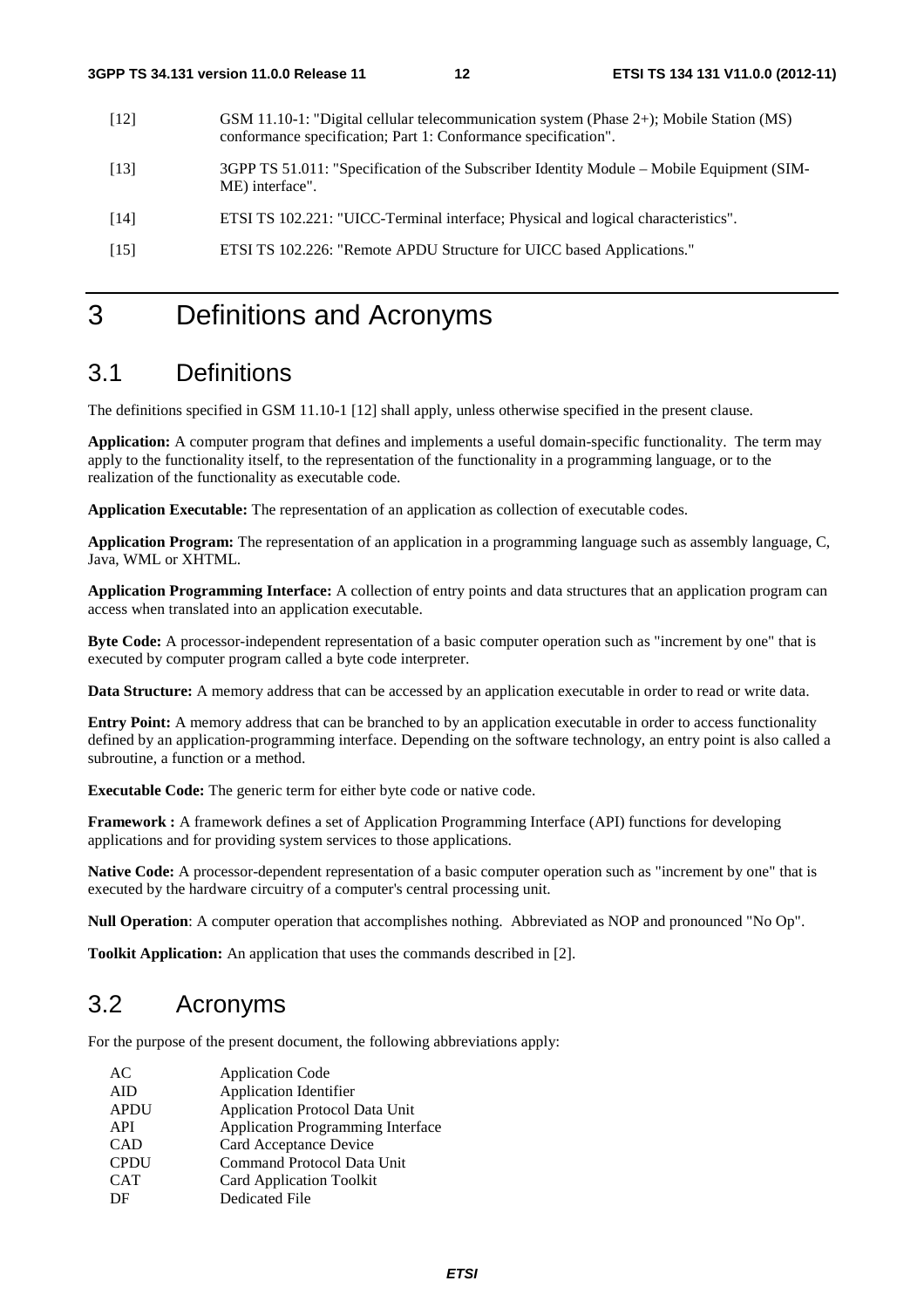#### **3GPP TS 34.131 version 11.0.0 Release 11 13 ETSI TS 134 131 V11.0.0 (2012-11)**

| <b>DTMF</b> | Dual Tone Multiple Frequency            |
|-------------|-----------------------------------------|
| EF          | Elementary File                         |
| <b>FID</b>  | File Identifier                         |
| <b>GSM</b>  | Global System for Mobile communications |
| <b>IFD</b>  | Interface Device                        |
| <b>NOP</b>  | <b>Null Operation</b>                   |
| <b>ME</b>   | Mobile Equipment                        |
| <b>NVM</b>  | Non-Volatile Memory                     |
| ROM         | Read-Only Memory                        |
| SE.         | <b>Sending Entity</b>                   |
| <b>SIM</b>  | <b>Subscriber Identity Module</b>       |
| <b>SMS</b>  | <b>Short Message Service</b>            |
| <b>STK</b>  | <b>SIM ToolKit</b>                      |
| <b>TLV</b>  | Tag, Length, Value                      |
| <b>TPDU</b> | <b>Transport Protocol Data Unit</b>     |
| <b>UICC</b> | (not an acronym)                        |
| URL         | Uniform Resource Locator                |
| USIM        | Universal Subscriber Interface Module   |
|             |                                         |

# 4 Test Environment

This clause specifies requirements that shall be met and the testing rules that shall be followed during the test procedure.

# 4.1 Applicability

The tests defined in this specification shall be performed taking into account the services supported by the card as specified in the EF<sub>SST</sub> file.

The tests can be performed with either C source code files (.c) or with ELF loadfiles (.elf).

# 4.2 Test Environment Description

The C SIM API test specification covers applications that are linked into the smart card mask and stored in read-only memory as well as applications that are loaded into read/write memory after it has been manufactured. The C SIM API test specification also covers applications whose executable form is either as byte codes or as native codes.

The general architecture for the test environment is given in the following diagram: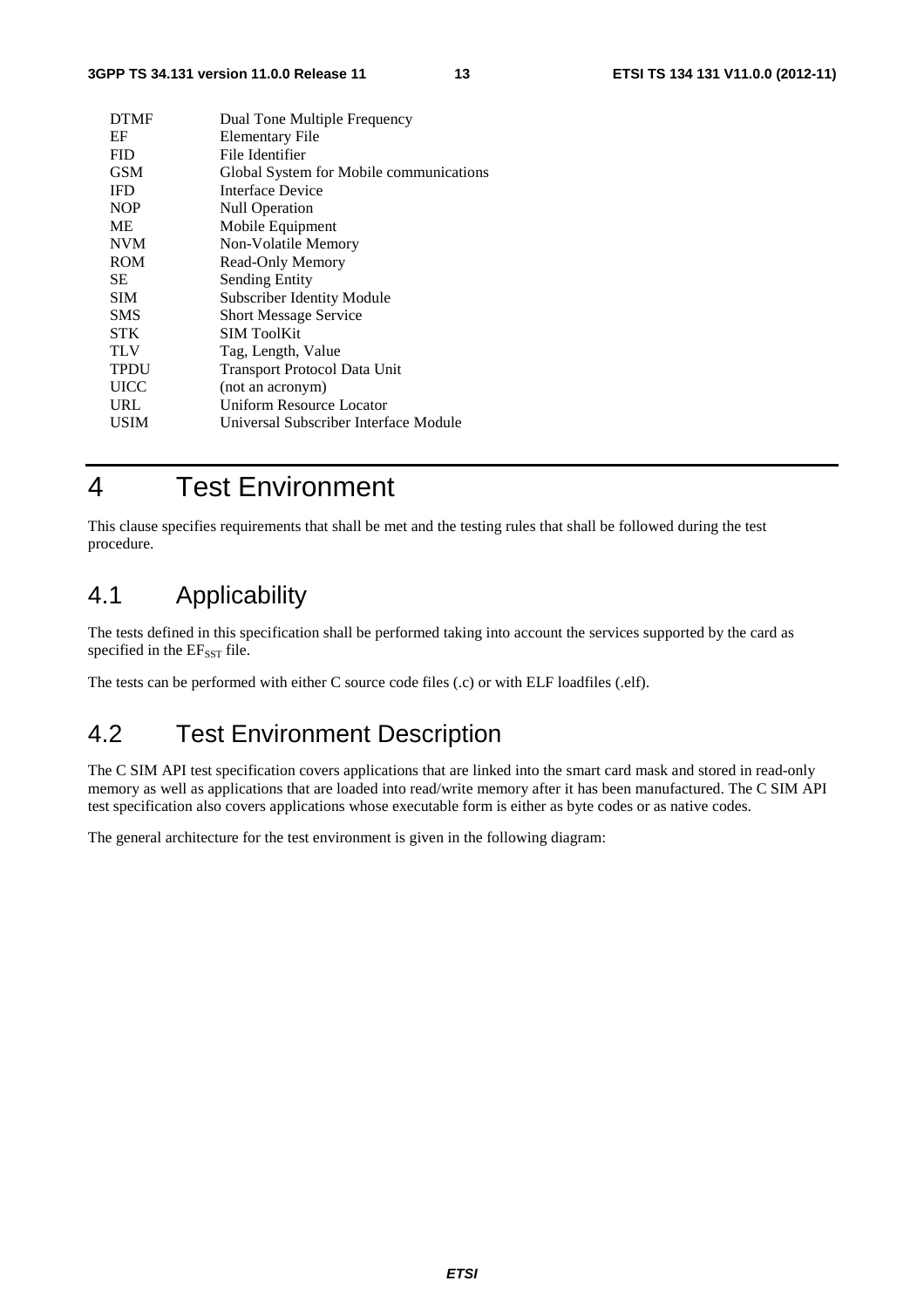

# 4.3 Test Format

# 4.3.1 Test Area Reference

Each test area is referenced as follows:

API: API Testing: 'API\_[entry point name]' where

entry point name:

API entry point defined in 3GPP TS 31.131 [11]

### 4.3.1.1 Conformance Requirements

The conformance requirements are expressed in the following way:

- Entry point prototype as listed in 3GPP TS 31.131 [11] specification.
- Normal execution:
	- Contains normal execution and correct parameters limit values, each referenced as a Conformance Requirement Reference Normal (CRRN)
- Parameters error:
	- Contains parameter errors and incorrect parameter limit values, each referenced as a Conformance Requirement Reference Parameter Error (CRRP)
- Context error: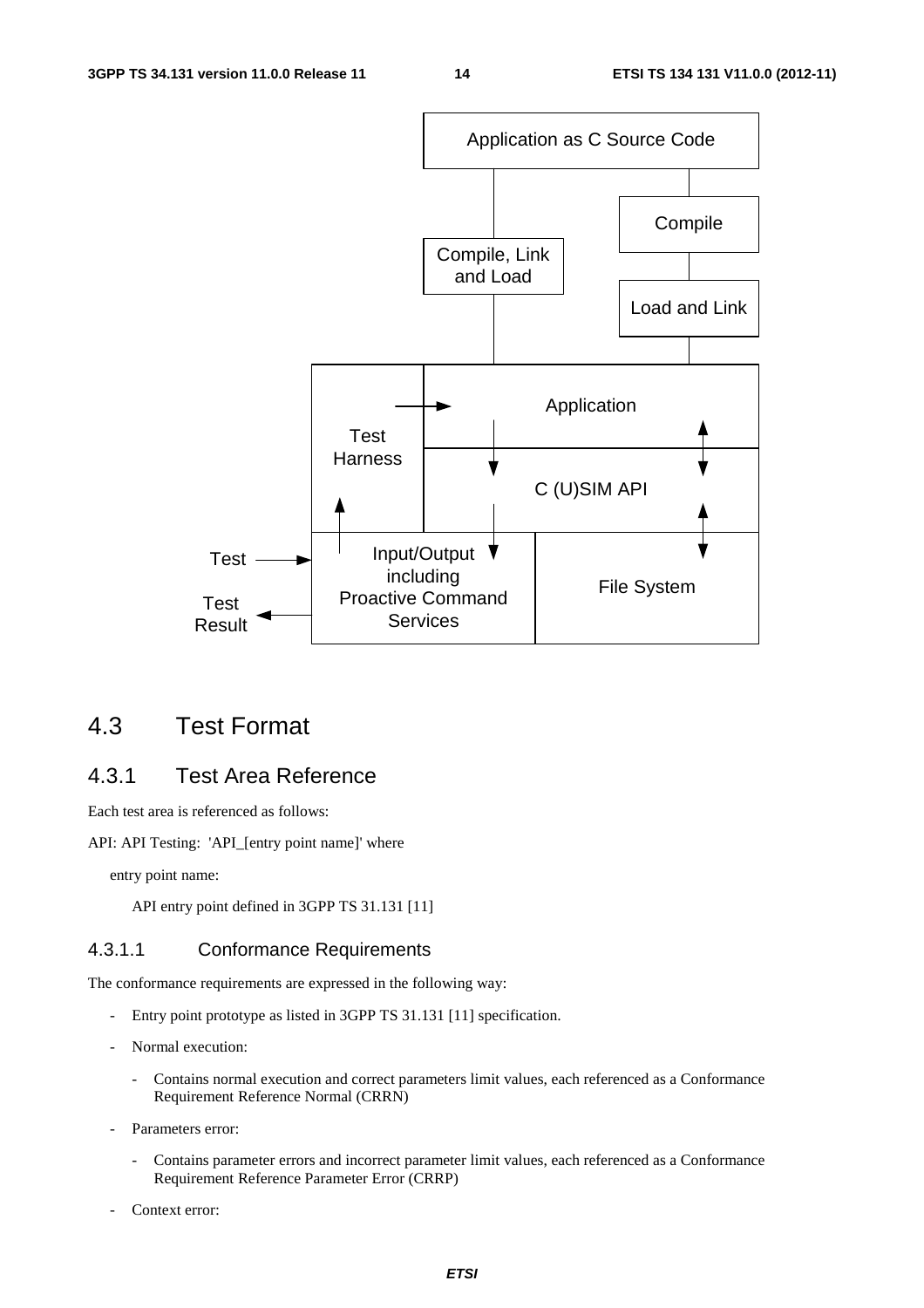- Contains errors due to the context the entry point is used in, each referenced as a Conformance Requirement Reference Context Error (CRRC)

#### 4.3.1.2 Test Area Files

The test area contains the source code of a program that translates the test procedure found in each section below into C test application program (.c) and an APDU Tool test script (.s). A test is conducted by compiling the C program, installing it on the UICC, and running the associated test script.

The test area also contains the C header files that are referenced by the output of the translator. The test scripts must be processed through a C pre-processor [7] before they are provided to the APDU Tool.

### 4.3.1.3 Test Procedure

Each test procedure contains pseudo-code that describes the test together with the expected responses from the API and the expected command and response APDU traffic. The test procedure may be translated into a C test application program and APDU Tool test script using the program in the Test Area

#### 4.3.1.4 Test Coverage

The table at the end of each test procedure indicates the correspondence between the Conformance Requirements Reference (CRR) and the different test cases.

# 4.4 Initial Conditions

The Initial Conditions are a set of general prerequisites for the (U)SIM prior to the execution of testing. For each test procedure described in this document, the following rules apply to the Initial Conditions:

- unless otherwise stated, the file system and the files' content shall  $\Box$ ulfil the requirements described in the "Default Prepersonalisation" paragraph at the time of running the test with test number 1;
- unless otherwise stated, tests with test number 1 through i have been successfully executed before the test with test number i+1 is executed.

When both statements apply, a test procedure is said to be in the "Default Initial Conditions" state.

# 4.5 Test Equipment

These subclauses recommend a minimum specification for each of the items of test equipment referenced in the tests.

# 4.5.1 APDU Tool

This test tool shall meet the following requirements:

- be able to send commands to the card TPDU;
- be able to check none, only a part, or all of the data returned;
- be able to check none, only part, or all of the status returned;
- be able to accept all valid status codes returned;
- be able to support CAD commands;
- be able to generate a log file for each test execution.
- if more data is returned than defined in the test specification the event shall be noted in the log and the tool shall continue;
- if less data is returned than defined in the test specification the event shall be noted in the log and the tool shall continue;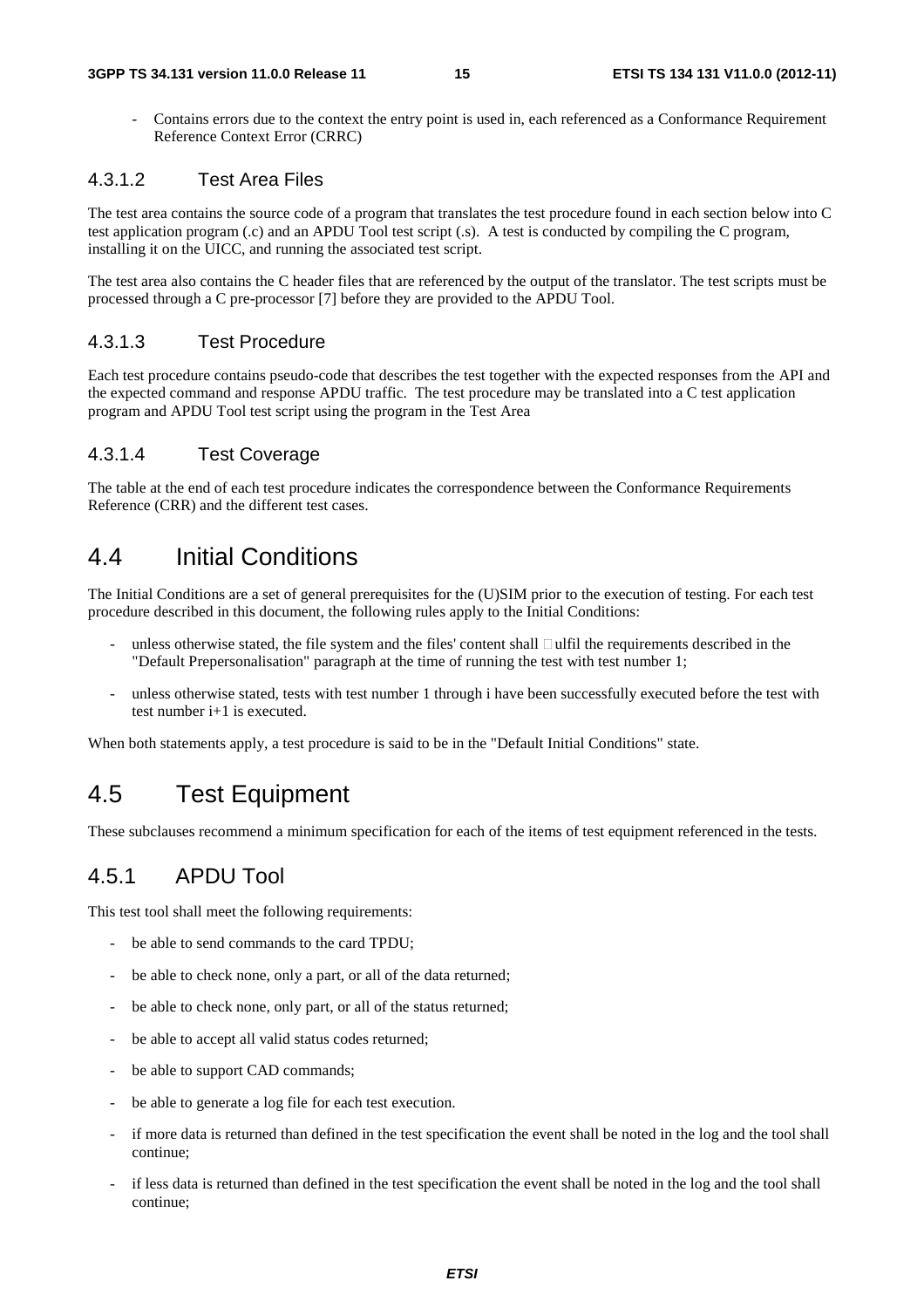if there is an error in data or status returned the event shall be noted in the log and the tool shall continue.

The log file produced by the test tool shall include the following information:

- all commands issued;
- all data returned:
- all status returned;
- all errors codes;
- expected data and status in case of error;
- comments from the scripts;

a log message to report success or failure of the test;

transmission error events including anomalies in returned data;

# 4.6 Testing Methodology

# 4.6.1 Test Interfaces and Facilities

The SIM-ME interface provides the main transport interface for the purpose of performing conformance tests.

The SIM API interface provides the main test interface for the purpose of performing conformance tests.

# 5 Test Plan

The test plan is divided according to the entry point sections of 3GPP TS 31.131 [11] although the sections of the test plan do not appear in the same order as the corresponding sections in TS 31.131 [11].

# 6 API Test Plan

# 6.1 UICC File Store Access

### 6.1.1 CatSelect

Test Area Reference: API\_CatSelect

### 6.1.1.1 Conformance Requirements

The entry point with the following signature shall be compliant to its definition in the API.

WORD CatSelect(CatFID FileIdentifier, CatFileStatus \*Status)

#### 6.1.1.1.1 Normal execution

CRRN1: If the desired file is selected, the proper status information has been returned in \*Status.

CRRN2: After selecting a DF/MF no EF is selected.

CRRN3: After selecting a linear fixed EF no record is selected.

CRRN4: After selecting a cyclic EF the first record which is the last updated record is selected.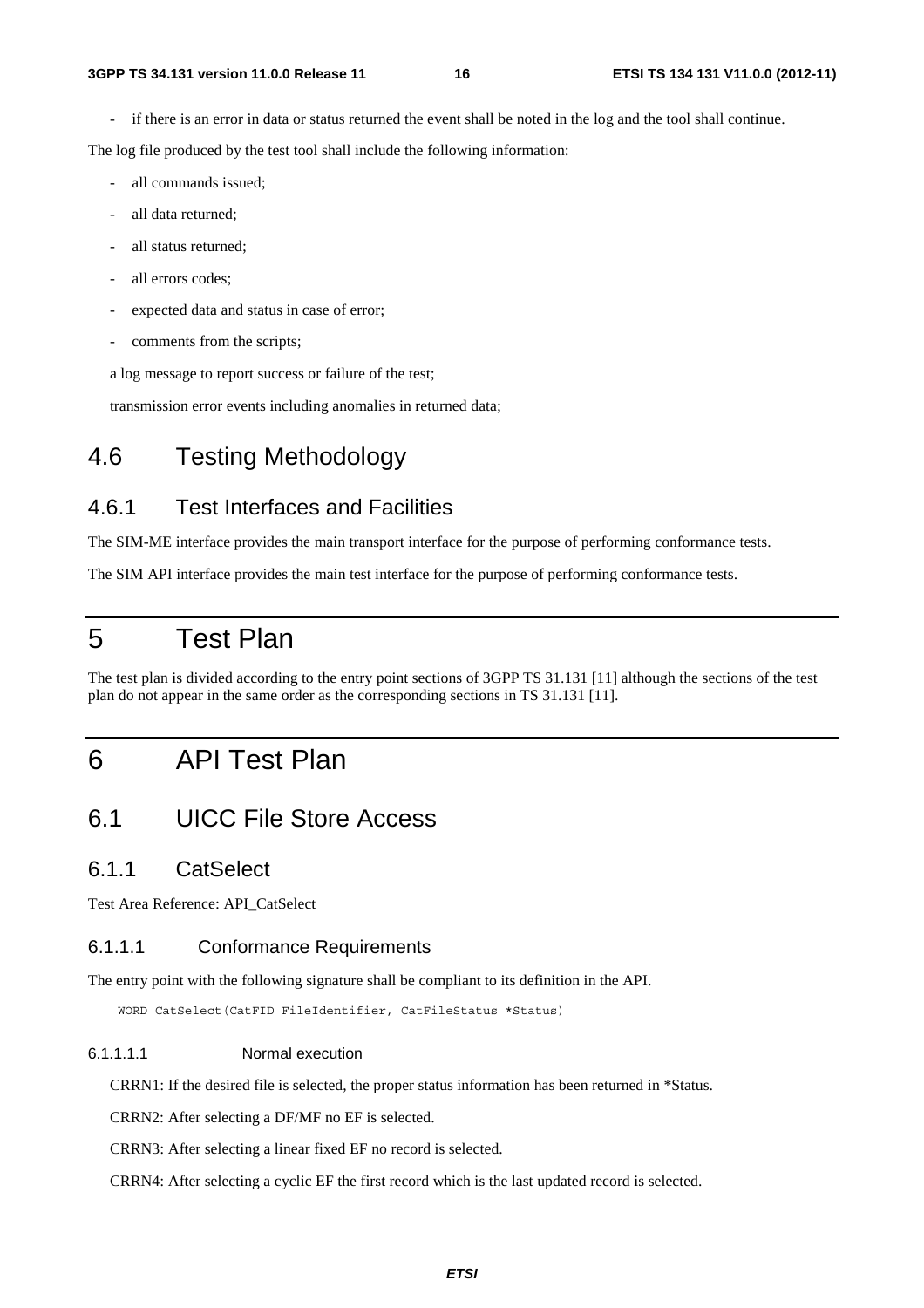CRRN5: The file with a file identifier that matches fid shall be found according to the following selection rules:

- 1) An immediate child EF or DF of the current MF/DF can be selected,
- 2) A sibling DF of the current DF can be selected,
- 3) The current MF/DF it self can be selected,
- 4) The parent MF/DF of the current DF can be selected,

The MF can always be selected.

CRRN6: If status is NULL the invocation is a NOP.

6.1.1.1.2 Parameter errors

#### 6.1.1.1.3 Context errors

- CRRC1: If the file with a file identitifier which matches FileIdentitifer could not be found according to the selection rules listed in CRRN5 then the FILE\_NOT\_FOUND status word shall be returned.
- CRRC2: If the entry point call causes a memory problem (e.g. memory access error), the MEMORY\_PROBLEM status word shall be returned.
- CRRC3: If the entry point call causes an error to occur that is not expected and thus not handled, the INTERNAL\_ERROR status word shall be returned.

#### 6.1.1.2 Test Procedure

SET Test TO CatSelect.

```
/* Test Case 1: Select MF in MF (Transparent EF) */ 
IF \{Catselect(FID MF, \&FCP) == SW OK\}THEN {FCP.fit1eType == FT MF}./* Test Case 2: Select EF-ICCID in MF (Transparent EF) */ 
IF \{Catselect(FID EF ICCID, \&FCP) = SW OK\}THEN {FCP.fit1eType = FT EF}./* Test Case 3: Select DF-GSM in MF*/ 
IF {CatSelect(FID DF GSM, &FCP) == SW OK}
THEN {FCP.fit1eType = FT_DF}./* Test Case 4: Select EF-ACM in DF-GSM (Cyclic EF) */ 
IF \{Catselect(FID EF ACM, \&FCP) == SW OK\}THEN \{FCP.filerype == FT_EF\}.
/* Test Case 5: Select MF*/ 
IF \{Catselect(FIDMF, \&FCP) == SWOK\}THEN {FCP.fit1eType = FT MF}./* Test Case 6: Select DF-TELECOM in MF */ 
IF {CatSelect(FID DF TELECOM, &FCP) == SW OK}
THEN {FCP.fit1eType == FT DF}./* Test Case 7: Select EF-FDN in DF-TELECOM (Linear Fixed EF) */ 
IF {CatSelect(FID_EF_FDN, &FCP) == SW_OK} 
THEN {FCP.fit1eType = FTr EF}./* Test Case 8: Status is null*/ 
IF {CatSelect(FID_EF_FDN, NULL) == SW_OK} 
THEN {FCP.fit1erype = FTLFF}./* Test Case 9: EF not selected after MF/DF selection */ 
IF {Catselect(FID MF, & FCP) == SW OK}AND {CatSelect(FID_EF_ICCID, &FCP) == SW_OK} 
AND \{Catselect(FID MF, \&FCP) == SW OK\}THEN {CatReadBinary(0, &bytes, buffer) == SW_NO_CURRENT_FILE}
AND {FCP.fitlerype == FT_UNKNOWLED}.
```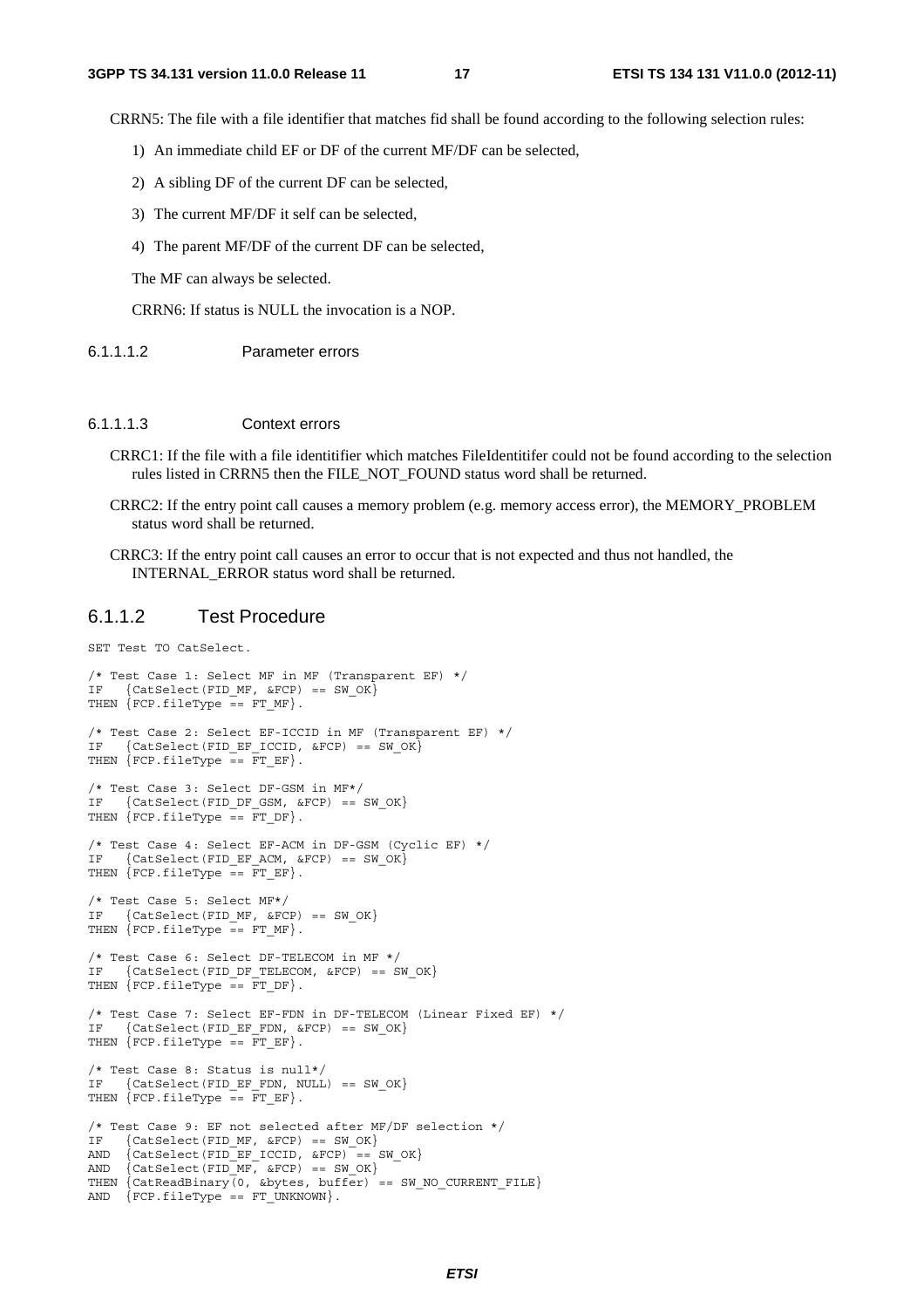/\* Test Case 10: Selected file not available \*/ IF  ${Catselect(FID MF, \&FCP) == SW OK}$ 

```
THEN \{Catselect(FID EF ACM, \&FCP) == SW FILE NOT FOUND\}AND {FCP.fit1erype = FT_UNKNOWN}./* Test Case 11: No record is selected after selecting linear fixed EF */<br>IF {CatSelect(FID MF, &FCP) == SW OK}
IF {Catselect(FID MF, \&FCP) == SW OK}AND \{Catselect(FID DF SIMTEST, \&FCP) = sw OK\}AND \{Catselect(FID\_EF\_LARU, \&FCP) == SW_OK\}THEN \{CatReadRecord(0, "REC ACC MODE ABSOLUTE CURIENT, 0, sbytes, buffer) == SW RECORP NOT FOUND\}AND {FCP.fitlerype == FT EF}.
```
#### 6.1.1.3 Test Coverage

| <b>CRR Number</b>               | <b>Test Case Number</b> |
|---------------------------------|-------------------------|
| N1                              | 1, 2, 3                 |
| N2                              |                         |
| N3                              |                         |
| N4                              |                         |
| N <sub>5</sub>                  |                         |
| N6                              |                         |
| C1                              | 9, 10, 11               |
| C <sub>2</sub> , C <sub>3</sub> | Not Tested              |

### 6.1.2 CatStatus

Test Area Reference: API\_CatStatus

#### 6.1.2.1 Conformance Requirements

The entry point with the following header shall be compliant to its definition in the API.

WORD CatStatus(CatFileStatus \*Status)

#### 6.1.2.1.1 Normal execution

CRRN1: The status information of the current EF is returned.

CRRN2: If Status is NULL the invocation is a NOP.

6.1.2.1.2 Parameter errors

6.1.2.1.3 Context errors

### 6.1.2.2 Test Procedure

SET Test TO CatStatus.

```
/* Test Case 1: Status of MF */ 
IF {CatSelect(FID_MF, &FCP) == SW_OK}
AND \{Catstatus(\&Status) == SW_OK\}THEN {memcmp(&FCP, &Status, sizeof(CatDFStatus)) == 0} 
AND \{Status.filerype == FT MF\}.
/* Test Case 2: Status of EF-ICCID */ 
IF {CatSelect(FID_EF_ICCID, &FCP) == SW_0K}<br>AND {CatStatus(&Status) == SW_0K}
     \{Catstatus(\&Status) == SWOK\}THEN \{ memcmp(&FCP, & Status, size of (CatEFStatus)) == 0\}.
/* Test Case 3: Status of DF-TELECOM /
```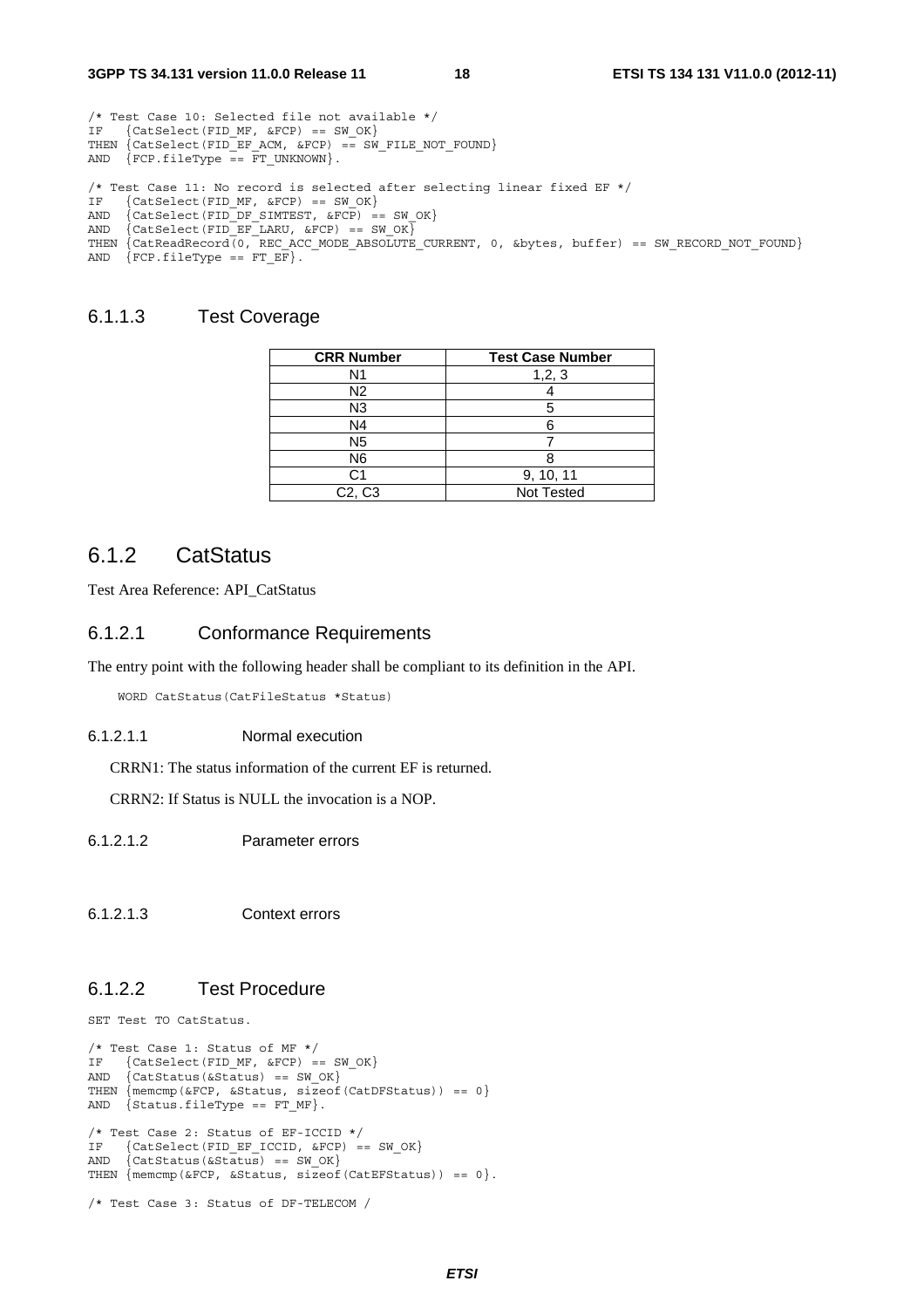IF {CatSelect(FID\_DF\_TELECOM,  $\&$ FCP) == SW\_OK}<br>AND {CatStatus( $\&$ Status) == SW OK}  $\{Catstatus(\& status) == SWOK\}$ THEN  $\{$  memcmp(&FCP, & Status, size of (CatDFStatus)) == 0 $\}$ .

/\* Test Case 4: Status with NULL argument \*/ IF {CatStatus(NULL) == SW\_OK} THEN {NOP}.

#### 6.1.2.3 Test Coverage

| <b>CRR Number</b> | <b>Test Case Number</b> |
|-------------------|-------------------------|
| ۱1                |                         |
| ∼ا⊾               |                         |

### 6.1.3 CatGetCHVStatus

Test Area Reference: API\_CatGetCHVStatus

#### 6.1.3.1 Conformance Requirements

The entry point with the following header shall be compliant to its definition in the API.

WORD CatGetCHVStatus(BYTE \*CHV)

#### 6.1.3.1.1 Normal execution

CRRN1: The current CHV status information is returned.

6.1.3.1.2 Parameter errors

6.1.3.1.3 Context errors

#### 6.1.3.2 Test Procedure

SET Test TO CatGetCHVStatus.

```
/* Test Case 1: Get the ATR CHV Status */ 
   \{ (CatGetCHVStatus(CHVStatus), SW_OK) == SW_OK\}THEN \{CHVStatus[0] == 0\}AND \{CHVStatus [1] == 0\}AND \{CHVStatus [2] == 0\}AND \{CHVStatus[3] == 0\}.
```
#### 6.1.3.3 Test Coverage

| <b>CRR Number</b> | <b>Test Case Number</b> |
|-------------------|-------------------------|
|                   |                         |

## 6.1.4 CatReadBinary

Test Area Reference: API\_CatReadBinary

#### 6.1.4.1 Conformance Requirements

The entry point with the following header shall be compliant to its definition in the API.

WORD CatReadBinary(DWORD Offset, DWORD \*Bytes, void \*Buffer);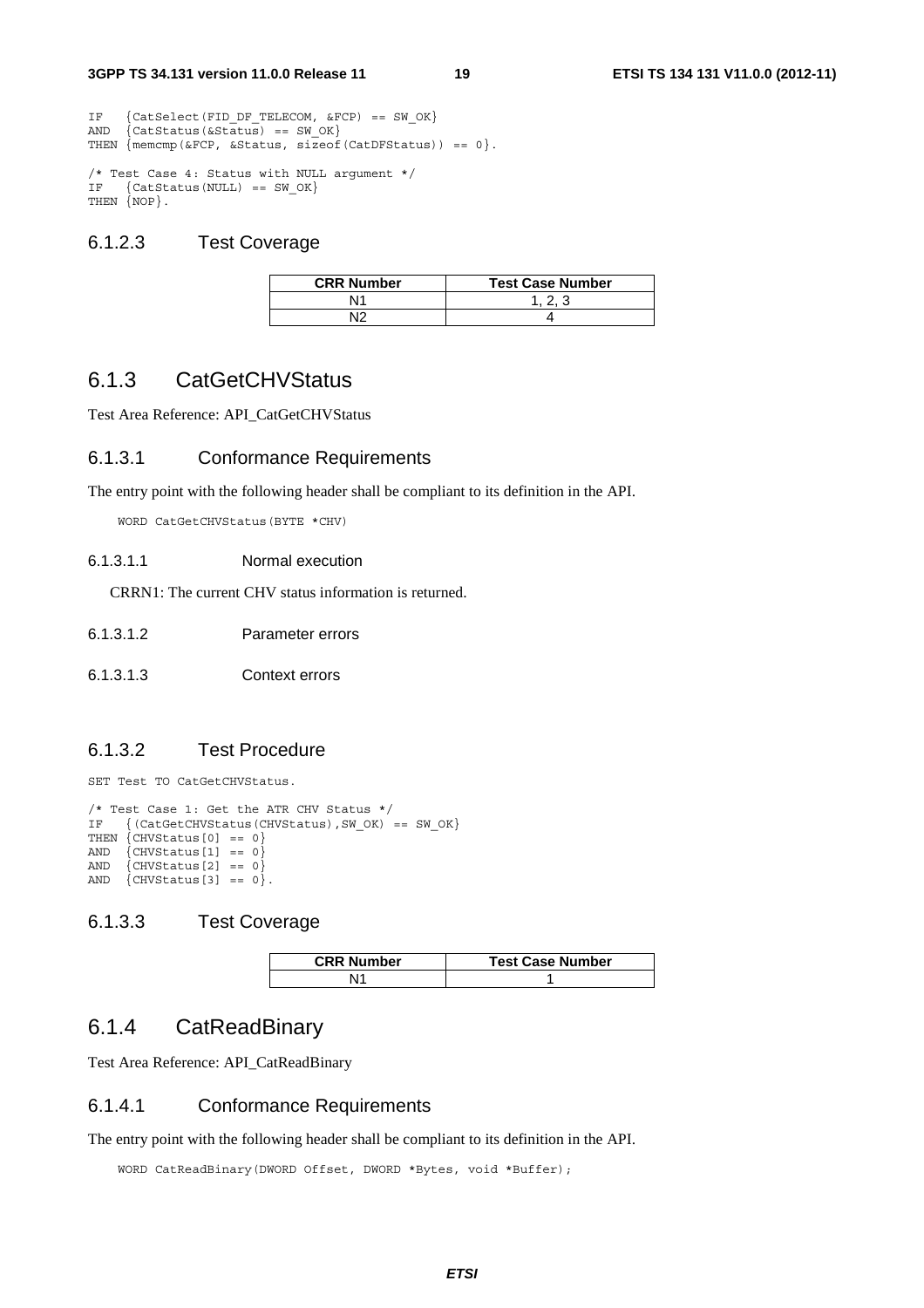#### 6.1.4.1.1 Normal execution

- CRRN1: If data can be accessed at the specified offset in the currently selected transparent file, an attempt is made to read the number of bytes in Bytes. The bytes read are returned in Buffer and the actual number of bytes read returned in Bytes.
- CRRN2: If Bytes is non-null and Buffer is null, then the number of bytes that could be read is returned in Bytes.

CRRN3: If Bytes is null or \*Bytes is zero the invocation is a NOP

#### 6.1.4.1.2 Parameter errors

CRRP1: If Offset exceeds the length of the file, the status word OUT\_OF\_FILE\_BOUNDARIES shall be returned.

#### 6.1.4.1.3 Context errors

CRRC1: If there is no currently selected EF, the status word NO\_EF\_SELECTED shall be returned.

- CRRC2: If the currently selected EF is not transparent, the status word FILE\_INCONSISTENT shall be returned.
- CRRC3: If the calling application does not fulfil the access condition, READ, to perform this function, the status word SECURITY\_CONDITION\_NOT\_SATISFIED shall be returned.
- CRRC4: If the currently selected EF is invalidated and the file status of the EF does not allow for the reading of an invalidated file, the status word INVALIDATION\_STATUS\_CONTRADICTION shall be returned.
- CRRC5: If the entry point call causes a memory problem (e.g. memory access error), an instance the status word MEMORY\_PROBLEM shall be returned.
- CRRC6: If the entry point call causes an error to occur that is not expected and thus not handled, an instance of the status word INTERNAL\_ERROR shall be returned.

#### 6.1.4.2 Test Procedure

```
SET Test TO CatReadBinary 
AND Data TO {0x0F, 0xFF, 0xFF, 0xFF, 0xFF, 0xFF, 0xFF, 0xFF, 0xFF}. 
/* Test Case 1: Read from EF-ICCID in MF */ 
IF {CatSelect(FID EF ICCID, NULL) == SW OK}
AND \{ memset(buffer, 0, sizeof(buffer))}
AND \{bctes = 5\}THEN {CatReadBinary(0, &bytes, buffer) == SW_OK} 
AND \{bytes == 5\}AND \{ memcmp(buffer, Data, bytes) == 0\}.
/* Test Case 2: Offset < EOF < Offset+Bytes */ 
IF {CatSelect(FID_EF_ICCID, NULL) == SW_OK} 
AND { memset(buffer, 0, sizeof(buffer))}
AND \{ bytes = 5\}THEN \{CatReadBinary(6, \&bytes, buffer) == SW_OK\}<br>AND \{bytes == 4\}\{bytes == 4\}AND {mmomp(buffer, \&Data[1], bytes) == 0}./* Test Case 3: EOF < Offset */<br>IF {CatSelect(FID EF ICCID N
    \{Catselect(FID EF ICCID, NULL) == SW OK\}AND { memset(buffer, 0, sizeof(buffer))}
AND \{ bytes = 5\}THEN \{CatReadBinary(100, \text{ sbytes}, buffer) == SW OK\}AND \{bytes == 0\}.
/* Test Case 4: Buffer is null */ 
IF {CatSelect(FID EF ICCID, NULL) == SW OK}
AND \{bytes = 5\}THEN {CatReadBinary(6, &bytes, NULL) == SW OK}
AND \{bytes == 4\}./* Test Case 5: EF is not Transparent */ 
IF {CatSelect(FID DF SIMTEST, NULL) == SW OK}
AND \{Catselect(FID\_EF\_LARU, NULL\} = = SW_OK\}THEN \{CatReadBinary(0, \&bytes, NULL) == \& INCOMPATHIBLE_FILE_STRUCTURE\}.
```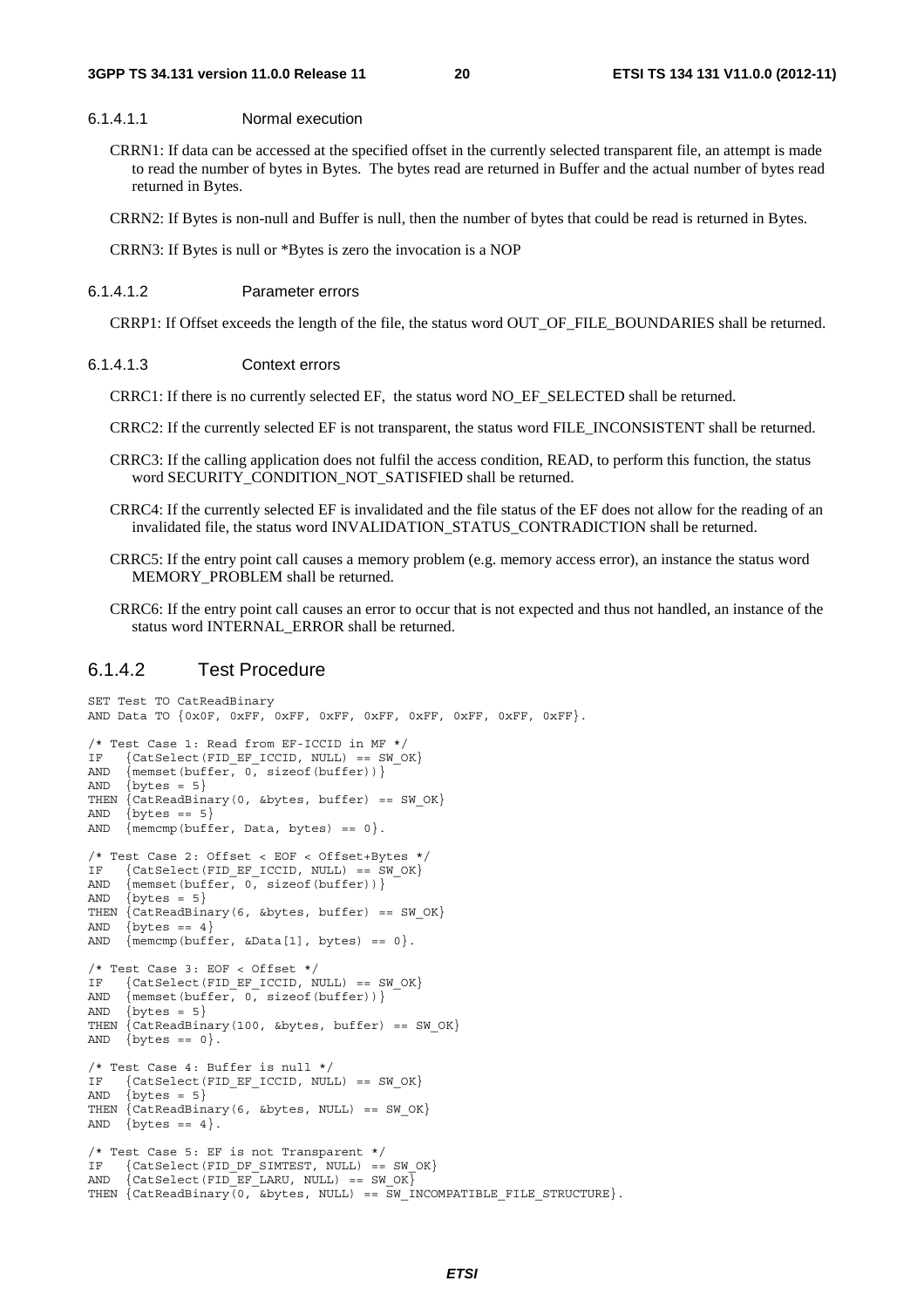/\* Test Case 6: Access condition not fulfilled \*/ IF {CatSelect(FID DF SIMTEST, NULL) == SW OK} AND {CatSelect(FID\_EF\_TNR, NULL) == SW\_OK} THEN  $\{CatReadBinary(0, \&bytes, NULL) == SW\_SECTION_STATUS_NOT\_SATISFIED\}.$ /\* Test Case 7: EF is invalidated \*/ IF  $\{Catselect(FID EF TWU, NULL) == SW OK\}$ AND  $\{(CatInvalidate(), SWOK) == SWOK\}$ THEN {CatReadBinary(0, &bytes, NULL) == SW REFERENCED DATA INVALIDATED}. /\* Test Case 8: No EF selected \*/ IF {CatSelect(FID DF SIMTEST, NULL) == SW OK} THEN  ${CateadBinary(0, \text{ sbytes}, NULL) == SWNO CURRENT FILE}.$ /\* Test Case 9: NULL arguments \*/

IF {CatSelect(FID DF SIMTEST, NULL) == SW OK}  $AND \{Catselect(FID EF TARU, NULL) == SW OK\}$ THEN {CatReadBinary(0, NULL, NULL) == SW\_OK}.

#### 6.1.4.3 Test Coverage

| <b>CRR Number</b> | <b>Test Case Number</b> |
|-------------------|-------------------------|
| N1                | 1,2                     |
| N <sub>2</sub>    |                         |
| N <sub>3</sub>    |                         |
|                   | 3                       |
| C1                |                         |
| C2                | 5                       |
| C3                | 6                       |
| ි4                |                         |
| C5, C6            | Not tested              |

### 6.1.5 CatUpdateBinary

Test Area Reference: API\_CatUpdateBinary

#### 6.1.5.1 Conformance Requirements

The entry point with the following header shall be compliant to its definition in the API.

UINT16 CatUpdateBinary(DWORD Offset, DWORD Bytes, void \*Buffer);

#### 6.1.5.1.1 Normal execution

CRRN1: The currently selected transparent file is updated starting at Offset with the sequence of Bytes bytes in Buffer.

#### 6.1.5.1.2 Parameter errors

CRRP1: If Bytes is positive and Buffer is null, then INCORRECT\_PARAMETERS shall be returned.

#### 6.1.5.1.3 Context errors

CRRC1: If there is no currently selected EF, the status word NO\_EF\_SELECTED shall be returned.

- CRRC2: If the currently selected EF is not transparent, the status word FILE\_INCONSISTENT shall be returned.
- CRRC3: If the calling application does not fulfil the access condition, READ, to perform this function, the status word SECURITY\_CONDITION\_NOT\_SATISFIED shall be returned.
- CRRC4: If the currently selected EF is invalidated and the file status of the EF does not allow for the reading of an invalidated file, the status word INVALIDATION\_STATUS\_CONTRADICTION shall be returned.
- CRRC5: If the entry point call causes a memory problem (e.g. memory access error), an instance the status word MEMORY\_PROBLEM shall be returned.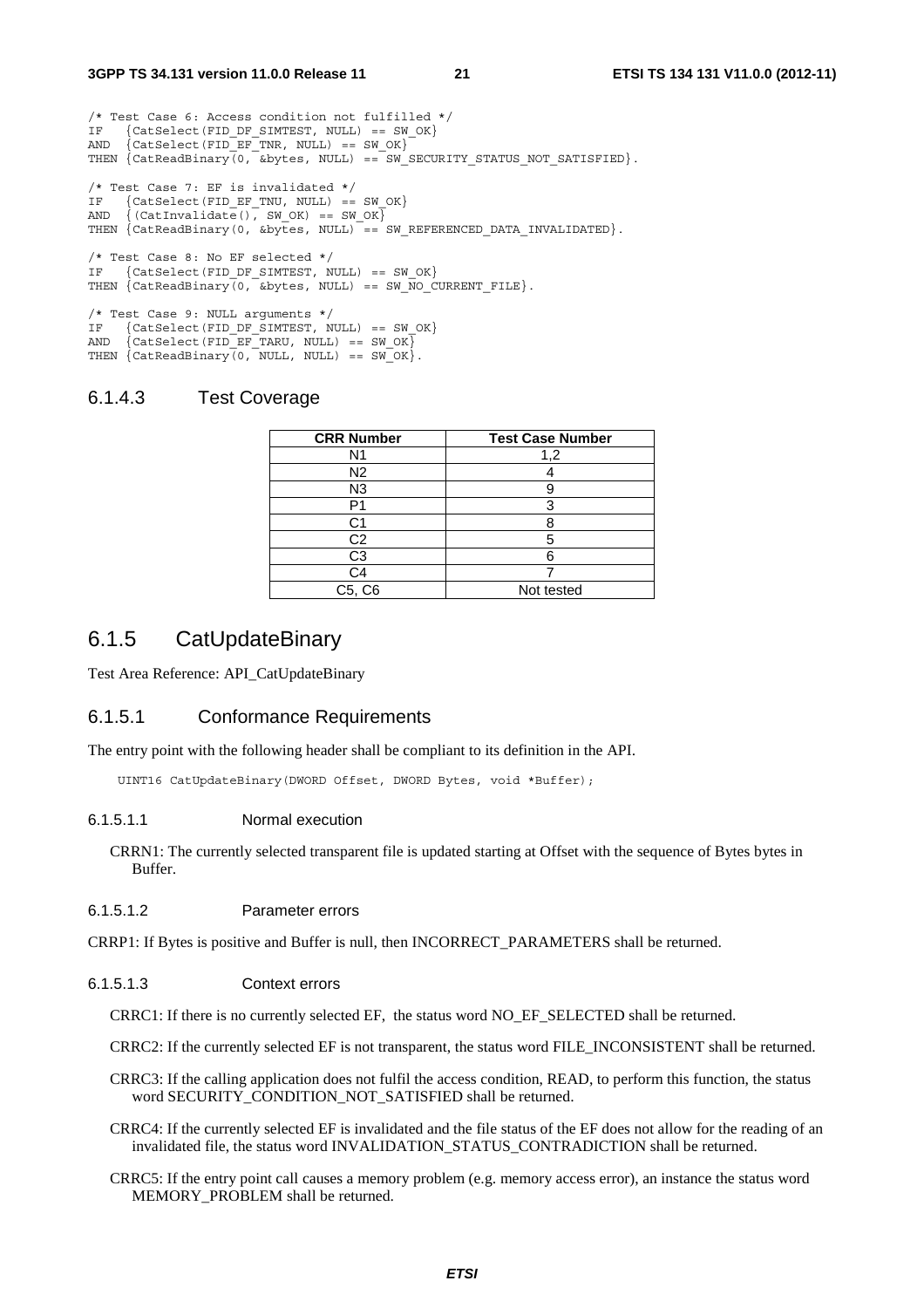CRRC6: If the entry point call causes an error to occur that is not expected and thus not handled, an instance of the status word INTERNAL\_ERROR shall be returned.

#### 6.1.5.2 Test Procedure

```
SET Test TO CatUpdateBinary 
AND Data TO {1,2,3,4,5}. 
/* Test Case 1: Update Transparent EF */ 
IF {CatSelect(FID_EF_ICCID, NULL) == SW_OK} 
AND \{bytes = 5\}THEN \{CatUpdateBinary(0, bytes, Data) == SW_OK\}AND \{CatReadBinary(0, \&bytes, buffer) == SW_OK\}<br>AND \{bytes == 5\}\text{bytes} == 5AND \{ memcmp(Data, buffer, bytes) == 0\}.
/* Test Case 2: Offset < EOF and Offset + Bytes > EOF*/ 
IF {CatSelect(FID_EF_ICCID, NULL) == SW_OK} 
AND \{bytes = 5\}THEN {CatUpdateBinary(7, bytes, Data) == SW_OK} 
AND \{CatReadBinary(7, \&bytes, buffer) == SW_OK\}<br>AND {bytes == 5}
     \{bytes == 5\}AND \{\text{mememp}(Data, buffer, bytes) == 0\}./* Test Case 3: Offset > EOF */
IF {CatSelect(FID EF ICCID, NULL) == SW OK}
THEN \{CatUpdateBinary(11, 5, Data) == SWOK\}AND {CatReadBinary(11, &bytes, buffer) == SW OK}
AND \{ bytes == 5\}AND {mencmp(Data, buffer, bytes) == 0}./* Test Case 4: Buffer is NULL */ 
IF \{Catselect(FID EF ICCID, NULL) == SW OK\}THEN \{ CatUpdateBinary(0, 5, NULL) == SW OK\}.
/* Test Case 5: No EF selected */ 
IF {CatSelect(FID DF SIMTEST, NULL) == SW OK}
THEN \{CatUpdateBinary(0, 5, Data) == SWNO_CURRENT_FILE\}./* Test Case 6: EF is not transparent */ 
IF {CatSelect(FID_DF_SIMTEST, NULL) == SW_OK} 
AND {CatSelect(FID_EF_LARU, NULL) == SW_OK} 
THEN \{CatUpdateBinary(\overline{0}, 5, Data) == SWINCOMPATHIBLE FILE STRUCTURE\}./* Test Case 7: Access condition not fulfilled */ 
IF \{Catselect(FID DF SIMTEST, NULL) == SW OK\}AND \{Catselect(FID\_EF_TNU, NULL) == SW_OK\}THEN \{ CatUpdateBinary(0, 5, Data) == SW SECURITY STATUS NOT SATISFIED\}.
/* Test Case 8: EF is invalidated*/ 
IF {CatSelect(FID EF TNU, NULL) == SW OK}
AND \{ (CatInvalidate (), SW OK) == SW OK\}THEN \{ CatUpdateBinary(0, 5, Data) == SW_REFERENCED_DATA_INVALIDATED\}.
```
#### 6.1.5.3 Test Coverage

| <b>CRR Number</b> | <b>Test Case Number</b> |
|-------------------|-------------------------|
| N1                | 1,2,3                   |
|                   |                         |
|                   |                         |
| C2                |                         |
| C <sub>3</sub>    |                         |
| C4                |                         |
| C5, C6            | <b>Not Tested</b>       |

# 6.1.6 CatReadRecord

Test Area Reference: API\_CatReadRecord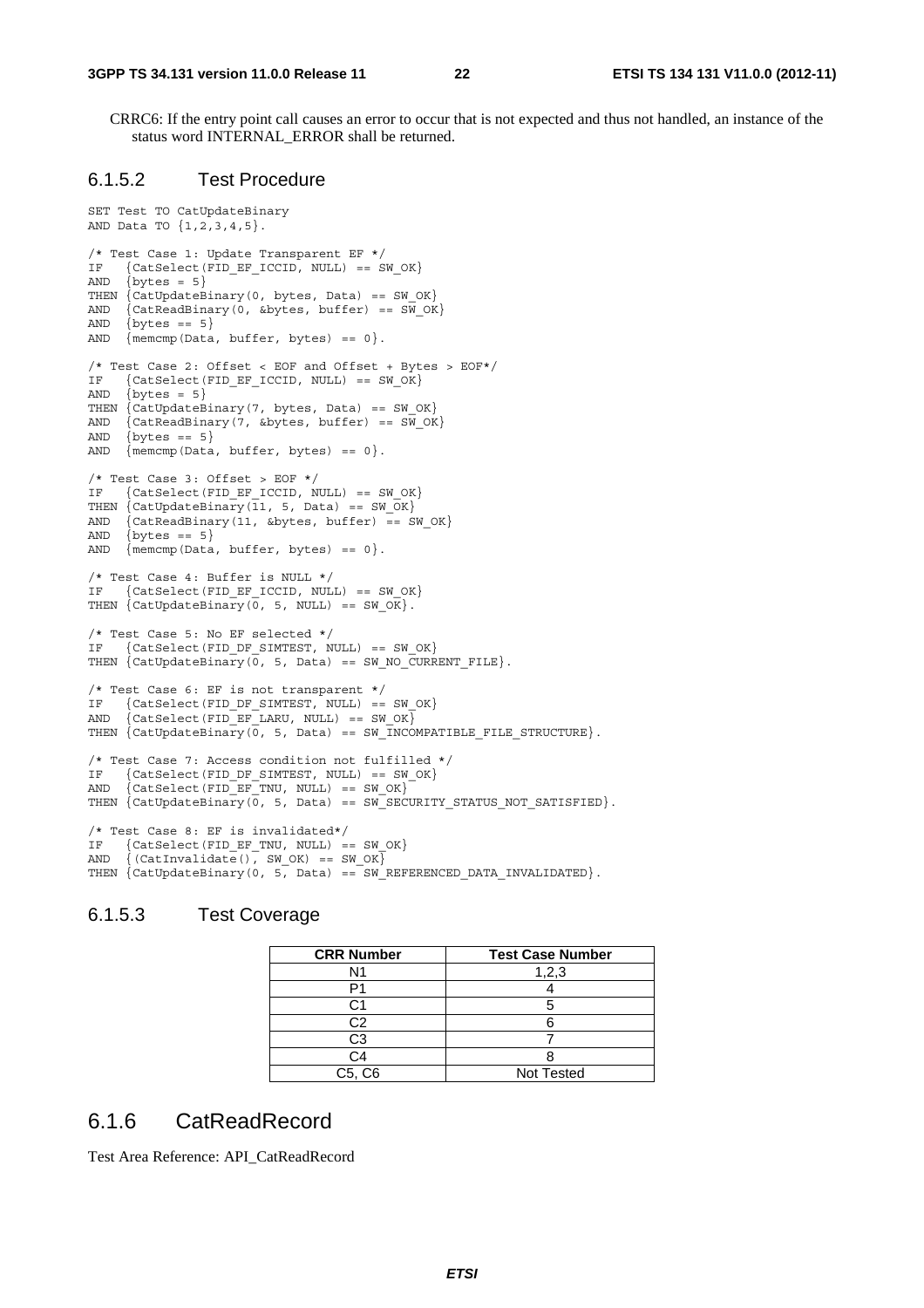### 6.1.6.1 Conformance Requirements

The entry point with the following header shall be compliant to its definition in the API.

 UINT16 CatReadRecord(DWORD RecordNumber, CatRecordAccessModes Mode, DWORD Offset, DWORD \*NumBytes, void \*Buffer);

#### 6.1.6.1.1 Normal execution

CRRN1: NumBytes bytes starting at Offset from the record specified by Mode and RecordNumber of the currently selected linear fixed or cyclic EF are read into Buffer.

#### CRRN2: If the access mode is ABSOLUTE or CURRENT:

- if RecordNumber is not 0, the record addressed by RecordNumber will be read;
- if RecordNumber is 0 the current selected record will be read; and
- the current record pointer shall not change.

#### CRRN3: If the access mode is NEXT:

- the next record relative to the current selected record will be selected and read;
- if no current record is selected, the first record will be selected and read;
- if the current record pointer is set to the last record for a cyclic EF the record pointer is set to the first record and the record is read;
- the current record pointer of any other Application shall not be changed.

#### CRRN4: If the access mode is PREVIOUS:

- the previous record relative to the current selected record will be selected and read;
- if no current record is selected, the last record will be selected and read;
- if the current record pointer is set to the first record, for a linear fixed EF the entry point responses with an error exception and for a cyclic EF the record pointer is set to the last record and the record is read;
- the current record pointer of any other Application shall not be changed.

#### 6.1.6.1.2 Parameter errors

- CRRP1: If the currently selected EF is linear fixed and the access mode is ABSOLUTE and RecordNumber is greater than records available, the status word RECORD\_NUMBER\_NOT\_AVAILABLE shall be returned
- CRRP2: If the currently selected EF is linear fixed and the access mode is CURRENT, RecordNumber is 0 and there is no current record selected, the status word RECORD\_NUMBER\_NOT\_AVAILABLE shall be returned.
- CRRP3: If the currently selected EF is linear fixed and the access mode is NEXT and the current record pointer is set to the last record, the status word RECORD\_NUMBER\_NOT\_AVAILABLE shall be returned.
- CRRP4: If the currently selected EF is linear fixed and the access mode is PREVIOUS and the current record pointer is set to the first record, the status word RECORD\_NUMBER\_NOT\_AVAILABLE shall be returned.

#### 6.1.6.1.3 Context errors

- CRRC1: If the calling Application has currently no EF selected, the status word NO\_EF\_SELECTED shall be returned.
- CRRC2: If the currently selected EF is neither linear fixed nor cyclic, the status word FILE\_INCONSISTENT shall be returned.
- CRRC3: If the calling Application does not fulfil the access condition, READ, to perform this function, the status word AC\_NOT\_FULFILLED shall be returned.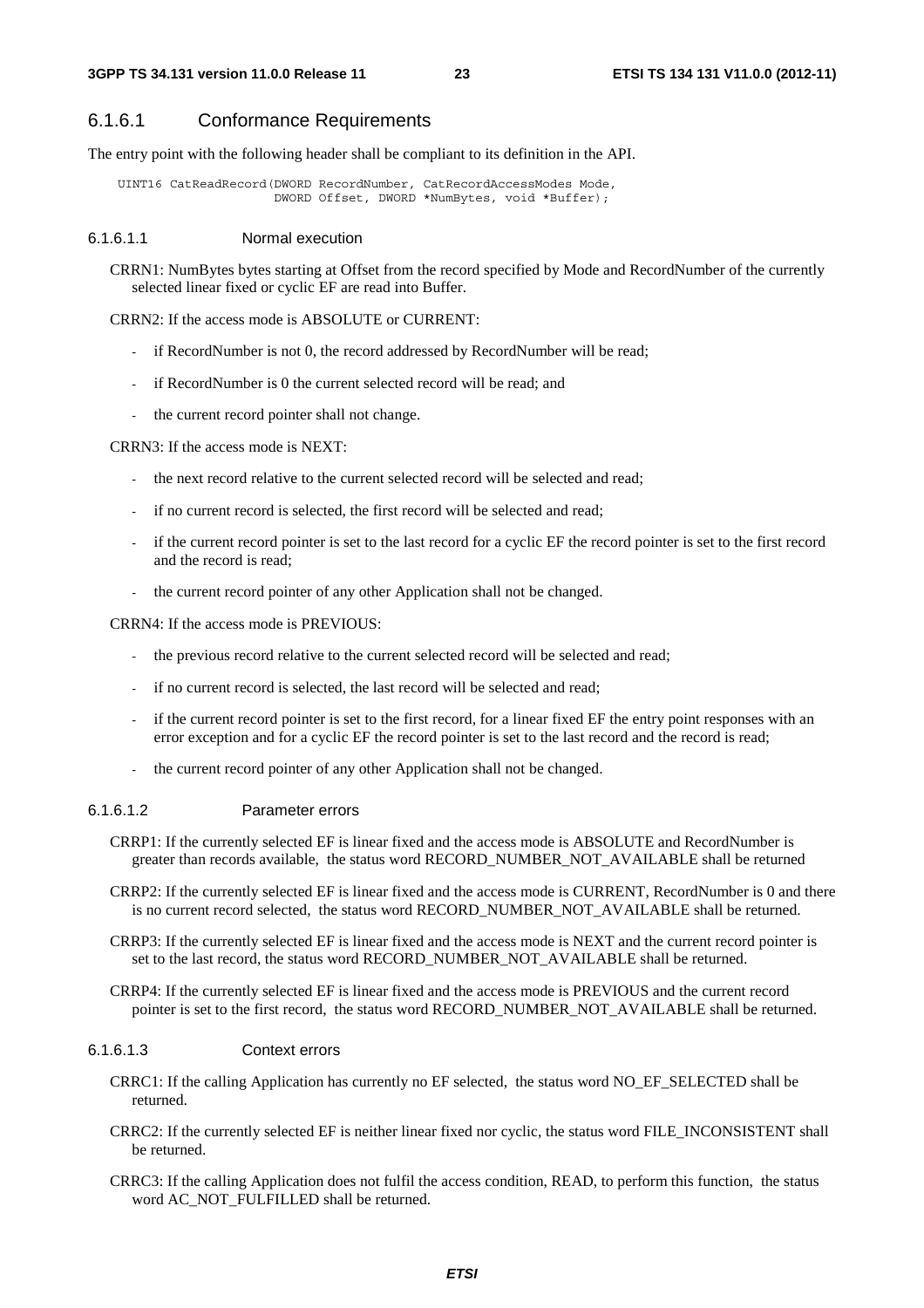- CRRC4: If the currently selected EF is invalidated and the file status of the EF does not allow for reading an invalidated file, the status word INVALIDATION\_STATUS\_CONTRADICTION shall be returned.
- CRRC5: If the entry point call causes a memory problem (e.g. memory access error), the status word MEMORY PROBLEM shall be returned.
- CRRC6: If the entry point call causes an error to occur that is not expected and thus not handled, the status word INTERNAL\_ERROR shall be returned.

#### 6.1.6.2 Test Procedure

```
SET Test TO CatReadRecord 
AND Data55 TO {0x55,0x55,0x55,0x55} 
AND DataAA TO {0xAA,0xAA,0xAA,0xAA}. 
/* Test Case 1: Read Absolute Linear Fixed EF */ 
IF {CatSelect(FID_DF_SIMTEST, NULL) == SW_0K}<br>AND {CatSelect(FID_EF_LARU, NULL) == SW_0K}
     \{Catselect(FID EF LARU, NULL) == SW OK\}AND { memset(buffer, 0, sizeof(buffer))}
AND \{b v \text{tes} = 4\}THEN {CatReadRecord(1, REC ACC MODE ABSOLUTE CURRENT, 0, &bytes, buffer) == SW OK}
AND \{ bytes == 4\}AND \{ memcmp(buffer, Data55, bytes) == 0\}.
/* Test Case 2: Read Current Fixed EF */ 
IF {CatSelect(FID_EF_LARU, NULL) == SW_OK} 
AND {mmset(butter, 0, sizeof(butter))}AND \{ bytes = 4\}THEN {CatReadRecord(0, REC_ACC_MODE_ABSOLUTE_CURRENT, 0, &bytes, buffer) == SW OK}
AND \{bytes == 4\}AND {mencmp(buffer, Data55, bytes) == 0}./* Test Case 3: Read Next from Linear Fixed EF */ 
IF {CatSelect(FID_EF_LARU, NULL) == SW_OK} 
AND \{ memset(buffer, 0, sizeof(buffer))}
AND \{ bytes = 4\}THEN \{CatReadRecord(0, REC ACC MODE NEXT, 0, kbytes, buffer) == SW OK\}AND \{bvtes == 4\}AND \{\text{mem}(\text{buffer}, \text{DataAA}, \text{bytes}) == 0\}./* Test Case 4: Read Next from Linear Fixed EF */ 
IF {CatSelect(FID EF LARU, NULL) == SW OK}
AND {memset(buffer, 0, sizeof(buffer))}
AND \{bytes = 0\}THEN {CatReadRecord(0, REC_ACC_MODE_NEXT, 0, &bytes, buffer) == SW_RECORD_NOT_FOUND}.
/* Test Case 5: Read Previous from Linear Fixed EF */ 
IF {Catselect(FID_EF_LARU, NULL) == SW_OX}<br>AND {memset(bulfer. 0. sizeof(huffer))}{mmset(buster, 0, sizeof(butter))}AND \{ bytes = 4\}THEN {CatReadRecord(0, REC ACC MODE PREVIOUS, 0, &bytes, buffer) == SW OK}
AND \{bytes == 4\}AND {mencmp(buffer, Data55, bytes) == 0}./* Test Case 6: Read Previous from Linear Fixed EF */ 
IF \{Catselect(FID EF LARU, NULL) == SW OK\}AND {memset(buffer, 0, sizeof(buffer))}
AND \{ bytes = 0\}THEN \{CatReadRecord(0, REC ACC MODE PREVIOUS, 0, ebytes, buffer) == SW RECORD NOT FOUND\}./* Test Case 7: Read Absolute and Current from Cyclic EF */ 
IF {CatSelect(FID EF LARU, NULL) == SW OK}
AND { memset(buffer, 0, sizeof(buffer))}
AND \{bvtes = 4\}THEN {CatReadRecord(0, REC_ACC_MODE_ABSOLUTE_CURRENT, 0, &bytes, buffer) == SW_OK} 
AND \{bytes == 4\}AND \{ memcmp(buffer, Data55, bytes) == 0\}.
/* Test Case 8: Read Next from Cyclic EF */ 
IF {CatSelect(FID_EF_LARU, NULL) == SW_OK}<br>AND {memset(buffer. 0. sizeof(buffer))}
     {mmset(butter, 0, sizeof(butter))}AND {bytes = 4}
THEN \{CatReadRecord(0, REC ACC MODE NEXT, 0, kbytes, buffer) == SWOK\}AND \{bvtes == 4\}AND {mencmp(buffer, DataAA, bytes) == 0}.
```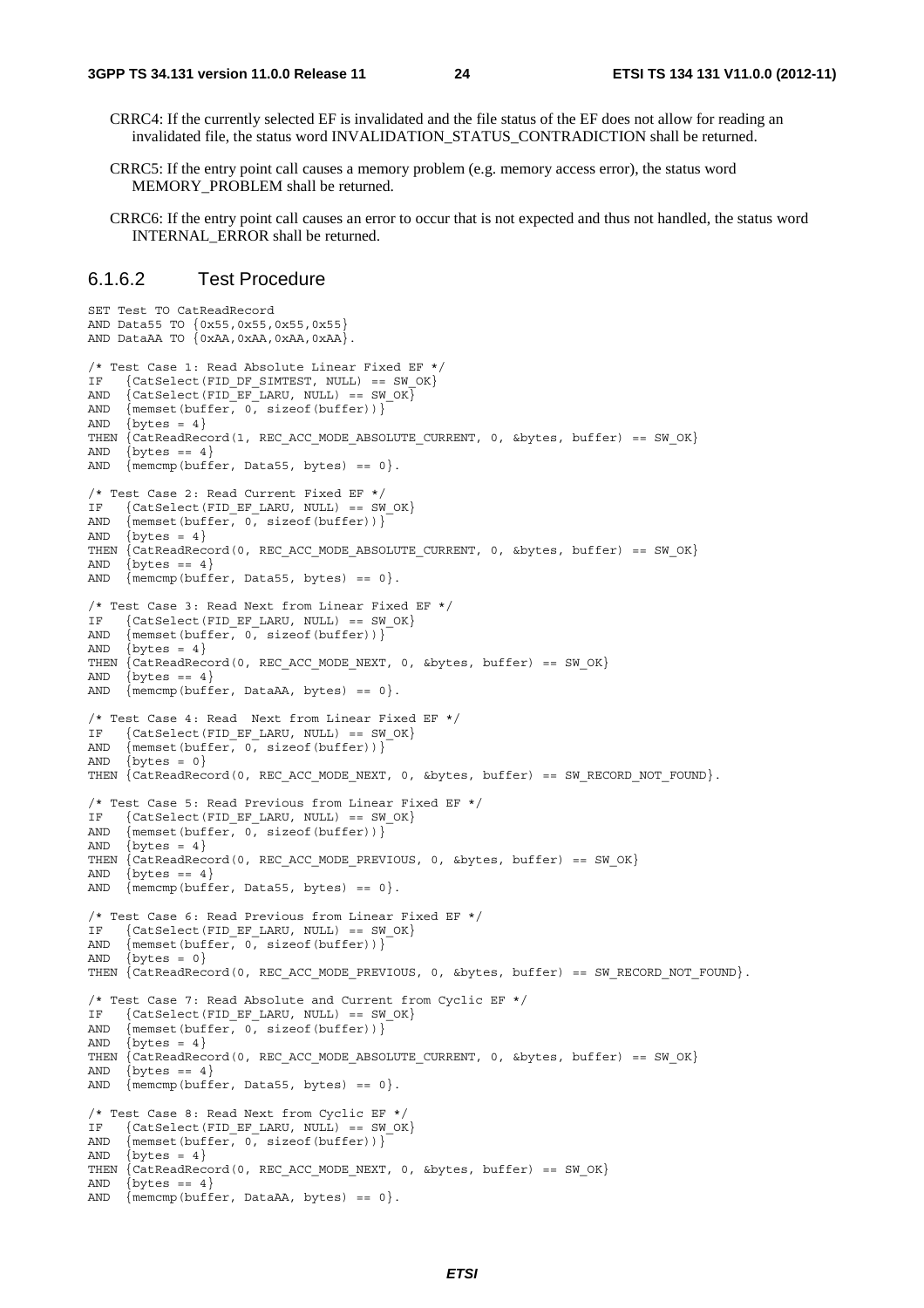/\* Test Case 9: Read Next from Cyclic EF \*/ IF {CatSelect(FID EF LARU, NULL) == SW OK} AND {memset(buffer, 0, sizeof(buffer))} THEN {CatReadRecord(0, REC\_ACC\_MODE\_NEXT, 0, &bytes, buffer) == SW\_OK} AND  $\{bytes == 4\}$ AND  $\{$  memcmp(buffer, Data55, bytes) == 0 $\}$ . /\* Test Case 10: Read Previous from Cyclic EF \*/ IF  $\{Catselect(FID_EF_LARU, NULL) = - SWOK\}$ <br>AND  $\{memset(buffer, 0. sizeof(buffer))\}$  $\{\text{member}, 0, \text{ sizeof}(\text{buffer})\}\$ AND  $\{$  bytes = 4 $\}$ THEN {CatReadRecord(0, REC\_ACC\_MODE\_PREVIOUS, 0, &bytes, buffer) == SW\_OK} AND  $\{bctes == 4\}$ AND  $\{$  memcmp(buffer, DataAA, bytes) == 0 $\}$ . /\* Test Case 11: Read Previous from Cyclic EF \*/ IF {CatSelect(FID EF LARU, NULL) == SW OK} AND {memset(buffer, 0, sizeof(buffer))} AND  $\{b$ vtes = 4 $\}$ THEN  $\{CartineedRecord(0, REC ACC MODE PREVIOUS, 0, %bytes, buffer) == SW OK\}$ AND  $\{$  bytes == 4 $\}$ AND  $\{\text{memp}(\text{buffer}, \text{Data55}, \text{bytes}) == 0\}.$ /\* Test Case 12: NumBytes > Record Length \*/ IF  $\{Catselect(FID EF LARU, NULL) == SW OK\}$ AND  $\{bytes = 5\}$ THEN  $\{C \text{atReadRecord}(0, REC ACC MODE ABSOLUTE CURRENT, 0, sbytes, buffer) == SW INCORRECT PL P2\}.$ /\* Test Case 13: No current record in linear fixed EF \*/<br> $TF = \{Cat\text{Salect (FID DR STMTRST - NITL)} \} = \text{SW OK}$  ${Catselect(FID DF SIMTEST, NULL)} = = SW OK$ AND  $\{Catselect(FID-EF-LARU, NULL) == SW OK\}$ AND  $\{$  bytes = 4 $\}$ THEN  $\{CartReadRecord(0, REC ACC MODE ABSOLUTE CURRENT, 0, ebytes, buffer) == SN RECORD NOT FOUND\}.$ /\* Test Case 14: No EF selected \*/ IF {CatSelect(FID DF SIMTEST, NULL) == SW OK} AND  $\{Catselect(FID EF TNR, NULL) == SN OK\}$ THEN {CatReadRecord(0, REC ACC MODE ABSOLUTE CURRENT, 0, &bytes, buffer) == SW INCOMPATIBLE FILE STRUCTURE  $\rceil$ . /\* Test Case 15: EF is neither Cyclic nor Linear Fixed \*/ IF {CatSelect(FID\_DF\_SIMTEST, NULL) == SW\_OK} THEN  $\{CatReadRecord(0, REC ACC'MODEABSOLUTE CURRENT, 0, kbytes, buffer) == SW NO CURRENT FILE\}.$ /\* Test Case 16: Access condition not fulfilled \*/ IF {CatSelect(FID DF SIMTEST, NULL) == SW OK}  $AND \{Catselect(FID\_EF\_LNR, NULL) == SW_OK\}$ THEN  $\{CatReadRecord(0, RECACC_MODEABSOLUTE_CURRENT, 0, kbytes, buffer) ==$ SW\_SECURITY\_STATUS\_NOT\_SATISFIED }. /\* Test Case 17: EF is invalidated \*/ IF {CatSelect(FID\_EF\_LARU, NULL) == SW\_OK}<br>IF {CatSelect(FID\_EF\_LARU, NULL) == SW\_OK}  $\{$  (CatInvalidate(), SW OK) == SW OK $\}$ THEN  $\{CatReadRecord(0, REC<sub>ACC</sub> MODEL-BISOLUTE<sub>C</sub>CURRENT, 0, *kbvtes*, buffer) =$ SW\_REFERENCED\_DATA\_INVALIDATED $\overline{\}$ .

#### 6.1.6.3 Test Coverage

| <b>CRR Number</b> | <b>Test Case Number</b> |
|-------------------|-------------------------|
| N <sub>1</sub>    | 1,2,3,5,7,8,9,10,11     |
| N <sub>2</sub>    | 1,7                     |
| N <sub>3</sub>    | 3,4,8,9                 |
| N4                | 5,6,10,11               |
| P <sub>1</sub>    | Not Tested              |
| P <sub>2</sub>    | <b>Not Tested</b>       |
| P <sub>3</sub>    | 4                       |
| P <sub>4</sub>    | 6                       |
| C1                | 14                      |
| C <sub>2</sub>    | 15                      |
| C3                | 16                      |
| C4                | 17                      |
| C5, C6            | <b>Not Tested</b>       |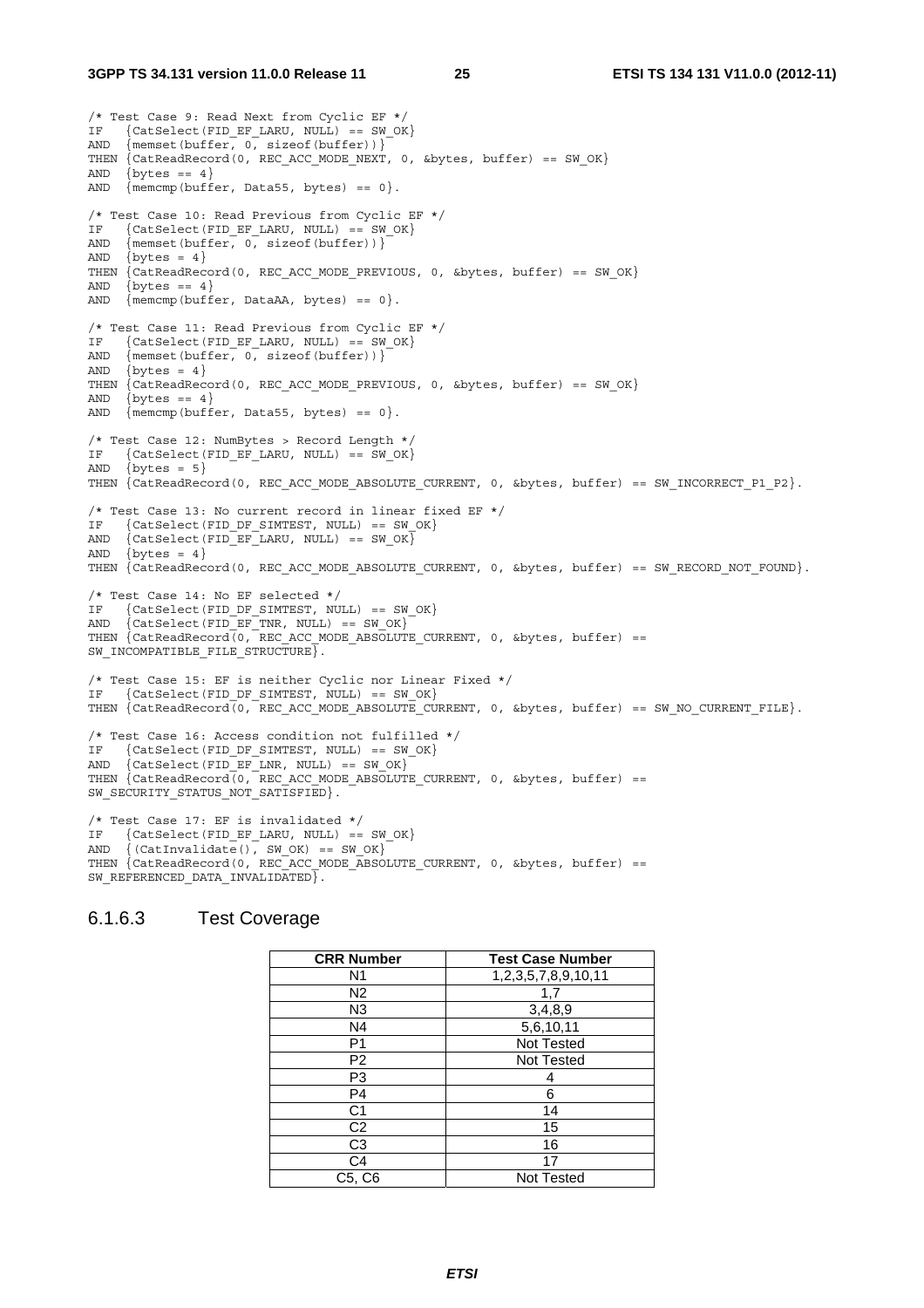# 6.1.7 CatUpdateRecord

Test Area Reference: API\_CatUpdateRecord

#### 6.1.7.1 Conformance Requirements

The entry point with the following header shall be compliant to its definition in the API.

 UINT16 CatUpdateRecord(DWORD RecordNumber, CatRecordAccessModes Mode, DWORD Offset, DWORD NumBytes, void \*Buffer);

#### 6.1.7.1.1 Normal execution

CRRN1: NumBytes of data starting at Offset in the record specified by Mode and RecordNumber of the current selected linear fixed or cyclic EF are overwritten by the data in Buffer.

CRRN2: If the access mode is ABSOLUTE or CURRENT and the file is a linear fixed EF:

- the record addressed by RecordNumber will be updated;
- if RecordNumber is 0 the current selected record will be updated; and
- the current record pointer shall not change.

CRRN3: If the access mode is NEXT and the file is a linear fixed EF:

- the next record relative to the current selected record will be selected and updated;
- if no current record is selected, the first record will be selected and updated:
- the current record pointer of any other application shall not be changed.

CRRN4: If the access mode is PREVIOUS:

- the previous record relative to the current selected record will be selected and updated;
- if no current record is selected, the last record will be selected and updated;
- if a cyclic EF is updated, the oldest record will be updated independent of the current record pointer and this record becomes record number 1 and the current record;
- the current record pointer of any other application shall not be changed in case of a linear fixed EF.

#### 6.1.7.1.2 Parameter errors

- CRRP1: If the currently selected EF is linear fixed and the access mode is ABSOLUTE and RecordNumber is greater than records available, the status word RECORD\_NUMBER\_NOT\_AVAILABLE shall be returned
- CRRP2: If the currently selected EF is linear fixed and the access mode is CURRENT, RecordNumber is 0 and there is no current record selected, the status word RECORD\_NUMBER\_NOT\_AVAILABLE shall be returned.
- CRRP3: If the currently selected EF is linear fixed and the access mode is NEXT and the current record pointer is set to the last record, the status word RECORD\_NUMBER\_NOT\_AVAILABLE shall be returned.
- CRRP4: If the currently selected EF is linear fixed and the access mode is PREVIOUS and the current record pointer is set to the first record, the status word RECORD\_NUMBER\_NOT\_AVAILABLE shall be returned.
- CRRP5: If the currently selected EF is linear fixed and Offset plus NumBytes is greater than the record length, then the status word OUT\_OF\_FILE\_BOUNDARIES shall be returned.

#### 6.1.7.1.3 Context errors

CRRC1: If the calling Application has currently no EF selected, the status word NO\_EF\_SELECTED shall be returned.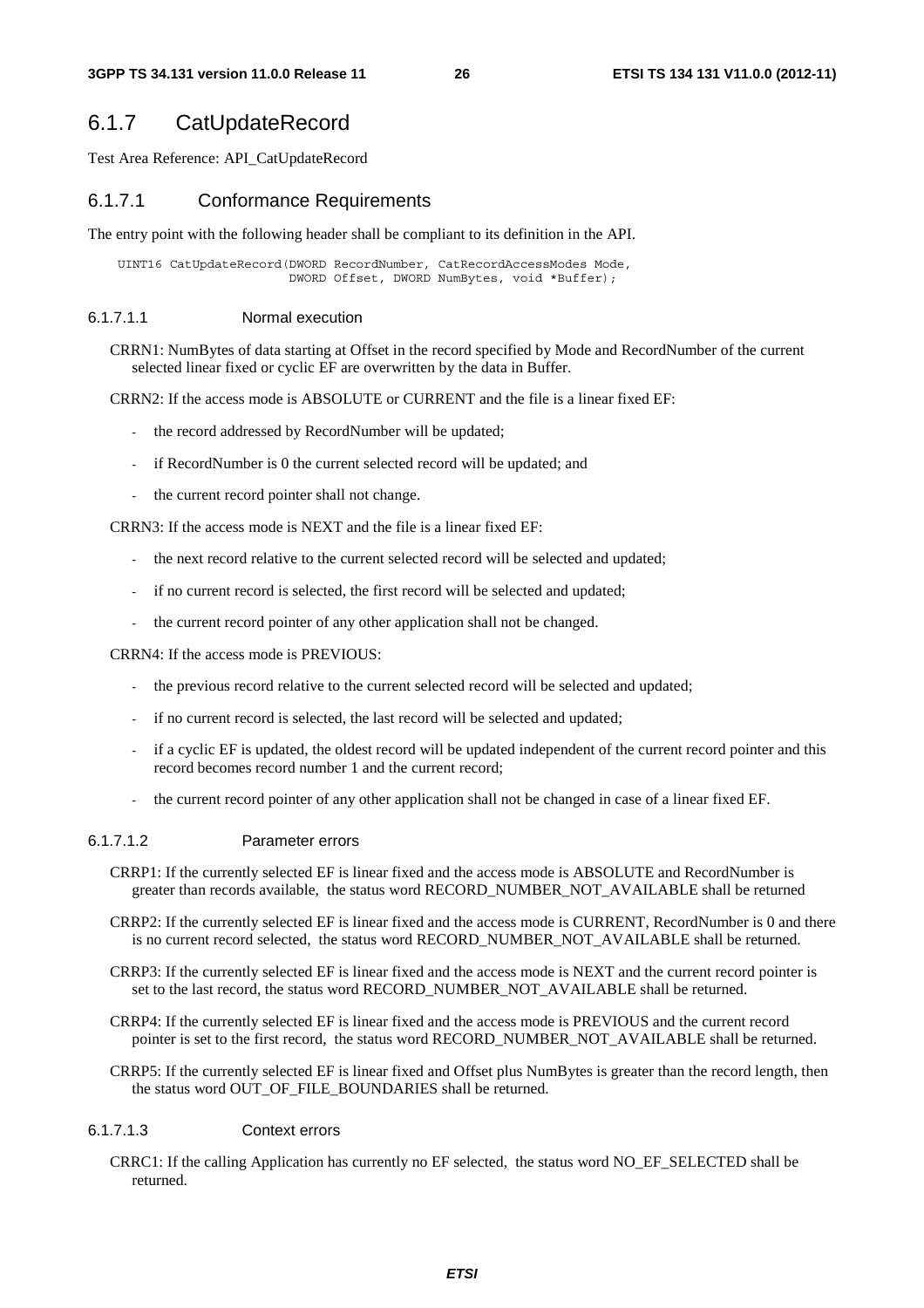- CRRC2: If the currently selected EF is neither linear fixed nor cyclic, the status word FILE\_INCONSISTENT shall be returned.
- CRRC3: If the calling Application does not fulfil the access condition, UPDATE, to perform this function, the status word AC\_NOT\_FULFILLED shall be returned.
- CRRC4: If the currently selected EF is invalidated and the file status of the EF does not allow for reading an invalidated file, the status word INVALIDATION\_STATUS\_CONTRADICTION shall be returned.
- CRRC5: If the entry point call causes a memory problem (e.g. memory access error), the status word MEMORY PROBLEM shall be returned.
- CRRC6: If the entry point call causes an error to occur that is not expected and thus not handled, the status word INTERNAL\_ERROR shall be returned.

#### 6.1.7.2 Test Procedure

```
SET Test TO CatUpdateRecord 
AND Data TO \{1, 2, 3, 4\}.
/* Test Case 1: Update Absolute Record in Linear Fixed EF */<br>IF {CatSelect(FID DF SIMTEST. NULL) == SW OK}
     {Catselect(FID DF SIMTEST, NULL)} = SW OKAND \{Catselect(FID\_EF\_LARU, NULL) == SW_OX\}<br>AND \{memset(buffer. 0. sizeof(buffer))\}{memset(buffer, 0, sizeof(buffer))}AND \{bctes = 4\}THEN \overline{CatUpdateRecord(1, REC ACC MODE ABSOLUTE CURRENT, 0, bytes, Data) == SN OK}AND \{bytes == 4\}<br>AND \{CatReadReco{CatReadRecord(0, REC ACC MODE ABSOLUTE CURRENT, 0, Sbytes, buffer) == SW OK}AND {mencmp(buffer, Data, bytes) == 0}./* Test Case 2: Update Current Record in Linear Fixed EF */<br>IF {CatSelect(FID DF SIMTEST. NULL) == SW OK}
     {Catselect(FID DF SIMTEST, NULL) == SW OK}AND \{Catselect(FID-EF-LARU, NULL) == SW OK\}AND {mmset(butter, 0, sizeof(butter))}AND \{bctes = 4\}THEN \{CatUpdateRecord(0, REC ACC MODE ABSOLUTE CURRENT, 0, bytes, Data) == SW OK\}AND \{bytes == 4\}AND \{CatReadRecord(0, REC ACC MODE ABSOLUTE CURRENT, 0, \&bytes, buffer) == SW OK\}AND \{\text{mememp}(\text{buffer}, \text{Data}, \text{bytes}) = 0\}./* Test Case 3: Update Next from Linear Fixed EF, no record pointer set */ 
IF {CatSelect(FID DF SIMTEST, NULL) == SW OK}
AND \{Catselect(FID\_EF\_LARU, NULL\} = = SW_OK\}AND {memset(buffer, 0, sizeof(buffer))}AND \{bytes = 4\}THEN {CatUpdateRecord(0, REC ACC MODE NEXT, 0, bytes, Data) == SW OK}AND \{bytes == 4\}<br>AND \{CatReadRecO\{CartReadRecord(0, REC ACC MODE ABSOLUTE CURRENT, 0, \&bytes, buffer) == SW OK\}AND \{ memcmp(buffer, Data, bytes) == 0\}.
/* Test Case 4: Update Next from Linear Fixed EF, record pointer set */ 
IF {CatSelect(FID EF LARU, NULL) == SW OK}
AND {memset(buffer, 0, sizeof(buffer))}
AND \{b v \text{tes} = 4\}AND {CatReadRecord(1, REC ACC MODE ABSOLUTE CURRENT, 0, &bytes, buffer) == SW OK}
THEN \{CatUpdateRecord(0, REC ACC MODE NEXT, 0, bytes, Data) == SW OK\}AND \{b \vee t \in s == 4\}AND {CatReadRecord(0, REC_ACC_MODE_ABSOLUTE_CURRENT, 0, &bytes, buffer) == SW OK}
AND \{ memcmp(buffer, Data, bytes) == 0\}.
/* Test Case 5: Update Next from Linear Fixed EF, no more records */ 
IF {CatSelect(FID EF LARU, NULL) == SW OK}
AND \{ bytes = 4\}THEN {CatUpdateRecord(0, REC_ACC_MODE_NEXT, 0, bytes, Data) == SW_RECORD_NOT_FOUND}. 
/* Test Case 6: Update Previous from Linear Fixed EF, no record pointer set */ 
IF {CatSelect(FID DF SIMTEST, NULL) == SW OK}
AND \{Catselect(FID-EF-LARU, NULL) == SW OK\}AND {mmset(butter, 0, sizeof(butter))}AND \{bctes = 4\}THEN {CatUpdateRecord(0, REC_ACC_MODE_PREVIOUS, 0, bytes, Data) == SW OK}
AND \{bytes == 4\}AND {CatReadRecord(0, REC_ACC_MODE_ABSOLUTE_CURRENT, 0, &bytes, buffer) == SW_OK} 
AND \{\text{memcmp}(\text{buffer}, \text{Data}, \text{bytes}) = 0\}.
```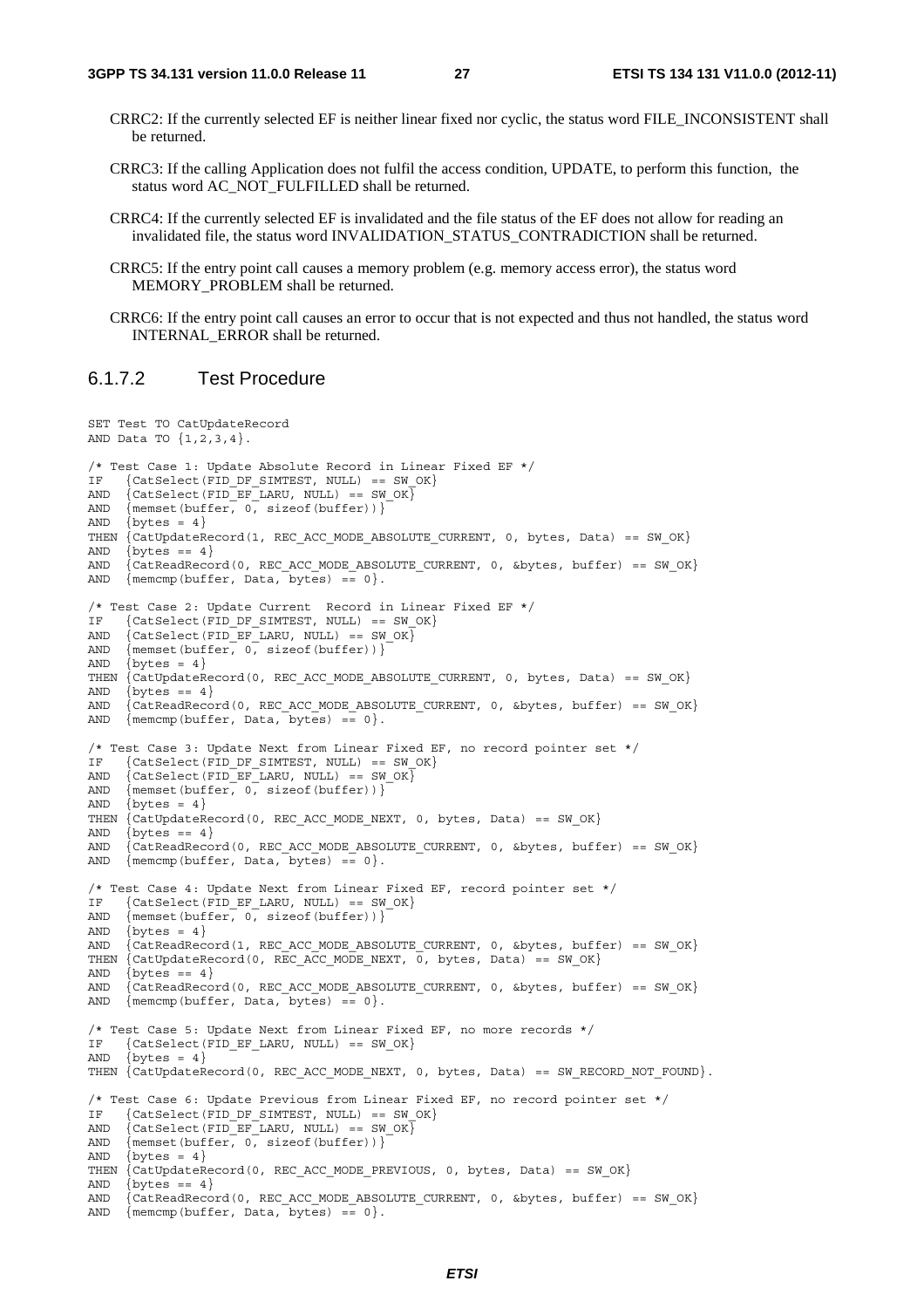/\* Test Case 7: Update Previous from Linear Fixed EF, record pointer set \*/ IF  $\{Catselect(FID EF LARU, NULL) == SW OK\}$ AND  $\{\text{memset}(\text{buffer}, 0, \text{sizeof}(\text{buffer}))\}$ <br>AND  $\{\text{bytes} = 4\}$  $\{bytes = 4\}$ AND  $\{CatReadRecord(2, REC ACC MODE ABSOLUTE CURRENT, 0, \&bytes, buffer) == SW OK\}$ THEN (CatUpdateRecord(0, REC ACC MODE PREVIOUS, 0, bytes, Data) == SW\_OK} AND  $\{$  bytes == 4 $\}$ AND  $\{CatReadRecord(0, REC ACC MODE ABSOLUTE CURRENT, 0,  $\&bytes$ , buffer) == SW OK\}$ AND  $\{\text{memcmp}(\text{buffer}, \text{Data}, \text{bytes}) = 0\}.$ /\* Test Case 8: Update Previous from Linear Fixed EF, no more records \*/ IF {CatSelect(FID\_DF\_SIMTEST, NULL) ==  $SW_0$ OK}<br>AND {CatSelect(FID\_EF\_LARU, NULL) ==  $SW_0$ OK}  $\{Catselect(FID-EF-LARU, NULL) == SWOK\}$ AND  $\{\text{mmset(butter, 0, sizeof(butter))}\}$ <br>AND  $\{bytes = 4\}$  $\{b$ vtes = 4 $\}$ AND  $\{CatReadRecord(1, REC ACC MODE_ABSOLUTE_CURRENT, 0, \&bytes, buffer) == SW_OK\}$ THEN  $\{CatUpdateRecord(0, REC ACC MODE PREVIOUS, 0, bytes, Data) == SN RECORD NOT FOUND\}.$ /\* Test Case 9: Update Previous from Cyclic EF \*/ IF  $\{Catselect(FID\_DF\_SIMTEST, NULL\} = SN_{OK}\$ <br>AND  $\{Catselect(FID\_RF\_CARI, MIT.L)\} = SN_{OK}$  $\{Catselect(FID-EF-CARU, NULL) == SW OK\}$ AND  ${$  memset(buffer,  $0,$  sizeof(buffer))} AND  $\{$  bytes = 4 $\}$ THEN  $\{CatUpdateRecord(0, REC ACC MODE PREVIOUS, 0, bytes, Data) == SW OK\}$ AND  $\{bytes == 4\}$ AND {CatReadRecord(0, REC\_ACC\_MODE\_ABSOLUTE\_CURRENT, 0, &bytes, buffer) == SW\_OK} AND  $\{$  memcmp(buffer, Data, bytes) == 0 $\}$ . /\* Test Case 10: No EF selected \*/ IF {CatSelect(FID DF SIMTEST, NULL) == SW OK} THEN  $\{CatUpdateRecord(\overline{0}, REC ACC MODE ABSOLUTE^c CURRENT, 0, bytes, buffer) == SW NO CURRENT FILE\}.$ /\* Test Case 11: Update Absolute from Linear Fixed EF beyond Records \*/ IF  $\{Catselect(FID_EF_LARU, NULL) == SW_OK\}$ <br>AND  $\{bytes = 5\}$  $\{bytes = 5\}$ THEN  $\{CatUpdateRecord(3, REC ACC MODE ABSOLUTE CURRENT, 0, bytes, buffer) == SW INCORRECT PL P2\}.$ /\* Test Case 12: No current record in linear fixed EF, update current \*/ IF {CatSelect(FID\_DF\_SIMTEST, NULL) == SW\_OK} AND  $\{Catselect(FID-EF-LARU, NULL) == SW OK\}$ AND  $\{b$ vtes = 4 $\}$ THEN  $\{CatUpdateRecord(0, REC ACC MODE ABSOLUTE CURRENT, 0, bytes, buffer) == SW RECORED NOT FOUND\}.$ /\* Test Case 13: Record Length < Offset + NumBytes \*/ IF {CatSelect(FID\_EF\_LARU, NULL) == SW\_OK} AND  $\{$  bytes = 5 $\}$ THEN  $\{CatUpdateRecord(0, REC ACC MODE ABSOLUTE CURRENT, 0, bytes, buffer) == SW INCORRECT PL P2\}.$ /\* Test Case 14: EF is neither Cyclic nor Linear Fixed \*/ IF {CatSelect(FID DF SIMTEST, NULL) == SW OK} AND  $\{Catselect(FID EF TNR, NULL) == SW OK\}$ THEN  $\{CatUpdateRecord(0, REC ACC MODE ABSOLUTE CURRENT, 0, bytes, buffer) ==$ SW\_INCOMPATIBLE\_FILE\_STRUCTURE}. /\* Test Case 15: Access condition not fulfilled \*/ IF {CatSelect(FID DF SIMTEST, NULL) == SW OK} AND  $\{Catselect(FID EF_LNU, NULL) == SW OK\}$ THEN  $\{CatUpdateRecord(0, REC ACC MODE ABSOLUTE CURRENT, 0, bytes, buffer) =$ SW\_SECURITY\_STATUS\_NOT\_SATISFIED}. /\* Test Case 16: EF is invalidated \*/ IF {CatSelect(FID\_EF\_LARU, NULL) == SW\_OK} AND {(CatInvalidate(), SW\_OK) == SW\_OK} THEN {CatUpdateRecord(0, REC ACC MODE ABSOLUTE CURRENT, 0, bytes, buffer) == SW\_REFERENCED\_DATA\_INVALIDATED}.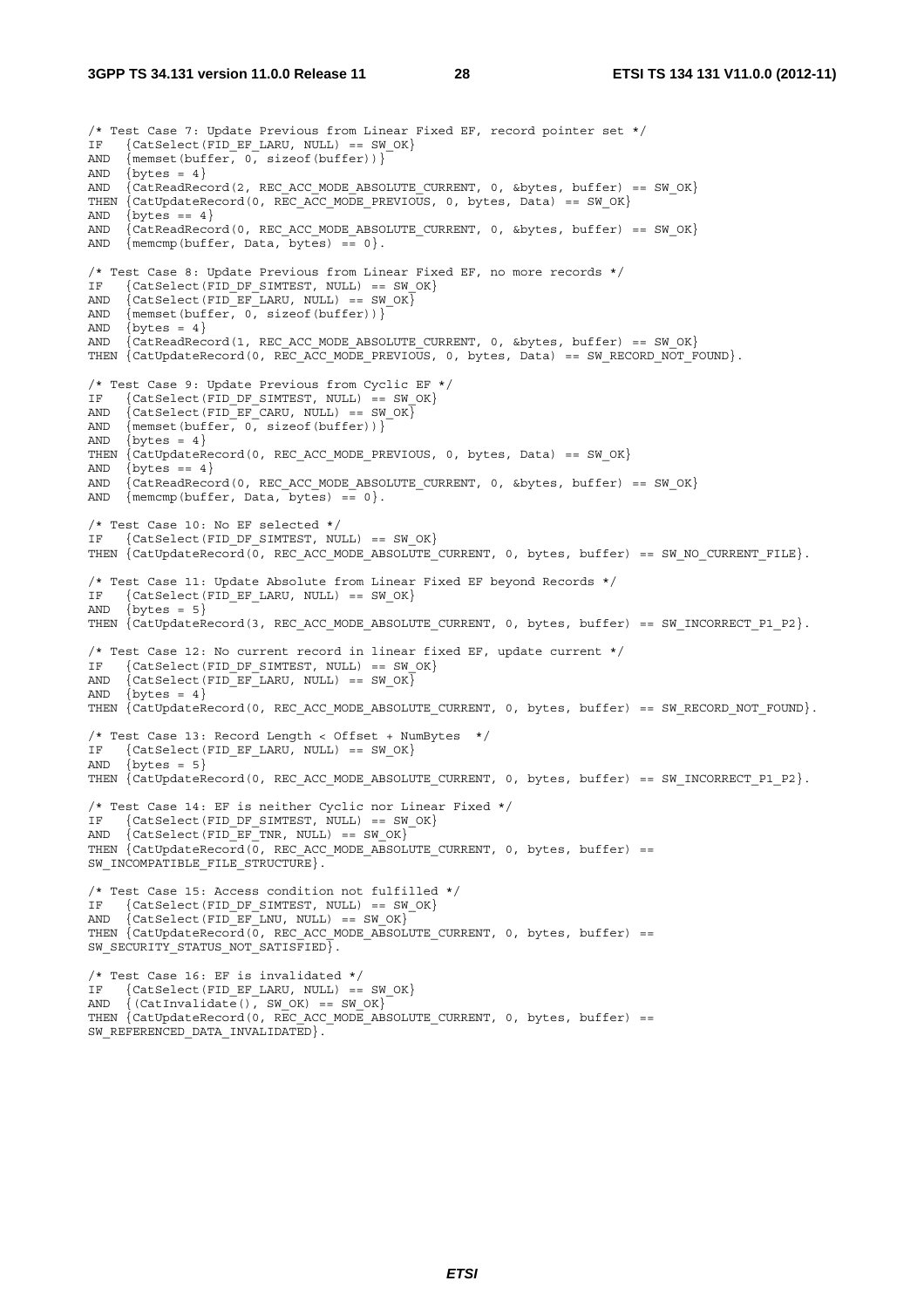#### 6.1.7.3 Test Coverage

| <b>CRR Number</b> | <b>Test Case Number</b> |
|-------------------|-------------------------|
| N <sub>1</sub>    | 1,2,3,4,6,7,9           |
| N2                | 2                       |
| N <sub>3</sub>    | 3,4                     |
| N4                | 6,7,9                   |
| P <sub>1</sub>    | 11                      |
| P <sub>2</sub>    | 12                      |
| P <sub>3</sub>    | 5                       |
| P <sub>4</sub>    | 8                       |
| P <sub>5</sub>    | 13                      |
| C <sub>1</sub>    | 10                      |
| C <sub>2</sub>    | 14                      |
| C <sub>3</sub>    | 15                      |
| C <sub>4</sub>    | 16                      |
| C5, C6            | <b>Not Tested</b>       |

### 6.1.8 CatSearch

Test Area Reference: API\_CatSearch

#### 6.1.8.1 Conformance Requirements

The entry point with the following header shall be compliant to its definition in the API.

UINT16 CatSearch(CatSeekModes Mode, DWORD Offset, DWORD PatternLength, const void \*Pattern);

#### 6.1.8.1.1 Normal execution

- CRRN1: If the pattern in Pattern with the length PatternLength is found in the record being specified by mode starting at Offset, the current record pointer is set to that record and the record number is returned.
- CRRN2: If mode is BEGINNING\_FORWARD, the search starts with the first record forward towards the end of the file.
- CRRN3: If mode is END\_BACKWARD, the search starts with the last record backward towards the beginning of the file.
- CRRN4: If mode is NEXT\_FORWARD, the search starts from the next record after the current record pointer forward towards the end of file. If no current record pointer is selected, the search starts with the first record.
- CRRN5: If mode is PREVIOUS\_BACKWARD, the search starts from the previous record before the current record pointer backward towards the beginning of the file. If no current record pointer is selected the search starts with the last record.

CRRN6: If pattern in patt is not found, the status word PATTERN\_NOT\_FOUND shall be returned.

- CRRN7: If mode is NEXT\_FORWARD and the record pointer is at the last record, the status word PATTERN\_NOT\_FOUND shall be returned.
- CRRN8: If mode is PREVIOUS\_BACKWARD and the record pointer is at the first record, the status word PATTERN\_NOT\_FOUND shall be returned.

#### 6.1.8.1.2 Parameter errors

- CRRP1: If PatternLength is greater than the size of the record of the currently selected EF, the status word OUT OF RECORD BOUNDARIES shall be returned.
- CRRP2: If Offset plus PatternLength is greater than the length of the pattern array patt.length, the status word OUT\_OF\_RECORD\_BOUNDARIES shall be returned.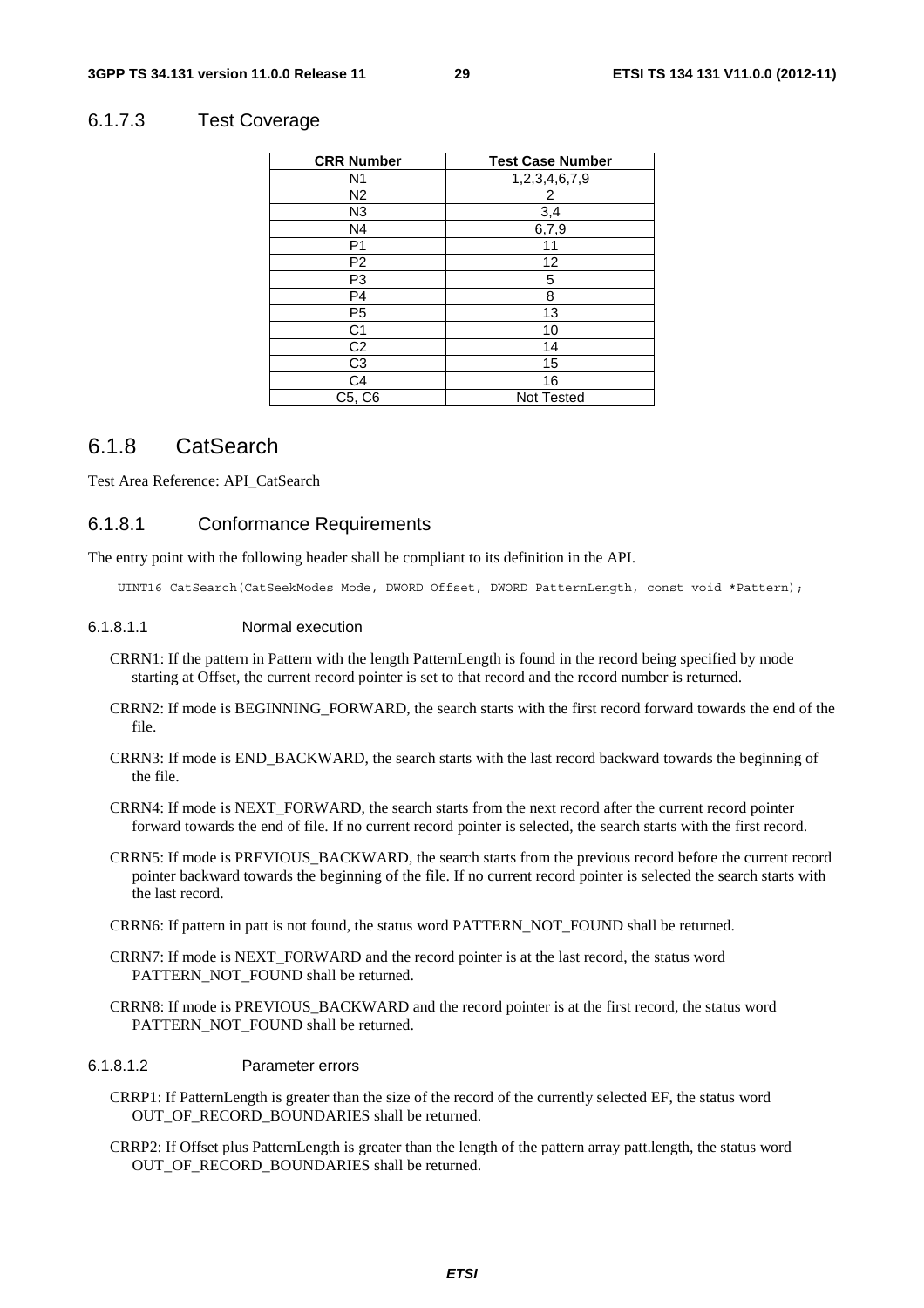#### 6.1.8.1.3 Context errors

- CRRC1: If the calling Application has currently no EF selected, the status word NO\_EF\_SELECTED shall be returned.
- CRRC2: If the currently selected EF is neither linear fixed nor cyclic, the status word FILE\_INCONSISTENT shall be returned.
- CRRC3: If the calling Application does not fulfil the access condition, READ, to perform this function, the status word AC\_NOT\_FULFILLED shall be returned.
- CRRC4: If the currently selected EF is invalidated and the file status of the EF does not allow for reading an invalidated file, the status word INVALIDATION\_STATUS\_CONTRADICTION shall be returned.
- CRRC5: If the entry point call causes a memory problem (e.g. memory access error), the status word MEMORY PROBLEM shall be returned.
- CRRC6: If the entry point call causes an error to occur that is not expected and thus not handled, the status word INTERNAL\_ERROR shall be returned.

#### 6.1.8.2 Test Procedure

```
SET Test TO CatSearch 
AND PatDA TO {0xDA, 0xDA, 0xDA} 
AND Pat55 TO {0x55, 0x55, 0x55} 
AND PatAA TO {0xAA, 0xAA, 0xAA} 
AND Pat12 TO \{1, 2, 3, 4, 5, 6, 7, 8, 9, 0\}.
/* Test Case 1: Pattern not found */ 
IF {CatSelect(FID_DF_SIMTEST, NULL) == SW_OK}<br>AND {CatSelect(FID_EF_LARU. NULL) == SW_OK \RD
      \{Catselect(FID\_EF\_LARU, NULL) == SW_OK\}THEN {CatSearch(BEGINNING FORWARD, 0, sizeof(PatDA), PatDA) == SW_REFERENCED_DATA_NOT_FOUND}.
/* Test Case 2: Search from beginning forward */ 
IF \{Catselect(FID DF SIMTEST, NULL\} = 5W OK\}AND \{Catselect(FID-EF-LARU, NULL) == SW OK\}THEN \{Catsaarch(BEGINNING_FORMARD, 0, sizeof(Pats5), Pat55) == SWOK\}./* Test Case 3: Search from end backward */ 
IF \{Catselect(FID\_DF\_SIMTEST, NULL) == SW_OX\}<br>AND \{Catselect(FID\_EF\_LARU, NULL) == SW_OX\}\{Catselect(FID-EF-LARU, NULL) == SW OK\}THEN \{Catsaarch(END_BACKWARD, 0, sizeof(Pats5), Pat55) == SWOK\}./* Test Case 4: Search from next forward */ 
IF {CatSelect(FID DF SIMTEST, NULL) == SW OK}
AND \{Catselect(FID-EF-LARU, NULL) == SW OK\}THEN \{Catssearch(NEXT_FORWARD, 0, sizeof(FataA), PatAA) == SWOK\}.
/* Test Case 5: Last record, search next forward */ 
IF {CatSelect(FID DF SIMTEST, NULL) == SW OK}
AND \{Catselect(FID-EF-LARU, NULL) == SW OK\}THEN \{Catssearch(NEXT_FORMARD, 0, sizeof(Fats5), Pat55) == SN REFERENCED DATA NOT FOUND\}./* Test Case 6: Search from next forward */<br>IF {CatSelect(FID DF SIMTEST, NULL) == SW
IF \{Catselect(FID\_DF\_SIMTEST, NULL\} = \text{SW } OK\}<br>AND \{Catselect(FID\_RF\_LARI, MIT.L)\} = \text{SW } OK\{Catselect(FID EF LARU, NULL) == SW OK\}THEN \{Catssearch(PREVIOUS BACKWARD, 0, sizeof(Pats5), Pat55) == SW_OK\}./* Test Case 7: First record, search previous backward */ 
IF {CatSelect(FID_DF_SIMTEST, NULL) == SW_OK} 
AND \{Catselect(FID \nightharpoonup EF \nightharpoonup LARU, NULL) == SW_OK\}THEN {CatSearch(NEXT_FORWARD, 0, sizeof(Pat55), Pat55)== SW_REFERENCED_DATA_NOT_FOUND}.
/* Test Case 8: Pattern not found, start beyond end of record */<br>IF {CatSelect(FID DF SIMTEST, NULL) == SW OK}
     IF {CatSelect(FID_DF_SIMTEST, NULL) == SW_OK} 
AND \{Catselect(FID-EF-LARU, NULL) == SW OK\}THEN \{CatSearch(BEGINNING FORMARD, 10, sizeof(Pat55), Pat55) == SW REFERENCED DATA NOT FOUND\}./* Test Case 9: Pattern not found, pattern longer than record */ 
IF {CatSelect(FID_DF_SIMTEST, NULL) == SW_OK} 
AND \{Catselect(FID-EF-LARU, NULL) == SW OK\}THEN \{CatsSearch(BEGINNING~FORMARD, 0, size of (Pat12), Pat12) == SW REFERENCED DATA NOT FOUND\}./* Test Case 10: Pattern not found, offset < record length < offest+pattern length*/
```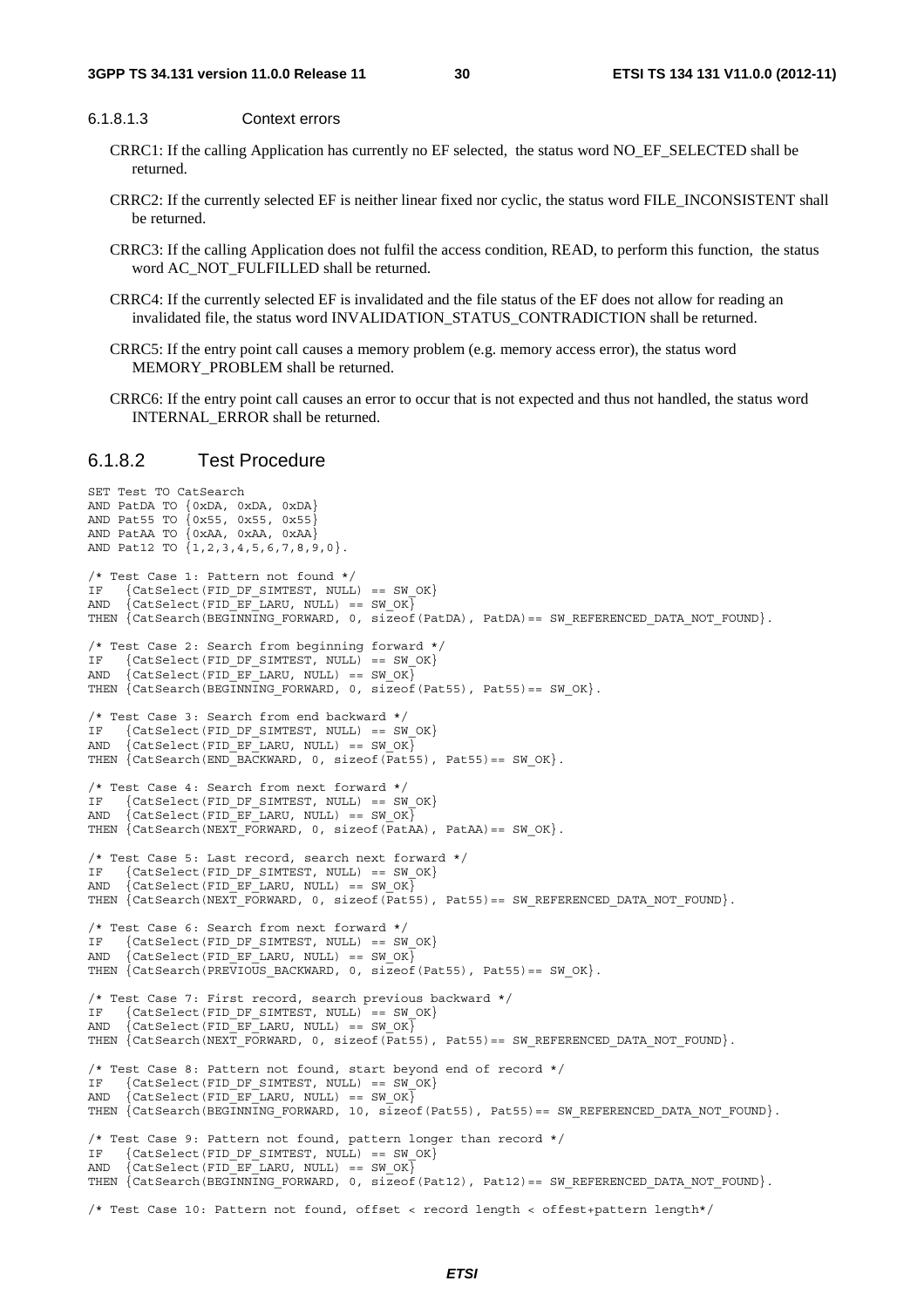#### **3GPP TS 34.131 version 11.0.0 Release 11 31 ETSI TS 134 131 V11.0.0 (2012-11)**

IF {CatSelect(FID DF SIMTEST, NULL) == SW OK} AND  $\{$ CatSelect(FID\_EF\_LARU, NULL) == SW\_OK $\}$ THEN  $\{CatsSearch(BEGINNING$  FORWARD, 2, sizeof(Pat55), Pat55)== SW REFERENCED DATA NOT FOUND $\}$ . /\* Test Case 11: Pattern not found, EF not linear \*/ IF  $\{Catselect(FID\_DF\_SIMTEST, NULL) == SW_OOK\}$ <br>and  $\{Catselect(FID\_FF\_TAPII, NIII.I.) == SW_OK\}$  $\{Catselect(FID-EFTARU, NULL) = SN OK\}$ THEN {CatSearch(BEGINNING FORWARD, 0, sizeof(Pat55), Pat55)== SW\_INCOMPATIBLE\_FILE\_STRUCTURE}. /\* Test Case 12: No EF selected \*/ IF {CatSelect(FID DF SIMTEST, NULL) == SW OK} THEN  $\{Catssearch(BEGINNING_FORMARD, 0, sizeof(Pats5), Pat55) == SW_NO_CURRENT_FILE\}.$ /\* Test 13: Security condition not satisfied \*/ IF  $\{Catselect(FIDDF_SIMTEST, NULL) == SWOK\}$ <br>AND  $\{Catselect(FIDEFTRY, NULL) == SWOK\}$  $\{Catselect(FID\_EF\_TNR, NULL\} = SW_OK\}$ THEN  $\{CatsSearch(BEGINNING_FORMARD, 0, sizeof(Pats5), Pat55) == SN_SECURITY_STATUS_NOT_SATISFIED.\}$ /\* Test Case 14: EF is invalidated \*/ IF  $\{Catselect(FID\_DF\_SIMTEST, NULL) == SW_OOK\}$ <br>AND  $\{Catselect(FID\_RF\_TNII, NIII.I)\} == SW_OOK$  $\{Catselect(FID\_EF\_TNU, NULL) = 5W_OK\}$ AND  $\{$  (CatInvalidate(), SW OK) == SW OK $\}$ THEN  $\{CatsSearch(BEGINNING FORMARD, 0, sizeof(Pats5), Pat55) == SN REFERENCED DATA INVALIDATED.$ 

### 6.1.8.3 Test Coverage

| <b>CRR Number</b> | <b>Test Case Number</b> |
|-------------------|-------------------------|
| N1                | 2                       |
| N <sub>2</sub>    | 3                       |
| N <sub>3</sub>    | 4                       |
| N4                | 6                       |
| N <sub>5</sub>    | 8                       |
| N <sub>6</sub>    | 1                       |
| N7                | 5                       |
| N <sub>8</sub>    |                         |
| P <sub>1</sub>    | 9                       |
| P <sub>2</sub>    | 10                      |
| C <sub>1</sub>    | 12                      |
| C <sub>2</sub>    | 11                      |
| C <sub>3</sub>    | 13                      |
| C4                | 14                      |
| C5, C6            | Not tested              |

### 6.1.9 CatIncrease

Test Area Reference: API\_CatIncrease

#### 6.1.9.1 Conformance Requirements

The entry point with the following header shall be compliant to its definition in the API.

UINT16 CatIncrease(DWORD Increment, DWORD \*Value);

#### 6.1.9.1.1 Normal execution

CRRN1: The value Increment is added to the value of the last increased / updated record in the currently selected cyclic EF. The result is stored in the oldest record and returned in Value if Value is non-null. The updated record becomes record number 1 and is selected as current record.

#### 6.1.9.1.2 Parameter errors

CRRP1: If the result of the addition is greater than the maximum value a DWORD, the status word MAX\_VALUE\_REACHED shall be returned.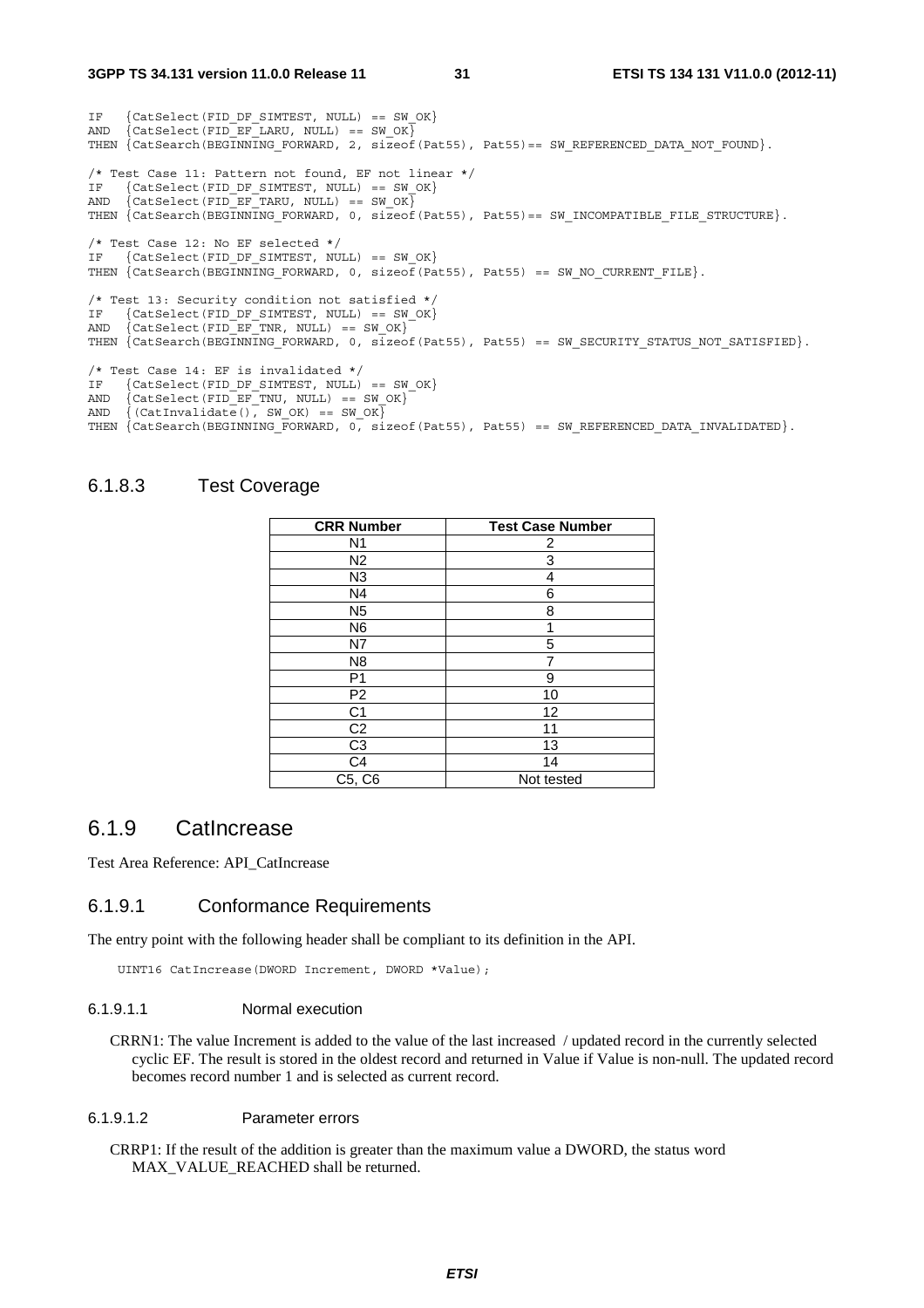#### 6.1.9.1.3 Context errors

- CRRC1: If the calling Application has currently no EF selected, the status word NO\_EF\_SELECTED shall be returned.
- CRRC2: If the currently selected EF is neither linear fixed nor cyclic, the status word FILE\_INCONSISTENT shall be returned.
- CRRC3: If the calling Application does not fulfil the access condition, READ, to perform this function, the status word AC\_NOT\_FULFILLED shall be returned.
- CRRC4: If the currently selected EF is invalidated and the file status of the EF does not allow for reading an invalidated file, the status word INVALIDATION\_STATUS\_CONTRADICTION shall be returned.
- CRRC5: If the entry point call causes a memory problem (e.g. memory access error), the status word MEMORY PROBLEM shall be returned.
- CRRC6: If the entry point call causes an error to occur that is not expected and thus not handled, the status word INTERNAL\_ERROR shall be returned.
- CRRC 7: If Increase not allowed due to an entry in the FCP them the status word FILE\_INCONSISTENT shall be returned.

#### 6.1.9.2 Test Procedure

SET Test TO CatIncrease.

```
/* Test Case 1: Increase, verify response */ 
IF {CatSelect(FID DF SIMTEST, NULL) == SW OK}
AND \Big\{ CatSelect(FID EF CARU, NULL) == SW OK\Big\}THEN {CatIncrease( (DWORD) 0x0000100,  \&bytes) == SW OK}AND \{bytes == (DWORD)0x00000100\}./* Test Case 2: Increase, verify file */ 
IF \{Catselect(FIDDF SIMTEST, NULL) == SWOK\}AND \{Catselect(FID-EF-CARU, NULL) == SW OK\}THEN {CatIncrease( (DWORD) 0x0000100, 6bytes) == SW OK}AND \{CatReadRecord(0, REC ACC MODE ABSOLUTE CURRENT, 0, kbytes, buffer) == SW OK\}AND \left\{ * \left( \text{DWORD } * \right) \text{buffer } == \left( \text{DWORD} \right) \text{0x0000100} \right\}/* Test Case 3: Increase, exceed maximum */ 
IF {CatSelect(FID DF SIMTEST, NULL) == SW OK}
AND \{Catselect(FID-EF-CARU, NULL) == SW OK\}THEN \{CatIncrease(CDWORD)0xFFFFFF, \&byLes) == SWINCREASE_AT_MAX_VALUE\}./* Test Case 4: No EF selected */ 
IF {CatSelect(FID DF SIMTEST, NULL) == SW OK}
THEN \{CatIncrease((\overline{DWORD})0x00000100, \&bytes) = SWNO CURRENT FILE\}./* Test Case 5: EF not cyclic */ 
IF {CatSelect(FID_DF_SIMTEST, NULL) == SW_OK}<br>AND {CatSelect(FID_EF_TARII, NIIL) == SW_OK}
      \{Catselect(FID-EF-TARU, NULL) == SW OK\}THEN \{CatIncrease(\overline{DWORD})0x0000100, \&bytes) == SW_INCOMPATHBLE_FILE_STRUE}./* Test Case 6: Security condition not satisfied */ 
IF {CatSelect(FID DF_SIMTEST, NULL) == SW_OK}
AND \{Catselect(FID-EF-CNU, NULL) == SWOK\}THEN \{CatIncrease( (DW) 0x0000100, 6bytes) == SN SECURITY_TATUS_NOT_SATISFIED \}./* Test Case 7: EF is invalidated */ 
IF {CatSelect(FID DF SIMTEST, NULL) == SW OK}
AND \{Catselect(FID \t\t\t EF \t\t\t CART, NULL) == SW OK\}AND \{ (CatInvalidate(), SW OK) == SW OK}
THEN \{CatIncrease( (DWORD) 0x0000100, <math>\&c</math> 0x0000100, <math>\&c</math> 0x0000100, <math>\&c</math> 0x0000100, <math>\&c</math> 0x0000100, <math>\&c</math> 0x0000100, <math>\&c</math> 0x0000100, <math>\&c</math> 0x0000100, <math>\&c</math> 0x0000100, <math>\&c</math> 0x0000100, <math>\&c</math> 0x0000100, <math>\&
```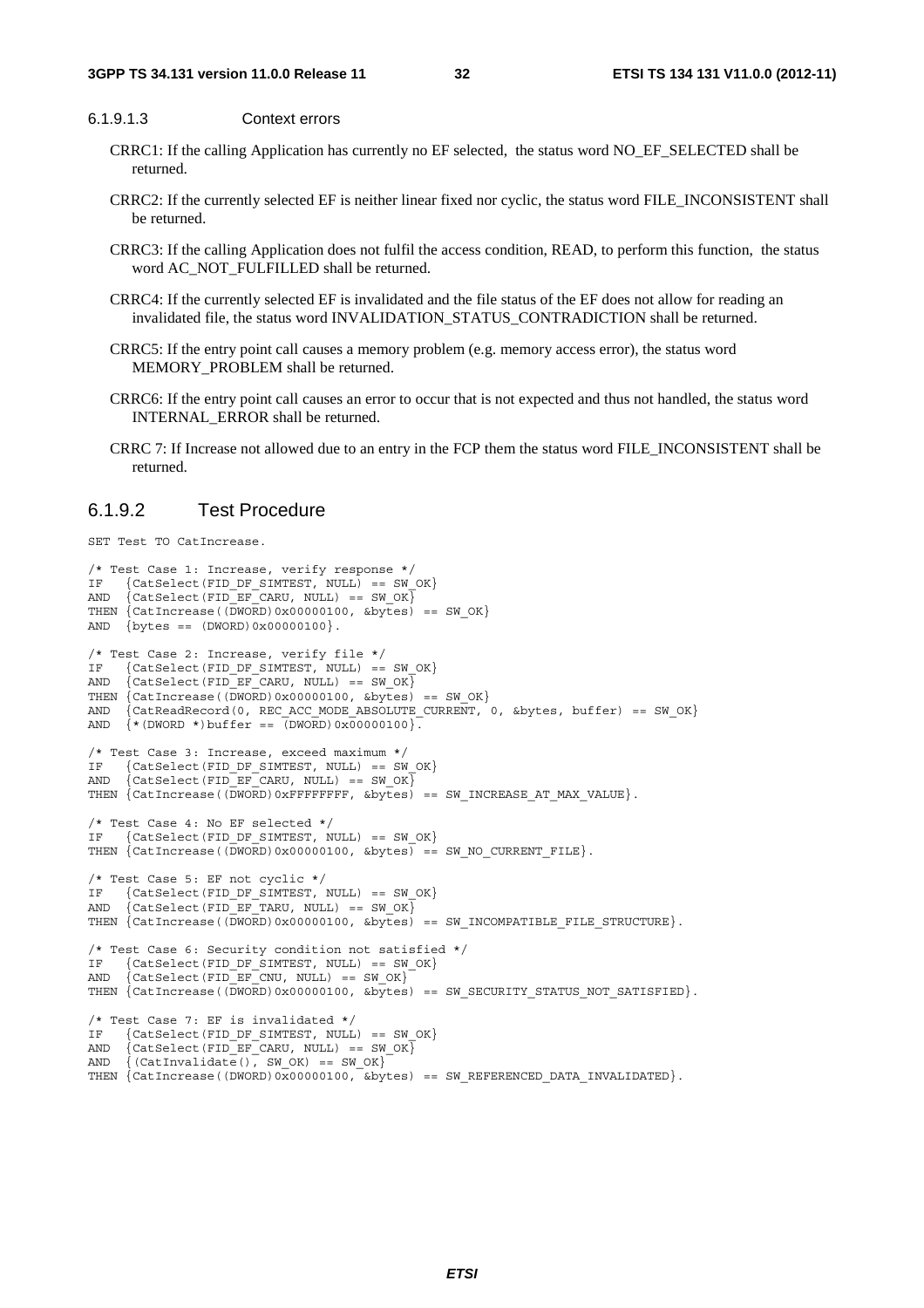#### 6.1.9.3 Test Coverage

| <b>CRR Number</b> | <b>Test Case Number</b> |
|-------------------|-------------------------|
| N <sub>1</sub>    | 1,2                     |
| Ρ1                |                         |
| ි1                |                         |
| C2                |                         |
| C3                |                         |
| C4                |                         |
| C <sub>5</sub>    | Not tested              |
| C6, C7            | Not tested              |

### 6.1.10 CatInvalidate

Test Area Reference: API\_CatInvalidate

#### 6.1.10.1 Conformance Requirements

The entry point with the following header shall be compliant to its definition in the API.

UINT16 CatInvalidate(void)

#### 6.1.10.1.1 Normal execution

CRRN1: The currently selected EF of the calling application shall be invalidated, i.e. the flag in the EF file status shall be changed accordingly.

6.1.10.1.2 Parameter errors

#### 6.1.10.1.3 Context errors

- CRRC1: If the calling application has currently no EF selected, the status word NO\_EF\_SELECTED shall be returned.
- CRRC2: If the calling application does not  $\Box$ ulfil the access condition, INVALIDATE, the status word AC\_NOT\_FULFILLED shall be returned.
- CRRC3: If the currently selected EF is already invalidated, the status word INVALIDATION\_STATUS\_CONTRADICTION shall be returned.
- CRRC4: If the entry point call causes a memory problem (e.g. memory access error), an instance of the status word MEMORY\_PROBLEM shall be returned.
- CRRC5: If the entry point call causes an error to occur that is not expected and thus not handled, the status word INTERNAL\_ERROR shall be returned.

#### 6.1.10.2 Test Procedure

```
SET Test TO CatInvalidate.
```

```
/* Test Case 1: Invalidate */IF \{Catselect(FID\_DF\_SIMTEST, NULL\} = SW_OOK\}<br>AND \{CatsElect(FID\_RF\_TNR, NIII.I)\} = SW_OK\{Catselect(FID_EF_TNR, NULL) == SW_OK\}THEN \{CatInvaliate() = sw_OK\}./* Test Case 2: No EF selected */ 
IF {CatSelect(FID_DF_SIMTEST, NULL) == SW_OK} 
THEN \overline{C} CatInvalidate() == SW NO CURRENT FILE\overline{C}.
/* Test Case 3: Security condition not satisfied */ 
IF {CatSelect(FID DF SIMTEST, NULL) == SW OK}
AND \{Catselect(FID EF CNIV, NULL) == SW OK\}
```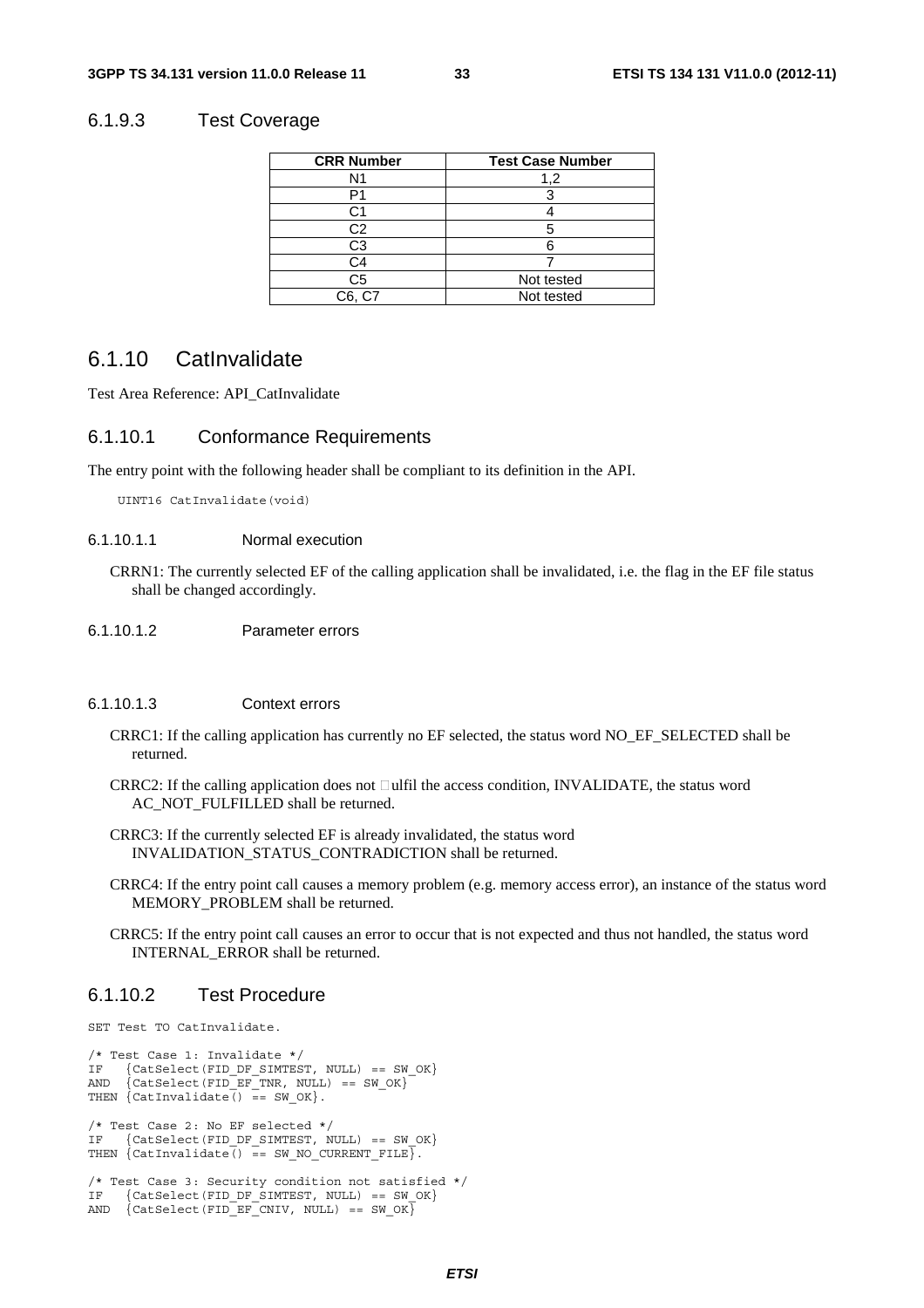THEN {CatInvalidate() == SW SECURITY STATUS NOT SATISFIED}.

```
/* Test Case 4: EF is already invalidated */ 
IF {CatSelect(FID_DF_SIMTEST, NULL) == SW_OK} 
AND \{Catselect(FID\_EF\_CARU, NULL\} = = SW_OK\}AND \{ (CatInvalidate(), SW OK) == SW OK\}THEN \overline{C} (CatInvalidate() == SW REFERENCED DATA INVALIDATED).
```
#### 6.1.10.3 Test Coverage

| <b>CRR</b> number | <b>Test Case Number</b> |
|-------------------|-------------------------|
|                   |                         |
|                   |                         |
|                   |                         |
| ۰,                |                         |
| C4. C5            | <b>Not Tested</b>       |

### 6.1.11 CatRehabilitate

Test Area Reference: API\_CatRehabilitate

#### 6.1.11.1 Conformance Requirements

The entry point with the following header shall be compliant to its definition in the API.

UINT16 CatRehabilitate(void)

#### 6.1.11.1.1 Normal execution

- CRRN1: The currently selected EF of the calling application shall be rehabilitated, i.e. the flag in the EF file status shall be changed accordingly.
- 6.1.11.1.2 Parameter errors

#### 6.1.11.1.3 Context errors

- CRRC1: If the calling application has currently no EF selected, the status word NO\_EF\_SELECTED shall be returned.
- $CRRC2$ : If the calling application does not  $\Box$ ulfil the access condition, INVALIDATE, the status word AC\_NOT\_FULFILLED shall be returned.
- CRRC3: If the currently selected EF is already invalidated, the status word INVALIDATION\_STATUS\_CONTRADICTION shall be returned.
- CRRC4: If the entry point call causes a memory problem (e.g. memory access error), an instance of the status word MEMORY\_PROBLEM shall be returned.
- CRRC5: If the entry point call causes an error to occur that is not expected and thus not handled, the status word INTERNAL\_ERROR shall be returned.

#### 6.1.11.2 Test Procedure

SET Test TO CatRehabilitate.

```
/* Test Case 1: Rehabilitate */ 
IF {CatSelect(FID DF SIMTEST, NULL) == SW OK}
AND \{Catselect(FID EF TNR, NULL) == SW OK\}AND {(CatInvalidate(), SW_OK) == SW_OK} 
THEN {CatRehabilitate() == SW OK}.
```

```
/* Test Case 2: No EF selected */
```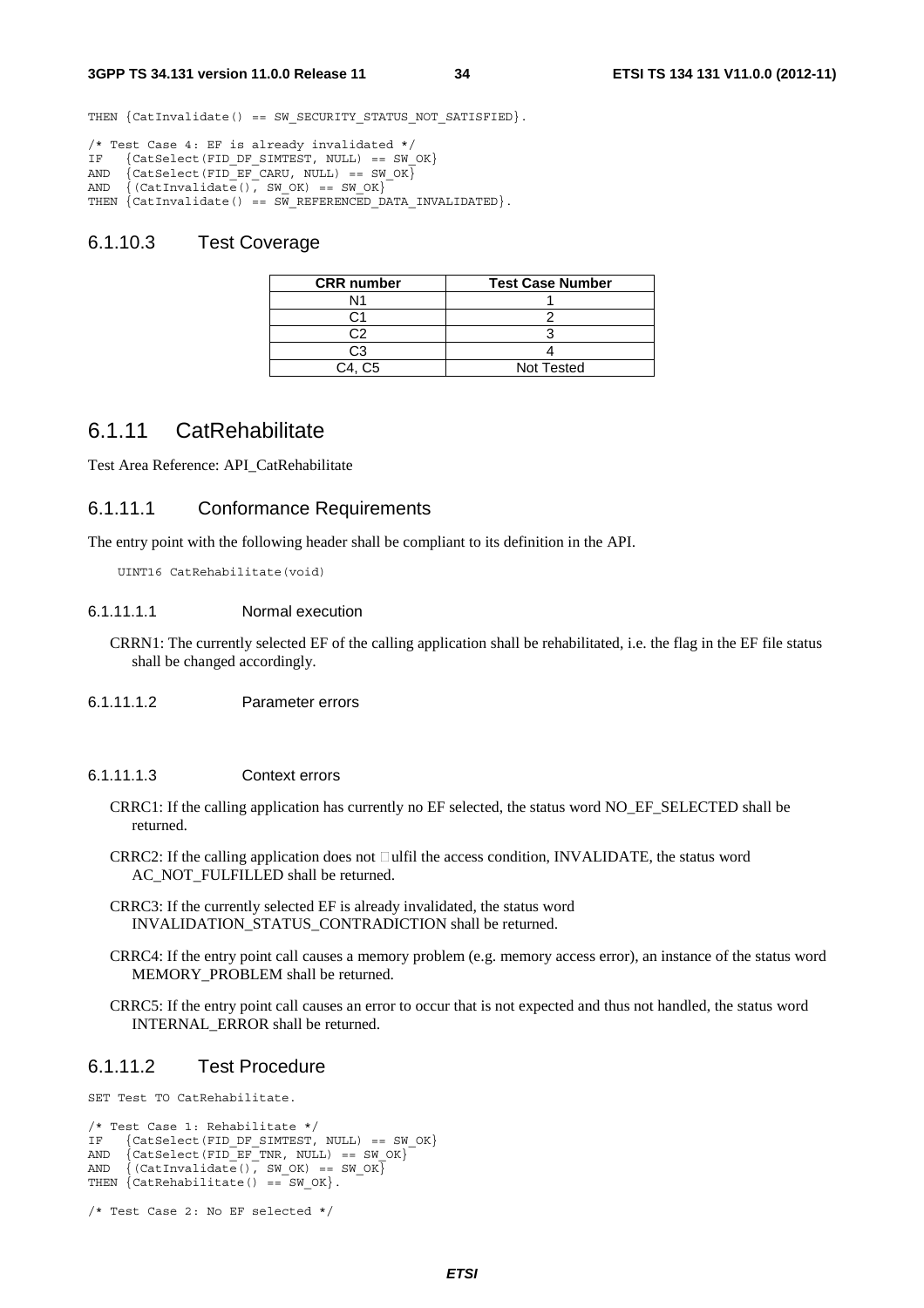IF {CatSelect(FID DF SIMTEST, NULL) == SW OK}

```
THEN \{CatRehabilitate() == SWNO CURRENT FILE\}./* Test Case 3: Security condition not satisfied */ 
IF {CatSelect(FID_DF_SIMTEST, NULL) == SW_QOK}<br>AND {CatSelect(FID_EF_TNR, NULL) == SW_QOK}
     \{Catselect(FID\_EF\_TNR, NULL\} = SW_OK\}THEN \{ CatRehabilitate() == SW_SECURITY_STATUS_NOT_SATISFIED}.
/* Test Case 4: EF is may not be rehabilitated */ 
IF {CatSelect(FID DF SIMTEST, NULL) == SW OK}
AND \{Catselect(FID EF CNRI, NULL) == SW OK\}
```
#### THEN  ${Catehabilitate() = = SW REFERENCED DATA INVALIDATED}.$

#### 6.1.11.3 Test Coverage

| <b>CRR</b> number | <b>Test Case Number</b> |
|-------------------|-------------------------|
| N1                |                         |
|                   |                         |
| ^י                |                         |
| CЗ                |                         |
| C4. C5            | <b>Not Tested</b>       |

# 6.2 Registry

# 6.2.1 CatSetMenuString

Test Area Reference: API\_CatSetMenuString

#### 6.2.1.1 Conformance Requirements

The entry point with the following header shall be compliant to its definition in the API.

Void CatSetMenuString (BYTE MenuID, BYTE MenuStringLength, const void \*MenuString, const CatIconIdentifier \*IconIdentifier, BYTE HelpAvailable, BYTE NextAction);

#### 6.2.1.1.1 Normal execution

CRRN1: Menu string with optional modifiers is added to the main menu.

CRNN2: If MenuString is null, the invocation is a NOP.

#### 6.2.1.1.2 Parameter errors

6.2.1.1.3 Context errors

### 6.2.1.2 Test Procedure

SET Test TO CatSetMenuString.

```
/* Test Case 1: Set non-null menu string */ 
IF \{ (CatSetMenuString(1, 12, "Hello, world", NULL, 0, 0), SW OK) == SW OK}
THEN {NOP}. 
/* Test Case 2: Set null menu string */ 
IF \{ (CatSetMenuString(1, 0, NULL, NULL, 0, 0), SW OK) == SW OK\}THEN {NOP}.
```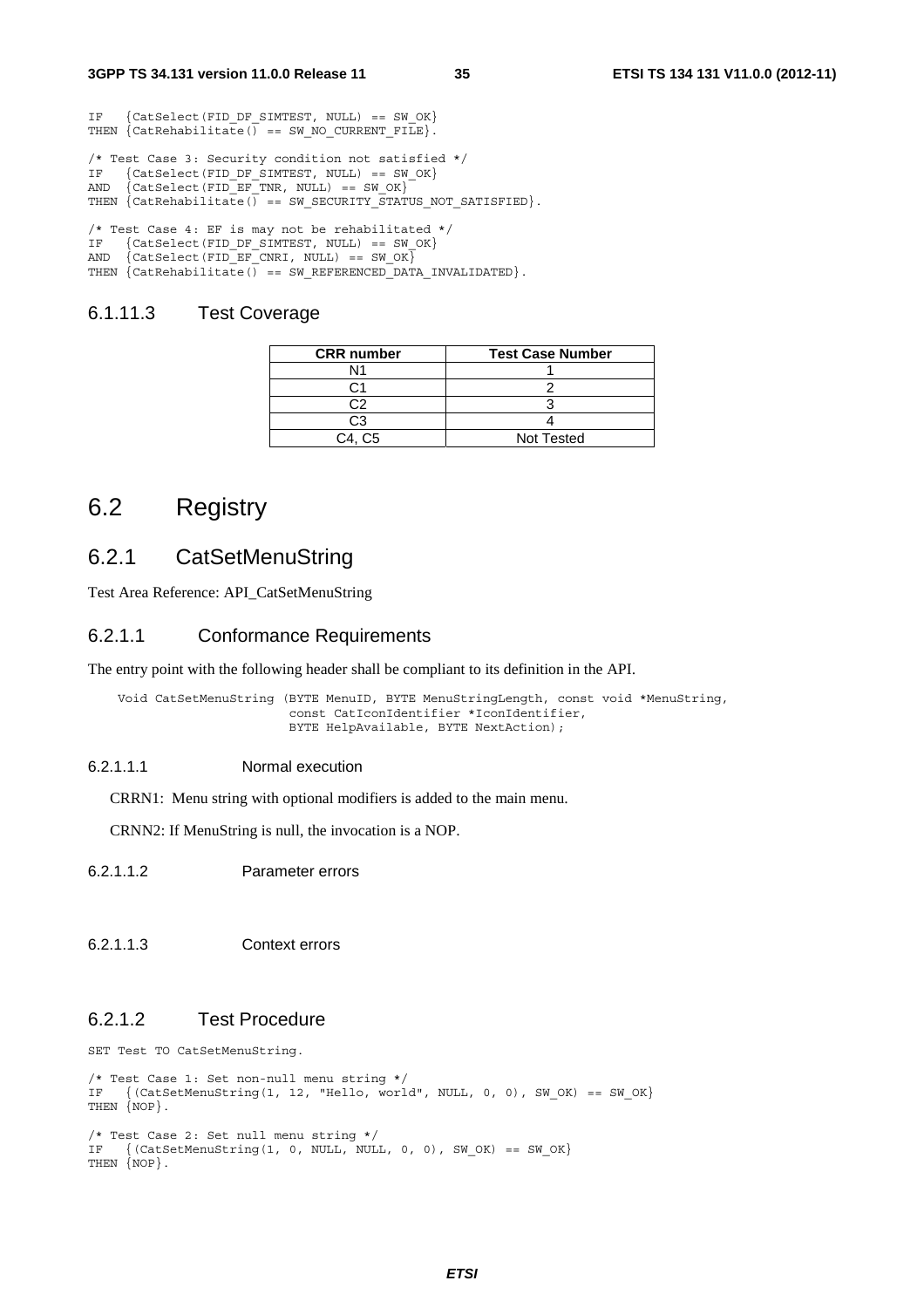### 6.2.1.3 Test Coverage

| <b>CRR</b> number | <b>Test Case Number</b> |
|-------------------|-------------------------|
| Ν١                |                         |
| ١r                |                         |

# 6.2.2 CatNotifyOnFrameworkEvent

Test Area Reference: API\_CatNotifyOnFrameworkEvent

### 6.2.2.1 Conformance Requirements

The entry point with the following header shall be compliant to its definition in the API.

Void CatNotifyOnFrameworkEvent(CatFrameworkEventType Event, BYTE Enabled);

#### 6.2.2.1.1 Normal execution

CRRN1: Enable or disable monitoring of the framework event indicated by Event depending on the setting of Enabled.

- 6.2.2.1.2 Parameter errors
- 6.2.2.1.3 Context errors

### 6.2.2.2 Test Suite Files

Additional requirements for the UICC personalisation: None

Test Script: API\_CatNotifyOnFrameworkEvent.tst

Test Application: API\_ CatNotifyOnFrameworkEvent.c

### 6.2.2.3 Test Procedure

| Id | <b>Description</b>                                                    | <b>API Expectation</b> | <b>APDU Expectation</b> |
|----|-----------------------------------------------------------------------|------------------------|-------------------------|
| 0  | <b>UICC Initialisation</b>                                            | Responses ignored.     |                         |
|    | <b>Enable Monitoring of an Event</b>                                  | $-$ No return          |                         |
|    | 1-<br>CatNotifyOnFrameworkEvent (EVENT UNRECOGNIZ<br>ED ENVELOPE, 1); |                        |                         |
| 2  | <b>Disable Monitoring of an Event</b>                                 | - No return            |                         |
|    |                                                                       |                        |                         |
|    | CatNotifyOnFrameworkEvent (EVENT UNRECOGNIZ                           |                        |                         |
|    | ED ENVELOPE, 0);                                                      |                        |                         |

### 6.2.2.4 Test Coverage

| <b>CRR</b> number | <b>Test Case Number</b> |
|-------------------|-------------------------|
|                   |                         |

# 6.2.3 CatNotifyOnEnvelope

Test Area Reference: API\_CatNotifyOnEnvelope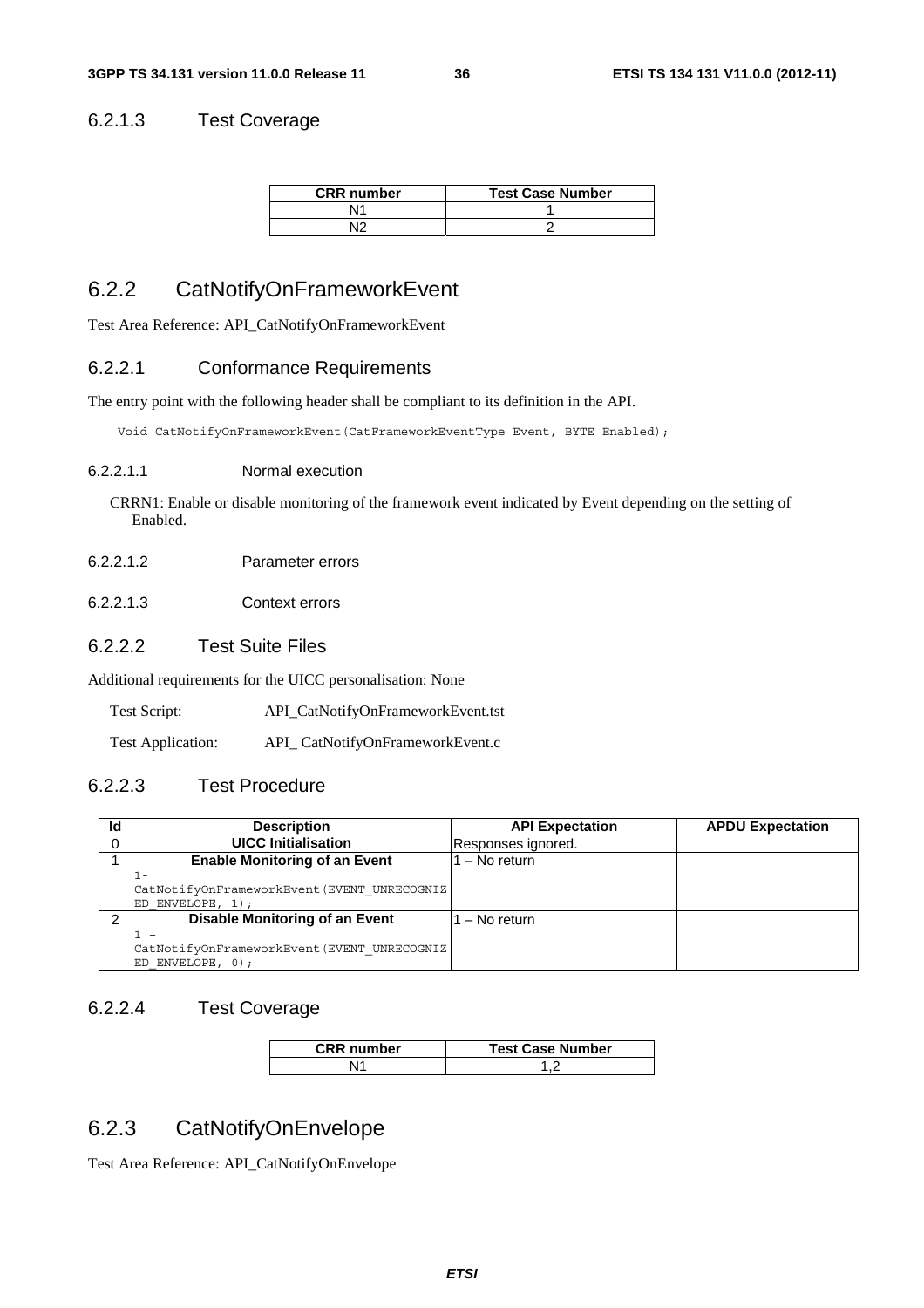### 6.2.3.1 Conformance Requirements

The entry point with the following header shall be compliant to its definition in the API.

Void CatNotifyOnEnvelope(CatEnvelopeTagType Tag, BYTE Enabled);

#### 6.2.3.1.1 Normal execution

CRRN1: Enable or disable monitoring of the envelope event indicated by Tag depending on the setting of Enabled.

6.2.3.1.2 Parameter errors

6.2.3.1.3 Context errors

### 6.2.3.2 Test Procedure

SET Test TO CatNotifyOnFrameworkEvent.

```
/* Test Case 1: Enable monitoring of event */ 
    \{(CatNotifyOnFrameworkEvent(SMS PP-DOWNLOAD TAG, 1), SWOK) == SW OK\}THEN \{NOP\}.
```

```
/* Test Case 2: Disable monitoring of event */ 
IF {(CatNotifyOnFrameworkEvent(SMS_PP_DOWNLOAD_TAG, 0), SW_OK) == SW_OK} 
THEN {NOP}.
```
### 6.2.3.3 Test Coverage

| <b>CRR</b> number | <b>Test Case Number</b> |
|-------------------|-------------------------|
|                   |                         |

# 6.2.4 CatNotifyOnEvent

Test Area Reference: API\_CatNotifyOnEvent

### 6.2.4.1 Conformance Requirements

The entry point with the following header shall be compliant to its definition in the API.

Void CatNotifyOnEvent(CatEventType EventType, BYTE Enabled);

### 6.2.4.1.1 Normal execution

CRRN1: Enable or disable monitoring of the terminal event indicated by Event depending on the setting of Enabled.

- 6.2.4.1.2 Parameter errors
- 6.2.4.1.3 Context errors

### 6.2.4.2 Test Procedure

SET Test TO CatNotifyOnEvent.

```
/* Test Case 1: Enable monitoring of event */ 
IF {(CatNotifyOnEvent(MT_CALL_EVENT, 1), SW_OK) == SW_OK}
```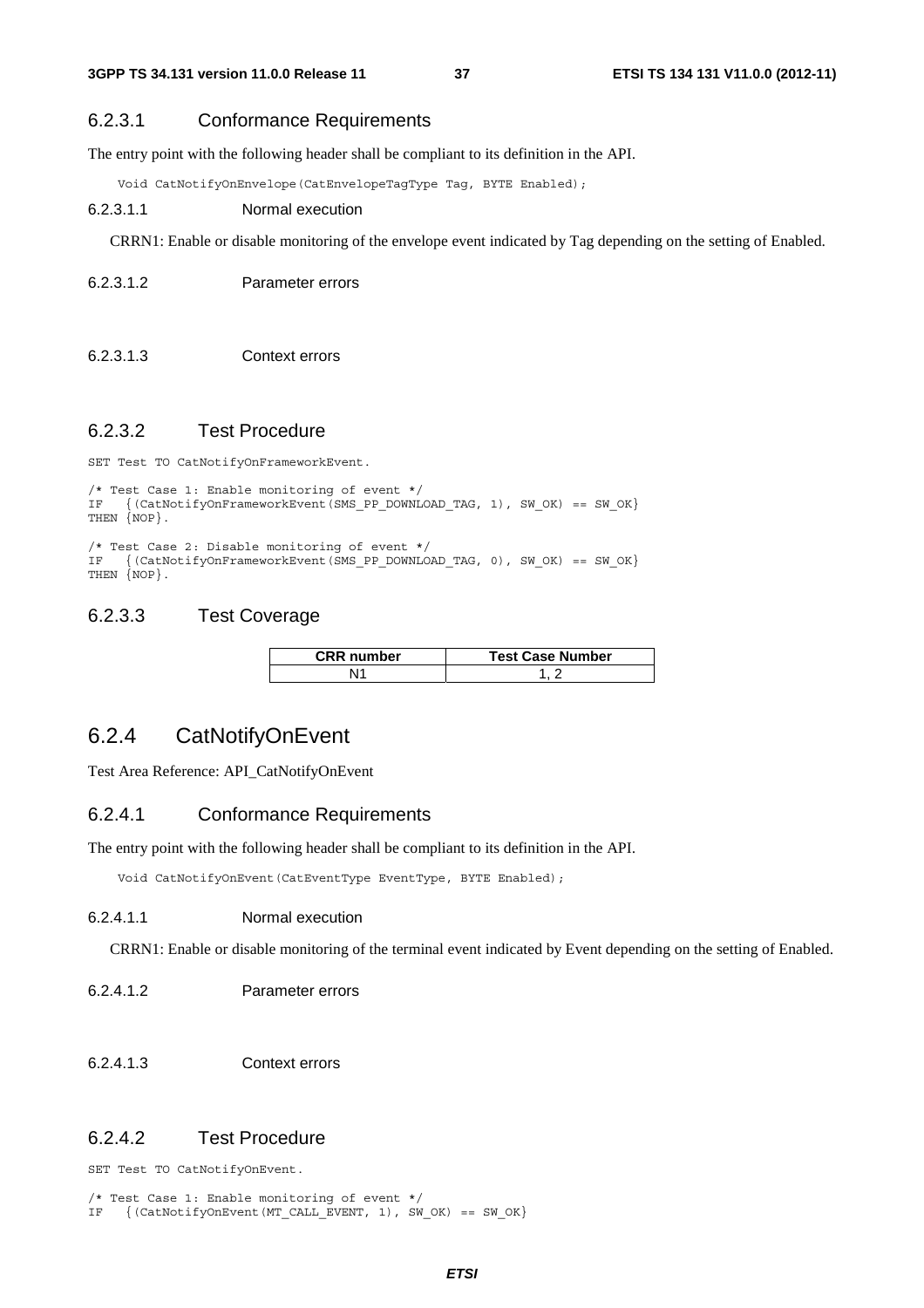THEN  $\{NOP\}$ .

```
/* Test Case 2: Disable monitoring of event */ 
IF {(CatNotifyOnEvent(MT_CALL_EVENT, 0), SW_OK) == SW_OK} 
THEN \{NOP\}.
```
## 6.2.4.3 Test Coverage

| <b>CRR</b> number | <b>Test Case Number</b> |
|-------------------|-------------------------|
|                   |                         |

# 6.3 Man-Machine Interface

# 6.3.1 CatAddItem

Test Area Reference: API\_CatAddItem

## 6.3.1.1 Conformance Requirements

The entry point with the following header shall be compliant to its definition in the API.

Void CatAddItem(BYTE ItemTextLength, const void \*ItemText, BYTE ItemIdentifier);

#### 6.3.1.1.1 Normal execution

CRRN1: Add the provided item with the provided item identifier to the list of items in the current select list.

CRRN2: If ItemTextLength is zero or ItemText is null, the invocation is a NOP.

### 6.3.1.1.2 Parameter errors

#### 6.3.1.1.3 Context errors

### 6.3.1.2 Test Procedure

SET Test TO CatAddItem.

```
/* Test Case 1: Add non-null item */ 
IF \{(\text{CatAddItem}(12, "Hello, world", 0), SW OK) == SW OK\}THEN {NOP}. 
/* Test Case 2: Add null item */
```
#### IF  $\{(\text{CatAddItem}(0, NULL, 0), \text{SW OK}) == \text{SW OK}\}\$ THEN {NOP}.

### 6.3.1.3 Test Coverage

| <b>CRR</b> number | <b>Test Case Number</b> |
|-------------------|-------------------------|
| N۲                |                         |
|                   |                         |

# 6.3.2 CatSelectItem

Test Area Reference: API\_CatSelectItem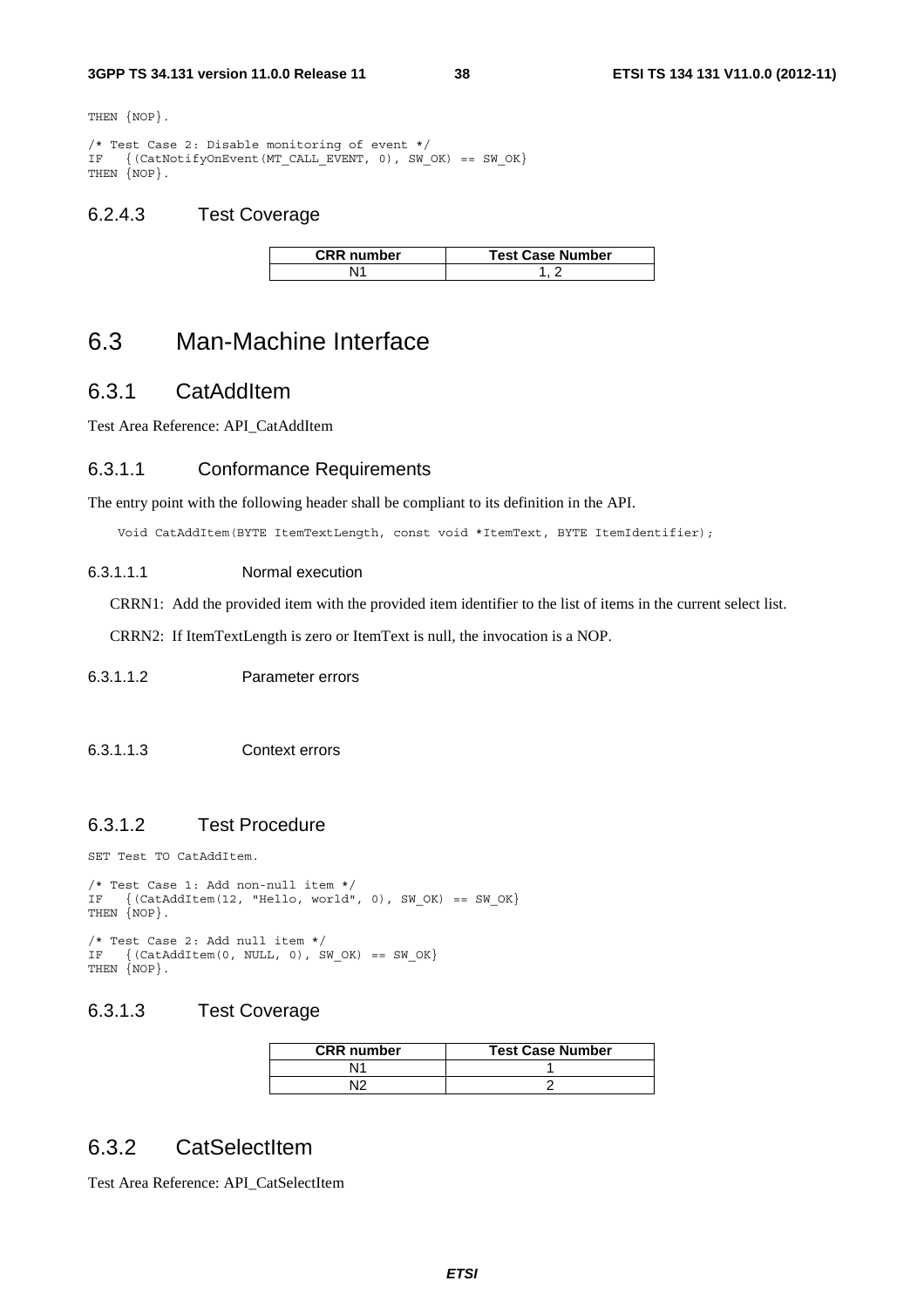### 6.3.2.1 Conformance Requirements

The entry point with the following header shall be compliant to its definition in the API.

Void CatSelectItem(BYTE TitleLength, const void \*Title, CatSelectItemOptions Options);

#### 6.3.2.1.1 Normal execution

CRRN1: Create a new select list with the provided title and options.

CRRN2: If TitleLength is zero or Title is null, the select list has no title.

#### 6.3.2.1.2 Parameter errors

6.3.2.1.3 Context errors

## 6.3.2.2 Test Procedure

SET Test TO CatSelectItem.

```
/* Test Case 1: Initialize with title */ 
IF {(CatSelectItem(5, "Title", 0), SW_OK) == SW_OK} 
THEN {NOP}.
```

```
/* Test Case 2: Initialize without title */ 
IF \{ (CatSelectItem(0, NULL, 0), SW OK) == SW OK\}THEN {NOP}.
```
### 6.3.2.3 Test Coverage

| <b>CRR</b> number | <b>Test Case Number</b> |
|-------------------|-------------------------|
| Ν1                |                         |
| NΙC               |                         |

## 6.3.3 CatEndSelectItem

Test Area Reference: API\_CatEndSelectItem

### 6.3.3.1 Conformance Requirements

The entry point with the following header shall be compliant to its definition in the API.

CatGeneralResult CatEndSelectItem(BYTE \*SelectedItem, const CatIconIdentifier \*IconIdentifier);

#### 6.3.3.1.1 Normal execution

CRRN1: Send a SELECT ITEM proactive command to the terminal using the current select list and the indicated icon; return the item picked in SelectedItem.

CRNN2: If SelectedItem is null, the invocation is for the return value only.

CRNN3: If there is no current select list or if no items have been added to the current select list, the invocation does not send a proactive command to the terminal but rather returns CAT\_SUCCESS and sets \*SelelectedItem to zero if SelelectedItem is non-null.

6.3.3.1.2 Parameter errors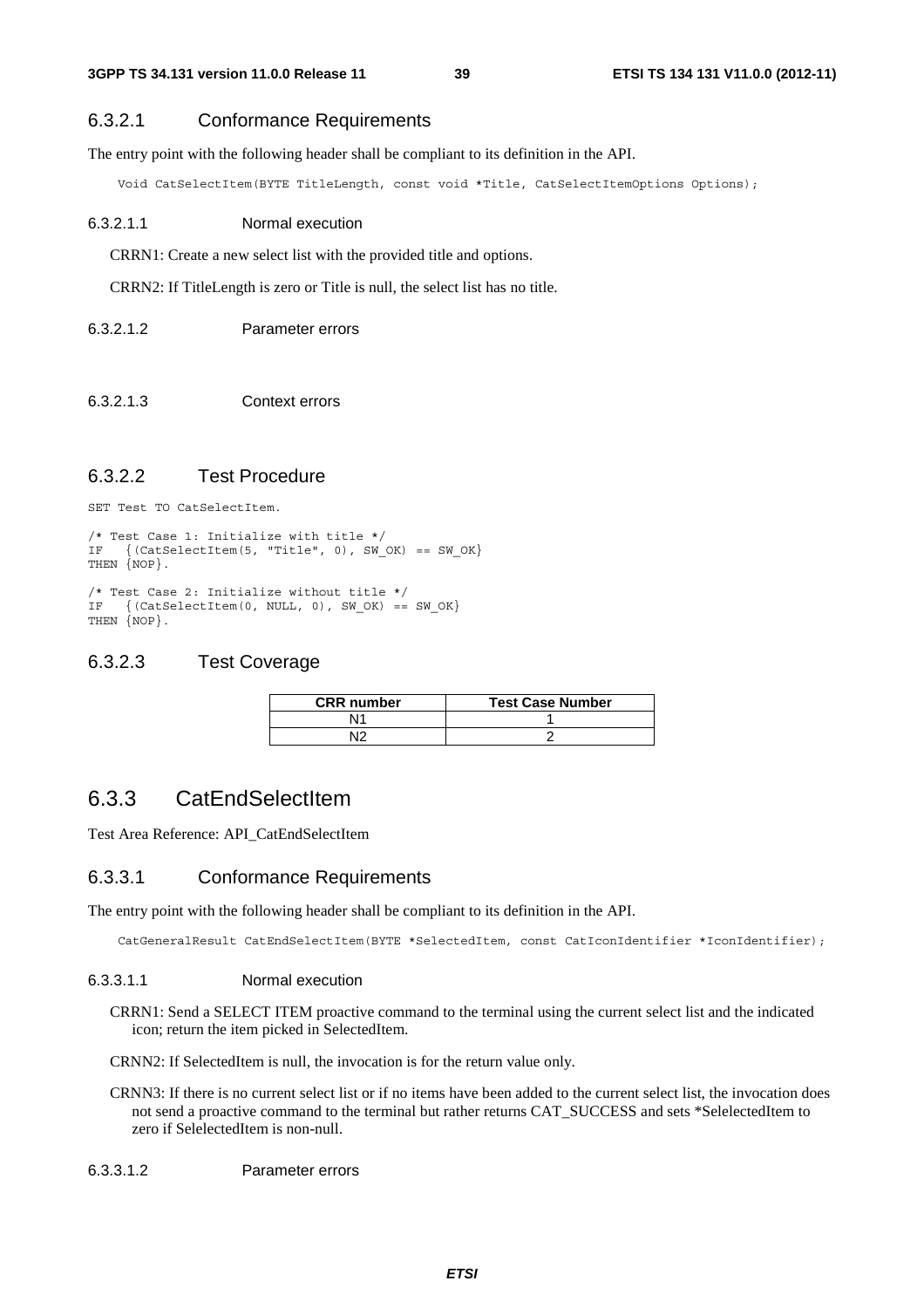6.3.3.1.3 Context errors

### 6.3.3.2 Test Procedure

SET Test TO CatEndSelectItem.

```
/* Test Case 1: Non-null select list and non-null select item */<br>IF {(CatSelectItem(4. "Pick", 0), SW OK) == SW OK}
IF \{(CatselectItem(4, "Pick", 0), SW OK) == SW OK\}AND \{(CatAddItem(1, "1", 0), SWOK) == SWOK\}AND \{(CatAddItem(1, "2", 0), SWOK) == SWOK\}THEN \{CatEndSelectItem(butter, NULL) == CATCOMMAND SUCCESSFUL\}AND \{ memcmp(proactiveCommandBuffer, endSelectItem, sizeof(endSelectItem)) == 0\}.
/* Test Case 2: Null select item */ 
IF \{(\text{CatSelectItem}(4, "Pick", 0), SW OK) == SW OK}\}AND \{(CatAddItem(1, "1", 0), SWOK) == SWOK\}AND \{(CatAddItem(1, "2", 0), SWOK) == SWOK\}THEN {CatEndSelectItem(buffer, NULL) == CAT_COMMAND_SUCCESSFUL} 
AND \{\text{memcmp}(\text{proactiveCommandBuffer}, \text{endSelectItem}, \text{sizeof}(\text{endSelectItem})\}) = 0\}./* Test Case 3: Null select list */ 
IF {CatEndSelectItem(NULL, NULL) == CAT_COMMAND_SUCCESSFUL} 
THEN {NOP}.
```
## 6.3.3.3 Test Coverage

| <b>CRR</b> number | <b>Test Case Number</b> |
|-------------------|-------------------------|
|                   |                         |
| ۱٥                |                         |
| ı٥                |                         |

# 6.3.4 CatDisplayText

Test Area Reference: API\_CatDisplayText

#### 6.3.4.1 Conformance Requirements

The entry point with the following header shall be compliant to its definition in the API.

 CatGeneralResult CatDisplayText(CatDCSValue TextDCS, BYTE TextLength, const void \*Text, CatDisplayTextOptions Options, const CatIconIdentifier \*IconIdentifier, BYTE ImmediateResponse);

#### 6.3.4.1.1 Normal execution

CRRN1: Send a DISPLAY TEXT proactive command to the terminal with the provided text with the provided options and icon.

CRRN2: If TextLength is zero or Text is null, the invocation is a NOP that returns CAT\_SUCCESS.

- 6.3.4.1.2 Parameter errors
- 6.3.4.1.3 Context errors

### 6.3.4.2 Test Procedure

SET Test TO CatDisplayText.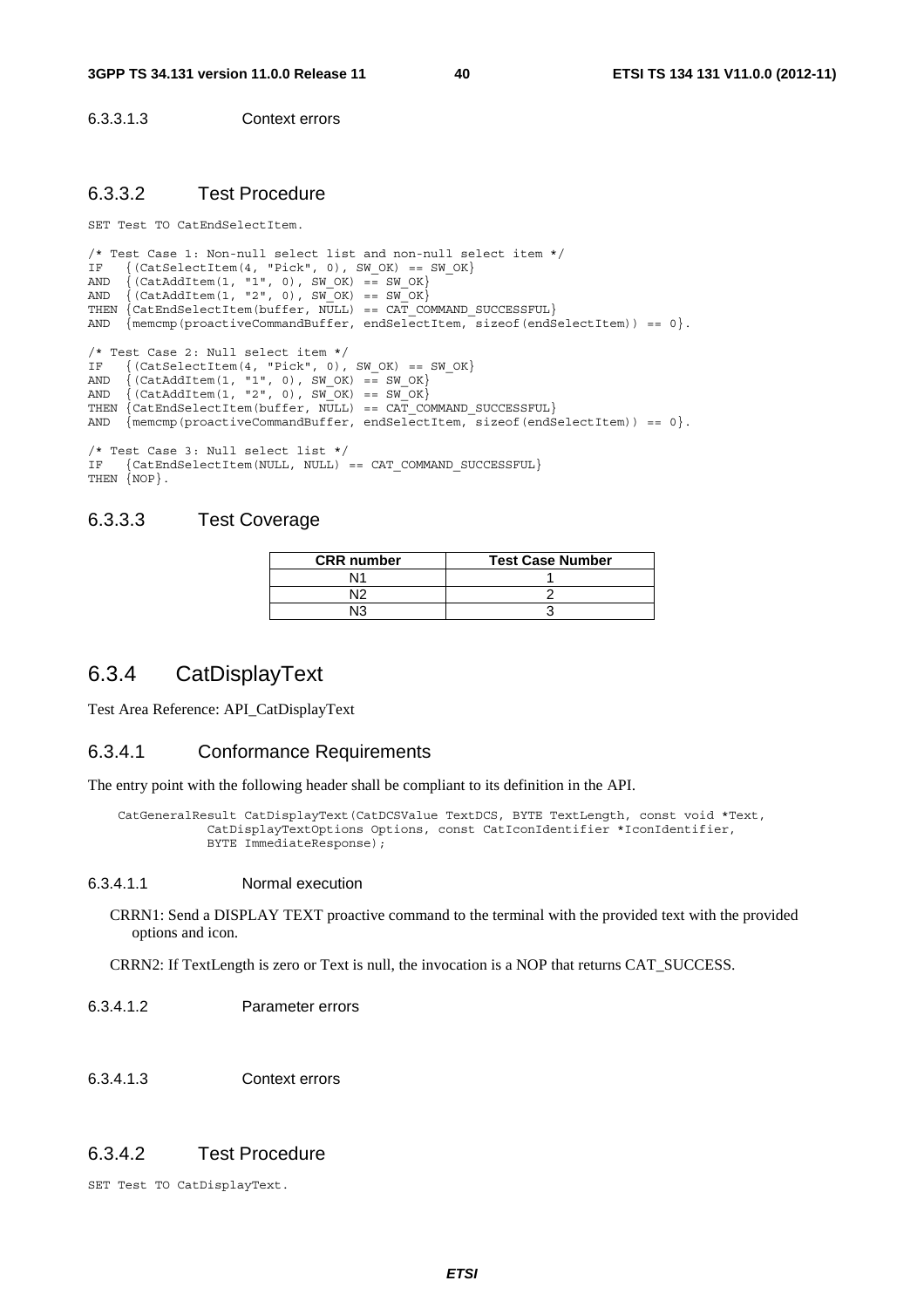| /* Test Case 1: Non-null text and non-null text length $*/$                                                                                                                               |
|-------------------------------------------------------------------------------------------------------------------------------------------------------------------------------------------|
| IF $\{CatDisplayText(DCS UCS2, 12, "Hello, world",\}$                                                                                                                                     |
| NORMAL PRIORITY AUTO CLEAR, NULL, $0$ ) == CAT COMMAND SUCCESSFUL<br>THEN $\{\text{memcmp}(\text{proactiveCommandBuffer}, \text{displayText}, \text{sizeof}(\text{displayText})) == 0\}.$ |
| /* Test Case 2: Zero length text */                                                                                                                                                       |
| IF {CatDisplayText(DCS UCS2, 0, "Hello, world",                                                                                                                                           |
| NORMAL PRIORITY AUTO CLEAR, NULL, $0$ ) == CAT COMMAND SUCCESSFUL}                                                                                                                        |
| THEN {NOP}.                                                                                                                                                                               |
| $/*$ Test Case 3: Null text */                                                                                                                                                            |
| IF {CatDisplayText(DCS UCS2, 0, NULL,                                                                                                                                                     |
| NORMAL PRIORITY AUTO CLEAR, NULL, $0$ ) == CAT COMMAND SUCCESSFUL}                                                                                                                        |
| THEN {NOP}.                                                                                                                                                                               |

#### 6.3.4.3 Test Coverage

| <b>CRR</b> number | <b>Test Case Number</b> |
|-------------------|-------------------------|
|                   |                         |
| רו                |                         |

## 6.3.5 CatGetInKey

Test Area Reference: API\_CatGetInKey

### 6.3.5.1 Conformance Requirements

The entry point with the following header shall be compliant to its definition in the API.

CatGeneralResult CatGetInKey(CatDCSValue TitleDCS, BYTE TitleLength, const void \*Title, CatGetInKeyOptions Options, const CatIconIdentifier \*IconIdentifier, CatDCSValue \*DCSOut, void \*KeyOut);

#### 6.3.5.1.1 Normal execution

CRRN1: Send a GET IN KEY proactive command to the terminal with the text in Title and according to the provided Options; return a key value in \*KeyOut and the alphabet indicator of the key value in \*DCSOut.

CRRN2: If TitleLength is zero or Title is null, then no title is included in the proactive command.

CRRN3: If KeyOut is null, then no key value is returned.

CRRN4: If DCSOut is null, then no key value alphabet indicator is returned.

6.3.5.1.2 Parameter errors

6.3.5.1.3 Context errors

### 6.3.5.2 Test Procedure

SET Test TO CatGetInKey.

```
/* Test Case 1: All arguments non-null */ 
IF {CatGetInKey(DCS_UCS2, 9, "Hit a Key", 0, NULL, &bytes, buffer) == CAT_COMMAND_SUCCESSFUL} 
THEN { (memcmp(proactiveCommandBuffer, getInKey1, sizeof(getInKey1)) == 0}.
/* Test Case 2: Text null */<br>IF {CatGatInKey(DCS, HCS)}{CateetInKey(DCS UCS2, 0, NULL, 0, NULL, 0, buffer) = CATCOMMAND SUCCESSFUL}THEN {memcmp(proactiveCommandBuffer, qetInKey2, sizeof(qetInKey2)) == 0}.
/* Test Case 3: Key out null */ 
IF {CatGetInKey(DCS_UCS2, 9, "Hit a Key", 0, NULL, &bytes, NULL) == CAT_COMMAND_SUCCESSFUL}
```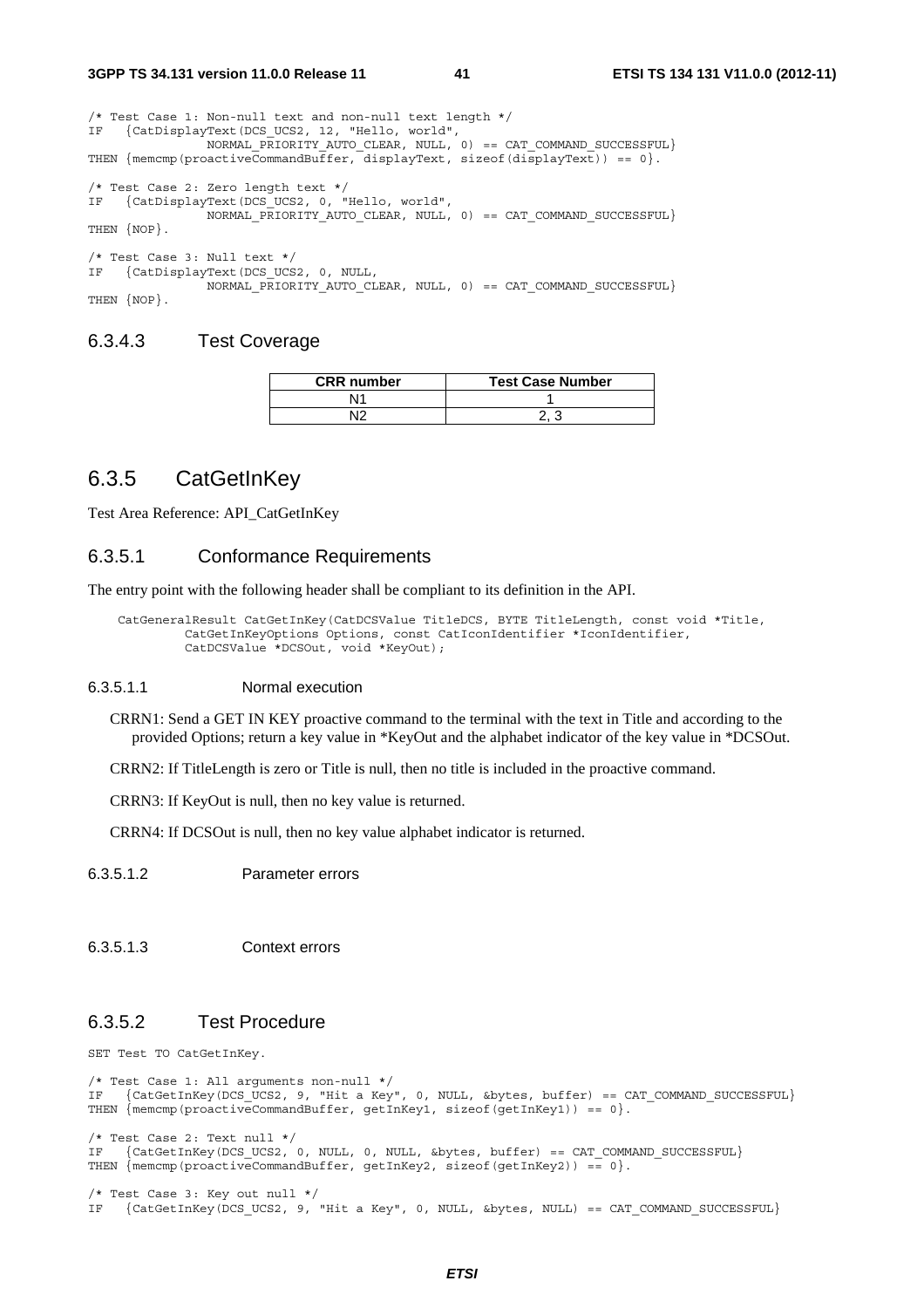THEN  ${$  memcmp(proactiveCommandBuffer, getInKey1, sizeof(getInKey1)) == 0 $}$ .

/\* Test Case 4: DCS out null \*/ IF {CatGetInKey(DCS\_UCS2, 9, "Hit a Key", 0, NULL, NULL, buffer) == CAT\_COMMAND\_SUCCESSFUL} THEN  ${meump(proactiveCommandBuffer, getInKey1, sizeof(getInKey1)) == 0}.$ 

### 6.3.5.3 Test Coverage

| <b>CRR</b> number | <b>Test Case Number</b> |
|-------------------|-------------------------|
| ۱1                |                         |
| N۱つ               |                         |
| NЗ                |                         |
| JΔ                |                         |

# 6.3.6 CatGetInput

Test Area Reference: API\_CatGetInput

#### 6.3.6.1 Conformance Requirements

The entry point with the following header shall be compliant to its definition in the API.

```
 CatGeneralResult CatGetInput(CatDCSValue TitleDCS, BYTE TitleLength, const void *Title, 
         CatGetInputOptions Options, CatDCSValue DefaultReplyDCS, 
         BYTE DefaultReplyLength, const void *DefaultReply, 
         BYTE MinimumResponseLength, BYTE MaximumResponseLength, 
         const CatIconIdentifier *IconIdentifier, 
         CatDCSValue *MsgOutDCS, BYTE *MsgOutLength, void *MsgOut);
```
#### 6.3.6.1.1 Normal execution

- CRRN1: Send a GET INPUT proactive command to the terminal with the provided Title and acquire a sequence of key hits according to Options, MinimumResponseLength and MaximumResponseLength; return the MsgOutLength length sequence in MsgOut and the alphabet indicator of the returned values in MsgOutDCS.
- CRRN2: If TitleLength is zero or Title is null then no title is displayed.
- CRRN3: If MsgOut is null, then the sequence is not returned.
- CRRN4: If MsgOutDCS is null, then no alphabet indicator is returned.
- CRRN5: If MinimumResponseLength is greater than MaximumResponseLength then it is taken to be equal to MaximumResponseLength.

6.3.6.1.2 Parameter errors

6.3.6.1.3 Context errors

### 6.3.6.2 Test Procedure

SET Test TO CatGetInput.

```
/* Test Case 1: All arguments non-null */ 
IF {CatGetInput(DCS UCS2, 4, "Pick", 0, DCS UCS2, 5, buffer,
      1, 10, NULL, \overline{\&}dcs, \&bytes, buffer) == CAT COMMAND SUCCESSFUL}
THEN {meump(proactiveCommandBuffer, getInput1, sizeof(getInput1)) == 0}./* Test Case 2: Text null */ 
IF {CatGetInput(DCS_UCS2, 0, NULL, 0, DCS_UCS2, 5, buffer, 
       1, 10, NULL, \&dcs, \&bytes, butfer) == \overline{CAT}\_COMMAND\_SUCCESSFUL}THEN { memcmp(\text{proxiveCommandBuffer}, \text{getInput2}, \text{sizeof}(\text{getInput2})) == 0{}.
```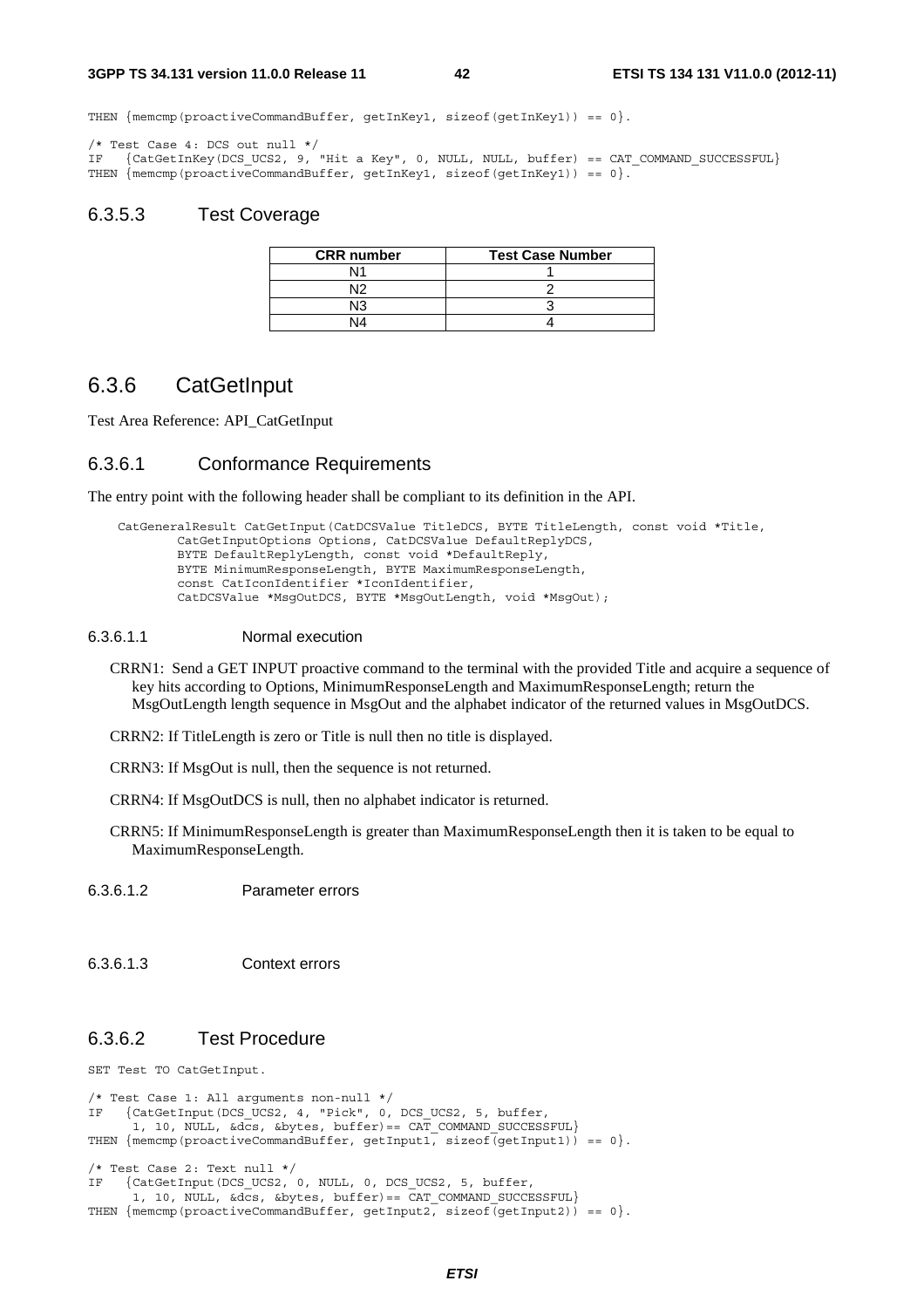| /* Test Case 3: Message out null $*/$<br>IF {CatGetInput(DCS UCS2, 4, "Pick", 0, DCS UCS2, 5, buffer,<br>1, 10, NULL, &dcs, &bytes, NULL) == CAT COMMAND SUCCESSFUL}<br>THEN $\{\text{memcmp}(\text{proactiveCommandBuffer}, \text{getInput1}, \text{sizeof}(\text{getInput1})) == 0\}.$                                  |
|---------------------------------------------------------------------------------------------------------------------------------------------------------------------------------------------------------------------------------------------------------------------------------------------------------------------------|
| /* Test Case 4: DCS out null $*/$<br>IF {CatGetInput(DCS UCS2, 4, "Pick", 0, DCS UCS2, 5, buffer,<br>1, 10, NULL, NULL, &bytes, buffer) == CAT COMMAND SUCCESSFUL}<br>THEN $\{\text{memcmp}(\text{proactiveCommandBuffer}, \text{getInput1}, \text{sizeof}(\text{getInput1})) == 0\}.$                                    |
| /* Test Case 5: Maximum response length < Minimum response length */<br>IF {CatGetInput(DCS UCS2, 4, "Pick", 0, DCS UCS2, 5, buffer,<br>10, 1, NULL, &dcs, &bytes, buffer) == CAT COMMAND SUCCESSFUL}<br>THEN $\{\text{memcmp}(\text{proactiveCommandBuffer}, \text{qetInput3}, \text{sizeof}(\text{qetInput3})) == 0\}.$ |

### 6.3.6.3 Test Coverage

| <b>CRR</b> number | <b>Test Case Number</b> |
|-------------------|-------------------------|
| N11               |                         |
| NIO               |                         |
| N3                |                         |
| N4                |                         |
| N۱F               |                         |

## 6.3.7 CatSetupIdleModeText

Test Area Reference: API\_CatSetupIdleModeText

#### 6.3.7.1 Conformance Requirements

The entry point with the following header shall be compliant to its definition in the API.

```
 CatGeneralResult CatSetupIdleModeText(CatDCSValue TextDCS, BYTE TextLength, const void *Text, 
                                        const CatIconIdentifier *IconIdentifier);
```
#### 6.3.7.1.1 Normal execution

CRRN1: Send a SETUP IDLE MODE TEXT proactive command to the terminal with Text in the indicated alphabet and with an optional icon.

CRRN2: If TextLength is zero or Text is null, then the invocation is a NOP.

6.3.7.1.2 Parameter errors

6.3.7.1.3 Context errors

### 6.3.7.2 Test Procedure

SET Test TO CatSetupIdleModeText.

```
/* Test Case 1: All arguments non-null */ 
IF {CatSetupIdleModeText(DCS_UCS2, 3, "MMS", NULL) == CAT_COMMAND_SUCCESSFUL} 
THEN {memcmp(proactiveCommandBuffer, setupIdleModeText1, sizeof(setupIdleModeText1)) == 0}. 
/* Test Case 2: Text null */ 
IF {CatSetupIdleModeText(DCS_UCS2, 3, NULL, NULL)== CAT_COMMAND_SUCCESSFUL} 
THEN \{\text{memgroup}(product, \text{small})\} = 0\}./* Test Case 3: Length null */ 
IF {CatSetupIdleModeText(DCS_UCS2, 0, "MMS", NULL)== CAT_COMMAND_SUCCESSFUL} 
THEN \{\text{memp}(proxiveCommandBuffer, setupIdleModelText3, sizeof(setupIdleModelText3)) == 0\}.
```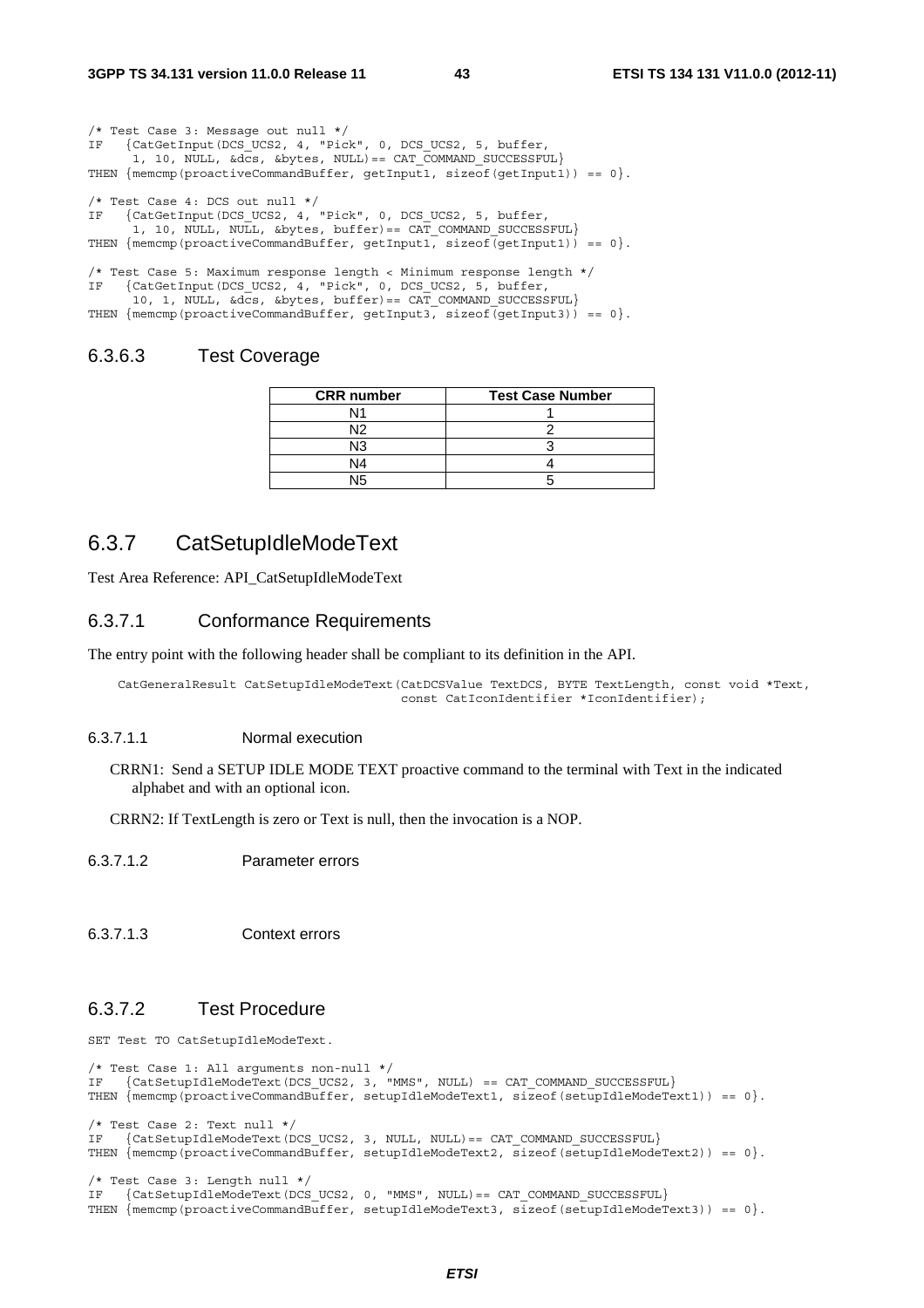### 6.3.7.3 Test Coverage

| <b>CRR</b> number | <b>Test Case Number</b> |
|-------------------|-------------------------|
|                   |                         |
|                   |                         |

# 6.3.8 CatPlayTone

Test Area Reference: API\_CatPlayTone

#### 6.3.8.1 Conformance Requirements

The entry point with the following header shall be compliant to its definition in the API.

 CatGeneralResult CatPlayTone(BYTE TextLength, const void \*Text, CatTone Tone, CatTimeUnit Units, BYTE Duration, const CatIconIdentifier \*IconIdentifier);

#### 6.3.8.1.1 Normal execution

CRRN1: Send a PLAY TONE proactive command to the terminal with the provided data.

CRRN2: If Duration is zero, the invocation is a NOP that returns CAT\_SUCCESS.

6.3.8.1.2 Parameter errors

#### 6.3.8.1.3 Context errors

## 6.3.8.2 Test Procedure

SET Test TO CatPlayTone.

/\* Test Case 1: Duration positive, text non-null \*/ IF {CatPlayTone(4, "Beep", GENERAL\_BEEP, GSM\_SECONDS, 5, NULL) == CAT\_COMMAND\_SUCCESSFUL} THEN {memcmp(proactiveCommandBuffer, playTone1, sizeof(playTone1)) == 0}.

/\* Test Case 2: Duration positive, text null \*/  ${CatPlayTone(0, NULL, GENERAL_BEEP, GSM\_SECONDS, 5, NULL}$  == CAT COMMAND SUCCESSFUL} THEN  ${$  (memcmp(proactiveCommandBuffer, playTone2, sizeof(playTone2)) ==  $0$ .

/\* Test Case 3: Duration zero \*/ IF {CatPlayTone(4, "Beep", GENERAL\_BEEP, GSM\_SECONDS, 0, NULL) == CAT\_COMMAND\_SUCCESSFUL} THEN {memcmp(proactiveCommandBuffer, playTone3, sizeof(playTone3)) == 0}.

### 6.3.8.3 Test Coverage

| <b>CRR</b> number | <b>Test Case Number</b> |
|-------------------|-------------------------|
| ۱1                |                         |
| 10۰               |                         |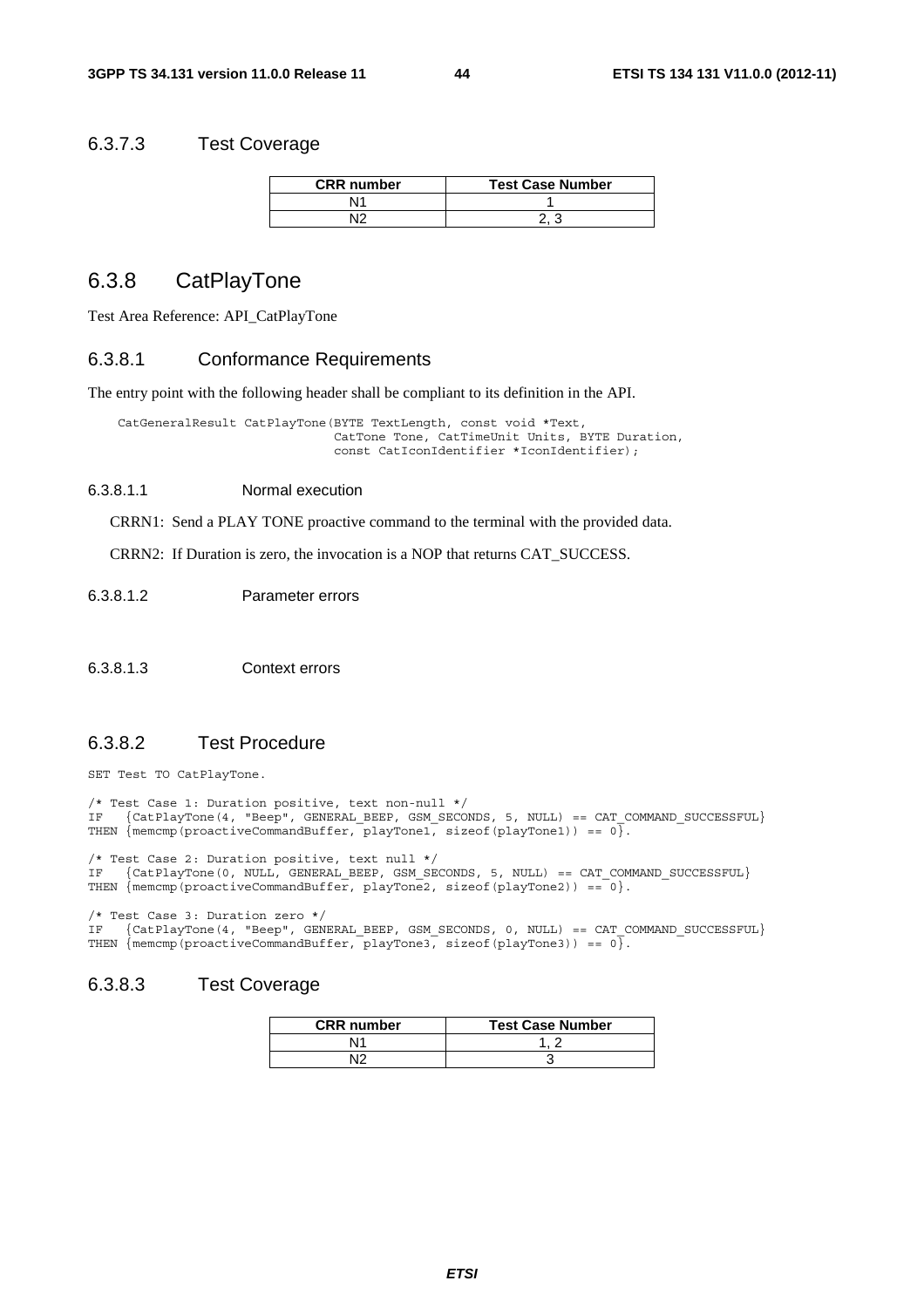# 6.4 Timers

# 6.4.1 CatGetTimer

Test Area Reference: API\_CatGetTimer

### 6.4.1.1 Conformance Requirements

The entry point with the following header shall be compliant to its definition in the API.

BYTE CatGetTimer(void);

#### 6.4.1.1.1 Normal execution

CRRN1: Send a GET TIMER proactive command to the terminal; return a timer index.

### 6.4.1.1.2 Parameter errors

#### 6.4.1.1.3 Context errors

### 6.4.1.2 Test Procedure

SET Test TO CatGetTimer.

```
/* Test Case 1: Acquire a timer */ 
IF \{(\text{CatGetTimer}(),\text{CAT } \text{COMMAND } \text{SUCESSFUL}) \ == \text{CAT } \text{COMMAND } \text{SUCESSFUL}\}THEN {\overline{\{\text{memcmp}(\text{proactiveCommandBuffer, getTimer, sizeof (getTimer)) = 0\}}}.
```
## 6.4.1.3 Test Coverage

| <b>CRR</b> number | <b>Test Case Number</b> |
|-------------------|-------------------------|
|                   |                         |

# 6.4.2 CatFreeTimer

Test Area Reference: API\_CatFreeTimer

### 6.4.2.1 Conformance Requirements

The entry point with the following header shall be compliant to its definition in the API.

Void CatFreeTimer(BYTE TimerID);

#### 6.4.2.1.1 Normal execution

CRRN1: Send a FREE TIMER proactive command to the terminal with the provided timer index.

6.4.2.1.2 Parameter errors

```
6.4.2.1.3 Context errors
```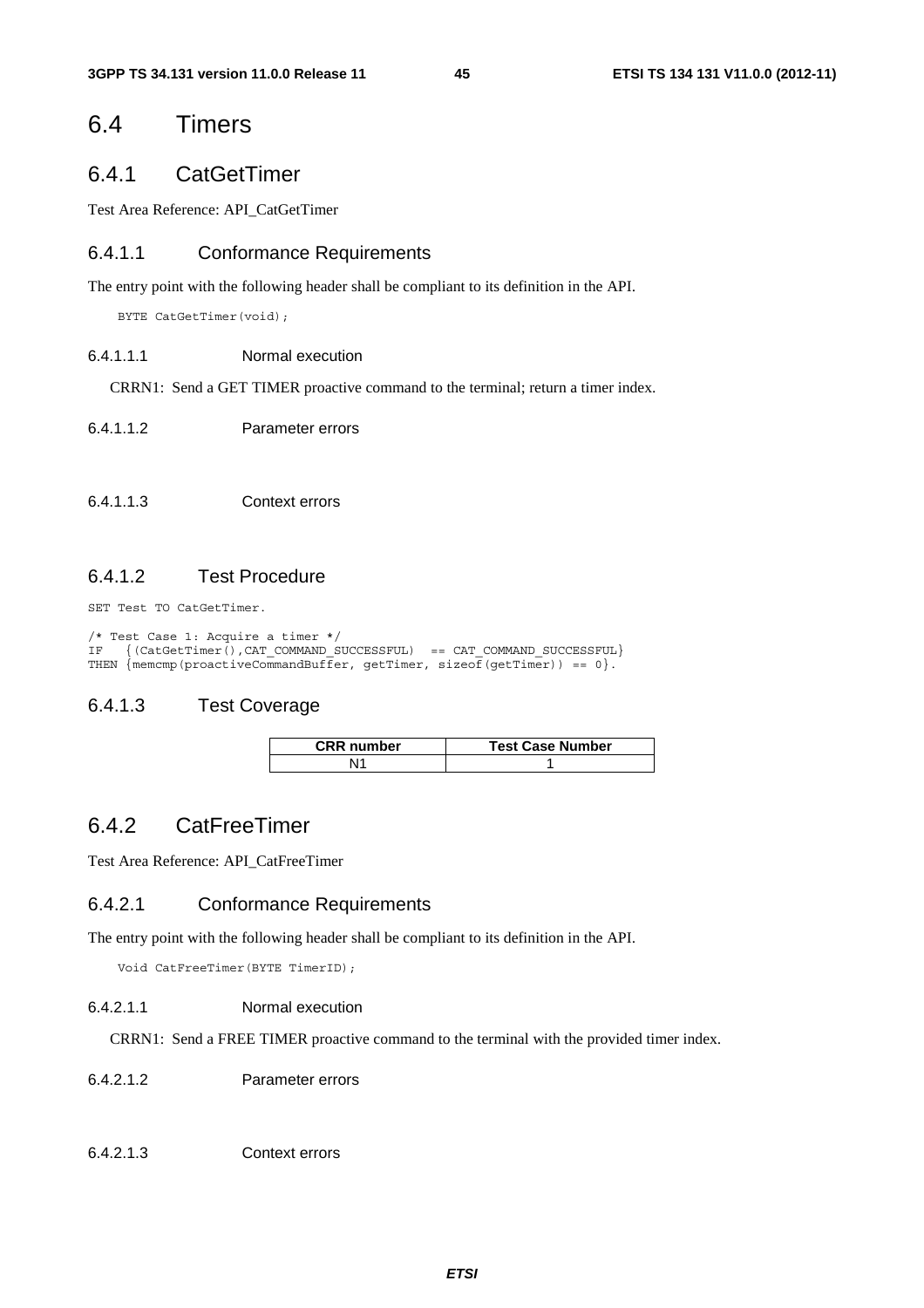### 6.4.2.2 Test Procedure

SET Test TO CatFreeTimer.

```
/* Test Case 1: Free a timer */ 
IF \{(\text{bytes} = \text{CatGetTimer}(), \text{CAT} \text{COMMAND} \text{ SUCCESSFUL}) == \text{CAT} \text{COMMAND} \text{ SUCCESSFUL}\}AND \{ (CatFreeTimer((BYTE)bytes), CAT_COMMAND_SUCCESSFUL) == CAT_COMMAND_SUCCESSFUL}
THEN \{\text{mememp}(\text{proactiveCommandBuffer}, \text{freeTimer}, \text{sizeof}(\text{freeTimer})\}) = 0\}.
```
## 6.4.2.3 Test Coverage

| <b>CRR</b> number | <b>Test Case Number</b> |
|-------------------|-------------------------|
|                   |                         |

# 6.4.3 CatStartTimer

Test Area Reference: API\_CatStartTimer

### 6.4.3.1 Conformance Requirements

The entry point with the following header shall be compliant to its definition in the API.

Void CatStartTimer(BYTE TimerID, CatTimerValue \*TimerValue);

#### 6.4.3.1.1 Normal execution

CRRN1: Send a START TIMER proactive command to the terminal with the provided data.

CRRN2: If TimerValue is null, the invocation is a NOP.

- 6.4.3.1.2 Parameter errors
- 6.4.3.1.3 Context errors

### 6.4.3.2 Test Procedure

SET Test TO CatStartTimer.

```
/* Test Case 1: Start a timer */ 
IF \{(\text{bytes} = \text{CatGetTimer}(), \text{CAT} \text{COMMAND} \text{SUCCESFUL}) = \text{CAT} \text{COMMAND} \text{SUCCESFUL}\}AND {(CatStartTimer((BYTE)bytes, &duration),CAT_COMMAND_SUCCESSFUL) == CAT_COMMAND_SUCCESSFUL} 
THEN {memcmp(proactiveCommandBuffer, startTimer, sizeof(startTimer)) == 0}. 
/* Test Case 2: Null duration */<br>IF {(bytes = CatGetTimer() CAT
IF \{(\text{bytes} = \text{CatGetTimer}(), \text{CAT} \text{COMMAND} \text{SUCCESFUL}) = \text{CAT} \text{COMMAND} \text{SUCCESFUL}\}AND {(CatStartTimer((BYTE)bytes, NULL),CAT_COMMAND_SUCCESSFUL) == CAT_COMMAND_SUCCESSFUL}
THEN \{NOP\}.
```
### 6.4.3.3 Test Coverage

| <b>CRR</b> number | <b>Test Case Number</b> |
|-------------------|-------------------------|
| N٢                |                         |
| N12               |                         |

## 6.4.4 CatGetTimerValue

Test Area Reference: API\_CatGetTimerValue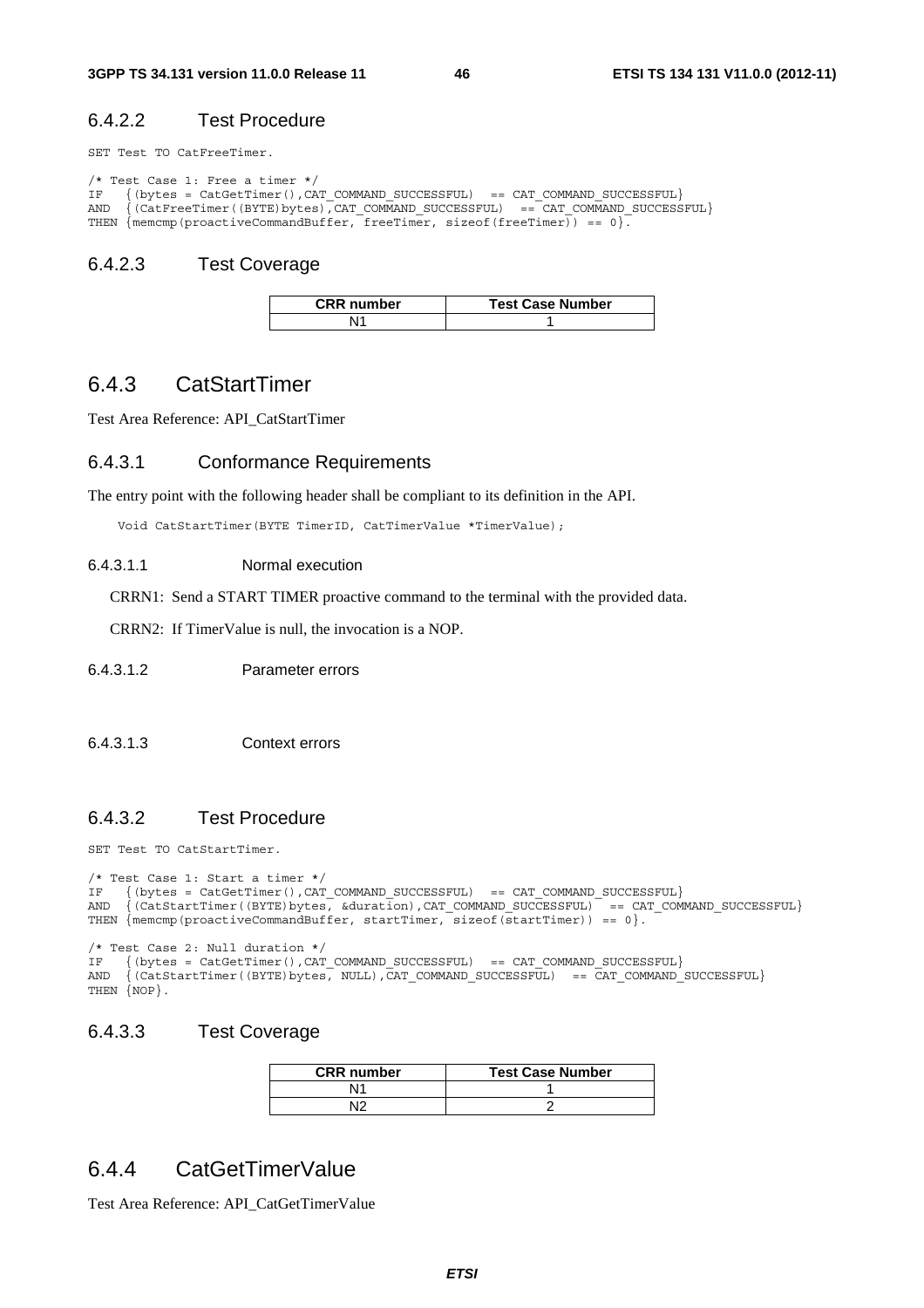## 6.4.4.1 Conformance Requirements

The entry point with the following header shall be compliant to its definition in the API.

Void CatGetTimerValue(BYTE TimerID, CatTimerValue \*TimerValue);

#### 6.4.4.1.1 Normal execution

CRRN1: Send a GET TIMER VALUE to the terminal; return a timer value in \*TimerValue if TimerValue is nonnull.

CRRN2: If TimerValue is null, the invocation is a NOP.

- 6.4.4.1.2 Parameter errors
- 6.4.4.1.3 Context errors

## 6.4.4.2 Test Procedure

SET Test TO CatGetTimerValue.

```
/* Test Case 1: Get a timer value */<br>IF ( (bytes = CatGetTimer().CAT COM
IF \{(\text{bytes} = \text{CatGetTimer}(), \text{CAT} \text{COMMAND} \text{SUCCESFUL}) = \text{CAT} \text{COMMAND} \text{SUCCESFUL}\}AND {(CatGetTimerValue((BYTE)bytes, &duration),CAT_COMMAND_SUCCESSFUL) == CAT_COMMAND_SUCCESSFUL}
THEN {mememp(proactiveCommandBuffer, getTimerValue, sizeof(getTimerValue)) == 0}./* Test Case 2: Null duration */<br>IF ( (bytes = CatGetTimer().CAT
      \{(bytes = CatGetTimer(), CATCOMMAND-SUCCESSFUL) == CATCOMMAND-SUCCESSFUL\}AND \{(\text{CatGetTimerValue}((\text{BYTE})\text{bytes}, \text{NULL}), \text{CAT}\text{COMMAND}\text{ SUCESSFUL}) = \text{CAT}\text{COMMAND}\text{ SUCESSFUL}\}
```
### 6.4.4.3 Test Coverage

THEN  $\{NOP\}$ .

| <b>CRR</b> number | <b>Test Case Number</b> |
|-------------------|-------------------------|
| Ν1                |                         |
| N12               |                         |

# 6.5 Supplementary Card Reader Management

# 6.5.1 CatPowerOnCard

Test Area Reference: API\_CatPowerOnCard

## 6.5.1.1 Conformance Requirements

The entry point with the following header shall be compliant to its definition in the API.

CatGeneralResult CatPowerOnCard(CatDevice DeviceID, BYTE \*ATRLength, void \*ATR);

### 6.5.1.1.1 Normal execution

CRRN1: Send a POWER ON CARD proactive command to the terminal with the provided data; return the ATR of the card in the indicated card reader in ATR.

CRRN2: If either ATRLength or ATR is null, then the proactive command is issued but the ATR is not returned.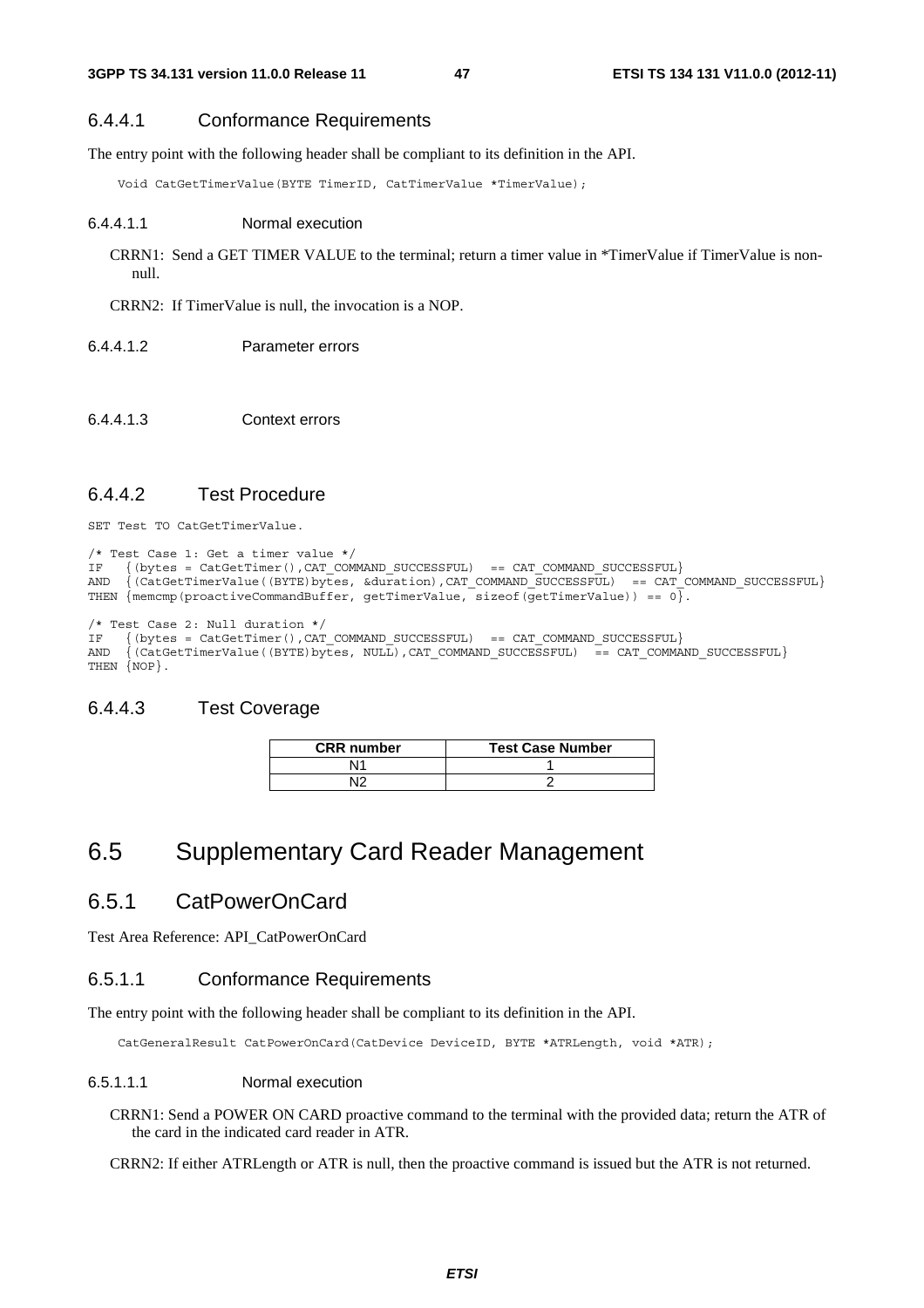6.5.1.1.2 Parameter errors

6.5.1.1.3 Context errors

### 6.5.1.2 Test Procedure

SET Test TO CatPowerOnCard.

```
/* Test Case 1: Power on a card */ 
IF {CatPowerOnCard(DEVICE CARD_READER_7, (BYTE *)&bytes, buffer) == CAT_COMMAND_SUCCESSFUL}
THEN {meump (proactiveCommandBuffer, powerOnCard, sizeof(powerOnCard)) == 0}./* Test Case 2: ATR null */ 
IF {CatPowerOnCard(DEVICE_CARD_READER_7, (BYTE *)&bytes, NULL) == CAT_COMMAND_SUCCESSFUL} 
THEN {memcmp(proactiveCommandBuffer, powerOnCard, sizeof(powerOnCard)) == 0}.
```
/\* Test Case 3: ATR length null \*/

IF {CatPowerOnCard(DEVICE\_CARD\_READER\_7, NULL, buffer) == CAT\_COMMAND\_SUCCESSFUL} THEN  ${memcmp(proactiveCommandBuffer, powerOnCard, sizeof(powerOnCard)) = 0}.$ 

### 6.5.1.3 Test Coverage

| <b>CRR</b> number | <b>Test Case Number</b> |
|-------------------|-------------------------|
| N1                |                         |
| N١C               |                         |

# 6.5.2 CatPowerOffCard

Test Area Reference: API\_CatPowerOffCard

#### 6.5.2.1 Conformance Requirements

The entry point with the following header shall be compliant to its definition in the API.

CatGeneralResult CatPowerOffCard(CatDevice DeviceID);

#### 6.5.2.1.1 Normal execution

CRRN1: Send a POWER OFF CARD proactive command to the terminal.

- 6.5.2.1.2 Parameter errors
- 6.5.2.1.3 Context errors

### 6.5.2.2 Test Procedure

SET Test TO CatPowerOffCard.

```
/* Test Case 1: Power off a card */ 
IF {CatPowerOffCard(DEVICE CARD_READER_7) == CAT_COMMAND_SUCCESSFUL}
THEN {memcmp(proactiveCommandBuffer, powerOffCard, sizeof(powerOffCard)) == 0}.
```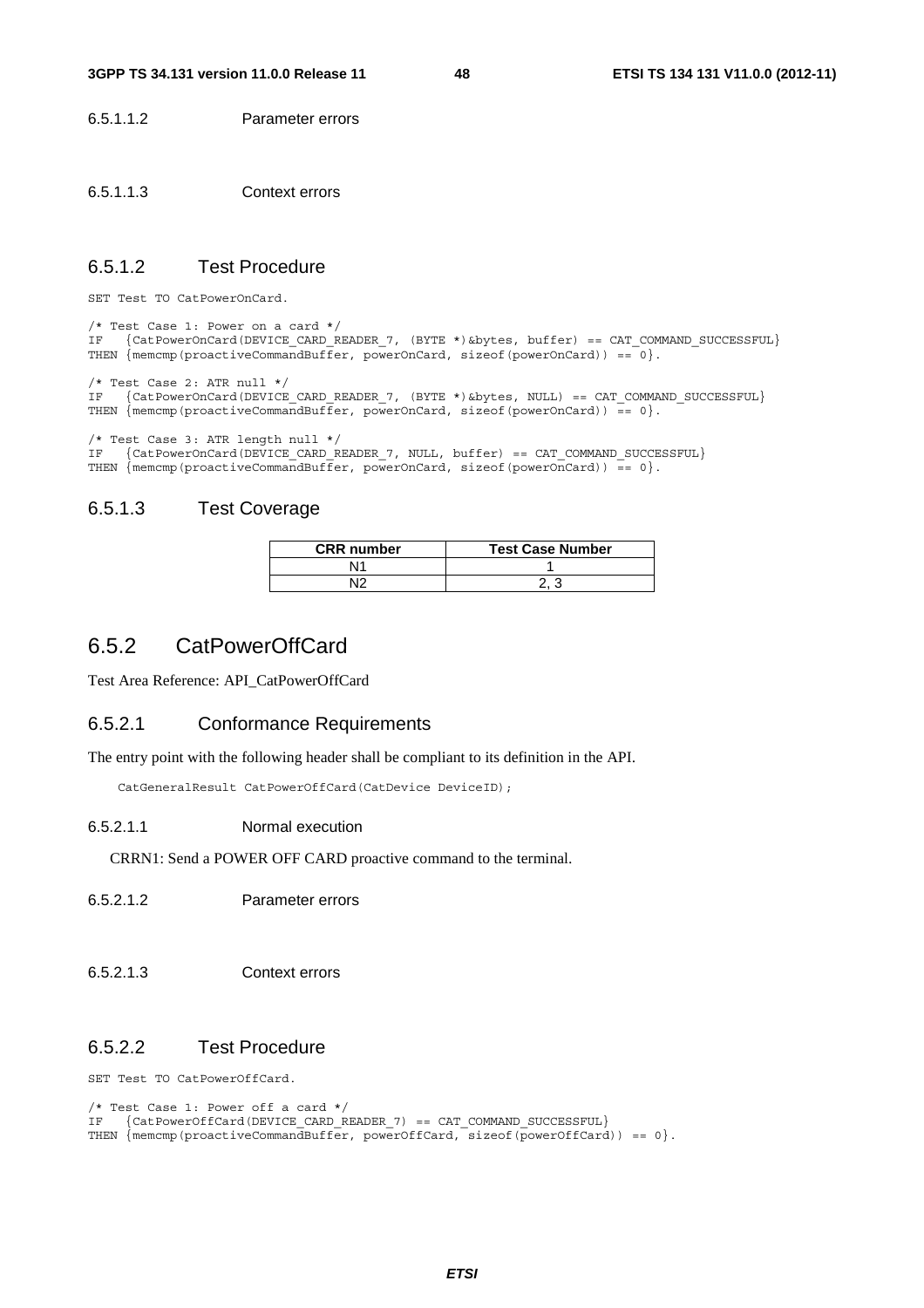### 6.5.2.3 Test Coverage

| <b>CRR</b> number | <b>Test Case Number</b> |
|-------------------|-------------------------|
|                   |                         |

# 6.5.3 CatPerformCardAPDU

Test Area Reference: API\_CatPerformCardAPDU

#### 6.5.3.1 Conformance Requirements

The entry point with the following header shall be compliant to its definition in the API.

```
 CatGeneralResult CatPerformCardAPDU(CatDevice DeviceID, 
                                  BYTE CAPDULength, const void *CAPDU, 
                                  BYTE *RAPDULength, void *RAPDU);
```
6.5.3.1.1 Normal execution

CRRN1: Send a PERFORM CARD APDU command to the terminal with the provided data; return the response of the card at RAPDU.

CRRN2: If RAPDULength or RAPDU is null, the response of the card in the indicated card reader is not returned.

- 6.5.3.1.2 Parameter errors
- 6.5.3.1.3 Context errors

### 6.5.3.2 Test Procedure

SET Test TO CatPerformCardAPDU AND CAPDU TO {0x00, 0xA4, 0x00, 0x00, 0x02, 0x3F, 0x00}. /\* Test Case 1: Perform card APDU \*/ IF {CatPerformCardAPDU(DEVICE\_CARD\_READER\_7, sizeof(CAPDU), CAPDU,  $(BYTE *)(&bytes)$ , buffer) == CAT\_COMMAND\_SUCCESSFUL} THEN  ${meump(proactiveCommandBuffer, performCardAPDU, sizeof(performatAPDU)) == 0}.$ /\* Test Case 2: Null RAPDU length \*/ IF {CatPerformCardAPDU(DEVICE CARD READER 7,  $sizeof(CAPDU)$ ,  $CAPDU$ ,  $NULL$ ,  $buffer$ ) ==  $CAT_{COMMND_{SUCESSFUL}}$ THEN  ${memp(proactiveCommandBuffer, performCardAPDU, sizeof (performCardAPDU)) == 0}.$ /\* Test Case 3: NULL RAPDU \*/ IF {CatPerformCardAPDU(DEVICE CARD READER 7, sizeof(CAPDU), CAPDU,  $(BYTE *)(&bytes)$ , NULL) == CAT COMMAND SUCCESSFUL} THEN  ${memp(proactiveCommandBuffer, performedAPDU, sizeof (performCardAPDU)) = 0}.$ 

### 6.5.3.3 Test Coverage

| <b>CRR</b> number | <b>Test Case Number</b> |
|-------------------|-------------------------|
| N1                |                         |
| N١C               |                         |

# 6.5.4 CatGetReaderStatus

Test Area Reference: API\_CatGetReaderStatus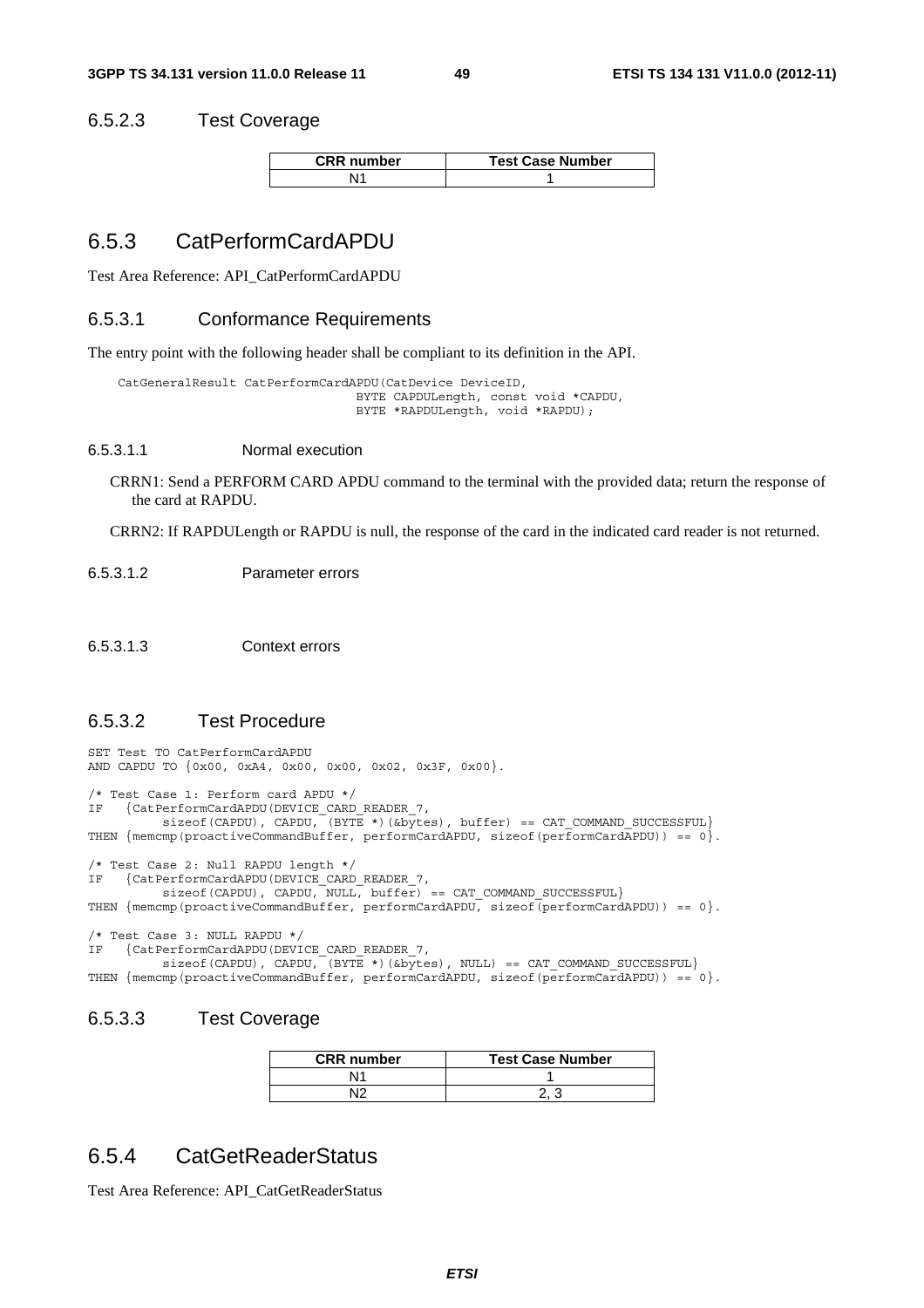### 6.5.4.1 Conformance Requirements

The entry point with the following header shall be compliant to its definition in the API.

 CatGeneralResult CatGetReaderStatus(CatDevice DeviceID, CatReaderStatusOptions Options, BYTE \*Status);

#### 6.5.4.1.1 Normal execution

CRRN1: Send a GET READER STATUS proactive command with the provided data to the terminal; return the status of the indicated device at Status.

CRRN2: If Status is null then the invocation is a NOP that returns CAT\_SUCCESS.

6.5.4.1.2 Parameter errors

### 6.5.4.1.3 Context errors

### 6.5.4.2 Test Procedure

SET Test TO CatGetReaderStatus.

```
/* Test Case 1: Perform card APDU */ 
IF {CatGetReaderStatus(DEVICE_CARD_READER_7, 0, buffer) == CAT_COMMAND_SUCCESSFUL} 
THEN {memcmp(proactiveCommandBuffer, getReaderStatus, sizeof(getReaderStatus)) == 0}. 
/* Test Case 2: Null status */<br>IF {CatGetReaderStatus(DEVIC)
```
 $\{CatGetReaderStatus(DEVICE CARD READER 7, 0, NULL) = CATCOMMAND SUCCESFUL\}$ THEN  ${$  memcmp(proactiveCommandBuffer, getReaderStatus, sizeof(getReaderStatus)) == 0}.

### 6.5.4.3 Test Coverage

| <b>CRR</b> number | <b>Test Case Number</b> |
|-------------------|-------------------------|
|                   |                         |
|                   |                         |

# 6.6 Network Services

# 6.6.1 CatGetLocationInformation

Test Area Reference: API\_CatGetLocationInformation

### 6.6.1.1 Conformance Requirements

The entry point with the following header shall be compliant to its definition in the API.

CatGeneralResult CatGetLocationInformation(CatLocationInformation \*LocationInformation);

#### 6.6.1.1.1 Normal execution

CRRN1: Send a PROVIDE LOCAL INFORMATION proactive command to the terminal; return the retrieved local information in LocationInformation.

CRRN2: If LocationInformation is null, the invocation is a NOP that returns CAT\_SUCCESS.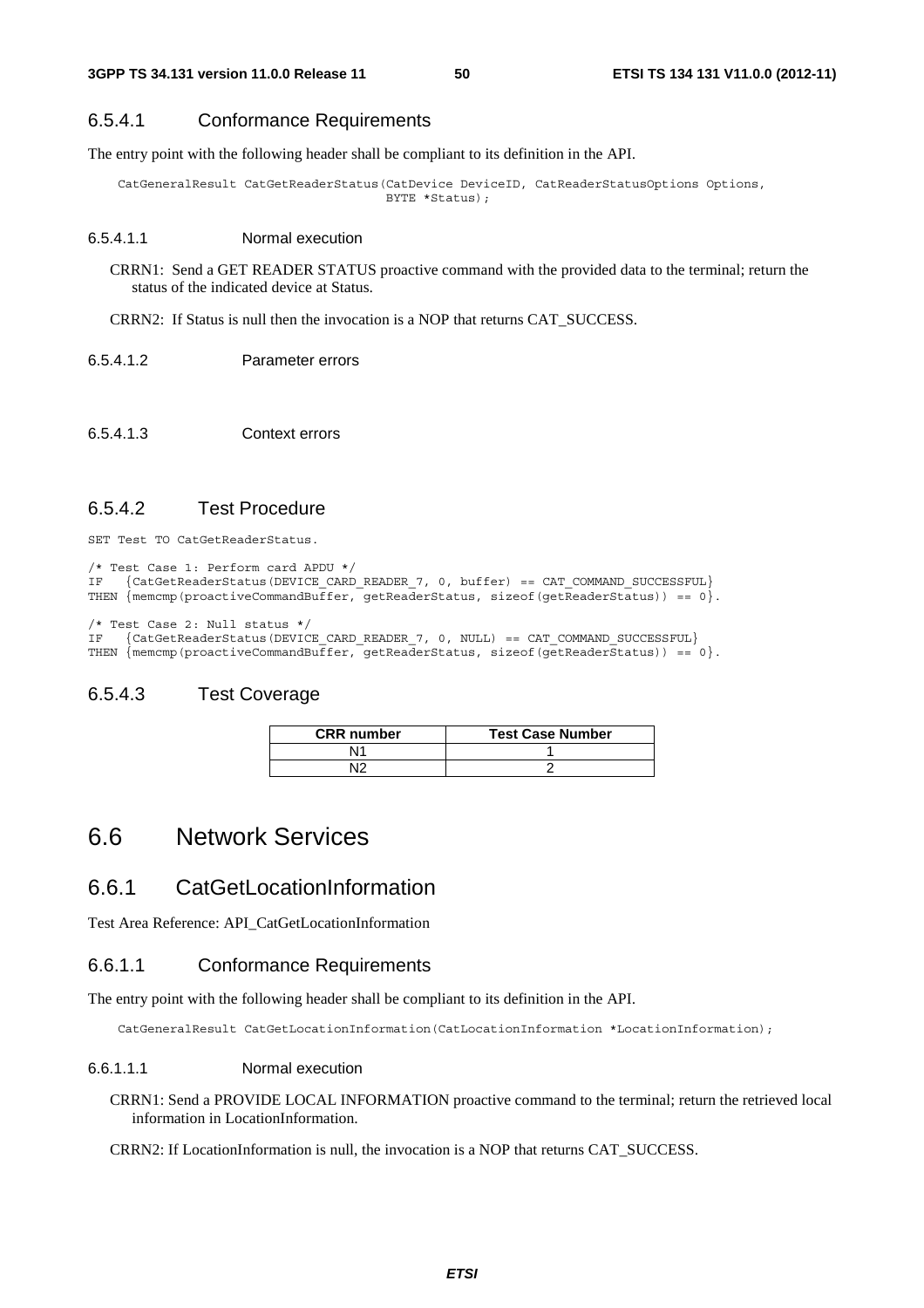6.6.1.1.2 Parameter errors

6.6.1.1.3 Context errors

### 6.6.1.2 Test Procedure

SET Test TO CatGetLocationInformation.

/\* Test Case 1: Get location information \*/ IF {CatGetLocationInformation( &locationInformation) == CAT\_COMMAND\_SUCCESSFUL} THEN {memcmp(proactiveCommandBuffer, getLocationInformation, sizeof(getLocationInformation)) == 0}.

/\* Test Case 2: Null location information \*/ IF {CatGetLocationInformation(NULL) == CAT\_COMMAND\_SUCCESSFUL} THEN {NOP}.

### 6.6.1.3 Test Coverage

| <b>CRR</b> number | <b>Test Case Number</b> |
|-------------------|-------------------------|
| N1                |                         |
| רוא               |                         |

# 6.6.2 CatGetTimingAdvance

Test Area Reference: API\_CatGetTimingAdvance

### 6.6.2.1 Conformance Requirements

The entry point with the following header shall be compliant to its definition in the API.

CatGeneralResult CatGetTimingAdvance(CatTimingAdvance \*TimingAdvance);

#### 6.6.2.1.1 Normal execution

CRRN1: Send a PROVIDE LOCAL INFORMATION proactive command to the terminal to retrieve the timing advance information; return the retrieved timing advance information at TimingAdvance.

CRRN2: If TimingAdvance is null, the invocation is a NOP that returns CAT\_SUCCESS.

- 6.6.2.1.2 Parameter errors
- 6.6.2.1.3 Context errors

### 6.6.2.2 Test Procedure

SET Test TO CatGetTimingAdvance.

```
/* Test Case 1: Get timing advance */ 
IF {CatGetTimingAdvance(&timingAdvance) == CAT COMMAND SUCCESSFUL}
THEN \{\text{memp}(\text{proactiveCommandBuffer}, \text{getTimingAdvance}, \text{sizeof}(\text{getTimingAdvance})) == 0\}.
```

```
/* Test Case 2: Null timing advance */ 
    {CateUimingAdvance(NULL) == CAT_COMMAND SUCCESSFUL}
THEN NOP.
```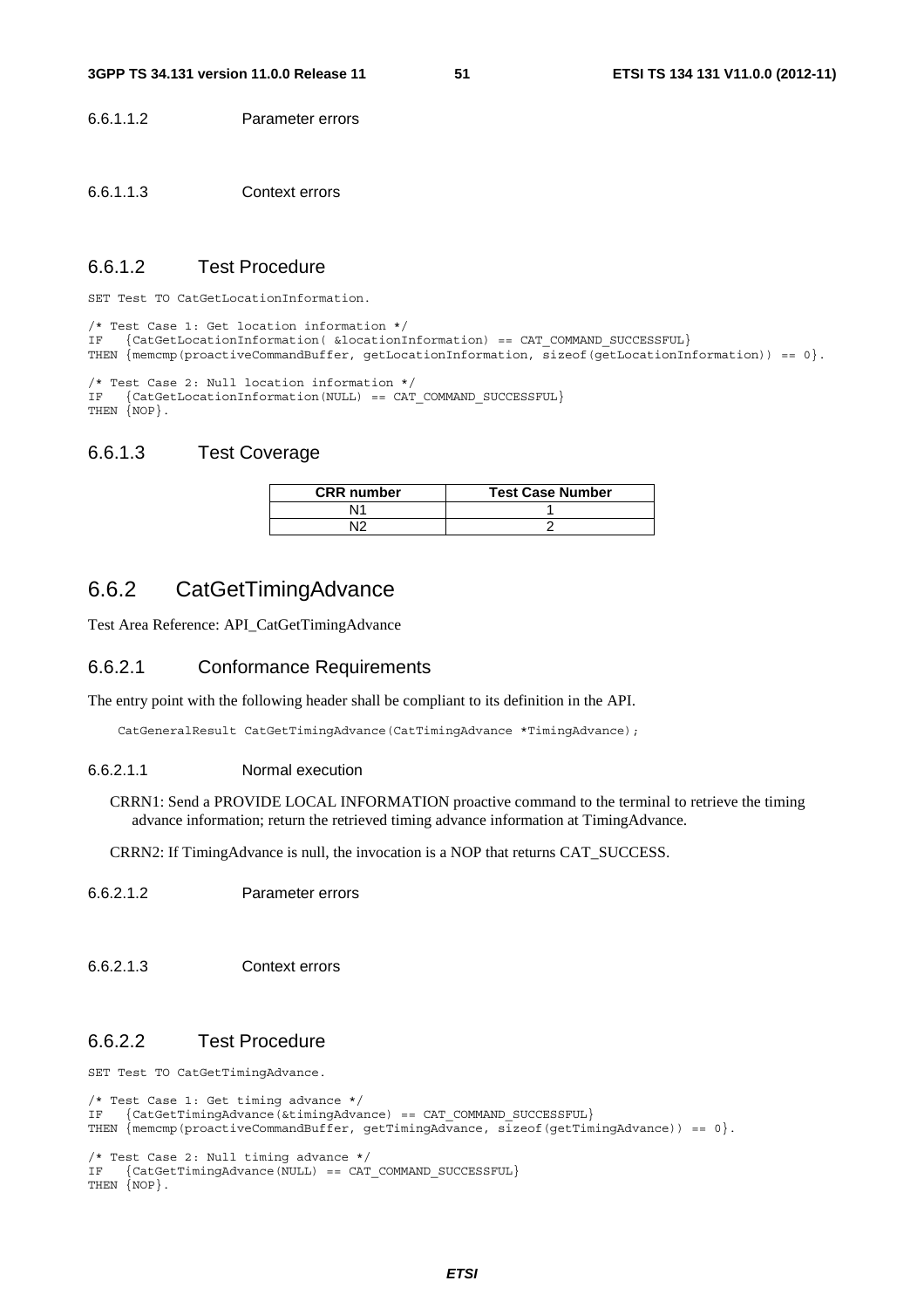### 6.6.2.3 Test Coverage

| <b>CRR</b> number | <b>Test Case Number</b> |
|-------------------|-------------------------|
| ۱1                |                         |
| מו                |                         |

# 6.6.3 CatGetIMEI

Test Area Reference: API\_CatGetIMEI

#### 6.6.3.1 Conformance Requirements

The entry point with the following header shall be compliant to its definition in the API.

CatGeneralResult CatGetIMEI(BYTE IMEI[8]);

#### 6.6.3.1.1 Normal execution

CRRN1: Send a PROVIDE LOCAL INFORMATION proactive command to the termina to retrieve the IMEI; return the retrieved IMEI in IMEI.

CRRN2: If IMEI is null, the invocation is a NOP that returns CAT\_SUCCESS.

6.6.3.1.2 Parameter errors

6.6.3.1.3 Context errors

## 6.6.3.2 Test Procedure

SET Test TO CatGetIMEI.

```
/* Test Case 1: Get IMEI */ 
IF {CatGetIMEI(buffer) == CAT COMMAND SUCCESSFUL}
THEN \{ memcmp(proactiveCommandBuffer, getIMEI, sizeof(getIMEI)) == 0\}.
/* Test Case 2: Null IMEI */<br>IF {CatGetIMEI(NULL) == CA^c{CatedLIMEI(NULL) == CAT\_COMMAND_SUCCESFUL}THEN \{NOP\}.
```
# 6.6.3.3 Test Coverage

| <b>CRR</b> number | <b>Test Case Number</b> |
|-------------------|-------------------------|
| N1                |                         |
| NΙO               |                         |

# 6.6.4 CatGetNetworkMeasurementResults

Test Area Reference: API\_CatGetNetworkMeasurementResults

### 6.6.4.1 Conformance Requirements

The entry point with the following header shall be compliant to its definition in the API.

CatGeneralResult CatGetNetworkMeasurementResults(BYTE MeasurementResults[10]);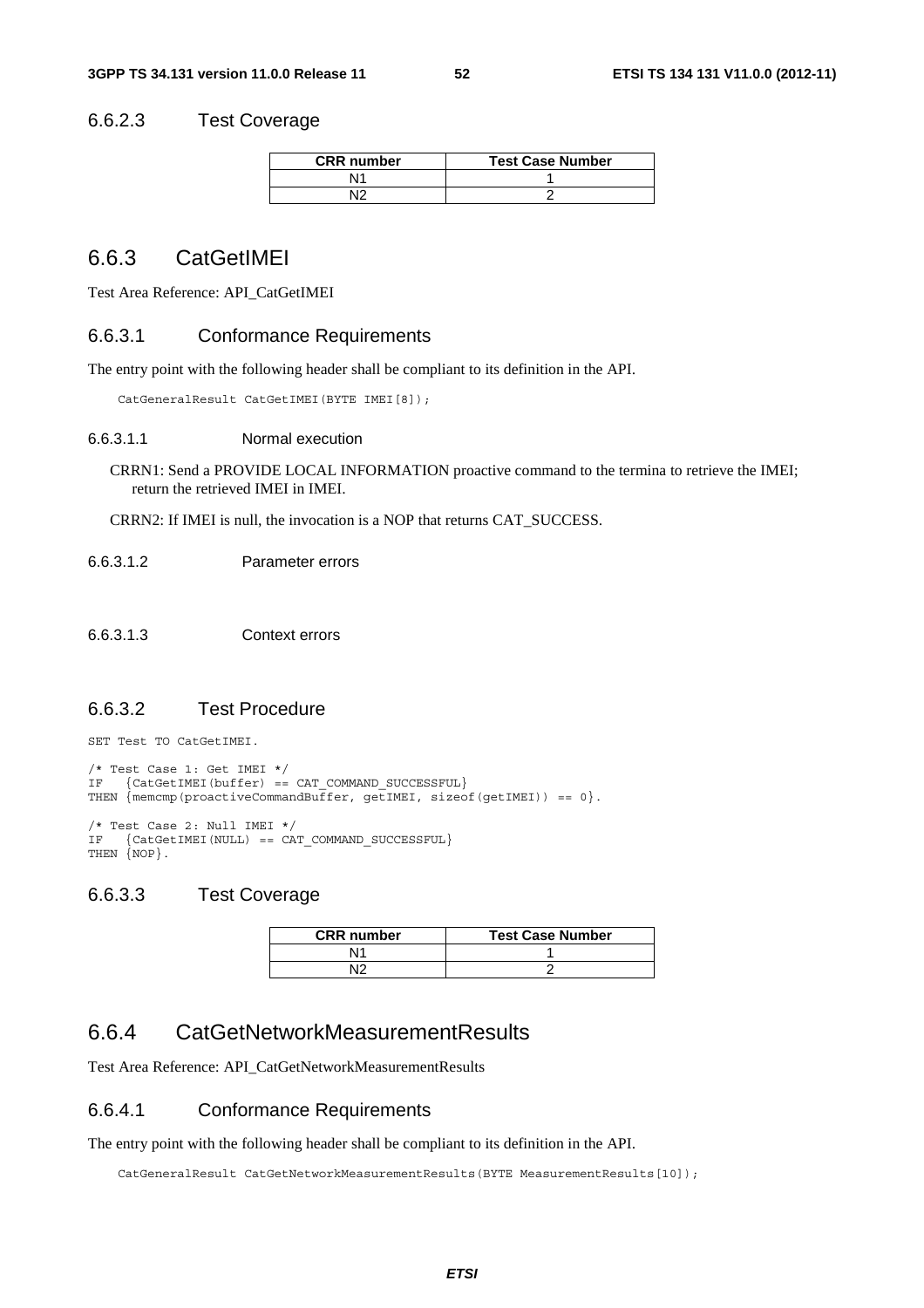### 6.6.4.1.1 Normal execution

CRRN1: Send a PROVIDE LOCAL INFORMATION proactive command to the terminal to retrieve the measurement results; return the retrieved measurement results in MeasurementResults.

CRRN2: If MeasurementResults is null, the invocation is a NOP that returns CAT\_SUCCESS.

```
6.6.4.1.2 Parameter errors
```
6.6.4.1.3 Context errors

## 6.6.4.2 Test Procedure

SET Test TO CatGetNetworkMeasurementResults.

```
/* Test Case 1: Get network measurement results */ 
IF {CatGetNetworkMeasurementResults(buffer) == CAT_COMMAND_SUCCESSFUL} 
THEN {memcmp(proactiveCommandBuffer, getNetworkMeasurementResults, 
sizeof(qetNetworkMeasurementResults)) == 0}.
```

```
/* Test Case 2: Null network measurement results */<br>IF {CatGetNetworkMeasurementResults(NULL) == CAT
     {Cate the two rkmeasurements results(NULL)} = CAT COMMAND SUCCESSFUL
THEN {NOP}.
```
# 6.6.4.3 Test Coverage

| <b>CRR</b> number | <b>Test Case Number</b> |
|-------------------|-------------------------|
| N1                |                         |
|                   |                         |

# 6.6.5 CatGetDateTimeAndTimeZone

Test Area Reference: API\_CatGetDateTimeAndTimeZone

## 6.6.5.1 Conformance Requirements

The entry point with the following header shall be compliant to its definition in the API.

CatGeneralResult CatGetDateTimeAndTimeZone(BYTE DateTimeAndTimeZone[7]);

### 6.6.5.1.1 Normal execution

CRRN1: Send a PROVIDE LOCAL INFORMATION proactive command to the terminal to retrieve the date, time and time zone; return the retrieved date, time and time zone in DateTimeAndTimeZone.

CRRN2: If DateTimeAndTimeZone is null, the invocation is a NOP that returns CAT\_SUCCESS.

### 6.6.5.1.2 Parameter errors

### 6.6.5.1.3 Context errors

## 6.6.5.2 Test Procedure

SET Test TO CatGetDateTimeAndTimeZone.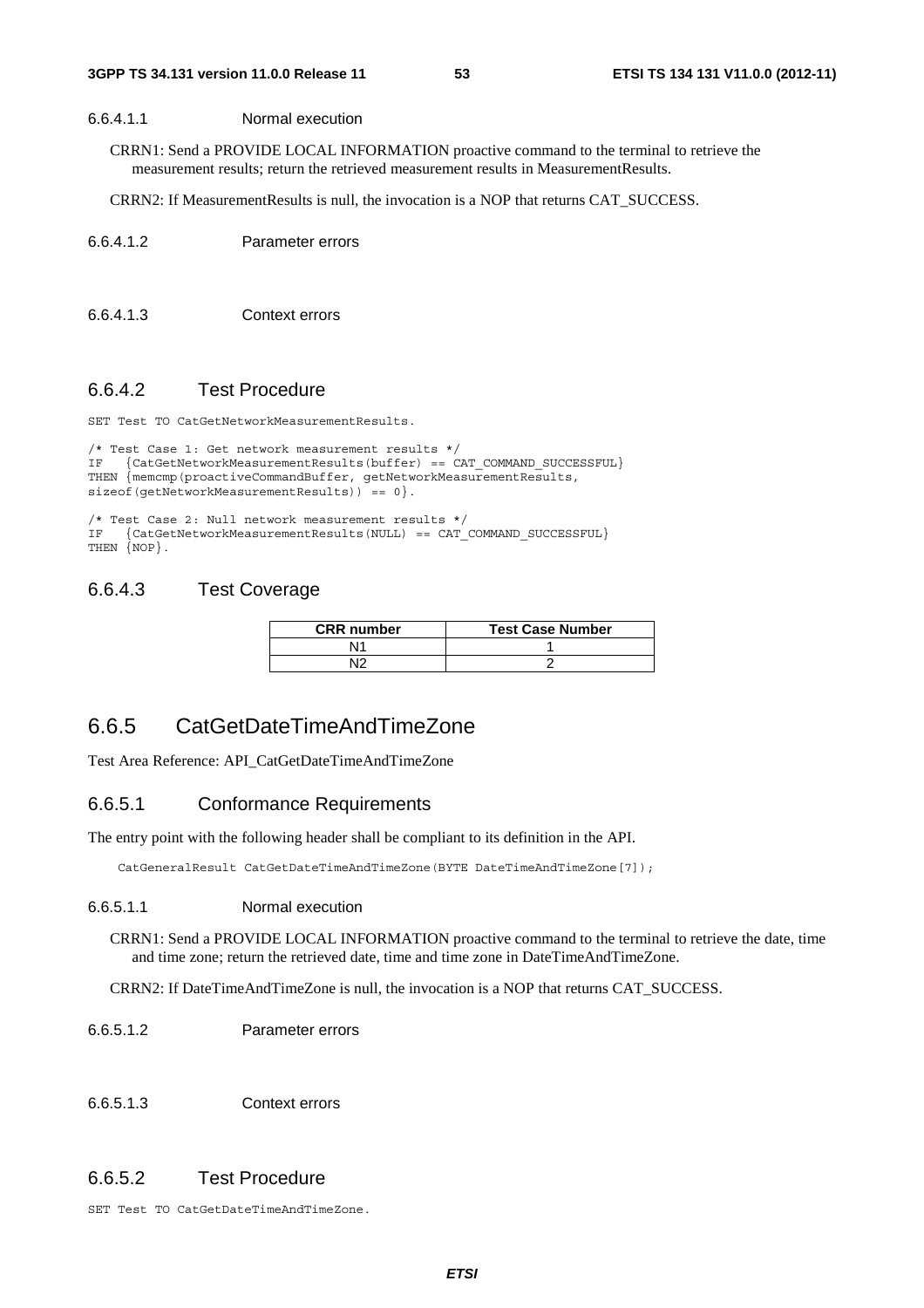/\* Test Case 1: Get date, time and time zone \*/ IF {CatGetDateTimeAndTimeZone(buffer) == CAT\_COMMAND\_SUCCESSFUL} THEN {memcmp(proactiveCommandBuffer, getDateTimeAndTimeZone, sizeof(getDateTimeAndTimeZone)) == 0}. /\* Test Case 2: Null date, time and time zone \*/<br> $TF = \{CatGetDaterimeAndTimeZone(NIII.L) = CAT COM$  $\{CatGetDateTimeAndTimeZone(NULL) == CAT COMMAND SUCCESSFUL\}$ THEN {NOP}.

### 6.6.5.3 Test Coverage

| <b>CRR</b> number | <b>Test Case Number</b> |
|-------------------|-------------------------|
|                   |                         |
|                   |                         |

## 6.6.6 CatGetLanguage

Test Area Reference: API\_CatGetLanguage

### 6.6.6.1 Conformance Requirements

The entry point with the following header shall be compliant to its definition in the API.

```
 CatGeneralResult CatGetLanguage(BYTE Language[2]);
```
#### 6.6.6.1.1 Normal execution

CRRN1: Send a PROVIDE LOCAL INFORMATION proactive command to the terminal to retrieve the current language selection; return the retrieved language selection in Language.

CRRN2: If Language is null, the invocation is a NOP that returns CAT\_SUCCESS.

#### 6.6.6.1.2 Parameter errors

6.6.6.1.3 Context errors

### 6.6.6.2 Test Procedure

SET Test TO CatGetLanguage.

```
/* Test Case 1: Get language */ 
IF {CatGetLanguage(buffer) == CAT COMMAND SUCCESSFUL}
THEN \{\text{memgroup}(proxitiveCommandBuffer, getLanguage, size of (getLanguage)) == 0\}./* Test Case 2: Null language */ 
IF {CatGetLanguage(NULL) == CAT_COMMAND SUCCESSFUL}
```
# 6.6.6.3 Test Coverage

THEN  $\{NOP\}$ 

| <b>CRR</b> number | <b>Test Case Number</b> |
|-------------------|-------------------------|
|                   |                         |
|                   |                         |

# 6.6.7 CatSetupCall

Test Area Reference: API\_CatSetupCall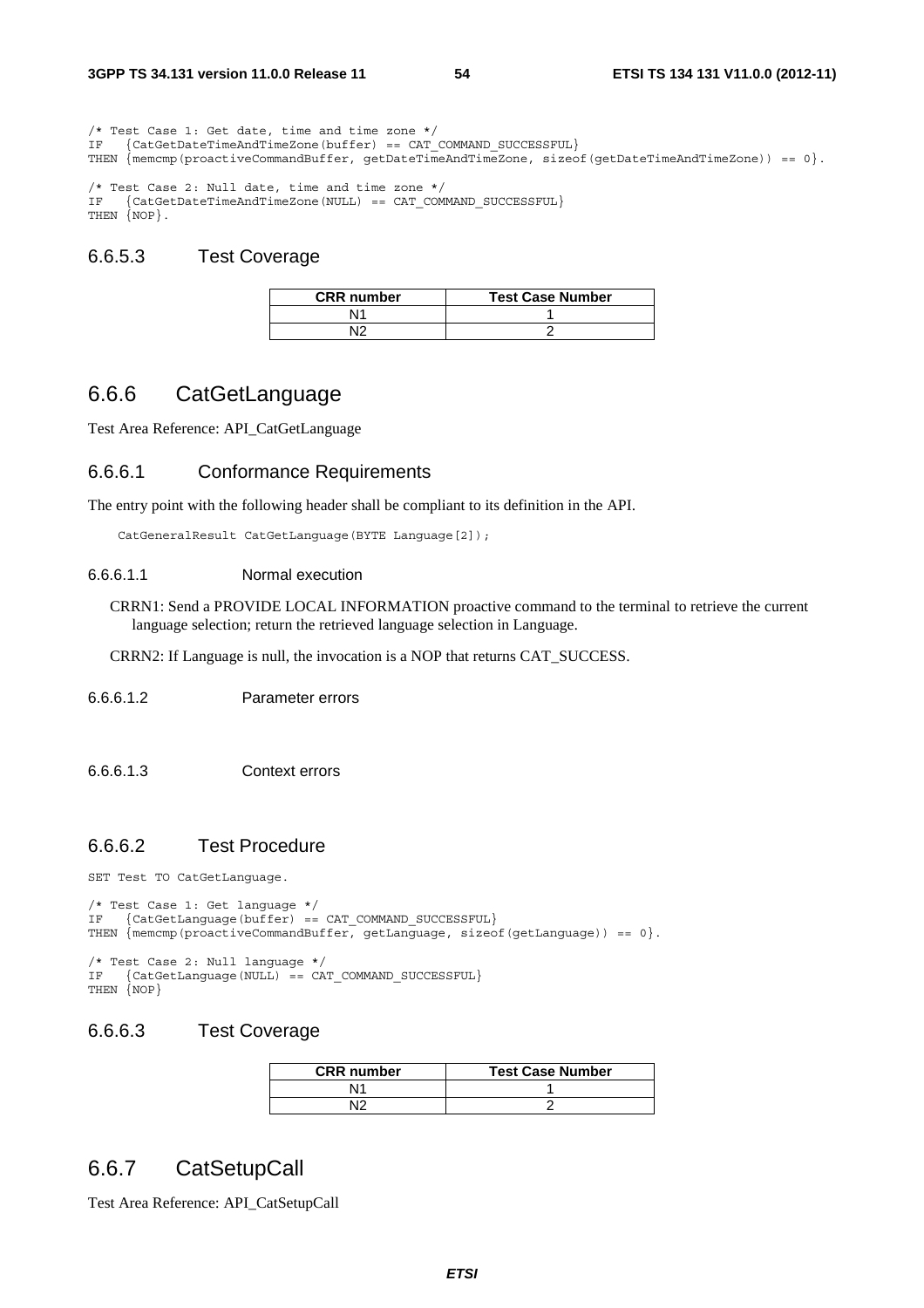### 6.6.7.1 Conformance Requirements

The entry point with the following header shall be compliant to its definition in the API.

```
 CatGeneralResult CatSetupCall(BYTE UserConfirmationMessageLength, 
           const void *UserConfirmationMessage, 
           CatTypeOfNumberAndNumberingPlanIdentifier TONandNPI, 
           BYTE DiallingNumberLength, const void *DiallingNumber, 
           CatSetupCallOptions Options, 
           const CatIconIdentifier *UserConfirmationIconIdentifier, 
           BYTE CallSetupMessageLength, const void *CallSetupMessage, 
           const CatIconIdentifier *CallSeupIconIdentifier);
```
#### 6.6.7.1.1 Normal execution

CRRN1: Send a SETUP CALL proactive command to the terminal with the provided data.

#### 6.6.7.1.2 Parameter errors

- CRRP1: If DiallingNumberLength is zero or Dialling Number is null, the status word CAT\_REQUIRED\_VALUES\_MISSING is returned.

6.6.7.1.3 Context errors

### 6.6.7.2 Test Procedure

SET Test TO CatSetUpCall.

```
/* Test Case 1: Set up call */ 
IF {CatSetupCall(3, "AOK", TON_UNKNOWN_AND_NPI_UNKNOWN, 12, "+155512345678", 
 0, NULL, 10, "Calling…", NULL) == CAT_COMMAND_SUCCESSFUL} 
THEN { memcmp(proactiveCommandBuffer, setUpCall, sizeof(setUpCall)) == 0}.
/* Test Case 2: Null dialing number */ 
IF {CatSetupCall(3, "AOK", TON_UNKNOWN_AND_NPI_UNKNOWN, 0, NULL,
```
0, NULL, 10, "Calling...",  $NULL$ ) == CAT COMMAND SUCCESSFUL} THEN  $\{NOP\}$ .

### 6.6.7.3 Test Coverage

| <b>CRR</b> number | <b>Test Case Number</b> |
|-------------------|-------------------------|
|                   |                         |
|                   |                         |

## 6.6.8 CatSendShortMessage

Test Area Reference: API\_CatSendShortMessage

### 6.6.8.1 Conformance Requirements

The entry point with the following header shall be compliant to its definition in the API.

 CatGeneralResult CatSendShortMessage(BYTE TitleLength, const void \*Title, CatTypeOfNumberAndNumberingPlanIdentifier TONandNPI, BYTE AddressLength, const void \*Address, BYTE SmsTPDULength, const void \*SmsTPDU, CatSendShortMessageOptions Options, const CatIconIdentifier \*IconIdentifier);

#### 6.6.8.1.1 Normal execution

CRRN1: Send a SEND SHORT MESSAGE proactive command to the terminal with the provided data.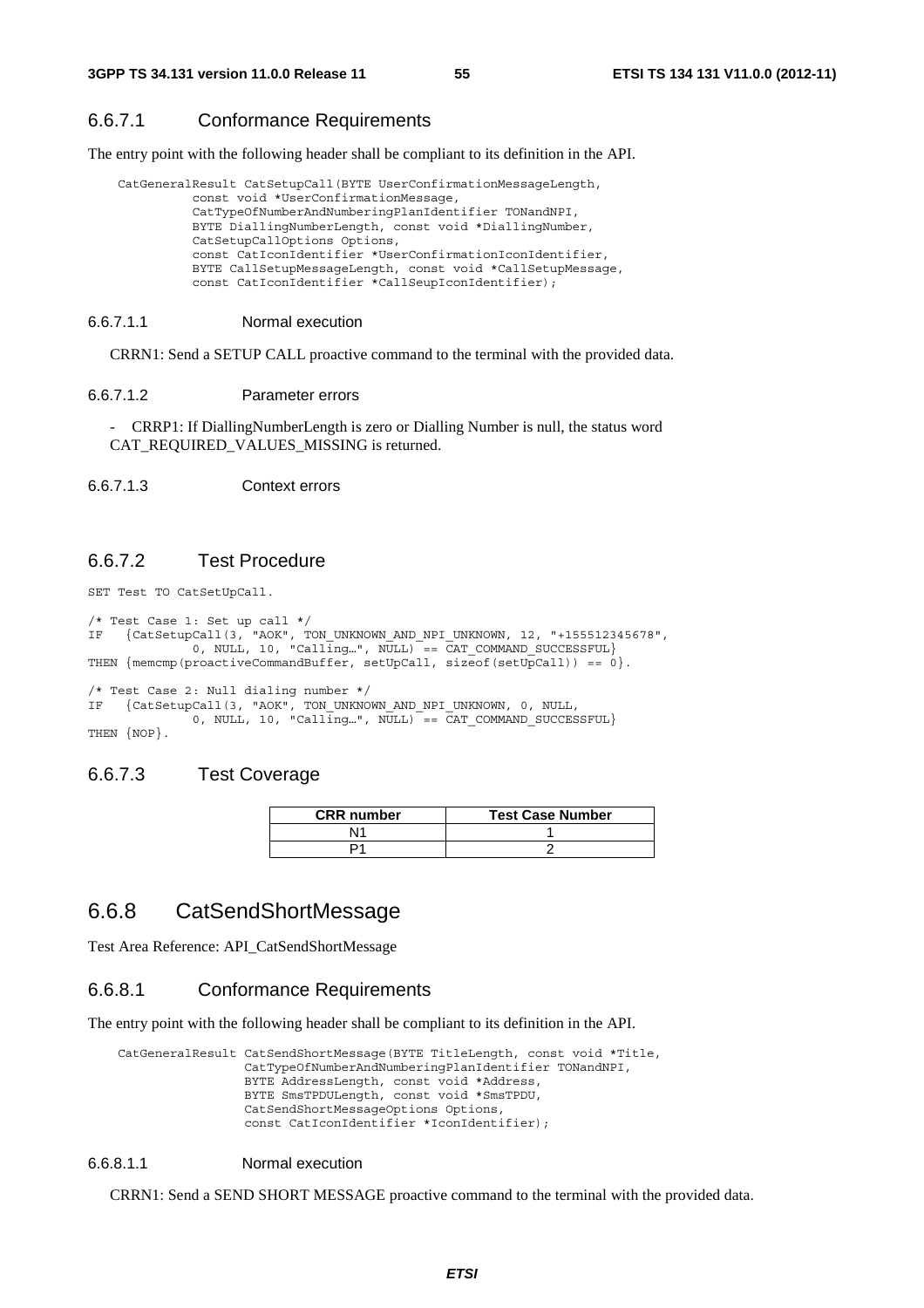### 6.6.8.1.2 Parameter errors

- CRRP1: If AddressLength is zero or Address is null, the value CAT\_REQUIRED\_VALUES\_MISSING is returned.

CRRP2: If SmsTPDULength is zero or SmsTPDU is null, the value CAT\_REQUIRED\_VALUES\_MISSING is returned.

6.6.8.1.3 Context errors

## 6.6.8.2 Test Procedure

```
SET Test TO CatSendShortMessage 
AND SmsTPDU TO {0x00, 0x01, 0x02, 0x03}. 
/* Test Case 1: Send short message */ 
IF {CatSendShortMessage(3, "SMS", TON_UNKNOWN_AND_NPI_UNKNOWN, 12, "+155512345678", 
                        (BYTE)sizeof(SmsTPDU), SmsTPDU, 0, NULL) == CAT COMMAND SUCCESSFUL}
THEN {memcmp(proactiveCommandBuffer, sendShortMessage, sizeof(sendShortMessage)) == 0}.
/* Test Case 2: Null dialing number */ 
IF {CatSendShortMessage(3, "SMS", TON_UNKNOWN_AND_NPI_UNKNOWN, 0, NULL, 
                        (BYTE)sizeof(SmsTPDU), SmsTPDU, 0, NULL) == CAT_COMMAND_SUCCESSFUL}
THEN \{NOP\}.
/* Test Case 3: Null SMS */ 
IF {CatSendShortMessage(3, "SMS", TON_UNKNOWN_AND_NPI_UNKNOWN, 12, "+155512345678", 
0, NULL, 0, NULL) == CAT COMMAND SUCCESSFUL}
```
THEN {memcmp(proactiveCommandBuffer, sendShortMessage, sizeof(sendShortMessage)) == 0}.

### 6.6.8.3 Test Coverage

| <b>CRR</b> number | <b>Test Case Number</b> |
|-------------------|-------------------------|
| N11               |                         |
|                   |                         |
|                   |                         |

## 6.6.9 CatSendSS

Test Area Reference: API\_CatSendSS

#### 6.6.9.1 Conformance Requirements

The entry point with the following header shall be compliant to its definition in the API.

```
 CatGeneralResult CatSendSS(BYTE TitleLength, const void *Title, 
        CatTypeOfNumberAndNumberingPlanIdentifier TONandNPI, 
        BYTE SSStringLength, const void *SSString, 
        const CatIconIdentifier *IconIdentifier);
```
#### 6.6.9.1.1 Normal execution

CRRN1: Send a SEND SS proactive command to the terminal with the provided data.

CRRN2: If SSStringLength is zero or SSString is null, the invocation is a NOP that returns CAT\_SUCCESS.

6.6.9.1.2 Parameter errors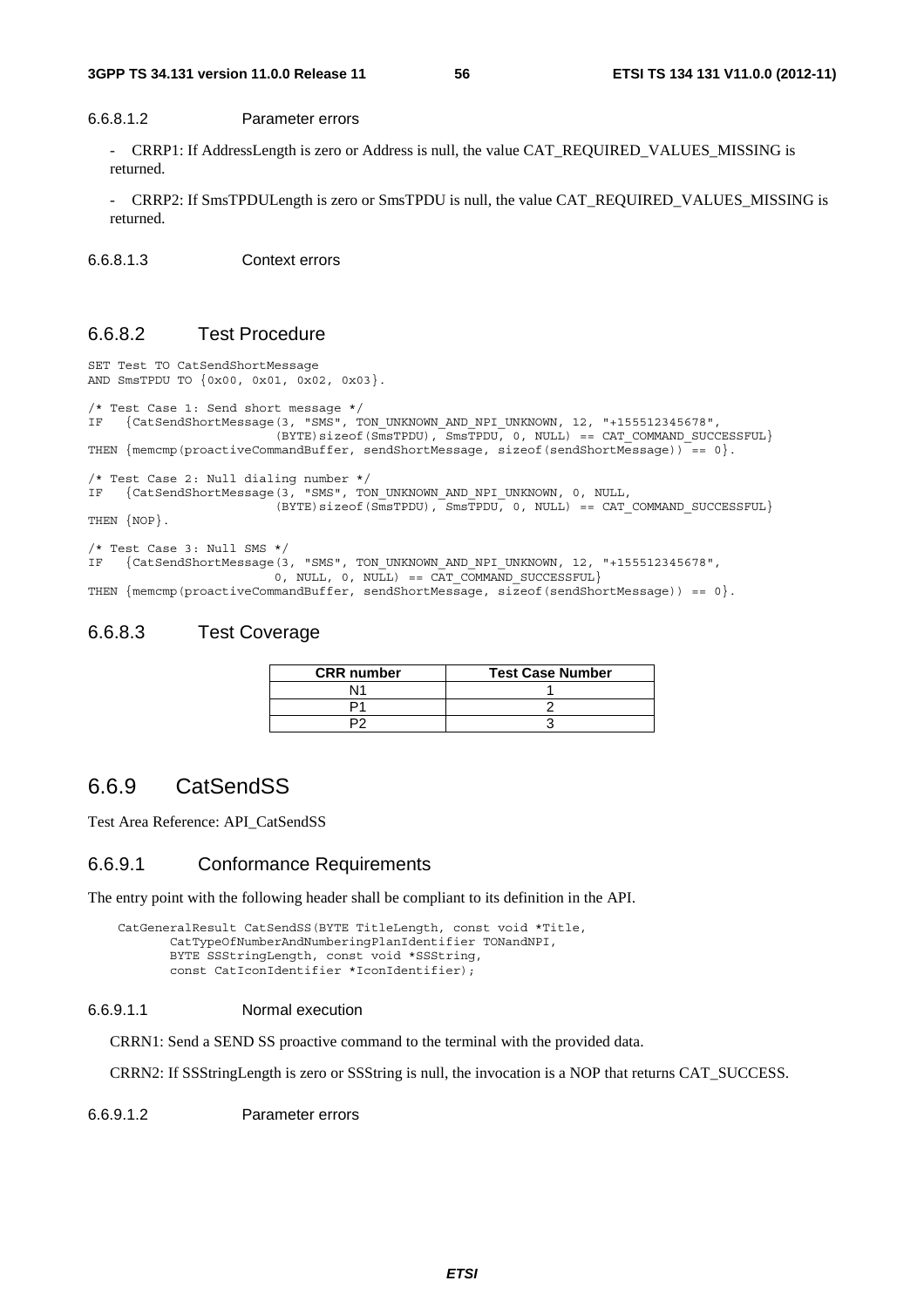6.6.9.1.3 Context errors

### 6.6.9.2 Test Procedure

SET Test TO CatSendSS AND SSString TO {0x00, 0x01, 0x02, 0x03}. /\* Test Case 1: Send SS \*/ IF {CatSendSS(2, "SS", TON UNKNOWN AND NPI UNKNOWN,  $(BYTE)$ sizeof(SSString), SSString, NULL) == CAT\_COMMAND\_SUCCESSFUL} THEN  ${meump(preactiveCommandBuffer, sendsS, sizeof(sends)) == 0}.$ /\* Test Case 2: Null SS \*/ IF {CatSendSS(2, "SS", TON UNKNOWN AND NPI UNKNOWN,  $0, \overline{NULL}, \overline{NULL}$  == CAT COMMAND SUCCESSFUL} THEN  $\{NOP\}$ .

### 6.6.9.3 Test Coverage

| <b>CRR</b> number | <b>Test Case Number</b> |
|-------------------|-------------------------|
| N1                |                         |
| רוא               |                         |

## 6.6.10 CatSendUSSD

Test Area Reference: API\_CatSendUSSD

#### 6.6.10.1 Conformance Requirements

The entry point with the following header shall be compliant to its definition in the API.

```
 CatGeneralResult CatSendUSSD(BYTE TitleLength, const void *Title, 
          CatDCSValue MessageDCS, BYTE MessageLength, const void *Message, 
          CatDCSValue *MsgOutDCS, BYTE *MsgOutLength, void *MsgOut, 
          const CatIconIdentifier *IconIdentifier);
```
#### 6.6.10.1.1 Normal execution

CRRN1: Send a SEND USSD proactive command to the terminal with the provided data.

CRRN2: If MessageLength is zero or Message is null, the invocation is a NOP that returns CAT\_SUCCESS.

CRRN3: If MsgOutDCS, MsgOutLength or MsgOut is null, only the CatGeneralResult return value of execution the function is returned.

6.6.10.1.2 Parameter errors

6.6.10.1.3 Context errors

### 6.6.10.2 Test Procedure

SET Test TO CatSendUSSD AND SSString TO {0x00, 0x01, 0x02, 0x03}. /\* Test Case 1: Send SS \*/ IF {CatSendUSSD(4, "USSD", DCS UCS2, 4, "Time", &dcs, (BYTE\*)&bytes, buffer, NULL) == CAT\_COMMAND\_SUCCESSFUL} THEN  ${\overline{\text{mem}}\text{ (proactiveCommon}}$  { ${\overline{\text{mem}}\text{ (proactiveCommon}}$ } = 0}.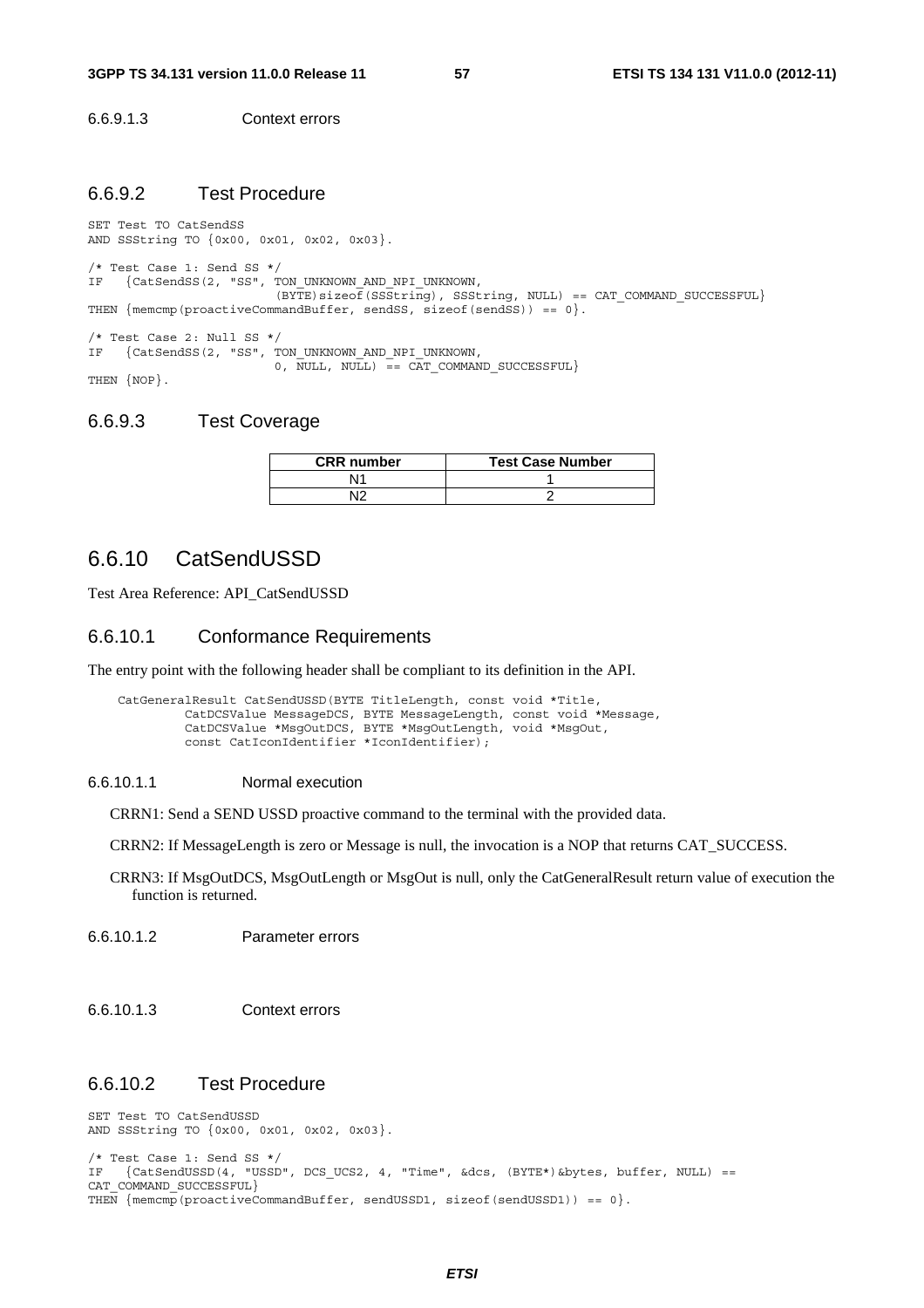```
/* Test Case 2: Null USSD */ 
IF {CatSendUSSD(0, NULL, DCS UCS2, 4, "Time", &dcs, (BYTE*)&bytes, buffer, NULL) ==
CAT_COMMAND_SUCCESSFUL} 
THEN \{NOP\}.
/* Test Case 3: Null response */ 
IF {CatSendUSSD(4, "USSD", DCS_UCS2, 4, "Time", NULL, NULL, NULL, NULL) == CAT_COMMAND_SUCCESSFUL} 
THEN {meuchp(proactiveCommandBuffer, sendUSSD2, sizeof(sendUSSD2)) == 0}.
```
### 6.6.10.3 Test Coverage

| <b>CRR</b> number | <b>Test Case Number</b> |
|-------------------|-------------------------|
| N۲                |                         |
|                   |                         |
|                   |                         |

# 6.6.11 CatOpenCSChannel

Test Area Reference: API\_CatOpenCSChannel

### 6.6.11.1 Conformance Requirements

The entry point with the following header shall be compliant to its definition in the API.

```
 CatGeneralResult CatOpenCSChannel(CatOpenChannelOptions Options, 
                BYTE UserConfirmationLength, const void *UserConfirmation, 
                const CatIconIdentifier *UserConfimationIconIdentifier, 
                CatTypeOfNumberAndNumberingPlanIdentifier TONandNPI, 
 BYTE DiallingNumberLength, const void *DiallingNumber, 
 BYTE BearerDescription[3], WORD *BufferSize, CatDevice *ChannelIdentifier);
```
#### 6.6.11.1.1 Normal execution

CRRN1: Send an OPEN CHANNEL proactive command to the terminal that opens a circuit switched channel.

#### 6.6.11.1.2 Parameter errors

- CRRP1: If DiallingNumberLength is zero or Dialling Number is null, the status word CAT\_REQUIRED\_VALUES\_MISSING is returned.

6.6.11.1.3 Context errors

### 6.6.11.2 Test Procedure

```
SET Test TO CatOpenCSChannel 
AND bearer TO {0x00, 0x01, 0x02}. 
/* Test Case 1: Open circuit channel */ 
IF {CatOpenCSChannel(OPEN_CHANNEL_ON_DEMAND, 2, "OK", NULL, TON_UNKNOWN_AND_NPI_UNKNOWN,
 12, "+155512345678", bearer, (WORD *)&bytes, &device) == 
CAT_COMMAND_SUCCESSFUL}
THEN {menemp(proactiveCommandBuffer, openCSChannel, sizeof(openCSChannel)) == 0}./* Test Case 2: Null dialing number */ 
IF {CatOpenCSChannel(OPEN_CHANNEL_ON_DEMAND, 2, "OK", NULL, TON_UNKNOWN_AND_NPI_UNKNOWN, 
                    12, "+155512345678", \text{ bearer}, (WORD *)*bytes, \text{Sdevice} =CAT_COMMAND_SUCCESSFUL}
THEN \{NOP\}.
```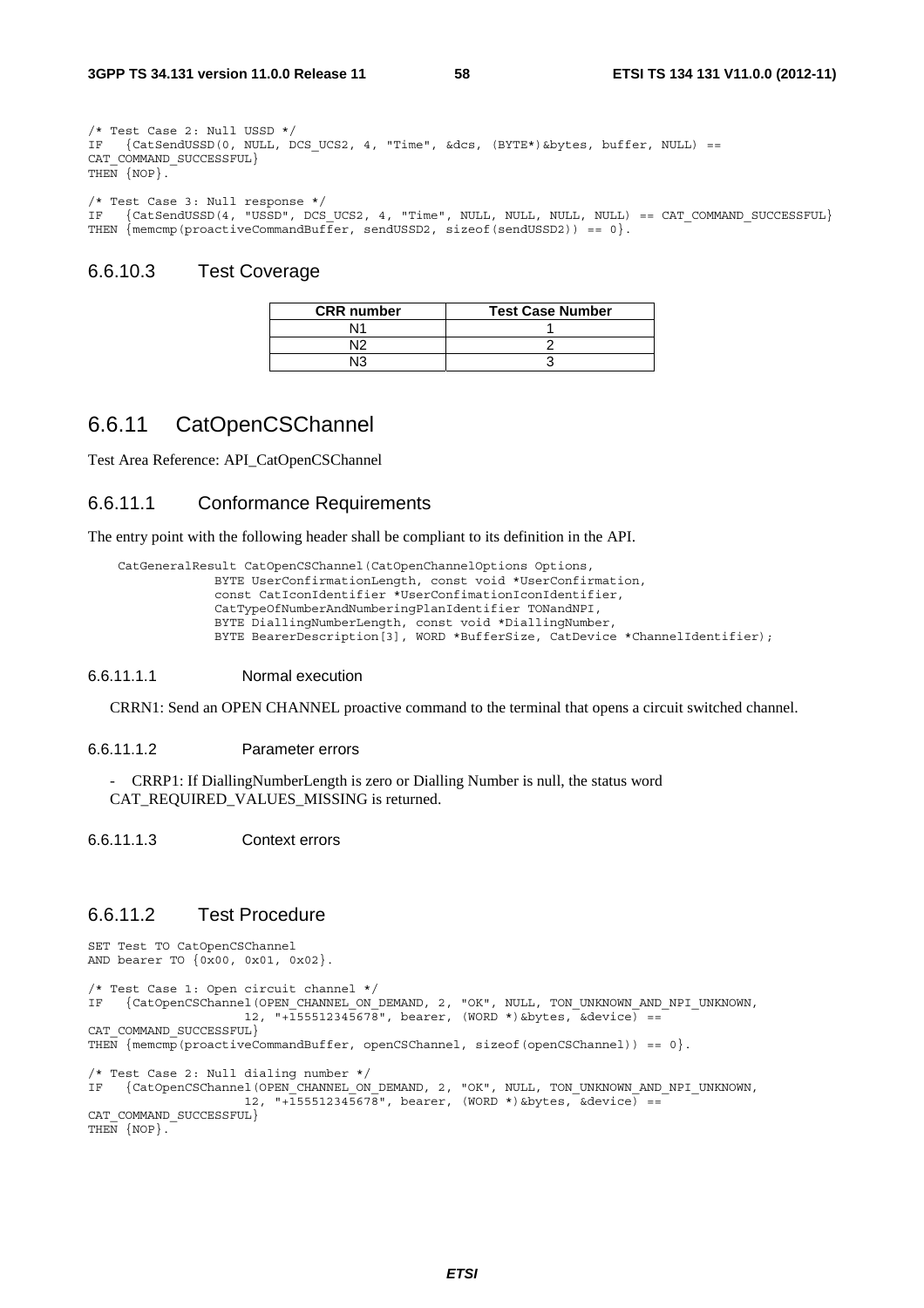### 6.6.11.3 Test Coverage

| <b>CRR</b> number | <b>Test Case Number</b> |
|-------------------|-------------------------|
|                   |                         |
|                   |                         |

## 6.6.12 CatOpenGPRSChannel

Test Area Reference: API\_CatOpenGPRSChannel

#### 6.6.12.1 Conformance Requirements

The entry point with the following header shall be compliant to its definition in the API.

```
 CatGeneralResult CatOpenGPRSChannel(CatOpenChannelOptions Options, 
                BYTE UserConfirmationLength, const void *UserConfirmation, 
                const CatIconIdentifier *UserConfirmationIconIdentifier, 
                BYTE BearerDescription[8], WORD *BufferSize, CatDevice *ChannelIdentifier);
```
#### 6.6.12.1.1 Normal execution

CRRN1: Send an OPEN CHANNEL proactive command with the provided data to the terminal that opens a GPRS channel.

6.6.12.1.2 Parameter errors

6.6.12.1.3 Context errors

### 6.6.12.2 Test Procedure

SET Test TO CatOpenGPRSChannel AND bearer TO {0x00, 0x01, 0x02, 0x03, 0x04, 0x05, 0x06, 0x07}.

/\* Test Case 1: Open GPRS channel \*/ IF {CatOpenGPRSChannel(OPEN\_CHANNEL\_ON\_DEMAND, 2, "OK", NULL, bearer, (WORD \*)&bytes, &device) == CAT\_COMMAND\_SUCCESSFUL} THEN  ${memp(proactiveCommandBuffer, openGPRSChannel, sizeof (openGPRSChannel)) == 0}.$ 

#### 6.6.12.3 Test Coverage

| <b>CRR</b> number | <b>Test Case Number</b> |
|-------------------|-------------------------|
| \11               |                         |

# 6.6.13 CatCloseChannel

Test Area Reference: API\_CatCloseChannel

#### 6.6.13.1 Conformance Requirements

The entry point with the following header shall be compliant to its definition in the API.

```
 CatGeneralResult CatCloseChannel(CatDevice ChannelIdentifier, 
 BYTE TitleLength, const void *Title, 
 const CatIconIdentifier *IconIdentifier);
```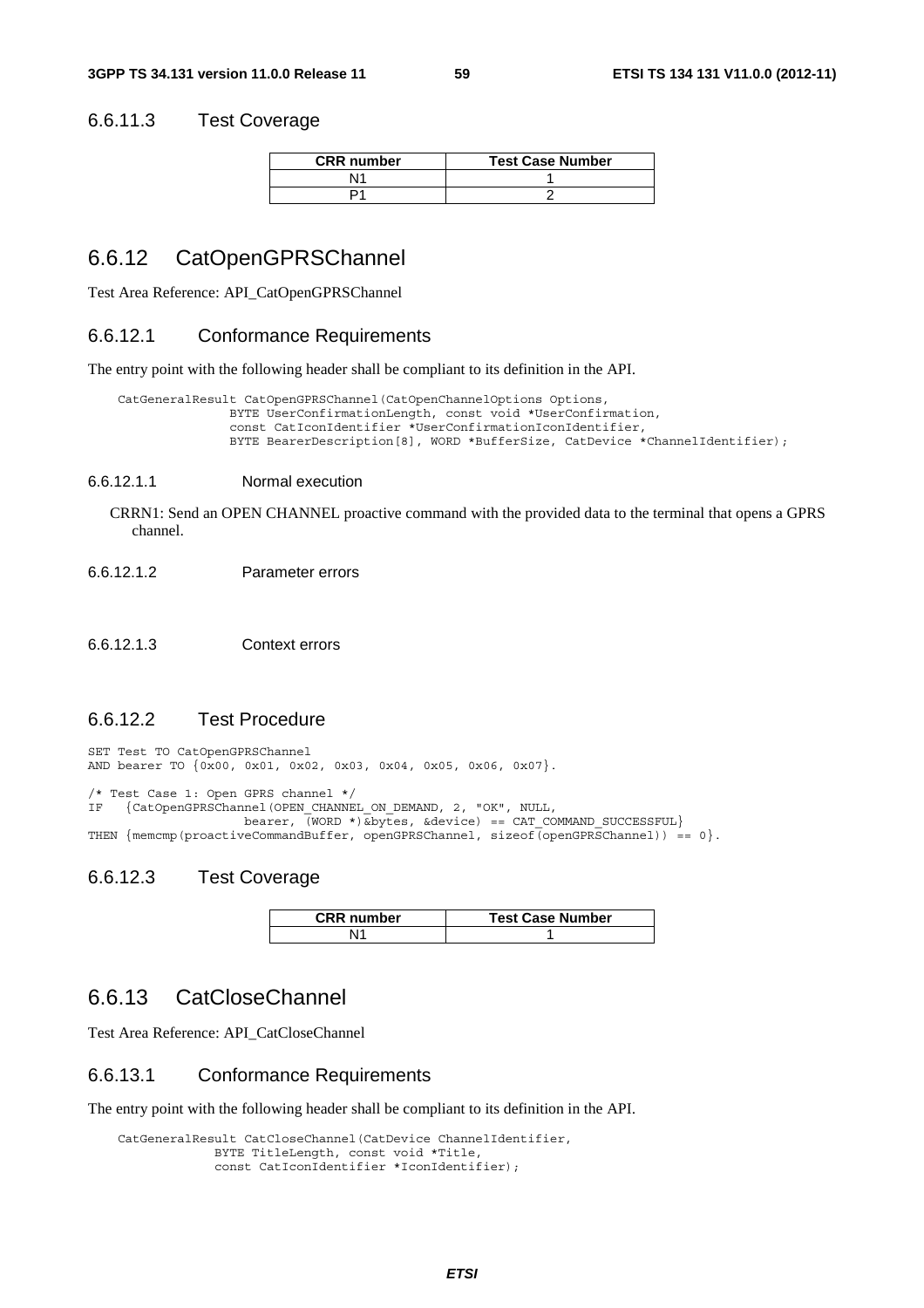#### 6.6.13.1.1 Normal execution

CRRN1: Send a CLOSE CHANNEL proactive command with the provided data to the terminal.

- 6.6.13.1.2 Parameter errors
- 6.6.13.1.3 Context errors

### 6.6.13.2 Test Procedure

SET Test TO CatCloseChannel.

```
/* Test Case 1: Close channel */ 
    {CatCloseChannel(DEVICE_CHAMNEL_1, 3, "Bye", NULL} == CAT COMMAND-SUCCESSFUL}THEN \{ memcmp(proactiveCommandBuffer, closeChannel, sizeof(closeChannel)) == 0\}.
```
## 6.6.13.3 Test Coverage

| <b>CRR</b> number | <b>Test Case Number</b> |
|-------------------|-------------------------|
|                   |                         |

# 6.6.14 CatReceiveData

Test Area Reference: API\_CatReceiveData

### 6.6.14.1 Conformance Requirements

The entry point with the following header shall be compliant to its definition in the API.

```
 CatGeneralResult CatReceiveData(CatDevice ChannelIdentifier, 
             BYTE TitleLength, const void *Title, BYTE RequestedChannelDataLength, 
             const CatIconIdentifier *IconIdentifier, 
             BYTE *ChannelData, BYTE *NumChannelBytesRead, BYTE *NumChannelBytesLeft);
```
#### 6.6.14.1.1 Normal execution

CRRN1: Send a RECEIVE DATA proactive command to the terminal with the provided data.

CRRN2: If ChannelData or NumChannelBytesRead is null, the number of bytes available for reception on the channel is returned at NumChannelBytesLeft.

CRRN3: If NumChannelBytesLeft is null, the invocation is a NOP that returns CAT\_SUCCESS.

6.6.14.1.2 Parameter errors

6.6.14.1.3 Context errors

### 6.6.14.2 Test Procedure

SET Test TO CatReceiveData.

```
/* Test Case 1: Receive data */ 
IF {CatReceiveData(DEVICE_CHANNEL_1, 8, "Incoming", 10, NULL, 
                buffer, (BYTE *)(&bytes), (BYTE *)(&bytes) == CAT COMMAND SUCCESSFUL}
```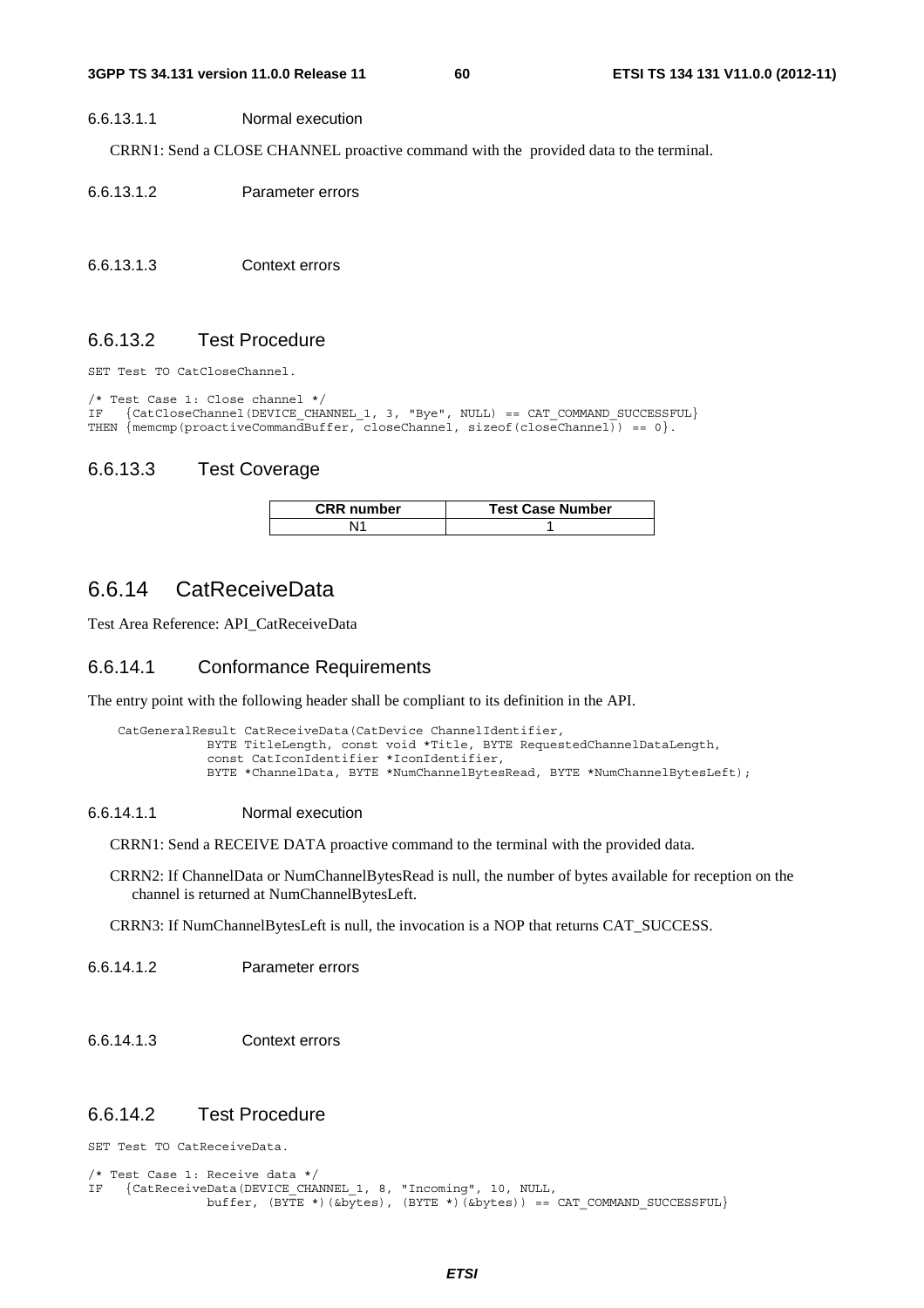**3GPP TS 34.131 version 11.0.0 Release 11 61 ETSI TS 134 131 V11.0.0 (2012-11)**

THEN  ${$  memcmp(proactiveCommandBuffer, receiveData1, sizeof(receiveData1)) == 0 ${}$ .

```
/* Test Case 2: Null data buffer */ 
IF {CatReceiveData(DEVICE_CHANNEL_1, 8, "Incoming", 10, NULL, 
                NULL, (BYTE *)(&bytes), (BYTE *)(&bytes)) == CAT_COMMAND_SUCCESSFUL} 
THEN { memcmp(proactiveCommandBuffer, receiveData2, sizeof(receiveData2)) = 0.
/* Test Case 3: Null bytes left */ 
IF {CatReceiveData(DEVICE_CHANNEL_1, 8, "Incoming", 10, NULL, 
 buffer, (BYTE *)(&bytes), NULL) == CAT_COMMAND_SUCCESSFUL} 
THEN { memcmp(proactiveCommandBuffer, receiveData3, sizeof(receiveData3)) == 0{}.
```
## 6.6.14.3 Test Coverage

| <b>CRR</b> number | <b>Test Case Number</b> |
|-------------------|-------------------------|
|                   |                         |
| J٥                |                         |
| מו.               |                         |

# 6.6.15 CatSendData

Test Area Reference: API\_CatSendData

#### 6.6.15.1 Conformance Requirements

The entry point with the following header shall be compliant to its definition in the API.

```
 CatGeneralResult CatSendData(CatDevice ChannelIdentifier, 
          CatSendDataOptions Options, BYTE TitleLength, const void *Title, 
          BYTE ChannelDataLength, const void *ChannelData, 
          const CatIconIdentifier *IconIdentifier, BYTE *ActualBytesSent);
```
#### 6.6.15.1.1 Normal execution

CRRN1: Send a SEND DATA proactive command to the terminal with the provided data; if ActualBytesSent is non-null, the number of bytes actually sent is returnedin ActualBytesSent.

- CRRN2: If ChannelDataLength is zero or ChannelData is null, the invocation is a NOP that returns CAT\_SUCCESS.
- 6.6.15.1.2 Parameter errors

6.6.15.1.3 Context errors

### 6.6.15.2 Test Procedure

SET Test TO CatSendData.

/\* Test Case 1: Receive data \*/ IF {CatSendData(DEVICE\_CHANNEL\_1, 0, 8, "Outgoing", 10, buffer, NULL, (BYTE \*)&bytes) == CAT COMMAND SUCCESSFUL} THEN  ${meump(proactiveCommandBuffer, sendData1, sizeof(sendData1)) == 0}.$ /\* Test Case 2: Null data buffer \*/ IF {CatSendData(DEVICE\_CHANNEL\_1, 0, 8, "Outgoing", 10, NULL, NULL, (BYTE \*)&bytes) == CAT\_COMMAND\_SUCCESSFUL} THEN  $\{NOP\}$ . /\* Test Case 3: Null bytes sent \*/ IF {CatSendData(DEVICE\_CHANNEL\_1, 0, 8, "Outgoing", 10, buffer, NULL, NULL) == CAT\_COMMAND\_SUCCESSFUL} THEN  ${meump (proactiveCommandBuffer, sendData2, sizeof(sendData2)) == 0}.$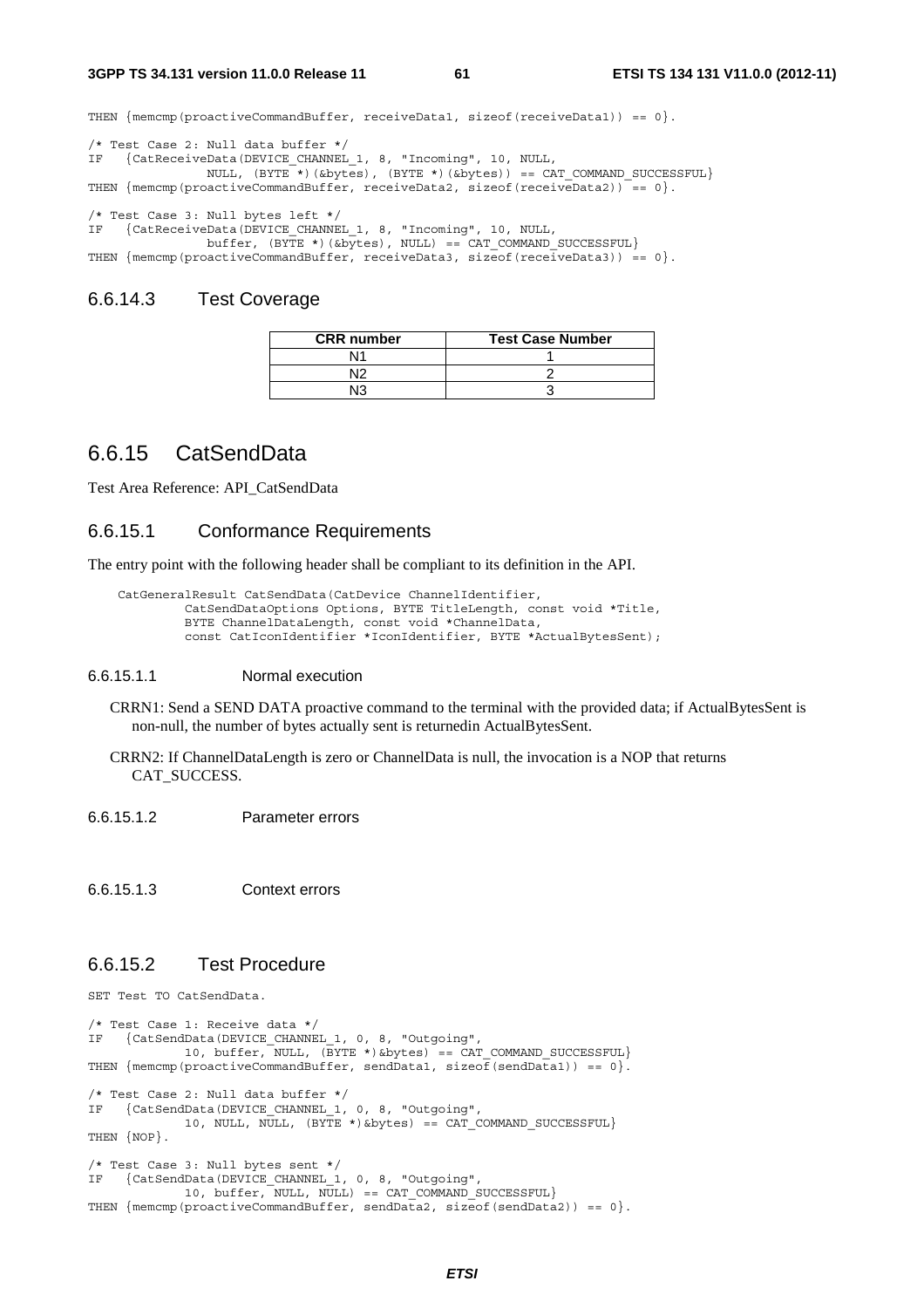### 6.6.15.3 Test Coverage

| <b>CRR</b> number | <b>Test Case Number</b> |
|-------------------|-------------------------|
| N1                |                         |
| NΙG               |                         |

# 6.6.16 CatGetChannelStatus

Test Area Reference: API\_CatGetChannelStatus

### 6.6.16.1 Conformance Requirements

The entry point with the following header shall be compliant to its definition in the API.

CatGeneralResult CatGetChannelStatus(CatDevice ChannelIdentifier, void \*ChannelStatus);

#### 6.6.16.1.1 Normal execution

CRRN1: Send a GET CHANNEL STATUS proactive command to the terminal; if ChannelStatus is non-null return the channel status at ChannelStatus.

CRRN2: If ChannelStatus is null, invocation is a NOP that returns CAT\_SUCCESS.

- 6.6.16.1.2 Parameter errors
- 6.6.16.1.3 Context errors

### 6.6.16.2 Test Procedure

SET Test TO CatGetChannelStatus.

/\* Test Case 1: Get channel status \*/

IF {CatGetChannelStatus(DEVICE\_CHANNEL\_1, buffer) == CAT\_COMMAND\_SUCCESSFUL}

THEN { $memp(proactiveCommandBuffer, sendData1, sizeof(sendData1)) = 0$  }.

/\* Test Case 2: Null status buffer \*/

IF {CatGetChannelStatus(DEVICE\_CHANNEL\_1, NULL) == CAT\_COMMAND\_SUCCESSFUL} THEN {NOP}.

### 6.6.16.3 Test Coverage

| <b>CRR</b> number | <b>Test Case Number</b> |
|-------------------|-------------------------|
| ۱4                |                         |
|                   |                         |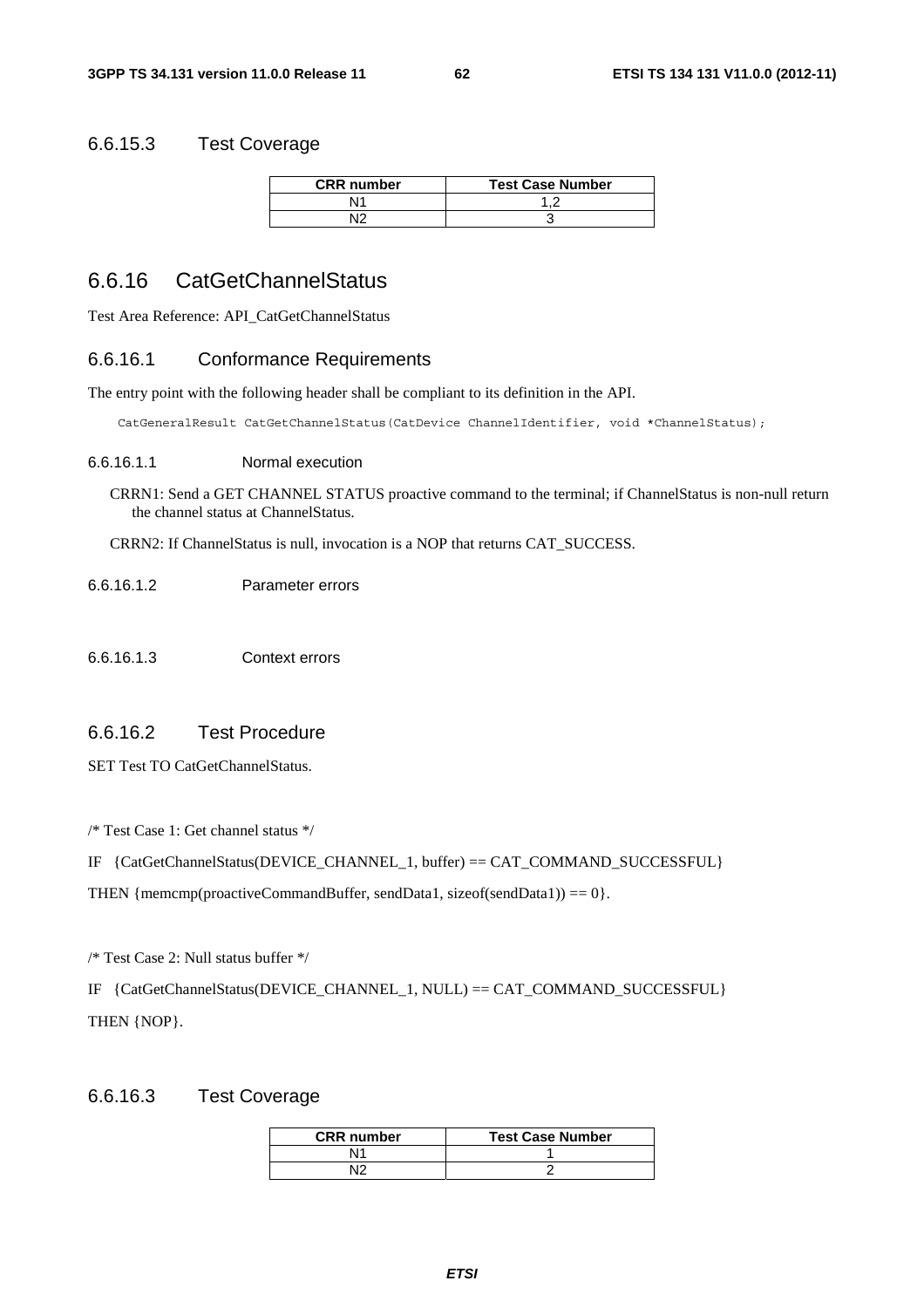# 6.6.17 CatServiceSearch

Test Area Reference: API\_CatServiceSearch

### 6.6.17.1 Conformance Requirements

The entry point with the following header shall be compliant to its definition in the API.

```
 CatGeneralResult CatServiceSearch(CatBearer BearerId, 
            BYTE AttributeLength, void *Attributes, void *ServiceAvailability);
```
#### 6.6.17.1.1 Normal execution

CRRN1: Send a SERVICE SEARCH proactive command to the terminal with the provided data.

CRRN2: If AttributeLength is zero, Attributes is null or ServiceAvailability is null, invocation is a NOP that returns CAT\_SUCCESS.

- 6.6.17.1.2 Parameter errors
- 6.6.17.1.3 Context errors

## 6.6.17.2 Test Procedure

SET Test TO CatServiceSearch.

/\* Test Case 1: Service search \*/

IF {CatServiceSearch(BEARER\_GPRS, 20, buffer, &bytes) == CAT\_COMMAND\_SUCCESSFUL}

THEN { $mememp(proxitiveCommandBuffer, serviceSearch, size of (serviceSearch)) == 0$ }.

/\* Test Case 2: Attributes null \*/

IF  ${Cats}$ erviceSearch(BEARER\_GPRS, 20, buffer, &bytes) == CAT\_COMMAND\_SUCCESSFUL}

THEN {memcmp(proactiveCommandBuffer, serviceSearch, sizeof(serviceSearch)) == 0}.

/\* Test Case 3: Availability null \*/

IF {CatServiceSearch(BEARER\_GPRS, 20, buffer, &bytes) == CAT\_COMMAND\_SUCCESSFUL}

THEN { $mememp(rootiveCommandBuffer, serviceSearch, size of (serviceSearch)) = 0$  }.

### 6.6.17.3 Test Coverage

| <b>CRR</b> number | <b>Test Case Number</b> |
|-------------------|-------------------------|
|                   |                         |
|                   |                         |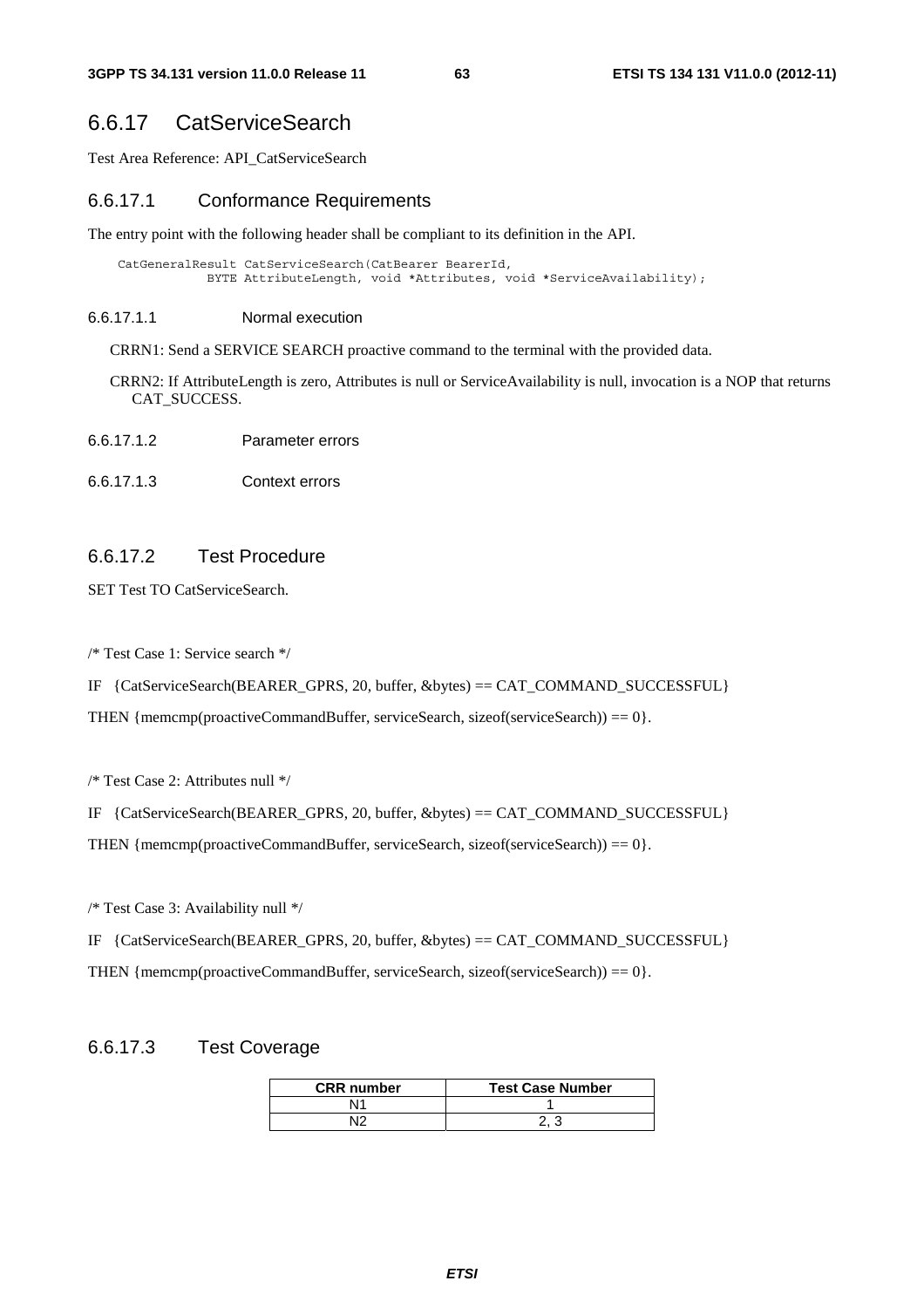# 6.6.18 CatGetServiceInformation

Test Area Reference: API\_CatGetServiceInformation

#### 6.6.18.1 Conformance Requirements

The entry point with the following header shall be compliant to its definition in the API.

```
 CatGeneralResult CatGetServiceInformation(BYTE TitleLength, const BYTE *Title, 
             const CatIconIdentifier *IconIdentifier, 
             BYTE BearerId, BYTE *AttributeLength, void *Attributes, 
             void *ServiceInformation);
```
#### 6.6.18.1.1 Normal execution

CRRN1: Send a GET SERVICE INFORMATION proactive command to the terminal with the provided data.

- CRNN2: If AttributesLength, Attributes or ServiceInformation is null, the invocation is a NOP that returns CAT\_SUCCESS.
- 6.6.18.1.2 Parameter errors
- 6.6.18.1.3 Context errors

### 6.6.18.2 Test Procedure

SET Test TO CatGetServiceInformation.

/\* Test Case 1: Get service information \*/

IF {CatGetServiceInformation(7, "Whither", NULL, BEARER\_GPRS,

```
 (BYTE *)&bytes, buffer, buffer) == CAT_COMMAND_SUCCESSFUL}
```
THEN {memcmp(proactiveCommandBuffer, getServiceInformation, sizeof(getServiceInformation)) == 0}.

/\* Test Case 2: Attributes null \*/

IF {CatGetServiceInformation(7, "Whither", NULL, BEARER\_GPRS,

 $(BYTE*)$ &bytes, NULL, buffer) == CAT\_COMMAND\_SUCCESSFUL}

THEN {memcmp(proactiveCommandBuffer, getServiceInformation, sizeof(getServiceInformation)) == 0}.

/\* Test Case 3: Service information null \*/

IF {CatGetServiceInformation(7, "Whither", NULL, BEARER\_GPRS,

 $(BYTE^*)$ &bytes, buffer, NULL) = CAT COMMAND SUCCESSFUL}

THEN {memcmp(proactiveCommandBuffer, getServiceInformation, sizeof(getServiceInformation)) == 0}.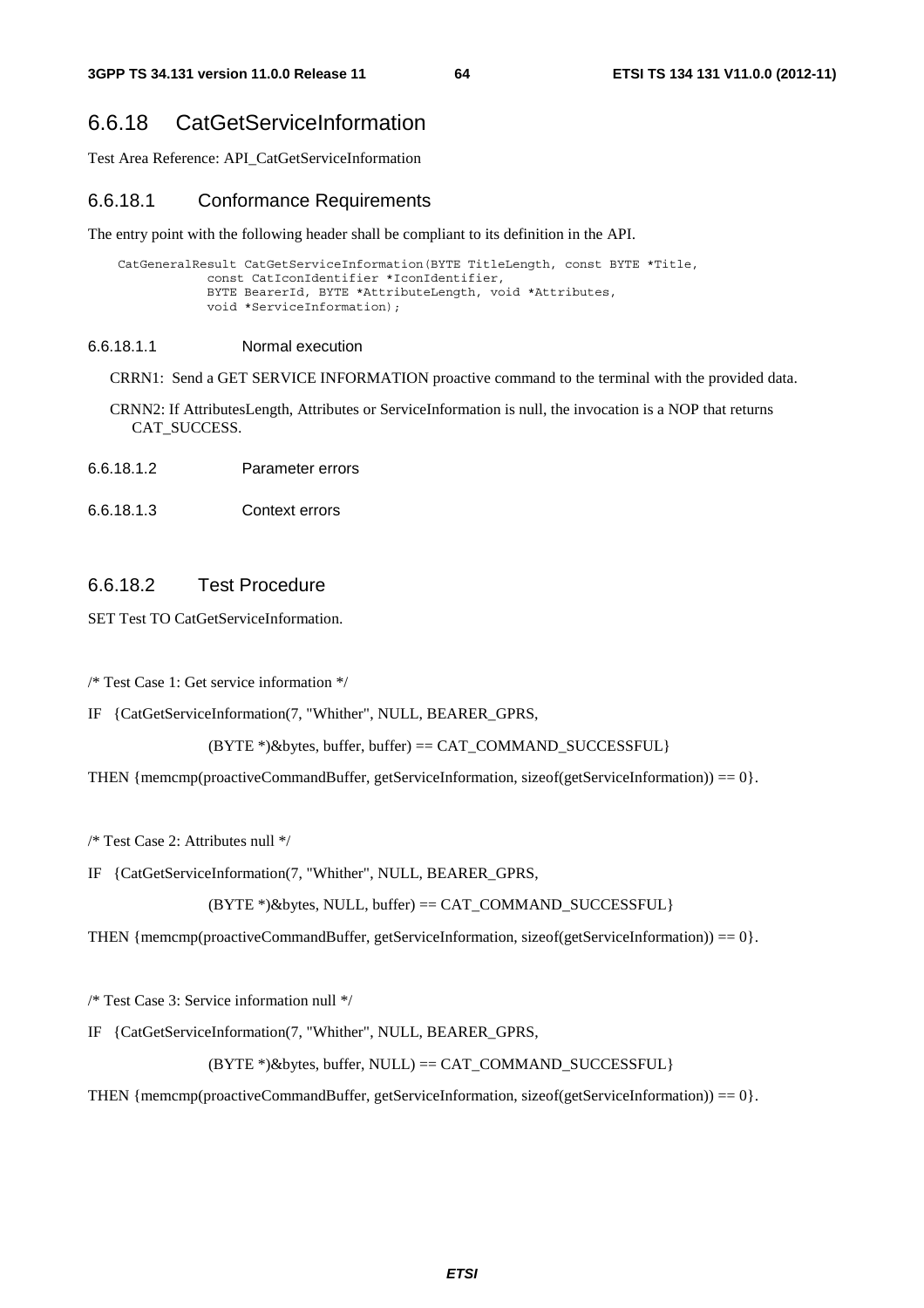| Id            | <b>Description</b>                                                                                                                                                                                                                                        | <b>API Expectation</b> | <b>APDU Expectation</b>                                  |
|---------------|-----------------------------------------------------------------------------------------------------------------------------------------------------------------------------------------------------------------------------------------------------------|------------------------|----------------------------------------------------------|
| $\Omega$      | <b>UICC</b> Initialisation                                                                                                                                                                                                                                | Responses ignored.     |                                                          |
|               | All arguments non-null<br>CatGeneralResult rv;<br>Char *title="Title";<br>BYTE attr[] = $\{1, 2, 3, 4\}$ , service[16];<br>$1 - rv =$<br>CatGetServiceInformation(strlen(title),<br>title, NULL, BEARER SMS, sizeof (attr),<br>attr, service);            | $1 - rv = CAT$ SUCCESS | $1 -$ SERVICE<br><b>INFORMATION</b> proactive<br>command |
| $\mathcal{P}$ | ServiceInformation nul<br>CatGeneralResult rv;<br>Char *title="Title";<br>BYTE attr[] = $\{1, 2, 3, 4\}$ , service[16];<br>$1 - rv =$<br>CatGetServiceInformation(strlen(title),<br>title, NULL, BEARER SMS, sizeof (attr),<br>$ $ attr, NULL $\rangle$ ; | $1 - rv = CAT$ SUCCESS |                                                          |

### 6.6.18.3 Test Coverage

| <b>CRR</b> number | <b>Test Case Number</b> |
|-------------------|-------------------------|
| N1                |                         |
| N١C               |                         |

# 6.6.19 CatDeclareService

Test Area Reference: API\_CatDeclareService

### 6.6.19.1 Conformance Requirements

The entry point with the following header shall be compliant to its definition in the API.

```
 CatGeneralResult CatDeclareService(BYTE BearerId, BYTE ServiceId, 
             CatTransportProtocol TransportProtocol, 
             WORD *PortNumber, BYTE ServiceRecordLength, void *ServiceRecord);
```
#### 6.6.19.1.1 Normal execution

CRRN1: Send a DECLARE SERVICE proactive command to the terminal with the provided data.

CRRN2: If ServiceRecordLength is zero or PortNumber or ServiceRecord is null, the invocation is a NOP that returns CAT\_SUCCESS.

- 6.6.19.1.2 Parameter errors
- 6.6.19.1.3 Context errors

## 6.6.19.2 Test Procedure

SET Test TO CatDeclareService.

/\* Test Case 1: Declare service \*/

IF {CatDeclareService(BEARER\_GPRS, 1, TRANSPORT\_PROTOCOL\_TCP,

 $(WORD *)(&bytes), 10, buffer) == CAT\_COMMAND_SUCCESSFUL$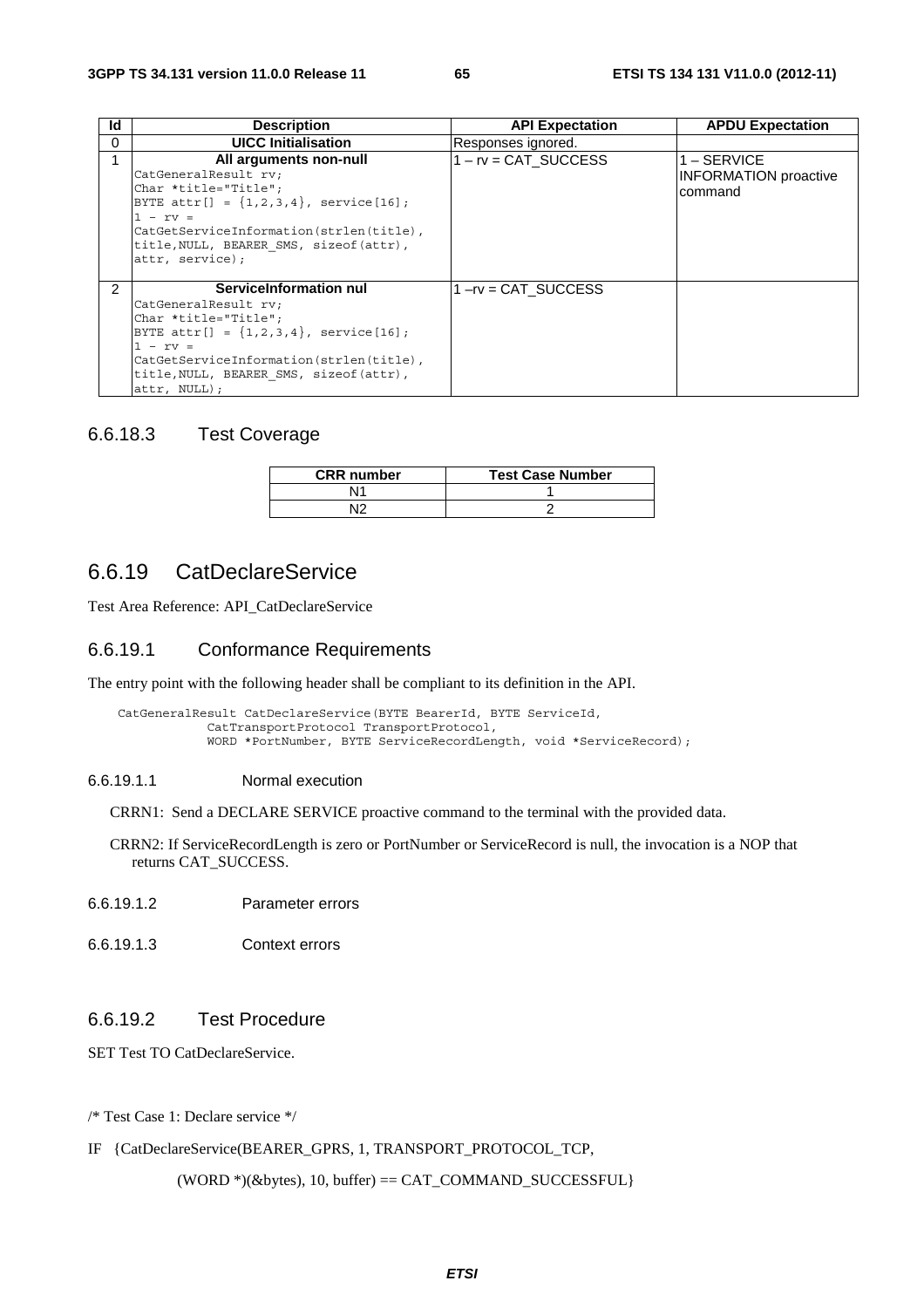THEN {memcmp(proactiveCommandBuffer, declareService, sizeof(declareService)) ==  $0$  }.

/\* Test Case 2: Service record null \*/

IF {CatDeclareService(BEARER\_GPRS, 1, TRANSPORT\_PROTOCOL\_TCP,

(WORD \*)(&bytes), 10, buffer) == CAT\_COMMAND\_SUCCESSFUL}

THEN {NOP}.

### 6.6.19.3 Test Coverage

| <b>CRR</b> number | <b>Test Case Number</b> |
|-------------------|-------------------------|
|                   |                         |
|                   |                         |

# 6.6.20 CatRunATCommand

Test Area Reference: API\_CatRunATCommand

### 6.6.20.1 Conformance Requirements

The entry point with the following header shall be compliant to its definition in the API.

```
 CatGeneralResult CatRunATCommand(BYTE TitleLength, const void *Title, 
 BYTE CommandLength, const void *Command, 
 const CatIconIdentifier *IconIdentifier, 
               void *Response, BYTE *ResponseLength);
```
### 6.6.20.1.1 Normal execution

CRRN1: Send a RUN AT COMMAND proactive command to the terminal with the provided data; \*ResponseLength bytes of the result of the command are returned in Response if both are non-null.

CRNN2: If ResponseLength or Response is null, no results are returned.

CRNN3: If CommandLength is zero or Command is null, invocation is a NOP that returns CAT\_SUCCESS.

- 6.6.20.1.2 Parameter errors
- 6.6.20.1.3 Context errors

## 6.6.20.2 Test Procedure

SET Test TO CatRunATCommand.

/\* Test Case 1: Run AT command \*/

IF  ${CartanATCommand(2, "AT", 10, buffer, NULL, buffer, (BYTE*)(&bytes)) ==$ CAT\_COMMAND\_SUCCESSFUL}

THEN { $memcmp(proxativeCommandBuffer, runATCommand, sizeof(numATCommand)) = 0$  }.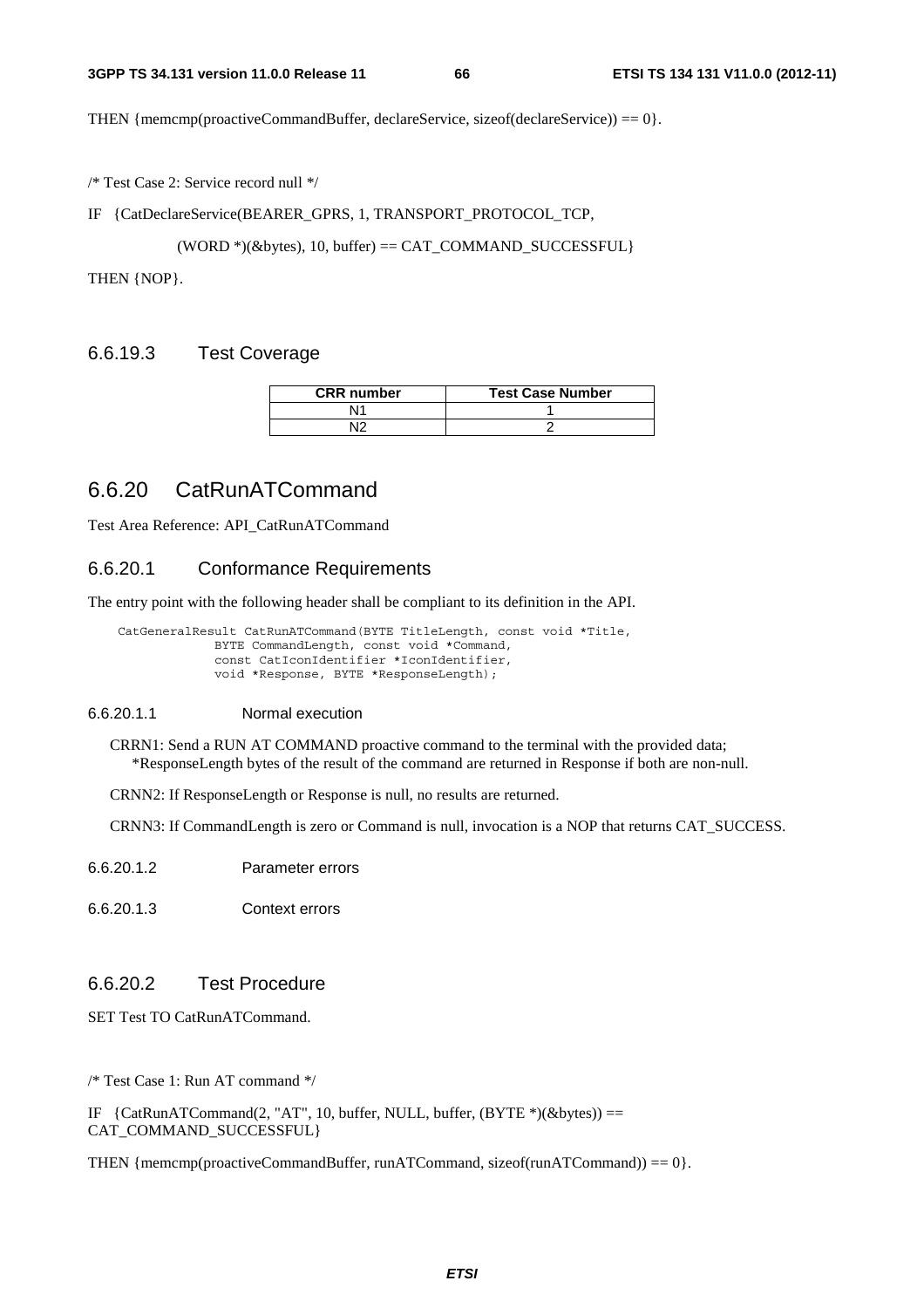/\* Test Case 2: Command null \*/

IF  ${CatRunATCommand(2, "AT", 0, NULL, NULL, buffer, (BYTE *)(&bytes)) ==}$ CAT\_COMMAND\_SUCCESSFUL}

THEN {NOP}.

/\* Test Case 3: Response null \*/

IF {CatRunATCommand(2, "AT", 10, buffer, NULL, NULL, NULL) == CAT\_COMMAND\_SUCCESSFUL}

THEN {memcmp(proactiveCommandBuffer, runATCommand, sizeof(runATCommand)) ==  $0$  }.

### 6.6.20.3 Test Coverage

| <b>CRR</b> number | <b>Test Case Number</b> |
|-------------------|-------------------------|
|                   |                         |
|                   |                         |
|                   |                         |

# 6.6.21 CatSendDTMFCommad

Test Area Reference: API\_CatSendDTMFCommand

### 6.6.21.1 Conformance Requirements

The entry point with the following header shall be compliant to its definition in the API.

```
 CatGeneralResult CatSendDTMFCommand(BYTE TitleLength, const void *Title, 
                 BYTE DTMFCodeLength, const void *DTMFCode, 
                 const CatIconIdentifier *IconIdentifier);
```
#### 6.6.21.1.1 Normal execution

CRRN1: Send a SEND DTMF COMMAND proactive command to the terminal with the provided data.

CRRN2: If DTMFCodeLength is zero or DTMFCode is null, the invocation is a NOP that returns CAT\_SUCCESS.

- 6.6.21.1.2 Parameter errors
- 6.6.21.1.3 Context errors

### 6.6.21.2 Test Procedure

SET Test TO CatSendDTMFCommand.

/\* Test Case 1: Send DTMF command \*/

IF {CatSendDTMFCommand(4, "DTMF", 10, buffer, NULL) == CAT\_COMMAND\_SUCCESSFUL}

THEN { $memp(proactiveCommandBuffer, sendDTMFCommand, sizeof(sendDTMFCommand)) = 0$  }.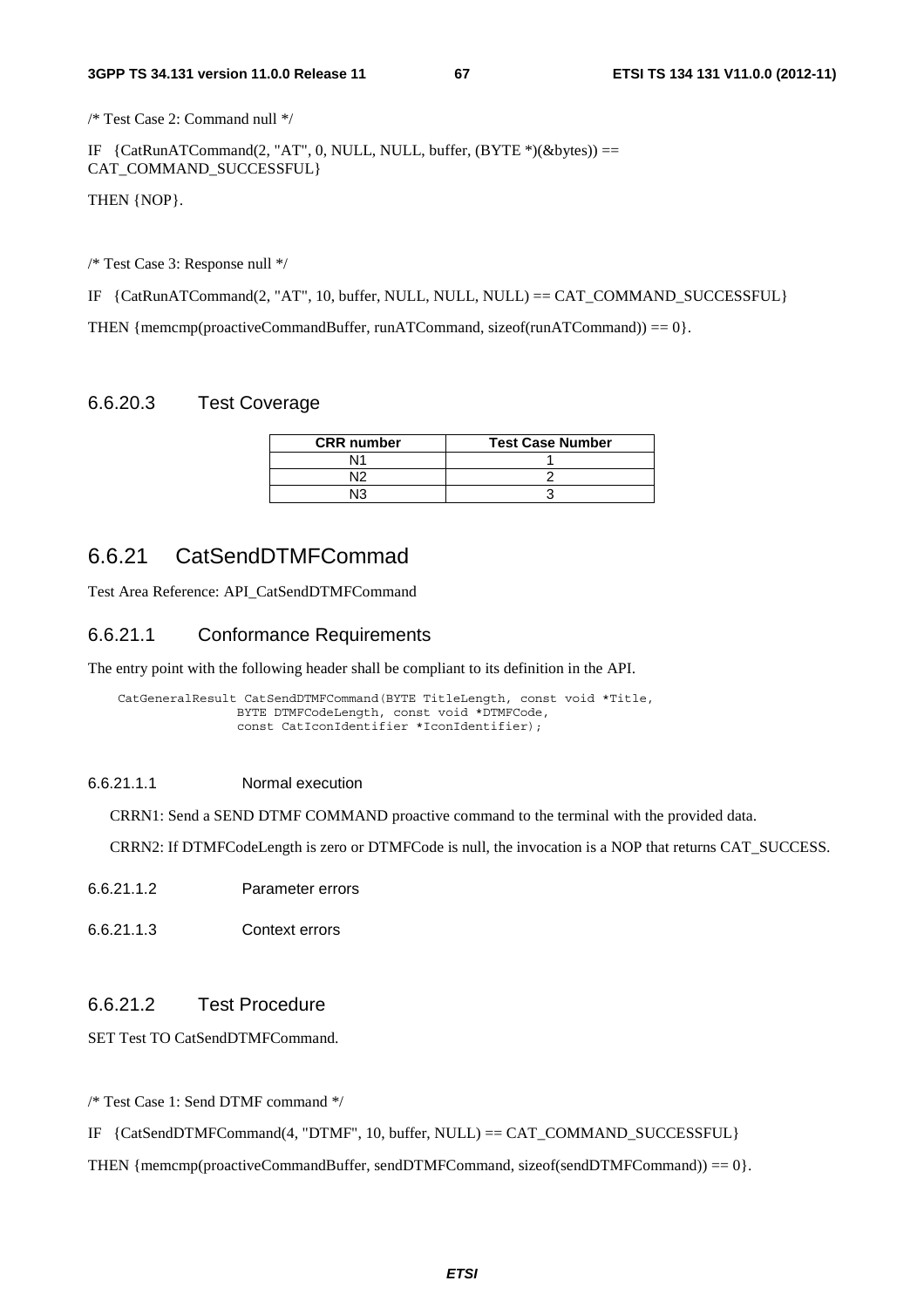/\* Test Case 2: Command null \*/

IF {CatSendDTMFCommand(4, "DTMF", 0, NULL, NULL) == CAT\_COMMAND\_SUCCESSFUL} THEN {NOP}.

## 6.6.21.3 Test Coverage

| <b>CRR</b> number | <b>Test Case Number</b> |
|-------------------|-------------------------|
| N14               |                         |
| ۸I٢               |                         |

# 6.7 Toolkit Application

# 6.7.1 main

Test Area Reference: API\_main

## 6.7.1.1 Conformance Requirements

The entry point with the following header shall be compliant to its definition in the API.

Void main(void)

#### 6.7.1.1.1 Normal execution

CRRN1: Load and execute the null application: main(){}.

- 6.7.1.1.2 Parameter errors
- 6.7.1.1.3 Context errors

## 6.7.1.2 Test Procedure

SET Test TO main.

/\* Test Case 1: main \*/

IF  $\{(\text{CatExit}), \text{SW\_OK}\} = \text{SW\_OK}\}$ 

THEN {NOP}.

### 6.7.1.3 Test Coverage

| <b>CRR</b> number | <b>Test Case Number</b> |
|-------------------|-------------------------|
|                   |                         |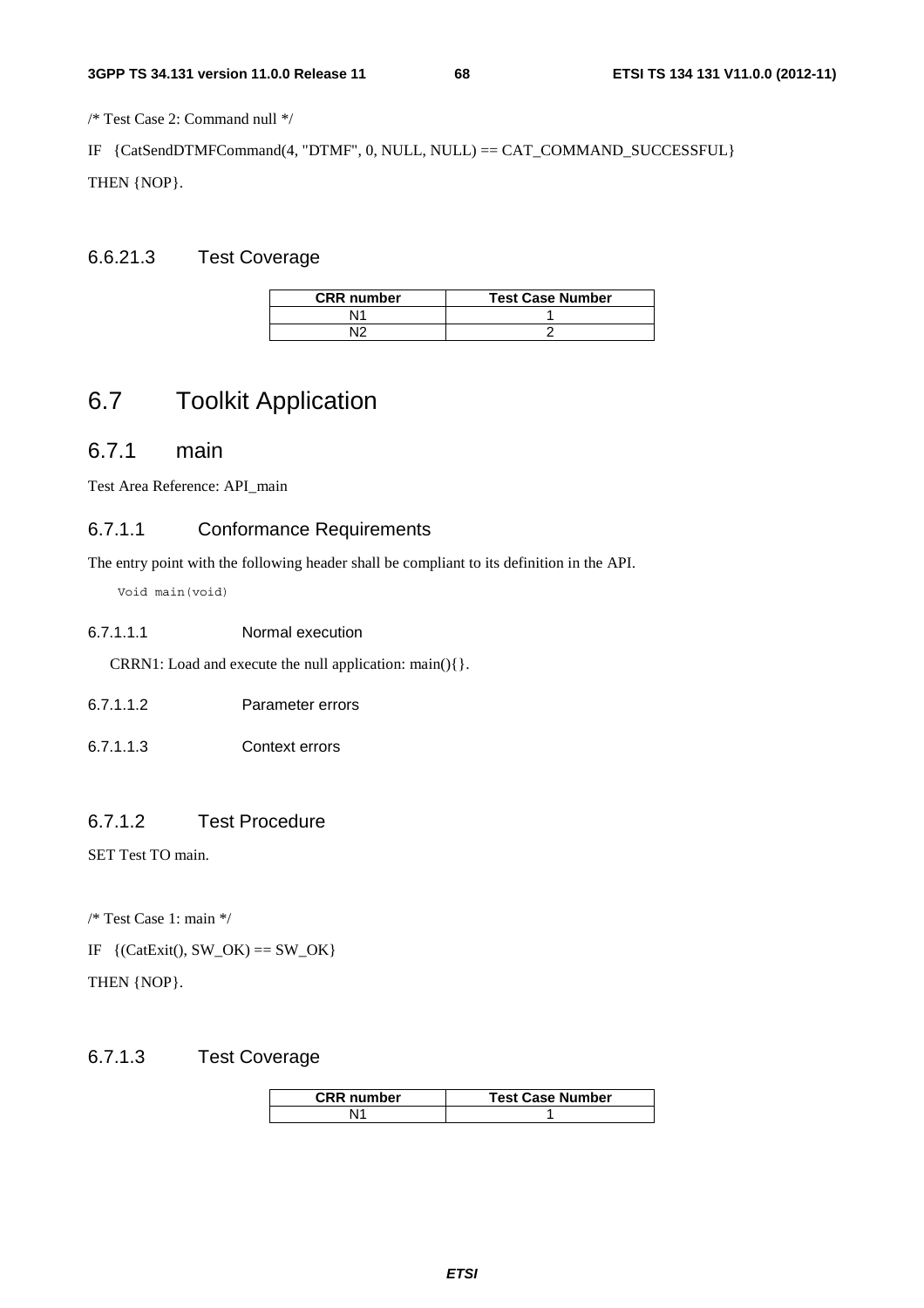# 6.7.2 CatGetFrameworkEvent

Test Area Reference: API\_CatGetFrameworkEvent

### 6.7.2.1 Conformance Requirements

The entry point with the following header shall be compliant to its definition in the API.

CatFrameworkEventType CatGetFrameworkEvent(void);

6.7.2.1.1 Normal execution

CRRN1: Return the current framework event.

- 6.7.2.1.2 Parameter errors
- 6.7.2.1.3 Context errors

### 6.7.2.2 Test Procedure

SET Test TO CatGetFrameworkEvent.

/\* Test Case 1: Get framework event \*/

IF {CatGetFrameworkEvent()}

THEN {NOP}.

## 6.7.2.3 Test Coverage

| <b>CRR</b> number | <b>Test Case Number</b> |
|-------------------|-------------------------|
|                   |                         |

# 6.7.3 CatExit

Test Area Reference: API\_CatExit

## 6.7.3.1 Conformance Requirements

The entry point with the following header shall be compliant to its definition in the API.

Void CatExit(void);

#### 6.7.3.1.1 Normal execution

CRRN1: Load and execute the exit application: main(){catExit();}

- 6.7.3.1.2 Parameter errors
- 6.7.3.1.3 Context errors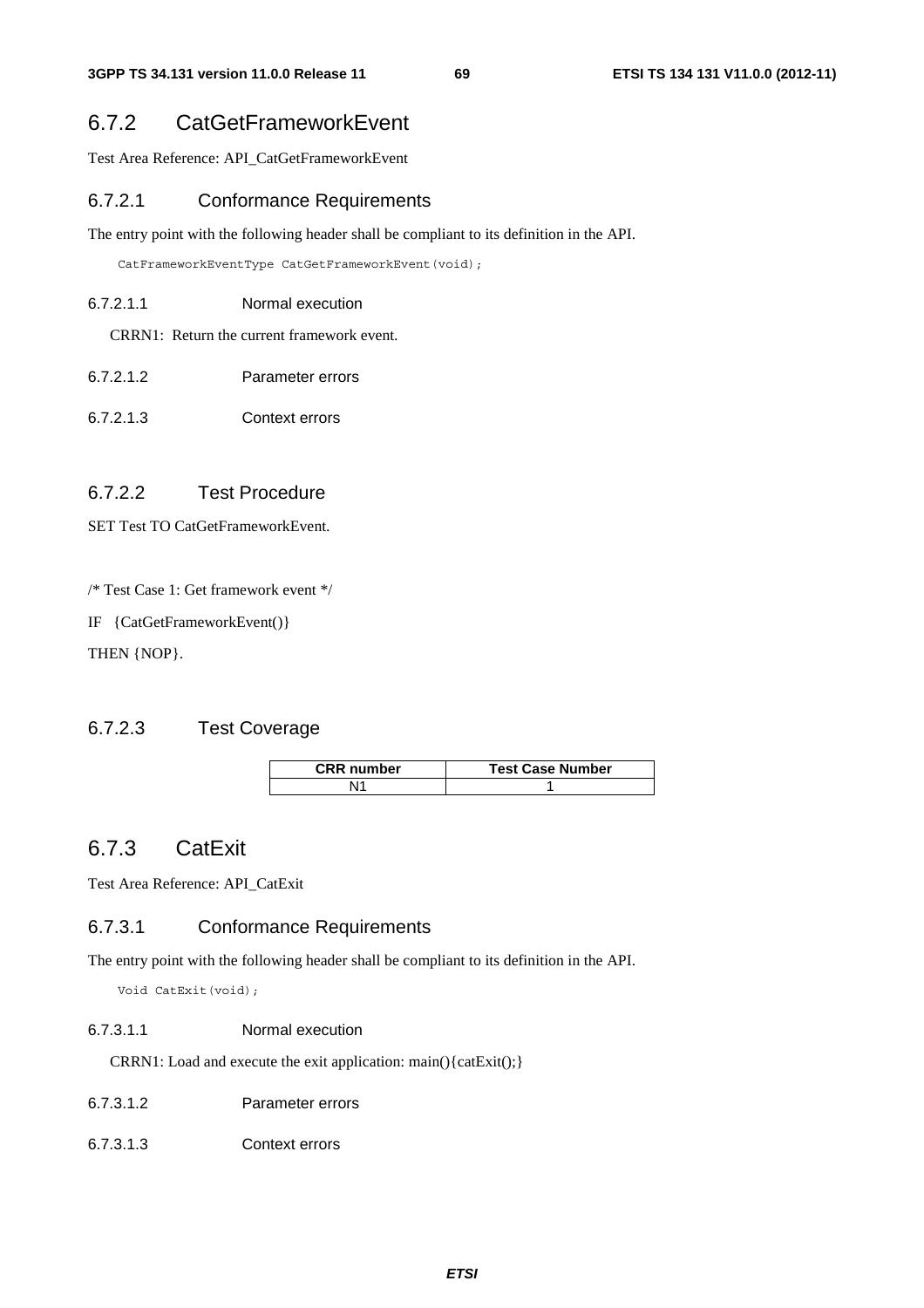## 6.7.3.2 Test Procedure

SET Test TO CatExit.

/\* Test Case 1: CatExit \*/ IF  $\{(\text{CatExit}), \text{SW\_OK}\} = \text{SW\_OK}\}$ THEN {NOP}.

## 6.7.3.3 Test Coverage

| <b>CRR</b> number | <b>Test Case Number</b> |
|-------------------|-------------------------|
|                   |                         |

# 6.8 Miscellaneous

# 6.8.1 CatGetTerminalProfile

Test Area Reference: API\_CatGetTerminalProfile

### 6.8.1.1 Conformance Requirements

The entry point with the following header shall be compliant to its definition in the API.

Void CatGetTerminalProfile(BYTE \*ProfileOutLength, BYTE \*Profile);

#### 6.8.1.1.1 Normal execution

CRRN1: Retrieve the current terminal profile.

CRRN2: If ProfileOutLength or Profile is null, the invocation is a NOP.

- 6.8.1.1.2 Parameter errors
- 6.8.1.1.3 Context errors

### 6.8.1.2 Test Procedure

SET Test TO CatGetTerminalProfile.

```
/* Test Case 1: Get terminal profile */ 
IF \{ (CatGetTerminalProfile((BYTE *) (&bytes), buffer), SW_OK) == SW_OK}
THEN \{NOP\}.
/* Test Case 2: Null return */ 
IF {(CatGetTerminalProfile(NULL, NULL), SW OK) == SW OK}
THEN {NOP}.
```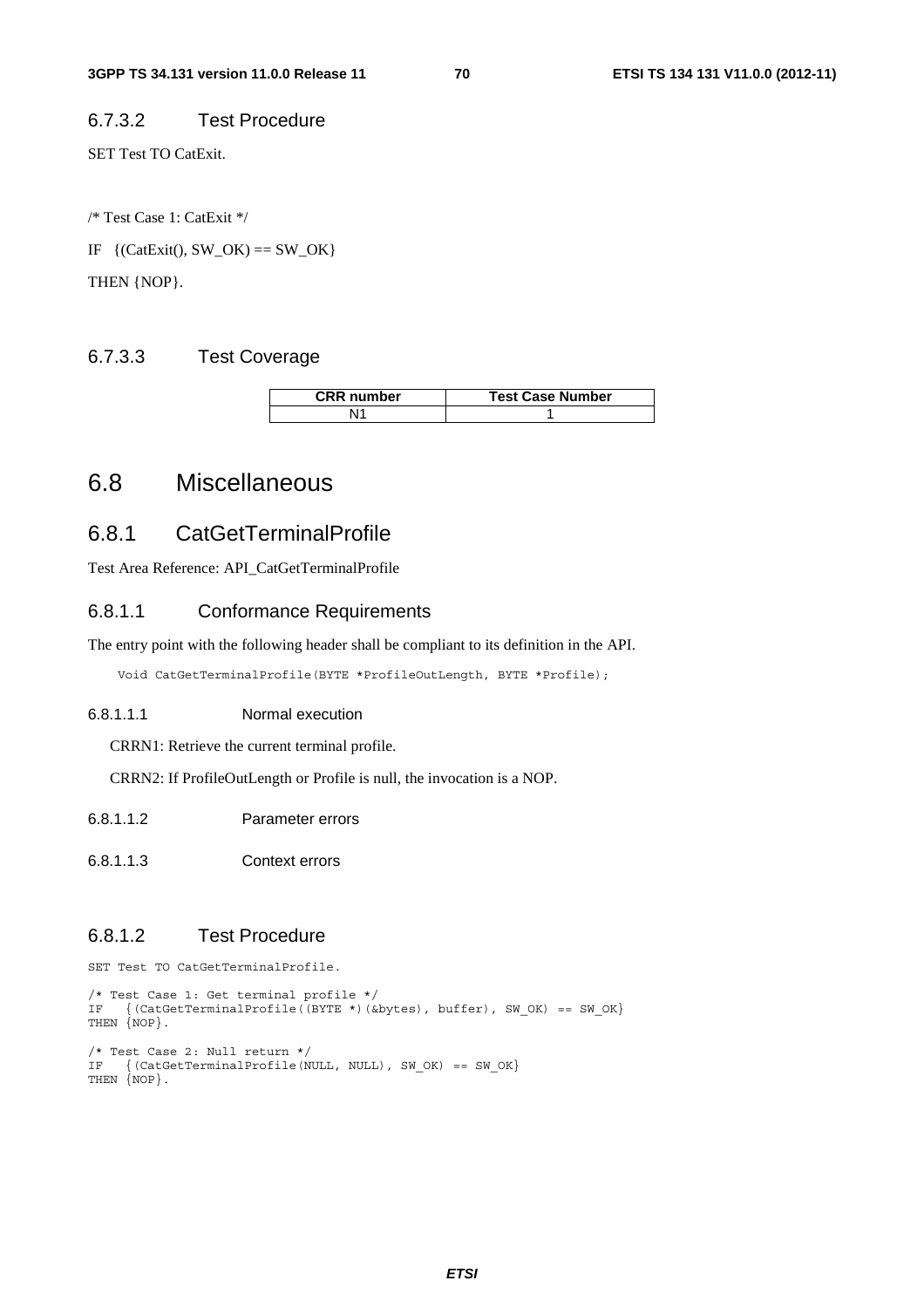### 6.8.1.3 Test Coverage

| <b>CRR</b> number | <b>Test Case Number</b> |
|-------------------|-------------------------|
| \l1               |                         |
| م ۱۸              |                         |

# 6.8.2 CatMoreTime

Test Area Reference: API\_CatMoreTime

### 6.8.2.1 Conformance Requirements

The entry point with the following header shall be compliant to its definition in the API.

CatGeneralResult CatMoreTime(void);

CRRN1: Issue a MORE TIME request to the terminal.

| Parameter errors |
|------------------|
|                  |

6.8.2.1.3 Context errors

Test Application: API\_ CatMoreTime.c

#### 6.8.2.2 Test Procedure

SET Test TO CatMoreTime.

/\* Test Case 1: Get more time \*/

### IF {CatMoreTime() == CAT\_COMMAND\_SUCCESSFUL}

THEN {memcmp(proactiveCommandBuffer, moreTime, sizeof(moreTime)) == 0}.

### 6.8.2.3 Test Coverage

| <b>CRR</b> number | <b>Test Case Number</b> |
|-------------------|-------------------------|
|                   |                         |

# 6.8.3 CatPollingOff

Test Area Reference: API\_CatPollingOff

#### 6.8.3.1 Conformance Requirements

The entry point with the following header shall be compliant to its definition in the API.

```
 CatGeneralResult CatPollingOff(void);
```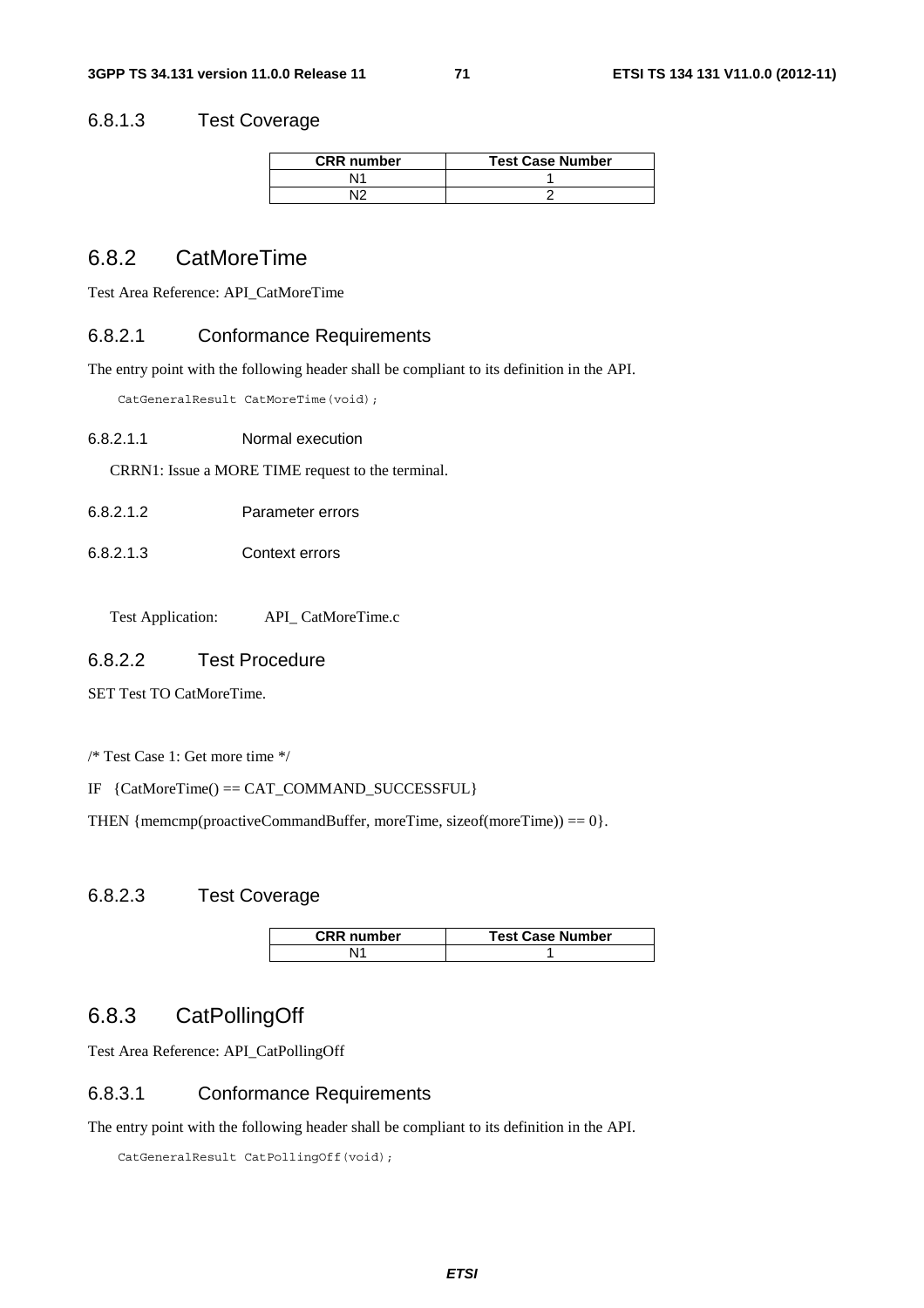CRRN1: Send the POLLING OFF proactive command to the terminal.

- 6.8.3.1.2 Parameter errors
- 6.8.3.1.3 Context errors

### 6.8.3.2 Test Procedure

SET Test TO CatPollingOff.

/\* Test Case 1: Turn polling off \*/

IF {CatPollingOff() == CAT\_COMMAND\_SUCCESSFUL}

THEN { $memp(proactiveCommandBuffer, pollingOff, sizeof(pollingOff)) = 0$  }.

# 6.8.3.3 Test Coverage

| <b>CRR number</b> | <b>Test Case Number</b> |
|-------------------|-------------------------|
|                   |                         |

# 6.8.4 CatPollInterval

Test Area Reference: API\_CatPollInterval

# 6.8.4.1 Conformance Requirements

The entry point with the following header shall be compliant to its definition in the API.

 CatGeneralResult CatPollInterval(CatTimeUnit Unit, BYTE Interval, CatTimeInterval \*ActualIntervalOut);

6.8.4.1.1 Normal execution

CRRN1: Send the POLL INTERVAL proactive command to the terminal.

CRRN2: If ActualIntervalOut is null, the actual interval set by the terminal is not returned.

6.8.4.1.2 Parameter errors

6.8.4.1.3 Context errors

### 6.8.4.2 Test Procedure

SET Test TO CatPollInterval.

/\* Test Case 1: Set polling interval \*/

IF {CatPollInterval(GSM\_SECONDS, 5, &timeInterval) == CAT\_COMMAND\_SUCCESSFUL}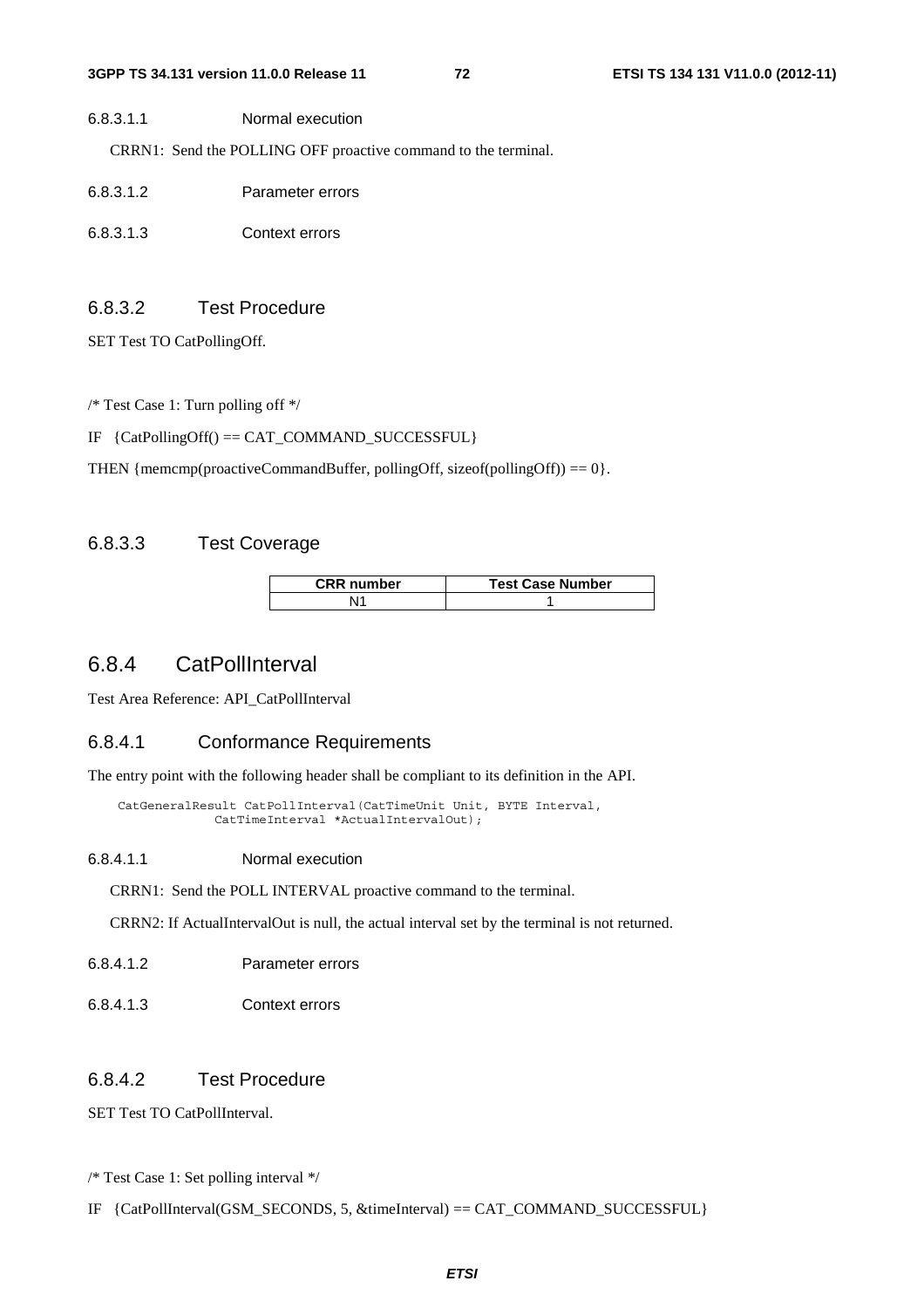THEN { $memp(proactiveCommandBuffer, pollInterval, sizeof(pollInterval)) == 0$  }.

/\* Test Case 2: Null time interval return \*/

IF {CatPollInterval(GSM\_SECONDS, 5, &timeInterval) == CAT\_COMMAND\_SUCCESSFUL}

THEN { $memp(proactiveCommandBuffer, pollInterval, sizeof(pollInterval)) = 0$  }.

# 6.8.4.3 Test Coverage

| <b>CRR</b> number | <b>Test Case Number</b> |
|-------------------|-------------------------|
|                   |                         |
|                   |                         |

# 6.8.5 CatRefresh

Test Area Reference: API\_CatRefreshWithFileList

# 6.8.5.1 Conformance Requirements

The entry point with the following header shall be compliant to its definition in the API.

 CatGeneralResult CatRefreshWithFileList(CatRefreshOptions Options, BYTE FileListLength, const void \*FileList);

#### 6.8.5.1.1 Normal execution

CRRN1: Send a REFRESH proactive command to the terminal with the provided data.

CRRN2: If FileListLength is zero or FileList is null, send a REFRESH proactive command that refreshes all files.

- 6.8.5.1.2 Parameter errors
- 6.8.5.1.3 Context errors

# 6.8.5.2 Test Procedure

AND fileList TO {0x10, 0x00, 0x20, 0x00}.

/\* Test Case 1: Refresh file list \*/

IF {CatRefreshWithFileList(REFRESH\_SIM\_RESET, 2, fileList) == CAT\_COMMAND\_SUCCESSFUL} THEN {memcmp(proactiveCommandBuffer, refreshWithFileList1, sizeof(refreshWithFileList1)) == 0}.

/\* Test Case 2: Refresh all files \*/

IF {CatRefreshWithFileList(REFRESH\_SIM\_RESET, 0, NULL) == CAT\_COMMAND\_SUCCESSFUL}

THEN {memcmp(proactiveCommandBuffer, refreshWithFileList2, sizeof(refreshWithFileList2)) == 0}.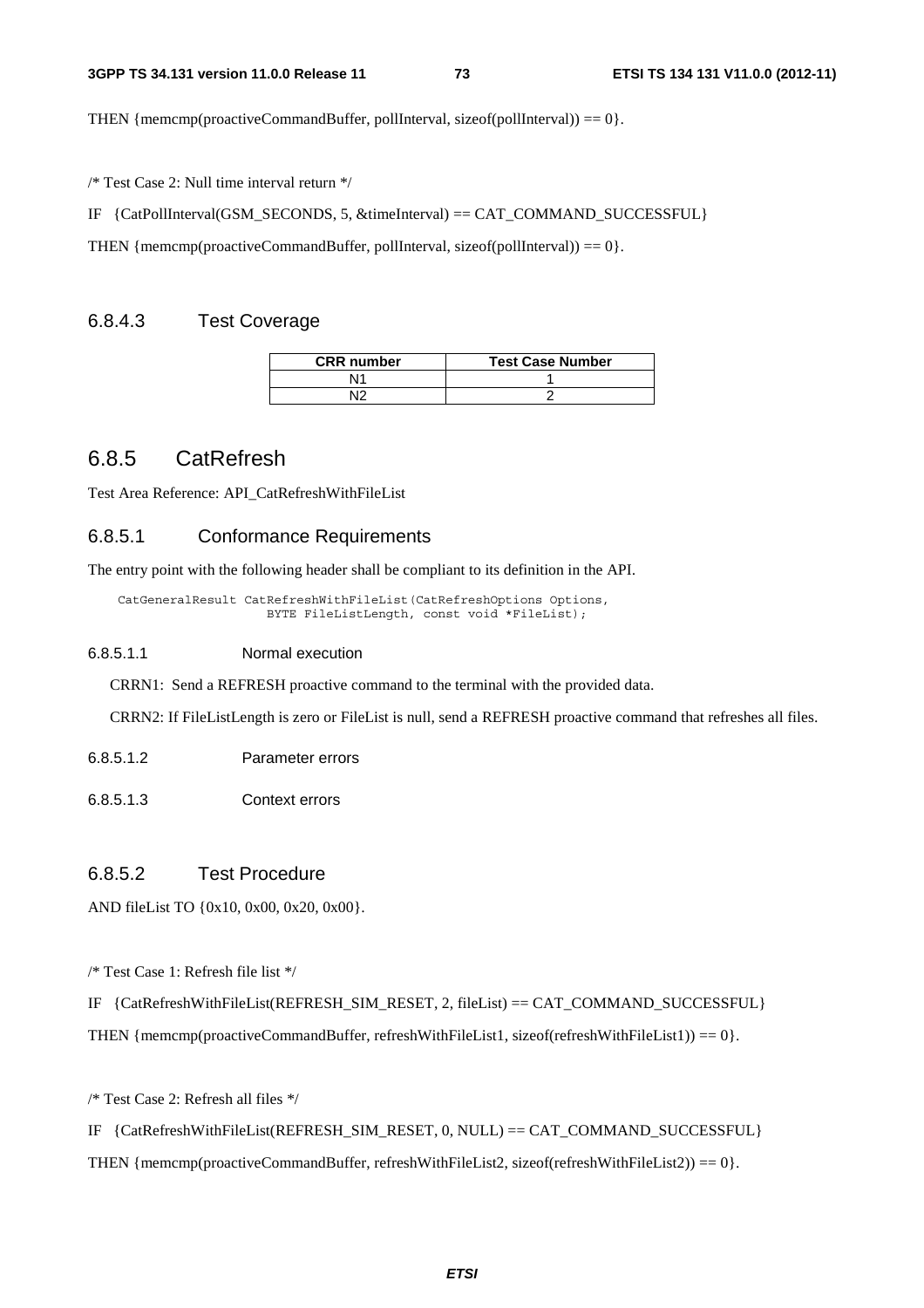### 6.8.5.3 Test Coverage

| <b>CRR</b> number | <b>Test Case Number</b> |
|-------------------|-------------------------|
| \l1               |                         |
| √∣^               |                         |

# 6.8.6 CatLanguageNotification

Test Area Reference: API\_CatLanguageNotification

### 6.8.6.1 Conformance Requirements

The entry point with the following header shall be compliant to its definition in the API.

 Void CatLanguageNotification(CatLanguageNotificationOptions Options, const void \*Language);

#### 6.8.6.1.1 Normal execution

CRRN1: Send a LANGUAGE NOTIFICATION proactive command to the terminal with the provided data.

CRRN2: If Langauge is null, the invocation is a NOP.

- 6.8.6.1.2 Parameter errors
- 6.8.6.1.3 Context errors

### 6.8.6.2 Test Procedure

SET Test TO CatLanguageNotification.

/\* Test Case 1: Refresh file list \*/

```
IF {(CatLanguageNotification(LANGUAGE_SPECIFIC_NOTIFICATION, buffer), SW_OK) == SW_OK}
```
THEN {memcmp(proactiveCommandBuffer, languageNotification, sizeof(languageNotification)) == 0}.

/\* Test Case 2: Null buffer \*/

IF {(CatLanguageNotification(LANGUAGE\_SPECIFIC\_NOTIFICATION, NULL), SW\_OK) == SW\_OK} THEN {NOP}.

# 6.8.6.3 Test Coverage

| <b>CRR</b> number | <b>Test Case Number</b> |
|-------------------|-------------------------|
| Ν1                |                         |
| מוח               |                         |

# 6.8.7 CatLaunchBrowser

Test Area Reference: API\_CatLaunchBrowser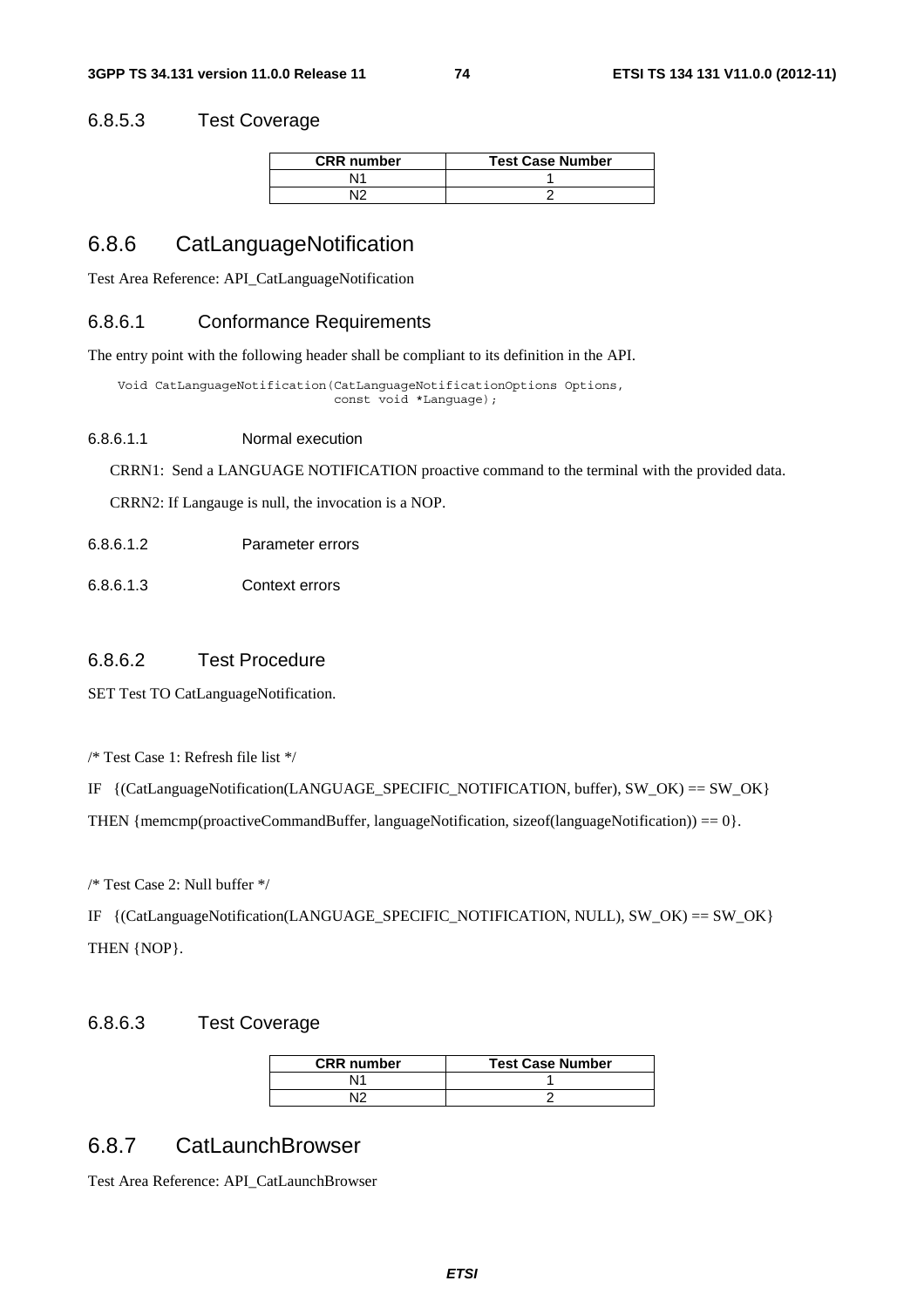### 6.8.7.1 Conformance Requirements

The entry point with the following header shall be compliant to its definition in the API.

```
CatGeneralResult CatLaunchBrowser(CatLaunchBrowserOptions Options,
               BYTE TitleLength, const void *Title, 
               BYTE URLLength, const void *URL, 
               const CatIconIdentifier *IconIdentifier);
```
6.8.7.1.1 Normal execution

CRRN1: Send a LAUNCH BROWSER proactive command to the terminal with the provided data.

6.8.7.1.2 Parameter errors

6.8.7.1.3 Context errors

# 6.8.7.2 Test Procedure

SET Test TO CatLanguageNotification.

/\* Test Case 1: Launch browser \*/

```
IF {CatLaunchBrowser(LAUNCH_USE_EXISTING_BROWSER, 6, "Google",
```
21, "http://www.google.com", NULL) == CAT\_COMMAND\_SUCCESSFUL}

THEN { $mememp(rootiveCommandBuffer, launchBrouser, sizeof(launchBrouser)) = 0$  }.

# 6.8.7.3 Test Coverage

| <b>CRR</b> number | <b>Test Case Number</b> |
|-------------------|-------------------------|
|                   |                         |

# 6.9 Low-Level Interface

# 6.9.1 CatResetBuffer

Test Area Reference: API\_CatResetBuffer

# 6.9.1.1 Conformance Requirements

The entry point with the following header shall be compliant to its definition in the API.

Void CatResetBuffer(void);

### 6.9.1.1.1 Normal execution

CRRN1: Clear the buffer that is used to construct proactive commands.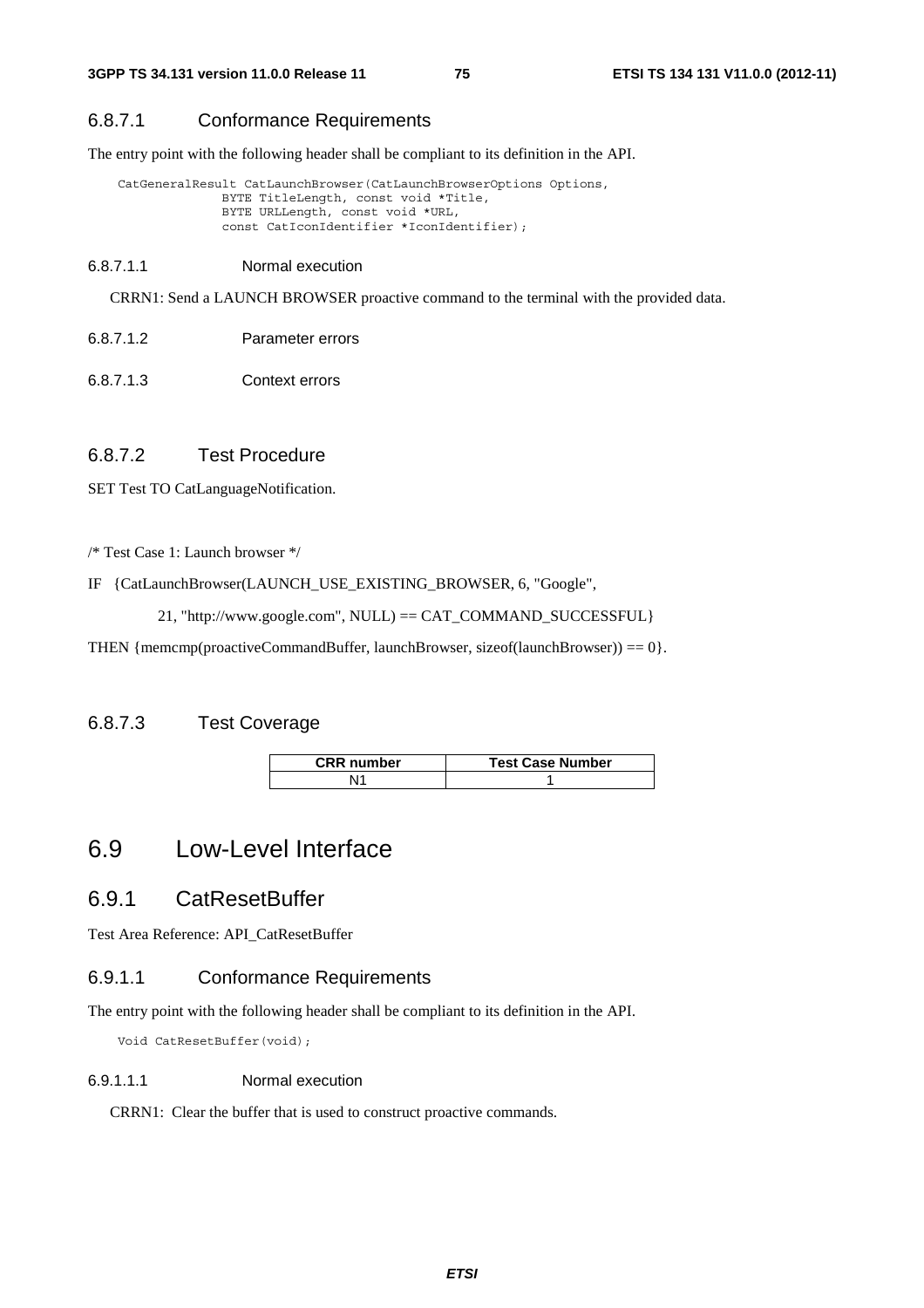6.9.1.1.2 Parameter errors

6.9.1.1.3 Context errors

# 6.9.1.2 Test Procedure

SET Test TO CatResetBuffer.

/\* Test Case 1: Reset proactive command buffer \*/

IF  $\{(\text{CatResetBuffer}(), SW_OK) == SW_OK\}$ THEN {NOP}.

# 6.9.1.3 Test Coverage

| <b>CRR</b> number | <b>Test Case Number</b> |
|-------------------|-------------------------|
|                   |                         |

# 6.9.2 CatStartProactiveCommand

Test Area Reference: API\_CatStartProactiveCommand

### 6.9.2.1 Conformance Requirements

The entry point with the following header shall be compliant to its definition in the API.

Void CatStartProactiveCommand(BYTE Command, BYTE Options, CatDevice To);

### 6.9.2.1.1 Normal execution

CRRN1: Initialize the constructed proactive command buffer to contain the proactive command header that includes the provided data.

- 6.9.2.1.2 Parameter errors
- 6.9.2.1.3 Context errors

# 6.9.2.2 Test Procedure

/\*

\*\* Test Procedure for CatStartProactiveCommand

\*/

SET Test TO CatStartProactiveCommand.

/\* Test Case 1: Start construction of a proactive command \*/

IF {(CatStartProactiveCommand(SEND\_SS\_COMMAND, 0, DEVICE\_NETWORK), SW\_OK) == SW\_OK}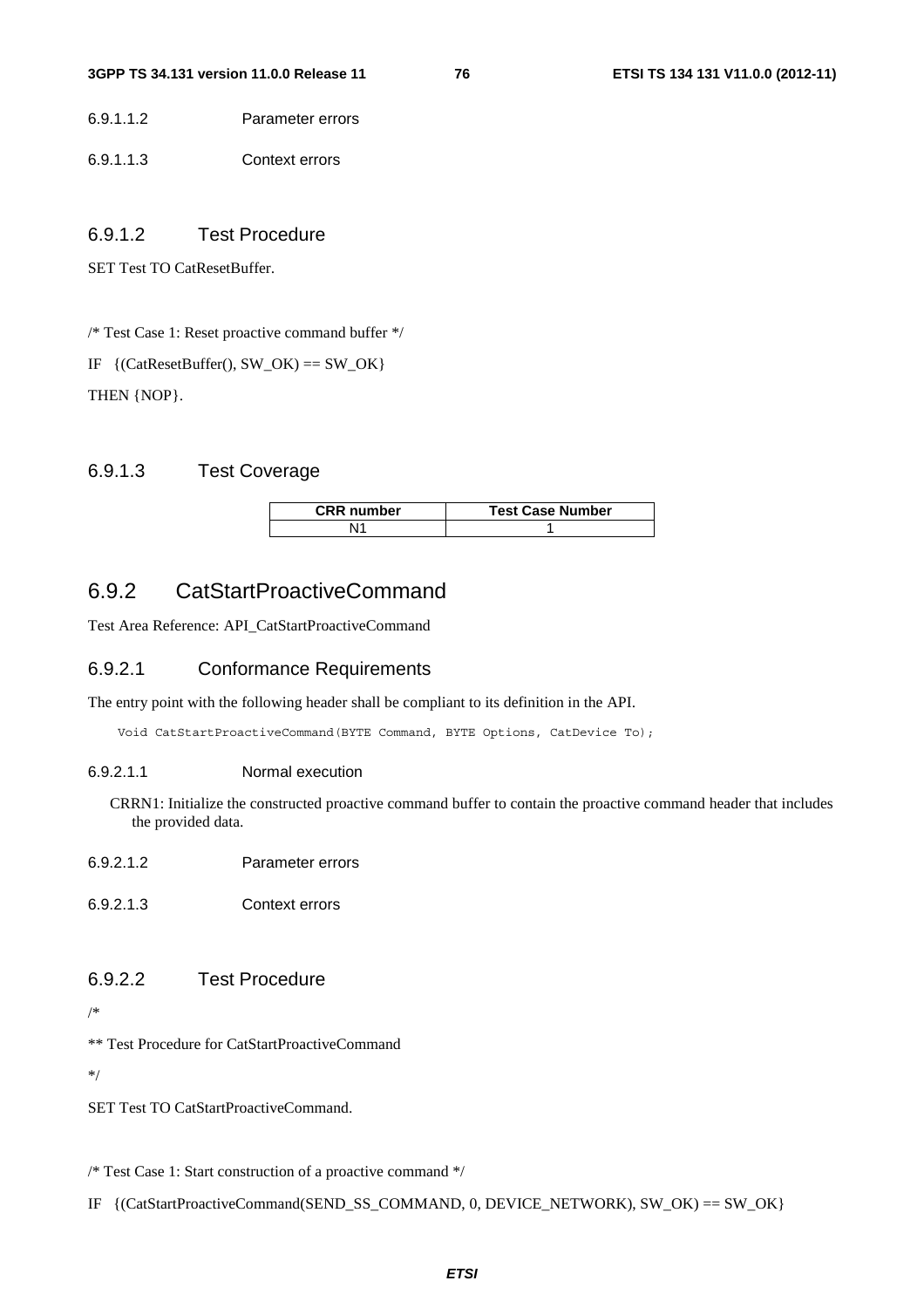THEN {NOP}.

# 6.9.2.3 Test Coverage

| <b>CRR</b> number | <b>Test Case Number</b> |
|-------------------|-------------------------|
|                   |                         |

# 6.9.3 CatSendProactiveCommand

Test Area Reference: API\_CatSendProactiveCommand

# 6.9.3.1 Conformance Requirements

The entry point with the following header shall be compliant to its definition in the API.

CatGeneralResult CatSendProactiveCommand(BYTE \*Length);

#### 6.9.3.1.1 Normal execution

CRRN1: Send the proactive command in the constructed proactive command to the terminal and return the result of the terminal's execution of the command.

CRRN2: If Length is null then the invocation is for the general result only.

| 6.9.3.1.2 | Parameter errors |
|-----------|------------------|
|           |                  |

6.9.3.1.3 Context errors

# 6.9.3.2 Test Procedure

SET Test TO CatSendProactiveCommand.

/\* Test Case 1: Send a proactive command \*/

```
IF \{CatStartProduct} (CatStartProactiveCommand(SEND_SS_COMMAND, 0, DEVICE_NETWORK), SW_OK) == SW_OK\}
```
AND {CatSendProactiveCommand((BYTE \*)&bytes) == CAT\_COMMAND\_SUCCESSFUL}

THEN {memcmp(proactiveCommandBuffer, sendProactiveCommand, sizeof(sendProactiveCommand)) == 0}.

/\* Test Case 2: Null argument \*/

```
IF {(CatStartProactiveCommand(SEND_SS_COMMAND, 0, DEVICE_NETWORK), SW_OK) == SW_OK}
```
AND  ${Catsend}$ ProactiveCommand(NULL) == CAT\_COMMAND\_SUCCESSFUL ${C}$ 

THEN {memcmp(proactiveCommandBuffer, sendProactiveCommand, sizeof(sendProactiveCommand)) == 0}.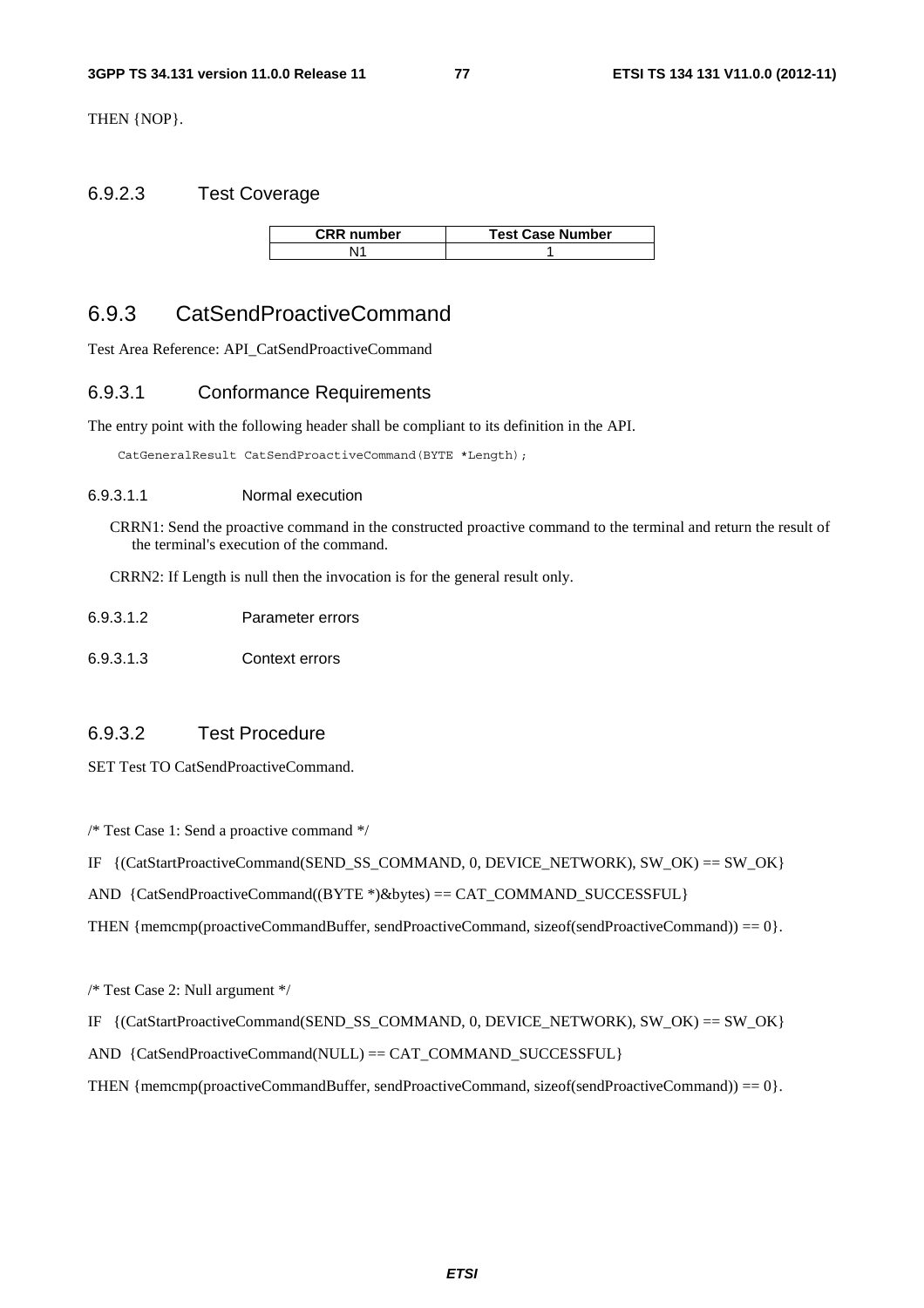### 6.9.3.3 Test Coverage

| <b>CRR</b> number | <b>Test Case Number</b> |
|-------------------|-------------------------|
| N1                |                         |
| ١C                |                         |

# 6.9.4 CatOpenEnvelope

Test Area Reference: API\_CatOpenEnvelope

## 6.9.4.1 Conformance Requirements

The entry point with the following header shall be compliant to its definition in the API.

CatEnvelopeTagType CatOpenEnvelope(BYTE \*Length);

#### 6.9.4.1.1 Normal execution

CRRN1: Return the tag and the length of the envelope command that arrived for the application.

CRRN2: If Length is null, on the tag is returned.

| 6.9.4.1.2 | Parameter errors |
|-----------|------------------|
|           |                  |

6.9.4.1.3 Context errors

### 6.9.4.2 Test Procedure

SET Test TO CatOpenEnvelope.

/\* Test Case 1: Open an incoming envelope \*/

IF {CatOpenEnvelope((BYTE \*)&bytes) == EVENT\_DOWNLOAD\_TAG}

THEN {NOP}.

/\* Test Case 2: Null argument \*/

IF {CatOpenEnvelope(NULL) == EVENT\_DOWNLOAD\_TAG}

THEN {NOP}.

# 6.9.4.3 Test Coverage

| <b>CRR</b> number | <b>Test Case Number</b> |
|-------------------|-------------------------|
| N1                |                         |
| N٢                |                         |

# 6.9.5 CatSendEnvelopeResponse

Test Area Reference: API\_CatSendEnvelopeResponse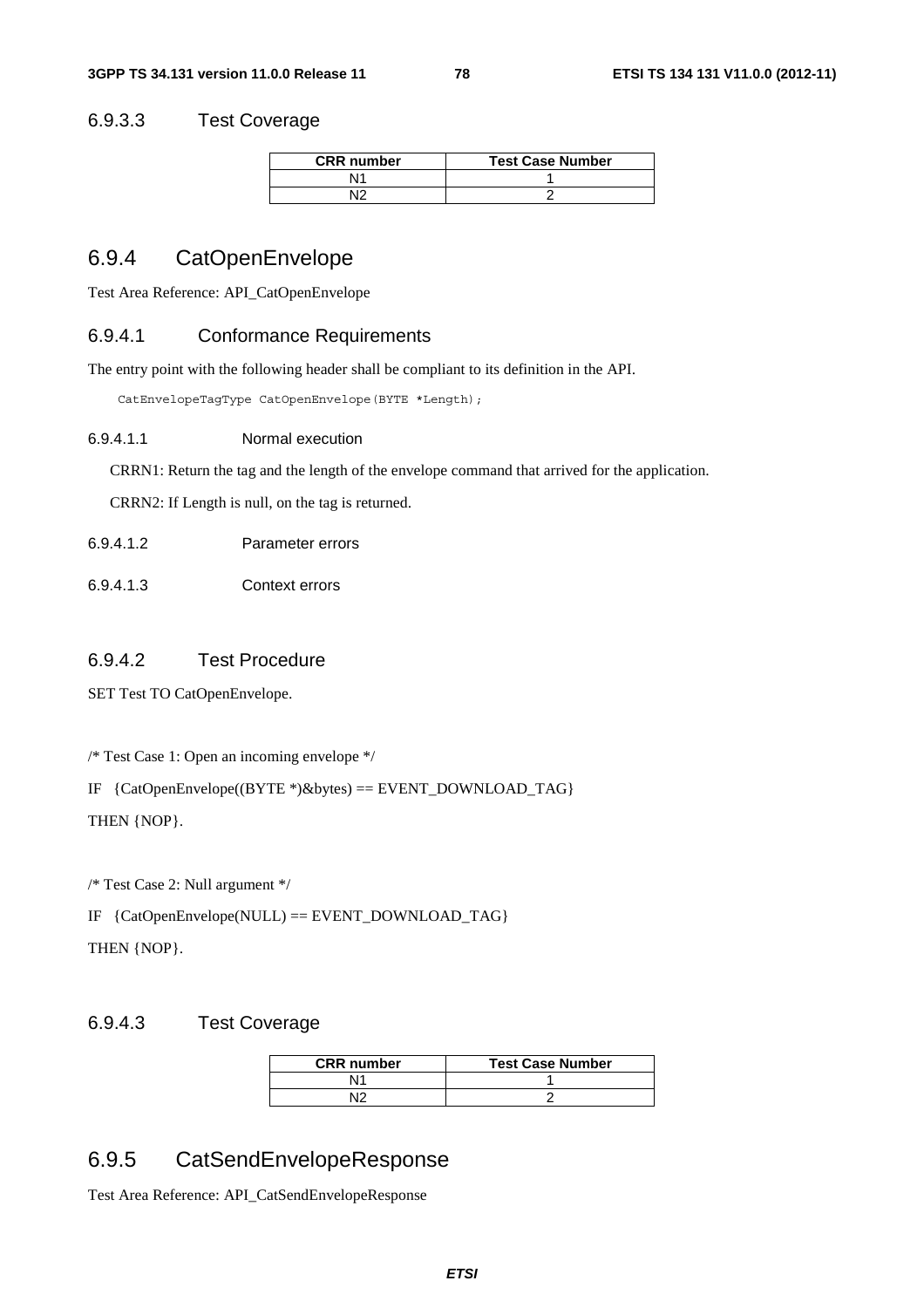# 6.9.5.1 Conformance Requirements

The entry point with the following header shall be compliant to its definition in the API.

Void CatSendEnvelopeResponse(void);

### 6.9.5.1.1 Normal execution

CRRN1: Send the contents of the constructed proactive command buffer to the terminal as a successful response to a envelope command.

- 6.9.5.1.2 Parameter errors
- 6.9.5.1.3 Context errors

# 6.9.5.2 Test Procedure

SET Test TO CatSendEnvelopeResponse.

/\* Test Case 1: Send a response to an envelope APDU \*/

- IF  $\{(CatResetBuffer(), SW_OK) == SW_OK\}$
- AND  $\{(\text{CatPutByte}(0x77), SW OK) == SW OK\}$
- AND  $\{(\text{CatSendEnvelopeResponse}(), SW_OK) == SW_OK\}$

THEN {memcmp(proactiveCommandBuffer, sendEnvelopeResponse, sizeof(sendEnvelopeResponse)) ==  $0$  }.

# 6.9.5.3 Test Coverage

| <b>CRR</b> number | <b>Test Case Number</b> |
|-------------------|-------------------------|
| ۱1                |                         |

# 6.9.6 CatSendEnvelopeErrorResponse

Test Area Reference: API\_CatSendEnvelopeErrorResponse

### 6.9.6.1 Conformance Requirements

The entry point with the following header shall be compliant to its definition in the API.

Void CatSendEnvelopeErrorResponse(void);

### 6.9.6.1.1 Normal execution

CRRN1: Send the contents of the constructed proactive command buffer to the terminal as an unsuccessful response to a envelope command.

- 6.9.6.1.2 Parameter errors
- 6.9.6.1.3 Context errors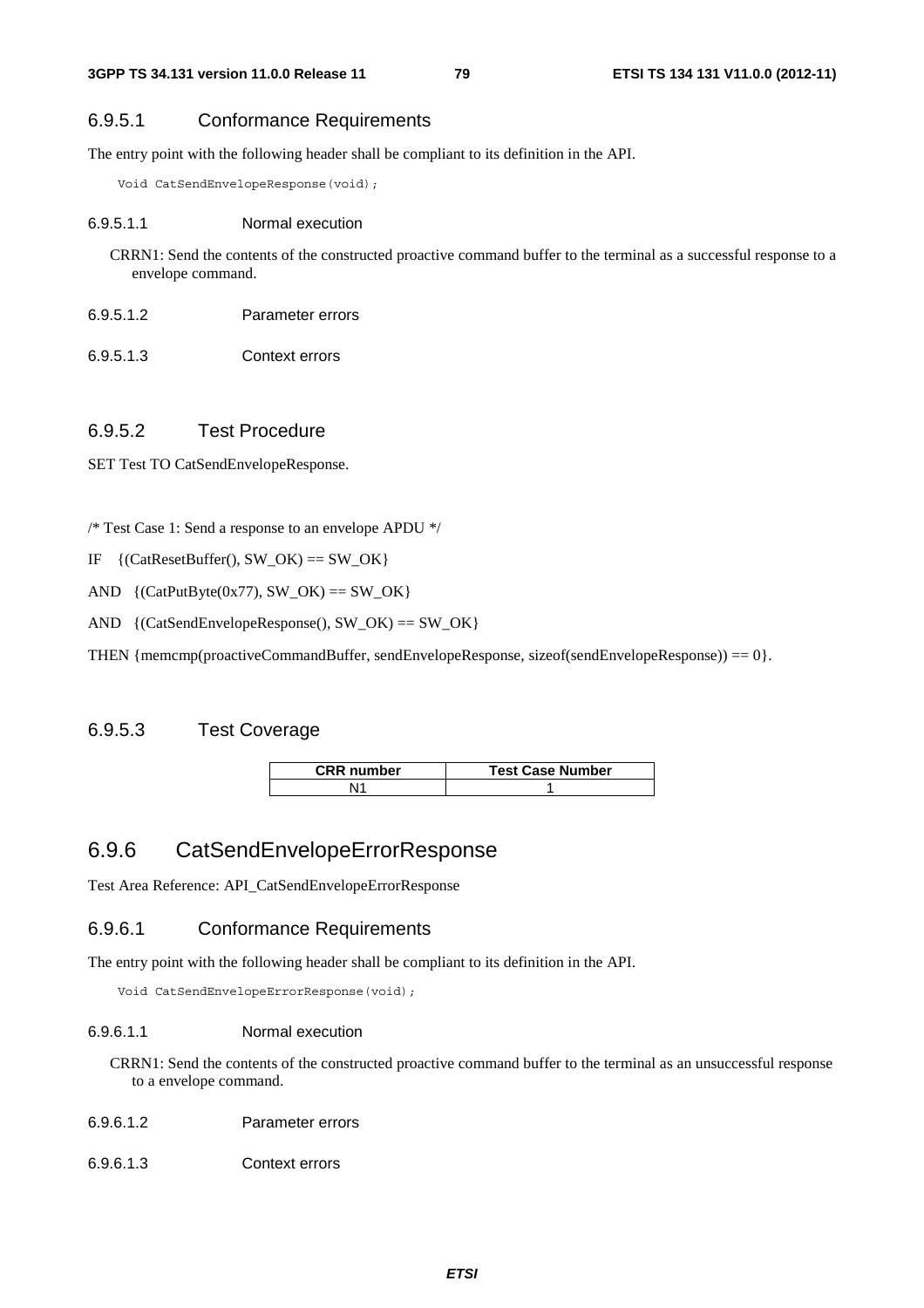#### 6.9.6.2 Test Procedure

SET Test TO CatSendEnvelopeErrorResponse

AND error TO {0x6D, 0x00}.

/\* Test Case 1: Send an error response to an envelope APDU \*/

IF  $\{(CatResetBuffer(), SWOK) == SWOK\}$ 

AND {(CatPutData(sizeof(error), error), SW\_OK) == SW\_OK}

AND {(CatSendEnvelopeErrorResponse(), SW\_OK) == SW\_OK}

THEN {memcmp(proactiveCommandBuffer, sendEnvelopeErrorResponse, sizeof(sendEnvelopeErrorResponse)) == 0}.

# 6.9.6.3 Test Coverage

| <b>CRR</b> number | <b>Test Case Number</b> |
|-------------------|-------------------------|
|                   |                         |

# 6.9.7 CatPutData

Test Area Reference: API\_CatPutData

### 6.9.7.1 Conformance Requirements

The entry point with the following header shall be compliant to its definition in the API.

Void CatPutData(BYTE Length, const void \*Data);

#### 6.9.7.1.1 Normal execution

CRRN1: Append the provided data to the data in the constructed proactive command buffer.

CRRN2: If Length is zero or Data is null, the invocation is a NOP.

- 6.9.7.1.2 Parameter errors
- 6.9.7.1.3 Context errors

# 6.9.7.2 Test Procedure

SET Test TO CatPutData

AND data TO {0x01, 0x02, 0x03, 0x04}.

/\* Test Case 1: Put some data into the proactive command buffer \*/

IF  $\{(CatResetBuffer(), SWOK) == SWOK\}$ 

AND  $\{(\text{CatPutData}(\text{sizeof}(\text{data}), \text{data}), \text{SW\_OK}) == \text{SW\_OK}\}\$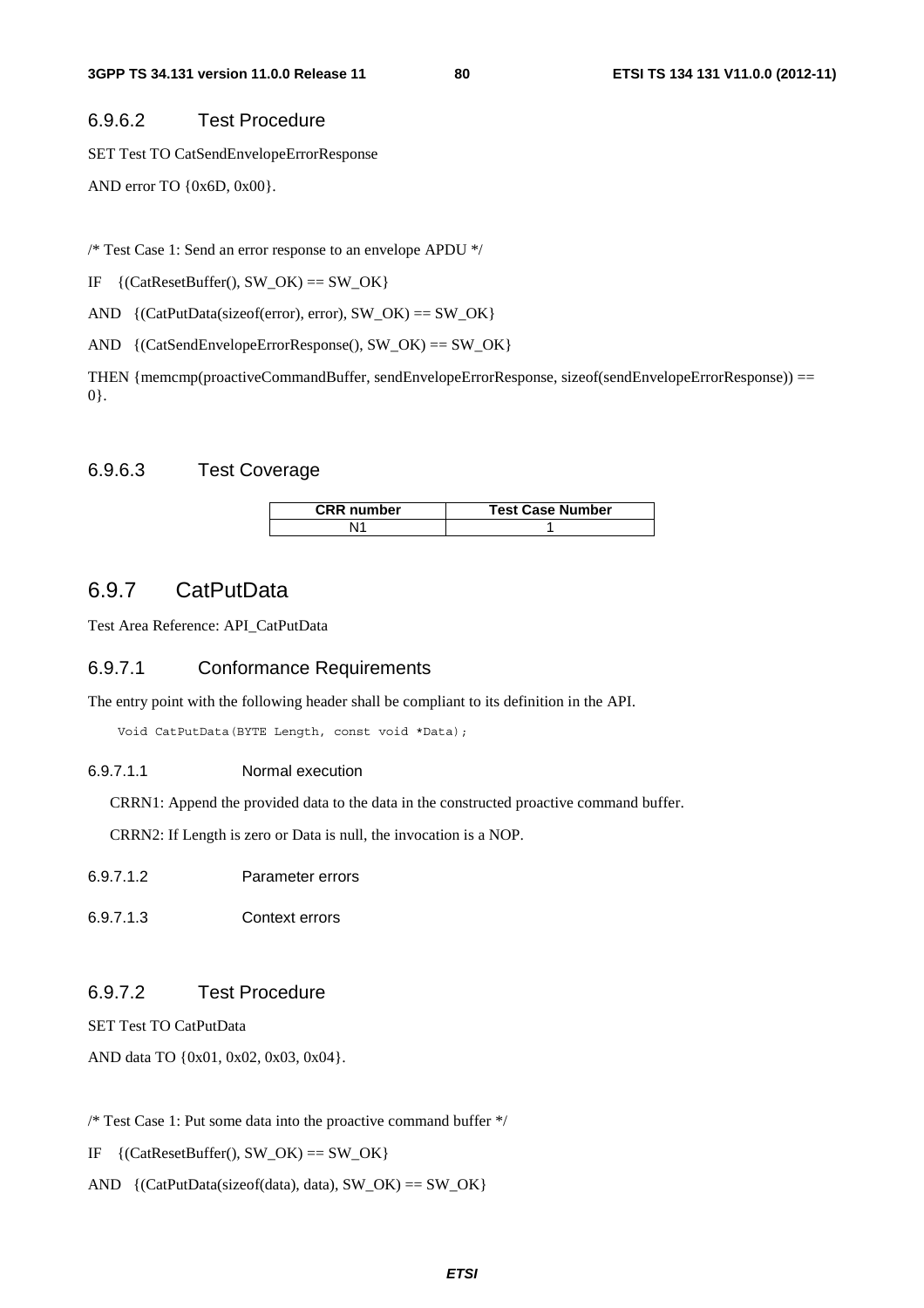THEN { $memp(proactiveCommandBuffer, putData, sizeof(putData)) = 0$  }.

/\* Test Case 2: Null arguments \*/

IF  $\{({\text{Cat}ResetBuffer(), SW_OK) == SW_OK}\}$ 

 $AND \{(CatPutData(0, NULL), SW_OK) == SW_OK\}$ 

THEN {NOP}.

# 6.9.7.3 Test Coverage

| <b>CRR</b> number | <b>Test Case Number</b> |
|-------------------|-------------------------|
|                   |                         |
|                   |                         |

# 6.9.8 CatPutByte

Test Area Reference: API\_CatPutByte

### 6.9.8.1 Conformance Requirements

The entry point with the following header shall be compliant to its definition in the API.

Void CatPutByte(BYTE *Data*)

#### 6.9.8.1.1 Normal execution

CRRN1: Append the provided byte to the data in the constructed proactive command buffer.

- 6.9.8.1.2 Parameter errors
- 6.9.8.1.3 Context errors

# 6.9.8.2 Test Procedure

SET Test TO CatPutByte.

/\* Test Case 1: Put a byte into the proactive command buffer \*/

- IF  $\{({\text{Cat}ResetBuffer(), SW_OK) == SW_OK}\}$
- AND  $\{(\text{CatPutByte}(0x77), SW_OK) == SW_OK\}$

THEN { $memp(proactiveCommandBuffer, putByte, sizeof(putByte)) = 0$  }.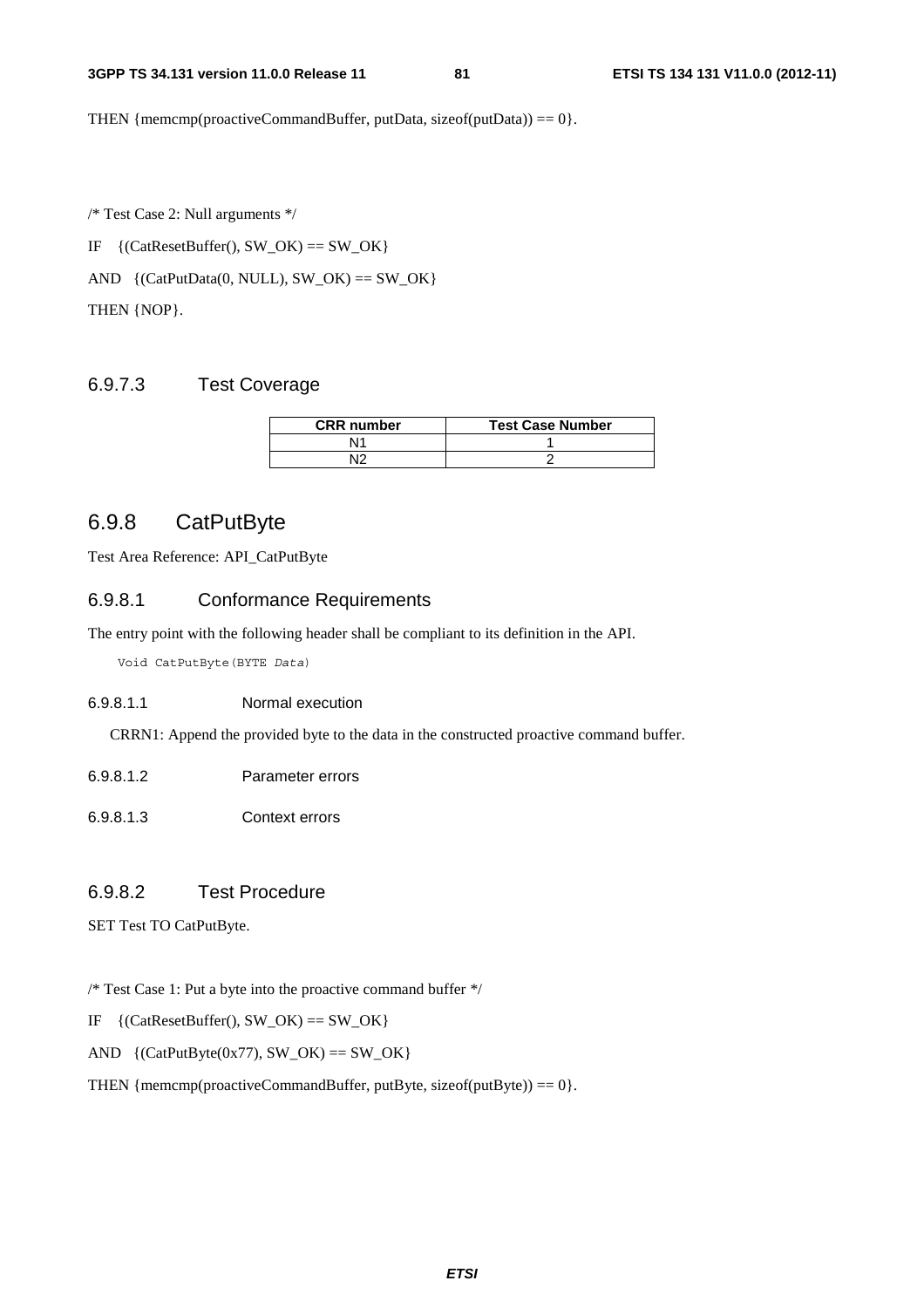### 6.9.8.3 Test Coverage

| <b>CRR</b> number | <b>Test Case Number</b> |
|-------------------|-------------------------|
|                   |                         |

# 6.9.9 CatPutTLV

Test Area Reference: API\_CatPutTLV

# 6.9.9.1 Conformance Requirements

The entry point with the following header shall be compliant to its definition in the API.

Void CatPutTLV(BYTE Tag, BYTE Length, const void \*Value);

6.9.9.1.1 Normal execution

CRRN1: Append the provided TLV to the data in the constructed proactive command buffer.

CRRN2: If Value is null, the invocation is a NOP.

6.9.9.1.2 Parameter errors

6.9.9.1.3 Context errors

### 6.9.9.2 Test Procedure

SET Test TO CatPutTLV

AND value TO {0x01, 0x02, 0x03, 0x04}.

/\* Test Case 1: Put a TLV into the proactive command buffer \*/

IF  $\{({\text{CatResetBuffer}}(), \text{SW\_OK}) == \text{SW\_OK}\}$ 

AND  $\{(\text{CatPutTLV}(R_APDU_TAG, \text{sizeof}(\text{value}), \text{value}), SW_OK) == SW_OK\}$ 

THEN { $memp(proactiveCommandBuffer, putTLV, sizeof(putTLV)) = 0$  }.

/\* Test Case 21: Null argument \*/

IF  $\{(CatResetBuffer(), SWOK) == SWOK\}$ 

AND  $\{(\text{CatPut}TU(0, 0, NULL), SW_OK) == SW_OK\}$ 

THEN {NOP}.

### 6.9.9.3 Test Coverage

| <b>CRR</b> number | <b>Test Case Number</b> |
|-------------------|-------------------------|
|                   |                         |
|                   |                         |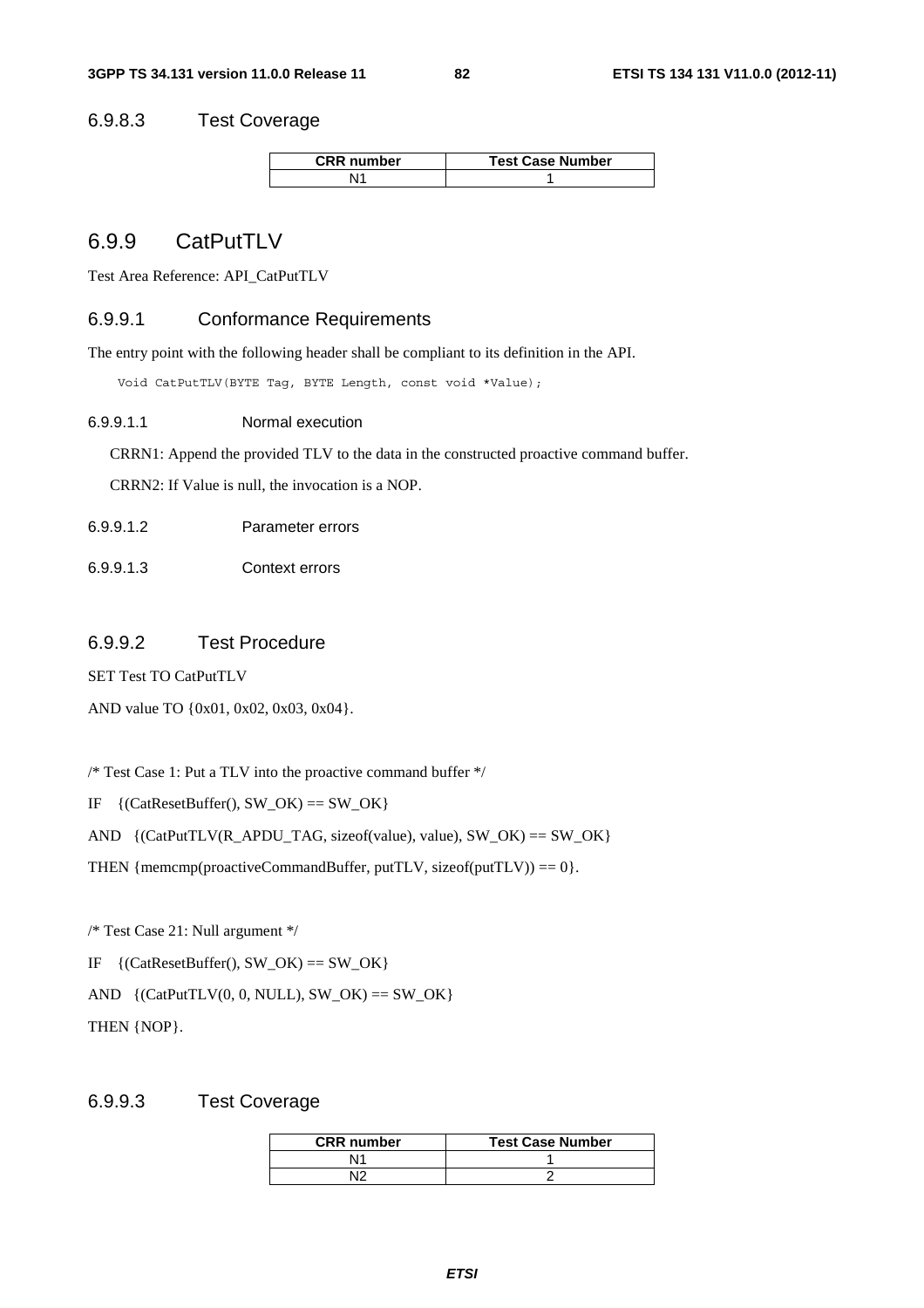# 6.9.10 CatPutBytePrefixedTLV

Test Area Reference: API\_CatPutBytePrefixedTLV

### 6.9.10.1 Conformance Requirements

The entry point with the following header shall be compliant to its definition in the API.

Void CatPutBytePrefixedTLV(BYTE Tag, BYTE Prefix, BYTE Length, const void \*Value);

#### 6.9.10.1.1 Normal execution

CRRN1: Append the provided data to the data in the constructed proactive command buffer.

CRRN2: If Value is null the invocation is a NOP.

- 6.9.10.1.2 Parameter errors
- 6.9.10.1.3 Context errors

### 6.9.10.2 Test Procedure

SET Test TO CatPutBytePrefixedTLV

AND value TO {0x01, 0x02, 0x03, 0x04}.

/\* Test Case 1: Put a TLV into the proactive command buffer \*/

IF  $\{({\text{CatResetBuffer}}(), \text{SW\_OK}) == \text{SW\_OK}\}$ 

AND  $\{({\text{CatPutBytePrefixedTLV(R_APDU_TAG, 0x77, sizeof(value), value}), SW_OK) == SW_OK}\}$ 

THEN {memcmp(proactiveCommandBuffer, putBytePrefixedTLV, sizeof(putBytePrefixedTLV)) == 0}.

/\* Test Case 21: Null argument \*/

IF  $\{({\text{CatResetBuffer}}), {\text{SW}}\subset {\text{OK}}\} = {\text{SW}}\subset {\text{OK}}$ 

AND  $\{({\text{CatPutBytePrefixedTLV}(0, 0, 0, NULL), SW_OK}) = SW_OK\}$ 

THEN {NOP}.

## 6.9.10.3 Test Coverage

| <b>CRR</b> number | <b>Test Case Number</b> |
|-------------------|-------------------------|
|                   |                         |
|                   |                         |

# 6.9.11 CatPutOneByteTLV

Test Area Reference: API\_CatPutOneByteTLV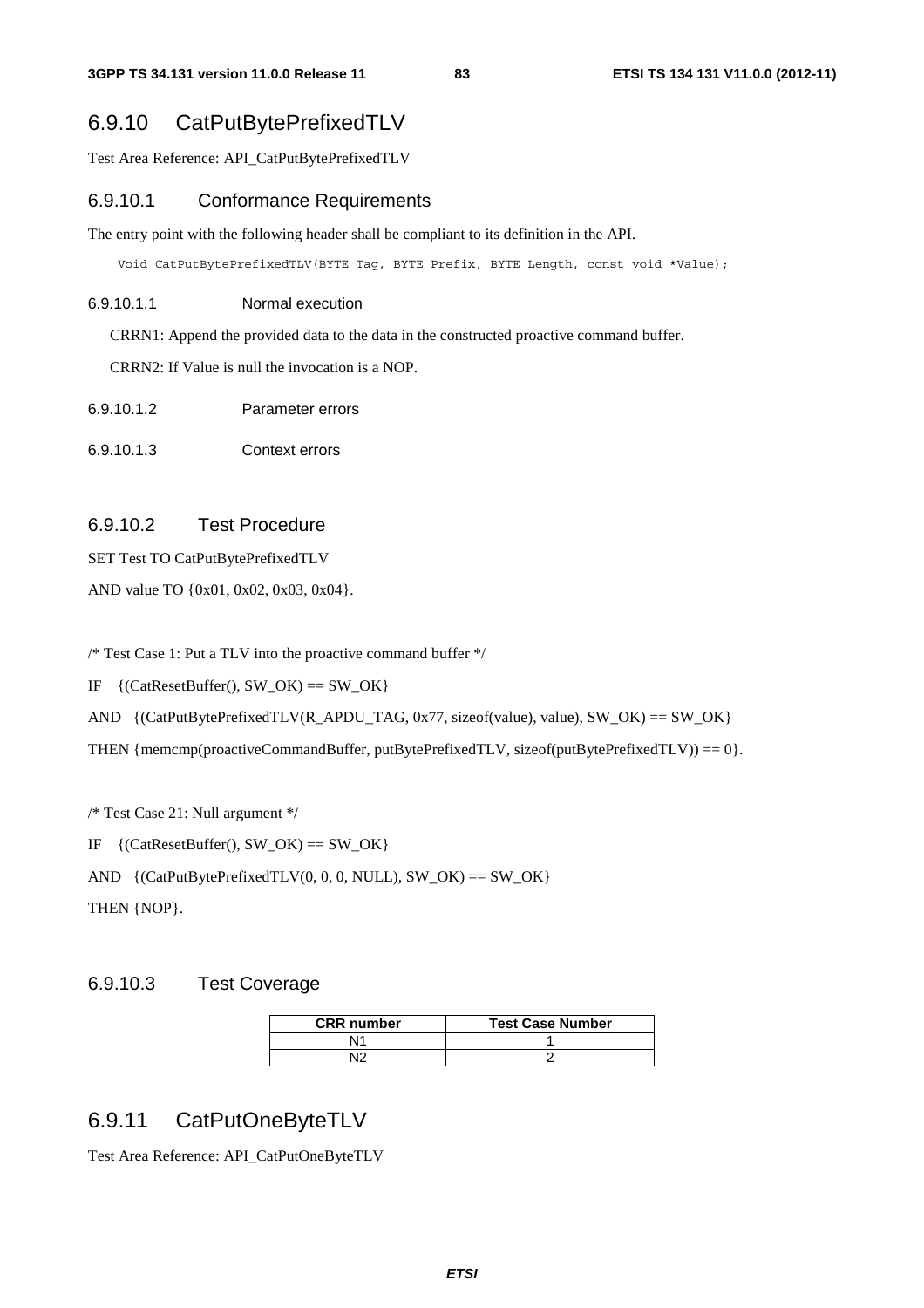# 6.9.11.1 Conformance Requirements

The entry point with the following header shall be compliant to its definition in the API.

Void CatPutOneByteTLV(BYTE Tag, BYTE Value);

#### 6.9.11.1.1 Normal execution

CRRN1: Append the provided data to the data in the constructed proactive command buffer.

- 6.9.11.1.2 Parameter errors
- 6.9.11.1.3 Context errors

#### 6.9.11.2 Test Procedure

SET Test TO CatPutOneByteTLV.

/\* Test Case 1: Put a TLV into the proactive command buffer \*/

IF  $\{(\text{CatResetBuffer}(), \text{SW\_OK}) == \text{SW\_OK}\}$ 

AND  $\{({\text{CatPutOneByteTLV(R_APDU_TAG}, 0x77), SW_OK}) = SW_OK\}$ 

THEN {memcmp(proactiveCommandBuffer, putOneByteTLV, sizeof(putOneByteTLV)) ==  $0$  }.

#### 6.9.11.3 Test Coverage

| <b>CRR</b> number | <b>Test Case Number</b> |
|-------------------|-------------------------|
|                   |                         |

# 6.9.12 CatPutTwoByteTLV

Test Area Reference: API\_CatPutTwoByteTLV

# 6.9.12.1 Conformance Requirements

The entry point with the following header shall be compliant to its definition in the API.

Void CatPutTwoByteTLV(BYTE Tag, BYTE Value1, BYTE Value2);

#### 6.9.12.1.1 Normal execution

CRRN1: Append the provided data to the data in the constructed proactive command buffer.

- 6.9.12.1.2 Parameter errors
- 6.9.12.1.3 Context errors

# 6.9.12.2 Test Procedure

SET Test TO CatPutTwoByteTLV.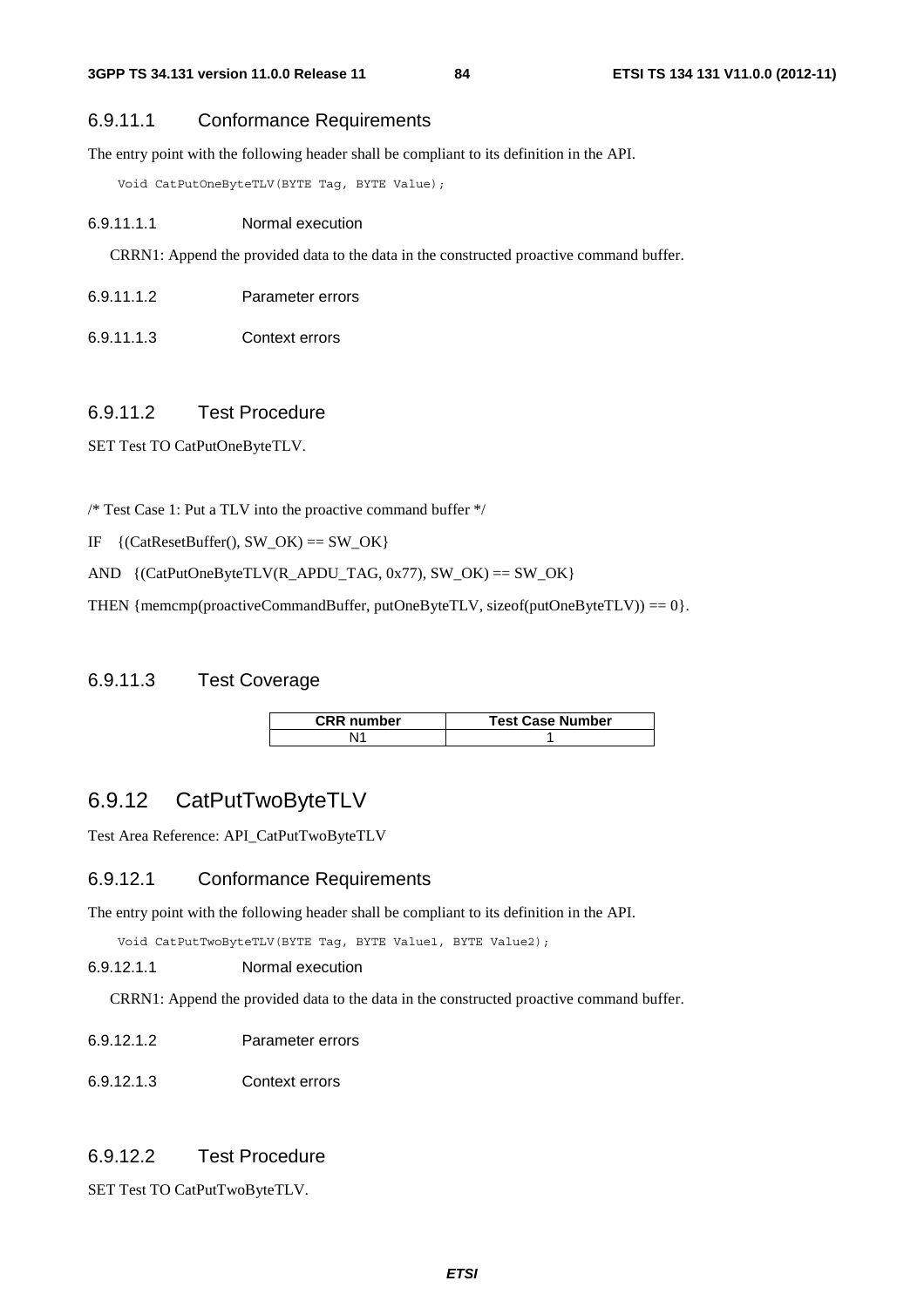/\* Test Case 1: Put a TLV into the proactive command buffer \*/

IF  $\{({\text{CatResetBuffer}}(), {\text{SW\_OK}}) == {\text{SW\_OK}}\}$ 

AND  $\{({\text{CatPutTwoByteTLV}(R\_APDU\_TAG, 0x77, 0x88), SW_OK}) = SW_OK\}$ 

THEN {memcmp(proactiveCommandBuffer, putTwoByteTLV, sizeof(putTwoByteTLV)) ==  $0$  }.

### 6.9.12.3 Test Coverage

| <b>CRR</b> number | <b>Test Case Number</b> |
|-------------------|-------------------------|
|                   |                         |

# 6.9.13 CatGetByte

Test Area Reference: API\_CatGetByte

# 6.9.13.1 Conformance Requirements

The entry point with the following header shall be compliant to its definition in the API.

BYTE CatGetByte(void);

### 6.9.13.1.1 Normal execution

CRRN1: Return the byte at the current buffer pointer and advance the pointer by one byte.

6.9.13.1.2 Parameter errors

6.9.13.1.3 Context errors

# 6.9.13.2 Test Procedure

SET Test TO CatGetByte.

/\* Test Case 1: Get a byte from the proactive command buffer \*/

IF  $\{({\text{Cat}ResetBuffer(), SW_OK) == SW_OK}\}$ 

AND  $\{({CatPutTwoByteTLV(R_APDU_TAG, 0x77, 0x88), SW_OK}) == SW_OK\}$ 

AND  $\{(\text{CatResetBuffer}(), SW_OK) == SW_OK\}$ 

THEN  ${CatGetByte() == R_APDU_TAG}.$ 

#### 6.9.13.3 Test Coverage

| <b>CRR</b> number | <b>Test Case Number</b> |
|-------------------|-------------------------|
| <b>14</b>         |                         |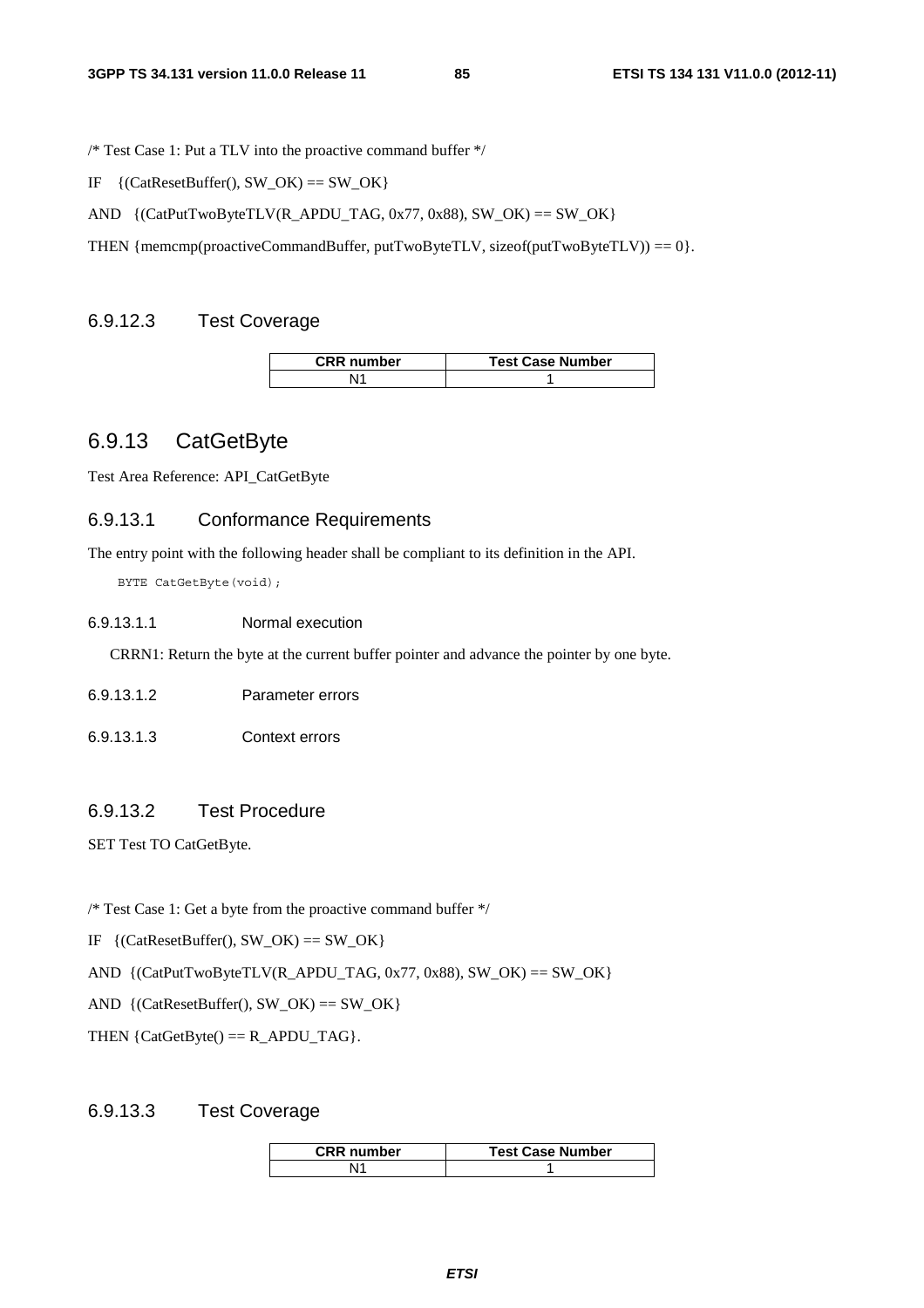# 6.9.14 CatGetData

Test Area Reference: API\_CatGetData

#### 6.9.14.1 Conformance Requirements

The entry point with the following header shall be compliant to its definition in the API.

Const void \*CatGetData(BYTE Length);

#### 6.9.14.1.1 Normal execution

CRRN1: Return the current data pointer and then increment the pointer by Length.

- 6.9.14.1.2 Parameter errors
- 6.9.14.1.3 Context errors

#### 6.9.14.2 Test Procedure

SET Test TO CatGetData

AND data TO {R\_APDU\_TAG, 0x02, 0x77, 0x88}.

/\* Test Case 1: Get some data from the proactive command buffer \*/

IF  $\{(\text{CatResetBuffer}(), SW_OK) == SW_OK\}$ 

AND {(CatPutTwoByteTLV(R\_APDU\_TAG, 0x77, 0x88), SW\_OK) == SW\_OK}

AND  $\{(\text{CatResetBuffer}(), SW_OK) == SW_OK\}$ 

THEN { $memp((BYTE*)CatGetByte()$ , data, sizeof(data)) == 0}.

### 6.9.14.3 Test Coverage

| <b>CRR</b> number | <b>Test Case Number</b> |
|-------------------|-------------------------|
|                   |                         |

# 6.9.15 CatFindNthTLV

Test Area Reference: API\_CatFindNthTLV

#### 6.9.15.1 Conformance Requirements

The entry point with the following header shall be compliant to its definition in the API.

Const void \*CatFindNthTLV(BYTE Tag, BYTE Occurrence, BYTE \*Length);

#### 6.9.15.1.1 Normal execution

CRRN1: Return a pointer to the Occurance appearance of a TLV with the provided Tag in the data buffer and the length of this TLV at Length.

CRRN2: If there are less than Occurance appearances of TLVs with the provided Tag, return null.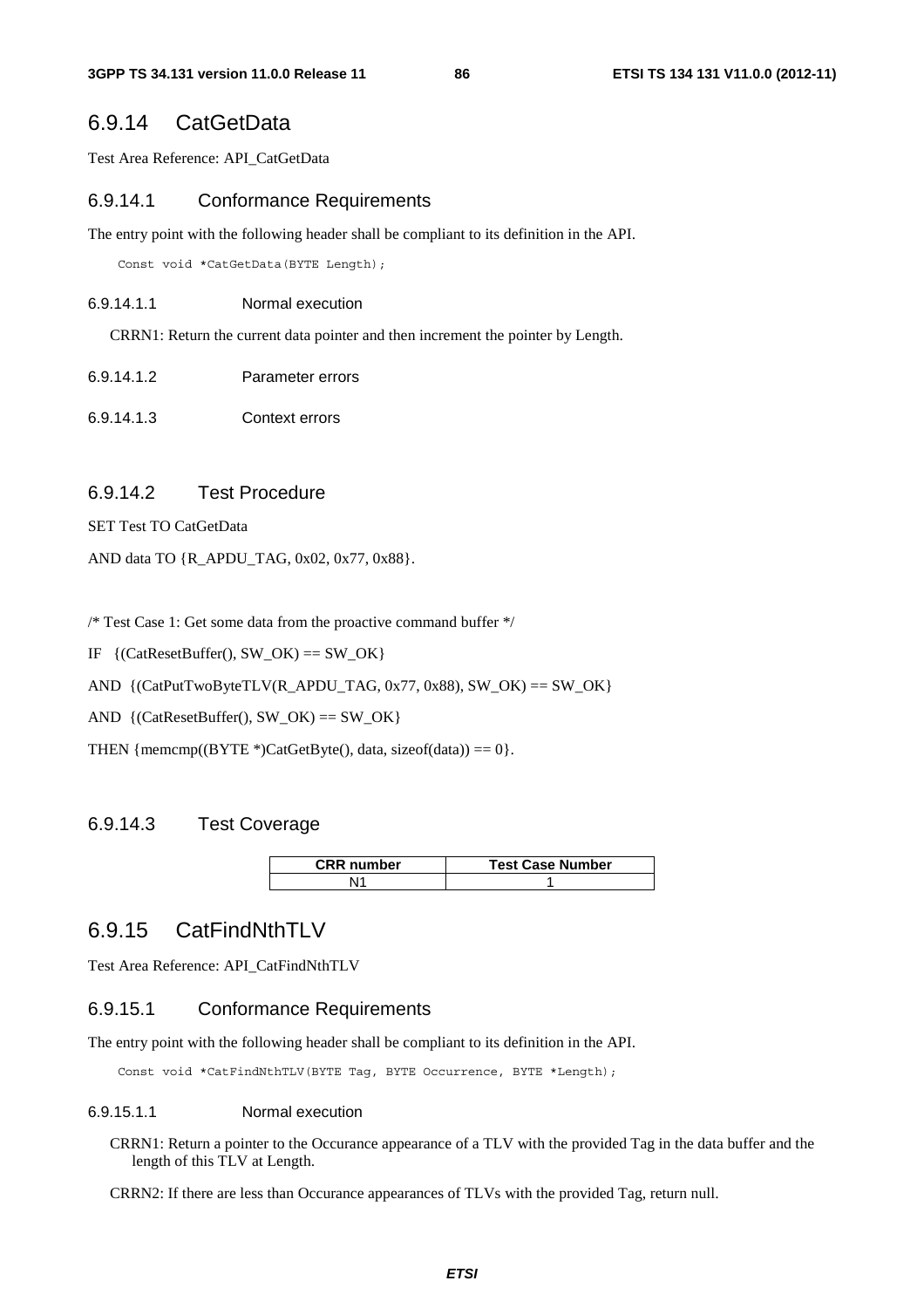CRRN3: If Length is null, do not return the Length of the TLV if one is found.

| Parameter errors |
|------------------|
|                  |

6.9.15.1.3 Context errors

#### 6.9.15.2 Test Procedure

SET Test TO CatFindNthTLV

AND tlvs TO {0x80, 0x01, 0x00, 0x81, 0x01, 0x01, 0x81, 0x02, 0x01, 0x02}.

/\* Test Case 1: Find a TLV \*/

IF  $\{(\text{CatResetBuffer}(), SW_OK) == SW_OK\}$ 

AND  $\{({\text{CatPutData}}(sizeof(tvs), tvs), SW_OK) == SW_OK\}$ 

AND  $\{(\text{CatResetBuffer}(), SW_OK) == SW_OK\}$ 

THEN { $memp((BYTE*)CatFindNthTLV(0x81, 2, buffer),$  tlvs+6, buffer[0]) == 0}.

/\* Test Case 2: Too few appearances \*/

IF  $\{({\text{Cat}ResetBuffer(), SW_OK) == SW_OK}\}$ 

AND  $\{({\text{CatPutData}}(sizeof(tvs), tvs), SW_OK) == SW_OK\}$ 

AND  $\{(\text{CatResetBuffer}(), SWOK) == SWOK\}$ 

THEN  $\{ (BYTE^*)\text{CatFindNthTLV}(0x81, 3, buffer) == NULL \}.$ 

/\* Test Case 3: Null argument \*/

IF  $\{({\text{Cat}ResetBuffer(), SW_OK) == SW_OK}\}$ 

AND  $\{({\text{CatPutData}}(sizeof(tvs), tvs), SW_OK) == SW_OK\}$ 

AND  $\{(\text{CatResetBuffer}(), SW_OK) == SW_OK\}$ 

THEN { $mememp((BYTE*)CatFindNthTLV(0x81, 2, NULL),$  tlvs+6, 4) = 0}.

# 6.9.15.3 Test Coverage

| <b>CRR</b> number | <b>Test Case Number</b> |
|-------------------|-------------------------|
|                   |                         |
| J۵                |                         |
| ю                 |                         |

# 6.9.16 CatFindNthTLVInUserBuffer

Test Area Reference: API\_CatFindNthTLVInUserBuffer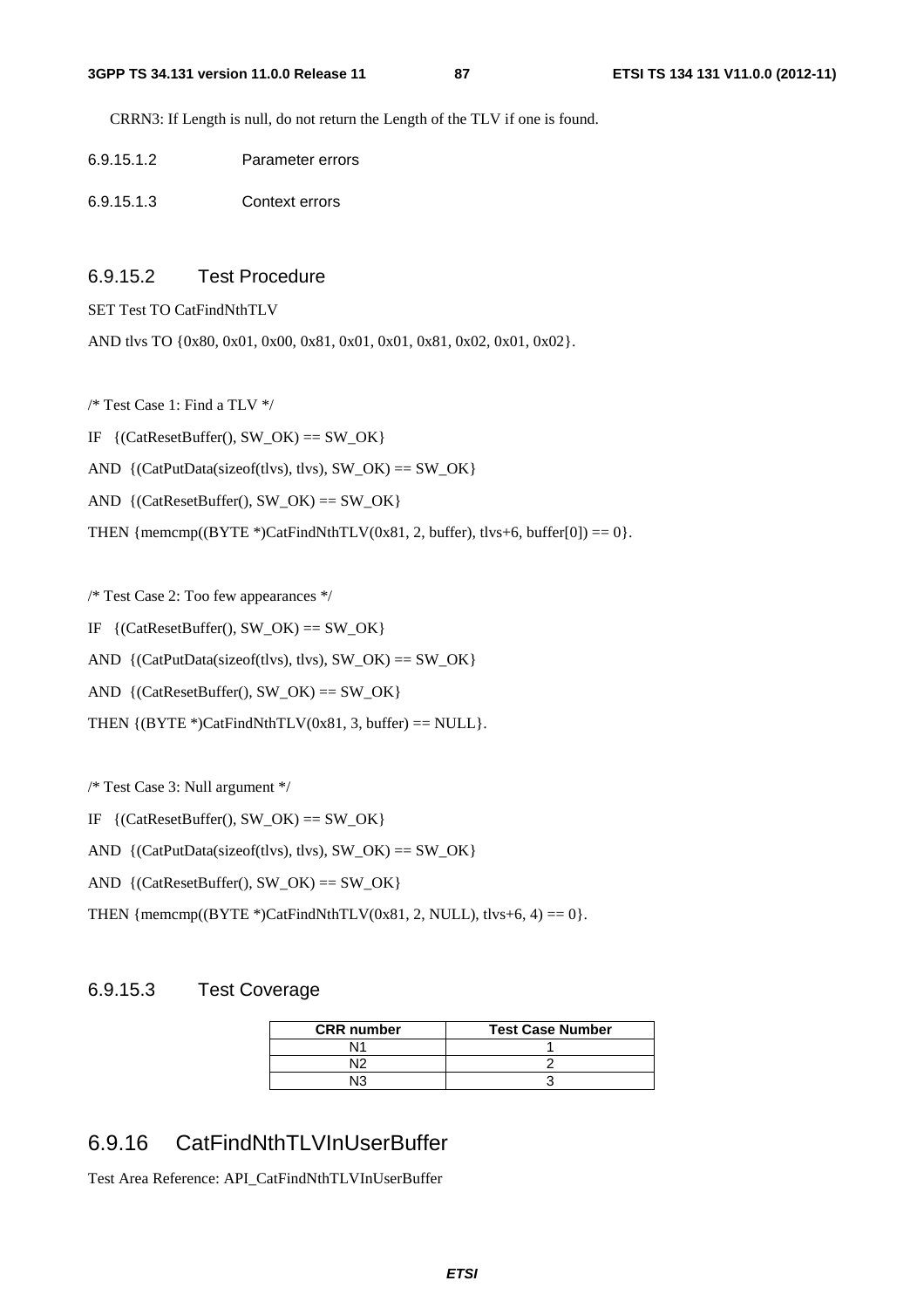# 6.9.16.1 Conformance Requirements

The entry point with the following header shall be compliant to its definition in the API.

```
 Const void *CatFindNthTLVInUserBuffer(BYTE BufferLen, 
                         const void *Buffer, BYTE Tag, 
                         BYTE Occurrence, BYTE *Length);
```
#### 6.9.16.1.1 Normal execution

CRRN1: Return a pointer to the Occurance appearance of a TLV with the provided Tag in the provided buffer and the length of this TLV at Length.

CRRN2: If there are less than Occurance appearances of TLVs with the provided Tag, return null.

CRRN3: If Length is null, do not return the Length of the TLV if one is found.

CRNN4: If BufferLen is zero or Buffer is null, the invocation is a NOP that returns null.

| 6.9.16.1.2 | Parameter errors |
|------------|------------------|
|------------|------------------|

6.9.16.1.3 Context errors

# 6.9.16.2 Test Procedure

SET Test TO CatFindNthTLVInUserBuffer

AND tlvs TO {0x80, 0x01, 0x00, 0x81, 0x01, 0x01, 0x81, 0x02, 0x01, 0x02}.

/\* Test Case 1: Find a TLV \*/

IF  $\{OK\}$ 

THEN { $memcmp((BYTE*)CatFindNthTLVInUserBuffer(sizeof(tlvs), tlvs, 0x81, 2, buffer), tlvs+6, buffer[0]) = 0$ }.

/\* Test Case 2: Too few appearances \*/

IF {OK}

THEN  $\{ (BYTE^*)\text{CatFindNthTLVInUserBuffer} (size of (tvs), tvs, 0x81, 3, buffer) == NULL \}.$ 

/\* Test Case 3: Length null \*/

IF {OK}

THEN  ${CatFindNthTLVInUserBuffer(sizeof(tlvs), tlvs, 0x81, 2, NULL) = tlvs+6}.$ 

/\* Test Case 4: Buffer null \*/

IF {OK}

THEN {CatFindNthTLVInUserBuffer(0, NULL, 0x81, 2, buffer) ==  $0$  }.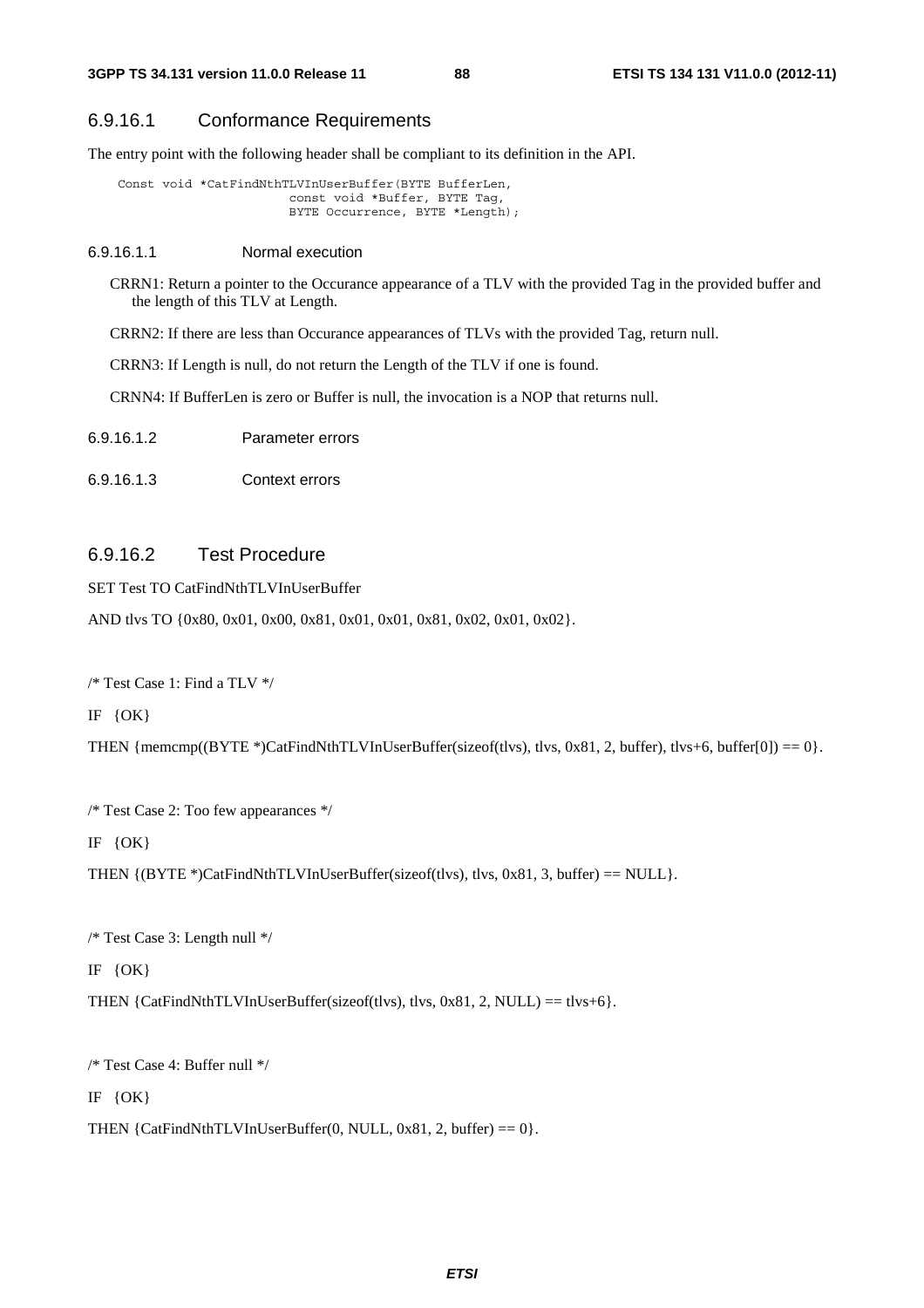# 6.9.16.3 Test Coverage

| <b>CRR</b> number | <b>Test Case Number</b> |
|-------------------|-------------------------|
| N1                |                         |
| N١                |                         |
| NЗ                |                         |
| N4                |                         |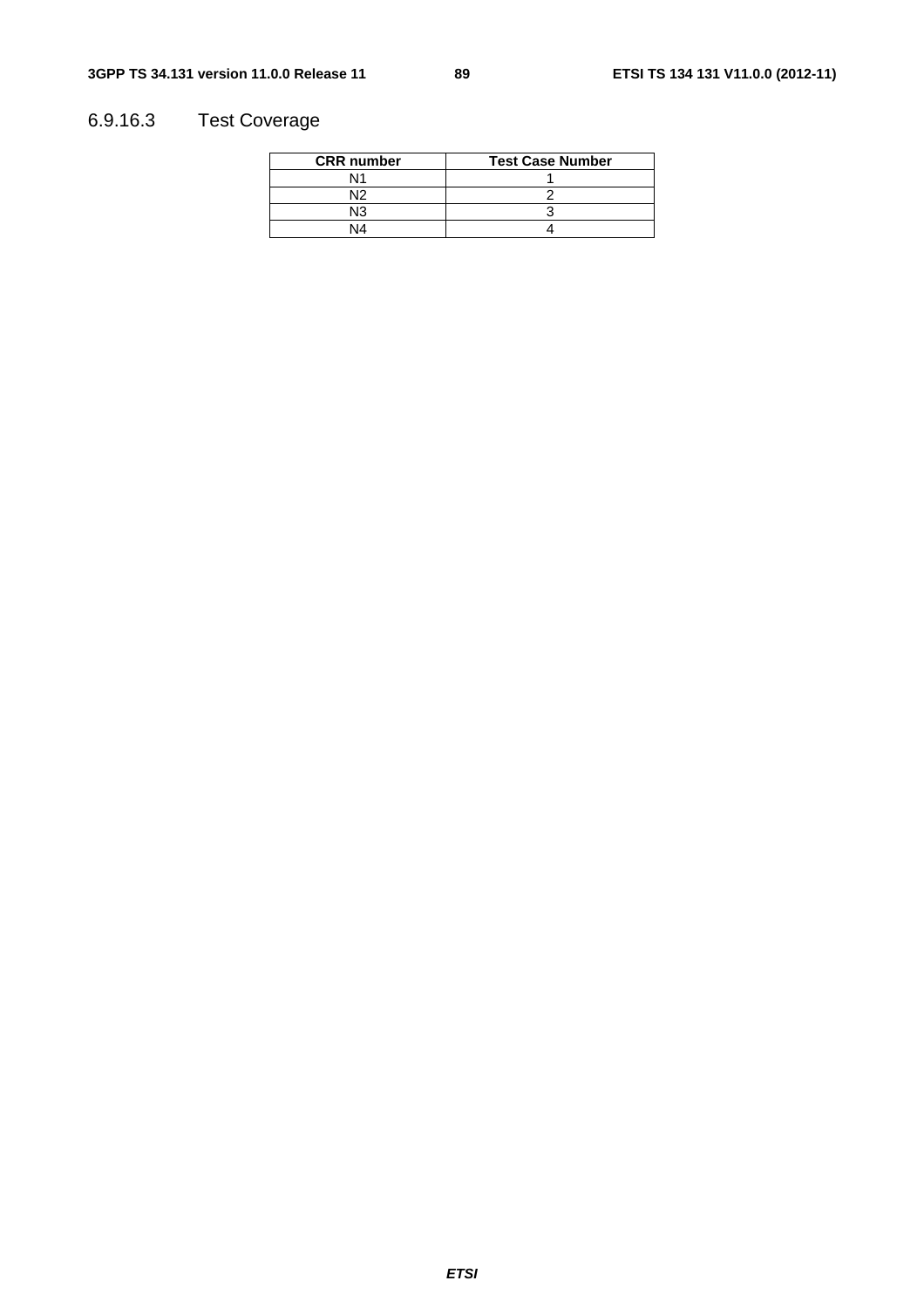# Annex A (normative): Script file syntax and format description

# A.1 Syntax description

```
Following is a syntax description in BNF. 
\langlestatement list\rangle ::= \{ \langlestatement\rangle \n] +<statement> ::= <simple> | <switch> | <blank line>
\langlesimple\rangle ::= \langlereset\rangle |\langleinit\rangle |\langle \langlecommand\rangle |\langle \rangle \langle remark\rangle<reset> ::= RST
<init> ::= INI <hexdata>
<command> ::= CMD <hexdata> [ <response> ] ( <status> ) 
<response> ::= [ <hexdata> ]
<status> ::= ( <hexdata> ) 
<remark> ::= REM <text line>
\langleswitch> ::= SWI {\langle [\langlelabelled list>] + }
<labelled list> ::= <label> : \n <statement list> 
Description of syntax metalanguage : 
\n represents a linebreak 
[x] means x can appear optionally
[x] + means 1 or more appearances of x
x | y means x or y
[]{}: (bold) these are characters that appear literally in the script files 
<text line> any character until the end of the line
```
*<blank line>* a line containing no text is acceptable

*<hexdata>* data written in hexadecimal, each byte separated from the following by a whitespace

Each simple statement beginning with 3 characters different than the ones defined indicates another tool command, and shall be ignored by the parser if not recognised.

' ', '\t' : Can be used as separator

A long statement can be broken into several lines by using the character '**\**' at the end of each line which is not the last one in the statement.

For more details refer to the examples in A.3.

# A.2 Semantics

Following is the meaning of each of the statements: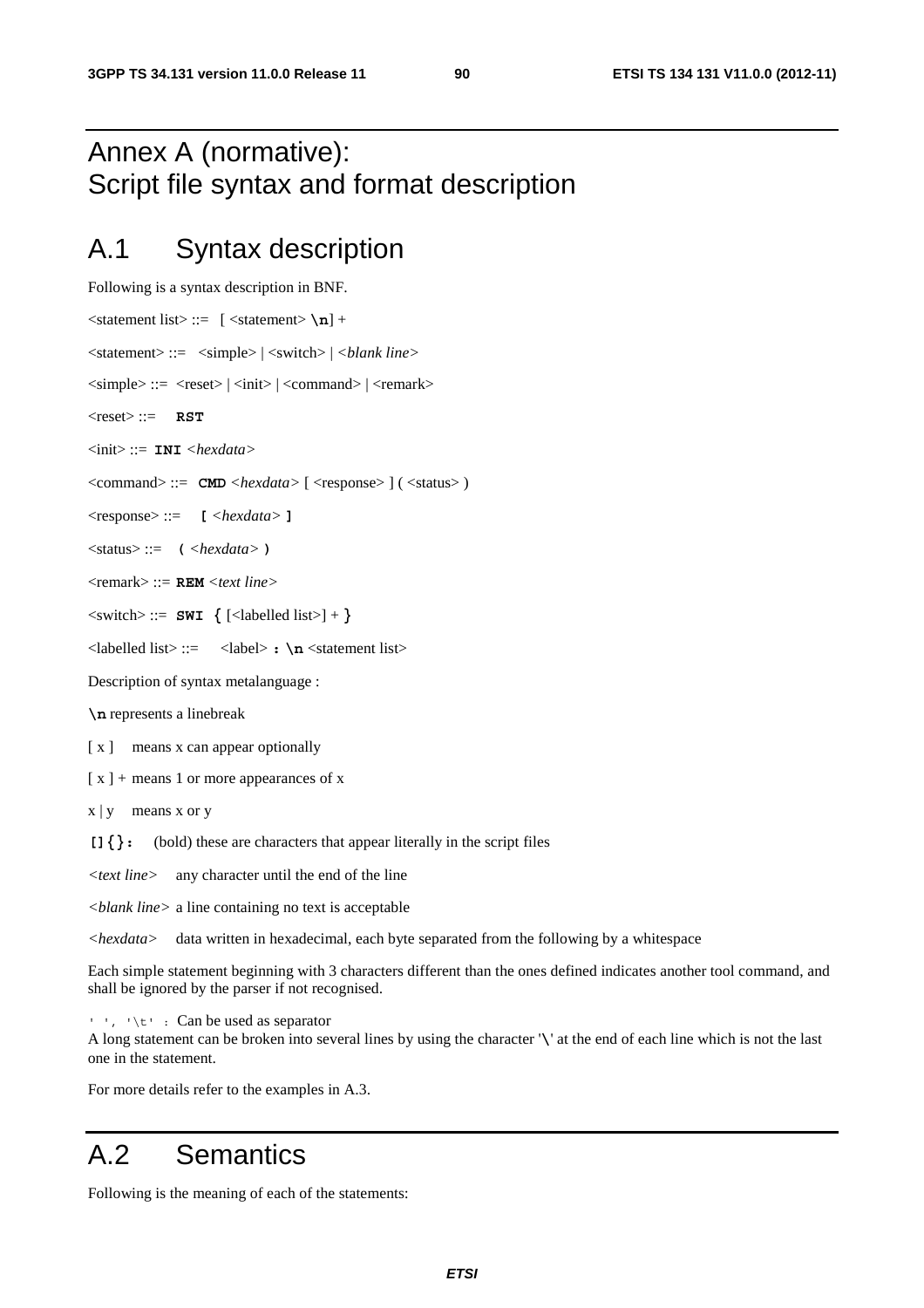- **CMD** : Sends an APDU Command to the card, including (optionally) the expected response data and also (optionally) the expected status words SW1, SW2.
- **RST** : Resets and powers on the card
- **INI** : Performs the terminal profile with the following data. Afterwards, it shall perform all the fetch and terminal response commands until there is no proactive session in progress.

**SWI** : Activates a switch condition. Every labelled list represents a list of statements to be executed, if the label matches the SW resulting from the previously executed command.

Evaluation of expected response and status in the case of a CMD:

- <response> data within **[**…**]** has to be checked, it needs to be present for an outgoing command. Bytes written as XX shall not be checked by the APDU tool.
- <status> status contained within **(**…**)** has to be checked; when several status are valid they shall be separated by commas. Bytes written as XX shall not be checked by the APDU tool.

# A.3 Example

```
REM this is an example
```

```
RST 
INI FF FF FF FF FF FF FF FF FF FF FF FF FF FF FF FF 
REM Case 1 example 
CMD A0 C2 00 00 00 (91 33 , 69 XX) 
REM Case 2 example 
CMD A0 B6 00 00 07 \ 
     [XX XX XX 55 55 XX 55] \ 
     (91 33 , 67 XX) 
CMD A0 B6 00 00 07 \ 
     (91 33 , 67 XX) 
CMD A0 C0 00 00 1F \ 
     [10 A0 00 00 00 09 00 02 FF FF FF FF 89 28 A4 05 \ 
     02 0D CC CC CC CC CC CC CC CC CC CC CC CC CC ] \ 
     (90 00) 
REM Case 3 example 
CMD A0 C2 00 00 33 \ 
     D1 31 82 02 83 81 06 05 80 11 22 33 44 8B 24 40 \ 
     08 00 24 23 85 18 41 04 51 10 10 00 00 00 00 13 \ 
     02 70 00 00 0E 0D 00 00 00 00 28 A4 05 00 00 00 \ 
     00 00 00 \ 
     (90 00) 
REM Case 4 example with switch statement 
CMD 00 A4 04 00 10 \ 
     A0 00 00 00 09 00 02 FF FF FF FF 89 41 04 44 02 \ 
     (61 XX, 6A 82) 
SWI { 
61 XX: 
CMD 00 C0 00 00 14 \ 
     [10 A0 00 00 00 09 00 02 FF FF FF FF 89 41 04 44 \ 
    02 02 CC CC]
     (90 00) 
CMD A0 A4 00 00 02 \ 
     3F 00 
6A 82: 
RST 
}
```
# A.4 Style and formatting

In order to show a common appearance all the scripts shall follow those format rules:

− start always with a 'RST' followed by an 'INI' command.

**REM** : Used for comments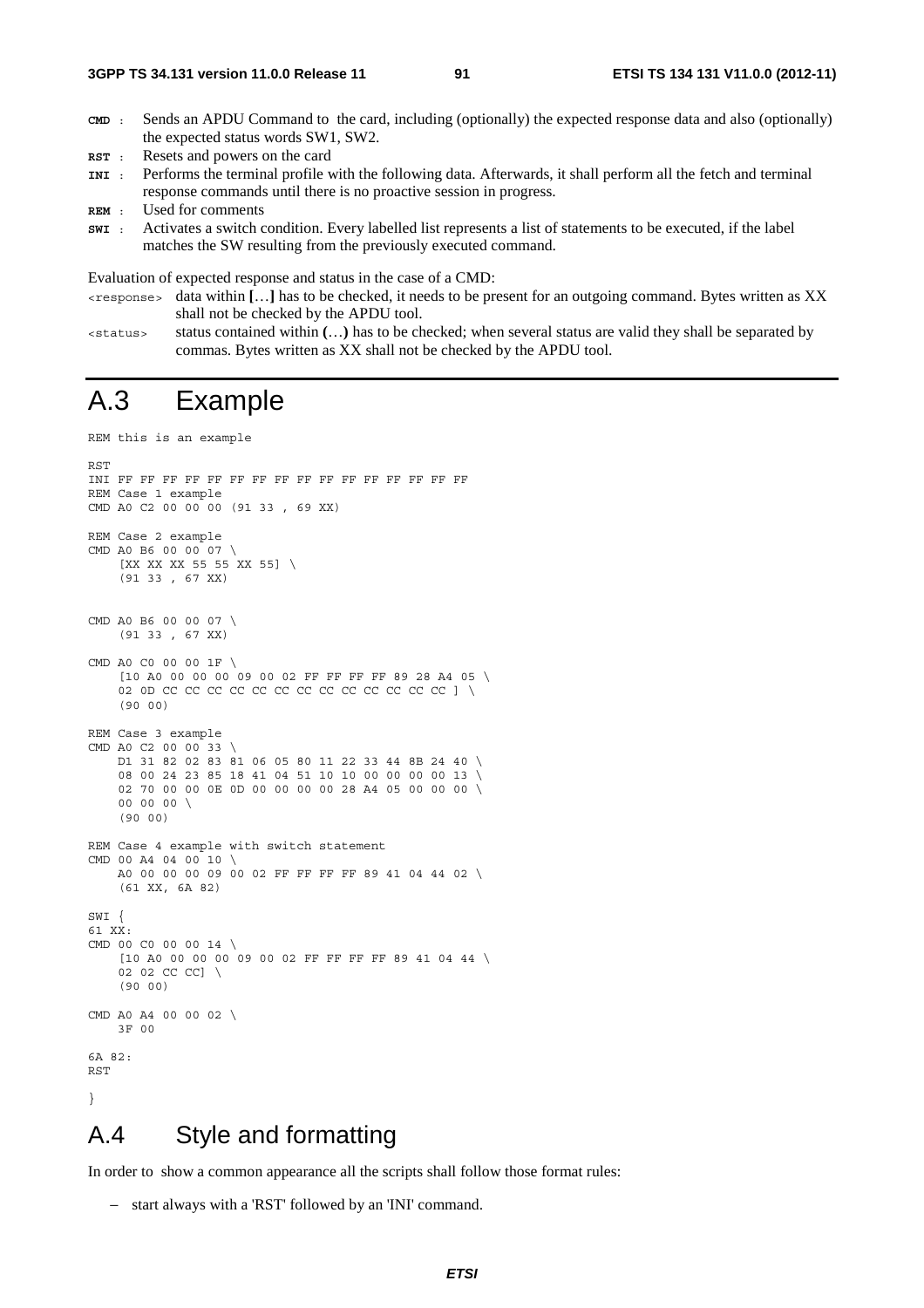− The command, data to be checked and status to be checked shall be presented in the following order:

CMD COMMAND [EXPECTED DATA] (EXPECTED STATUS)

- − APDU shall be presented with command (CLA INS P1 P2 P3) in one line and data (if present) in next line grouped 16 bytes per line (see example above).
- − The expected data (if present) shall be presented in 16 bytes groups per line (see example above).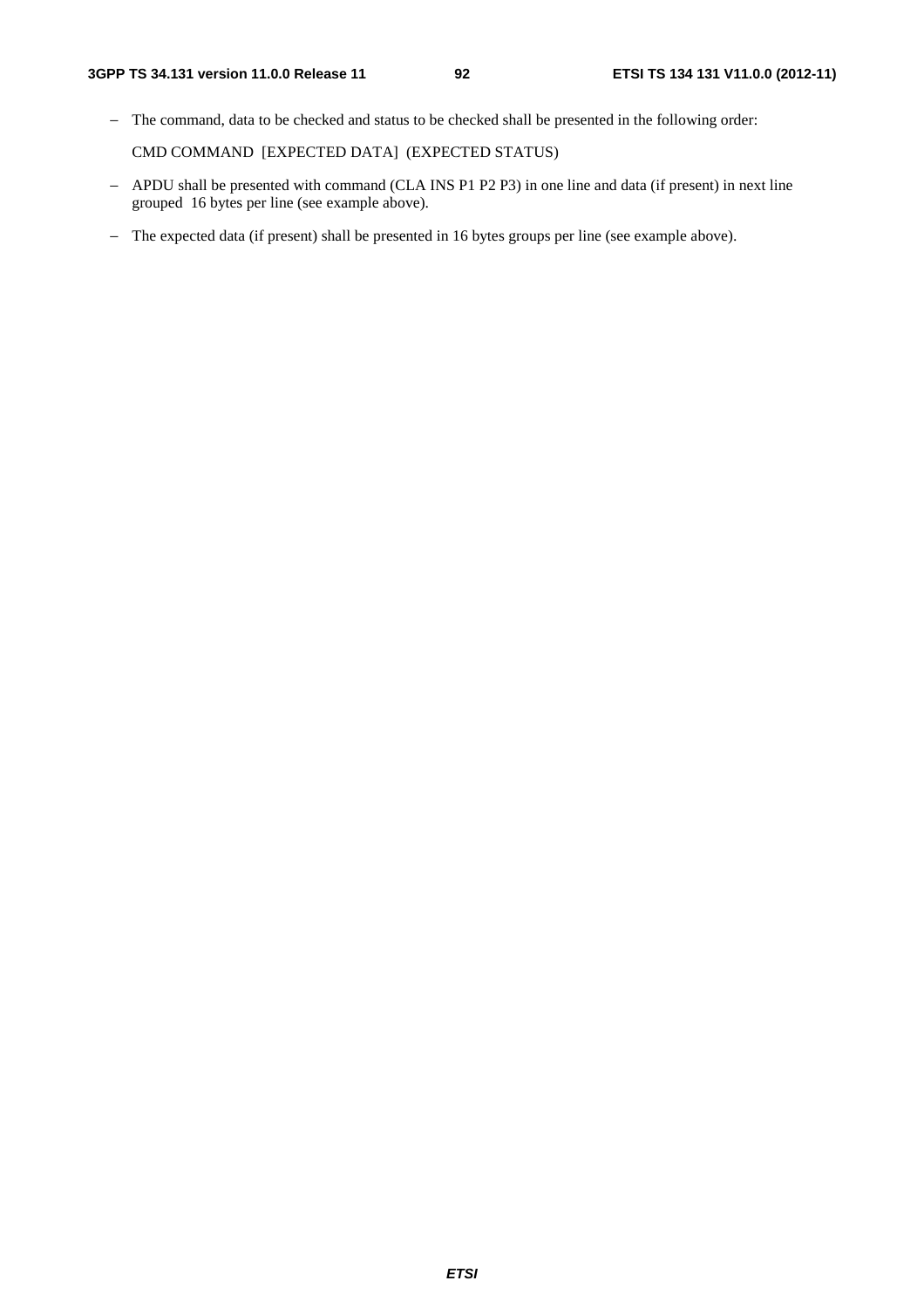# Annex B (normative): Default Prepersonalisation

# B.1 General Default Prepersonalisation

This table shows the default prepersonalisation, the file system and the files' content, that the test SIM cards shall contain unless otherwise stated.

| <b>Name</b>                | <b>Identifier</b> | <b>Default Value</b>                                                                                                    | <b>Special Features</b>                    |
|----------------------------|-------------------|-------------------------------------------------------------------------------------------------------------------------|--------------------------------------------|
| EF <sub>ICCID</sub>        | 2FE2              | $_{\rm FF}$<br>FF<br>FF<br>FF FF<br>OF FF<br>FF<br>FF<br>$_{\rm FF}$                                                    | This value is not compliant with GSM 11.11 |
| EF <sub>IMSI</sub>         | 6F07              | FF FF FF FF<br>FF<br>FF FF<br>FF FF                                                                                     | This value is not compliant with GSM 11.11 |
| $EF_{LP}$                  | 6F05              | 01 FF FF<br>$_{\rm FF}$                                                                                                 |                                            |
| $EF_{\sf Kc}$              | 6F20              | FF FF<br>$_{\rm FF}$<br>FF FF FF FF<br>FF 07                                                                            |                                            |
| <b>EFPLMNsel</b>           | 6F30              | FF FF<br>FF<br>FF<br>FF FF<br>$\rm FF$<br>$_{\rm FF}$<br>FF<br>FF FF<br>FF                                              |                                            |
|                            |                   | FF<br>FF FF FF FF FF FF FF FF FF FF FF                                                                                  |                                            |
| <b>EFHPLMN</b>             | 6F31              | 05                                                                                                                      |                                            |
| EF <sub>ACMmax</sub>       | 6F37              | 00 00 00                                                                                                                | Access condition UPDATE: CHV1              |
| EF <sub>SST</sub>          | 6F38              | 3F C3 03 0C 00 FF 0F 00 33<br>FF                                                                                        |                                            |
| <b>EFACM</b>               | 6F39              | 00 00 00                                                                                                                | Access condition UPDATE: CHV1              |
| <b>EFPUCT</b>              | 6F41              | FF FF 00 00<br>FF                                                                                                       | Access condition UPDATE: CHV1              |
| <b>EF<sub>BCCH</sub></b>   | 6F74              | FF FF FF FF FF FF FF FF FF FF FF<br>FF                                                                                  |                                            |
|                            |                   | FF FF FF FF                                                                                                             |                                            |
| EFACC                      | 6F78              | 00 00                                                                                                                   |                                            |
| EFFPLMN                    | 6F7B              | FF FF FF<br>FF FF FF FF<br>FF FF<br>$_{\rm FF}$<br>FF FF                                                                |                                            |
| EFLOCI                     | 6F7E              | $_{\rm FF}$<br>FF 00 F0<br>FF<br>$_{\rm FF}$<br>0 <sup>0</sup><br>0 <sup>0</sup><br>0 <sup>0</sup><br>$_{\rm FF}$<br>01 |                                            |
| EFAD                       | 6FAD              | 00 FF FF                                                                                                                |                                            |
| <b>EF</b> <sub>Phase</sub> | 6FAE              | 03                                                                                                                      |                                            |
| <b>EFFDN</b>               | 6F3B              | Default value in all the records:                                                                                       | Records: 5                                 |
|                            |                   | FF FF FF FF FF FF FF FF FF FF FF FF<br>FF FF FF FF FF FF FF FF FF FF FF<br>FF                                           |                                            |
|                            |                   | FF.<br>FF FF FF                                                                                                         |                                            |
| <b>EF</b> <sub>SMSP</sub>  | 6F42              | FF FF FF FF FF FF FF FF FF FF FF FF                                                                                     | Records: 1                                 |
|                            |                   | FF FF FF FF FF FF FF FF FF FF FF<br>FF                                                                                  |                                            |
|                            |                   | FF FF FF FF FF FF FF FF FF FF FF<br>FF.                                                                                 |                                            |
|                            |                   | FF<br>FF FF FF FF FF                                                                                                    |                                            |
| EFLND                      | 6F44              | FF FF FF FF FF FF FF FF FF FF FF FF<br>FF FF FF FF FF FF FF FF FF FF FF<br>FF.                                          | Records: 1                                 |
|                            |                   | FF FF FF FF                                                                                                             |                                            |
| EF <sub>SMSS</sub>         | 6F43              | FF FF                                                                                                                   |                                            |
| EF <sub>SMS</sub>          | 6F3C              | $1st record: 00 FF  FF(length 176)$                                                                                     | Records: 3                                 |
|                            |                   | $2nd record: 00 FF$ FF (length 176)                                                                                     |                                            |
|                            |                   | $3^{rd}$ record: 00 FF $FF(length 176)$                                                                                 |                                            |
| EFADN                      | 6F3A              | FF FF FF FF FF FF FF FF FF FF FF FF                                                                                     | Records: 1                                 |
|                            |                   | FF FF FF FF FF FF FF FF FF FF FF FF                                                                                     |                                            |
|                            | 6F3D              | FF FF FF FF<br>FF FF FF FF FF FF FF FF FF<br>FF FF FF                                                                   |                                            |
| EF <sub>ccP</sub>          |                   | FF FF                                                                                                                   |                                            |
| EF <sub>MSISDN</sub>       | 6F40              | FF<br>$_{\rm FF}$<br>FF FF FF FF FF FF<br>FF FF FF<br>FF                                                                | Records: 1                                 |
|                            |                   | FF FF FF FF FF FF FF FF FF FF FF                                                                                        |                                            |
|                            |                   | FF<br>FF FF FF                                                                                                          |                                            |
| EF <sub>SDN</sub>          | 6F49              | $_{\rm FF}$<br>FF FF FF FF FF FF<br>FF<br>FF FF FF<br>FF.                                                               | Records: 1                                 |
|                            |                   | FF FF FF FF FF FF FF FF FF FF FF<br>FF.                                                                                 |                                            |
|                            |                   | FF FF<br>FF<br>FF<br>85<br>OC 54<br>4F 4F 4C 4B 49 54 20 54 45                                                          |                                            |
| <b>EF</b> <sub>SUME</sub>  | 6F54              | 53<br>54 FF FF FF FF                                                                                                    |                                            |
| EF <sub>CBMI</sub>         | 6F45              | FF FF                                                                                                                   |                                            |
| $EF_{IM}$                  | 4F20              | FF FF FF FF FF FF FF FF FF FF FF                                                                                        |                                            |

The default value for the CHV1 shall be "0x31 0x31 0x31 0x31 0xFF 0xFF 0xFF 0xFF" and its state shall be 'disabled' during test Applications execution.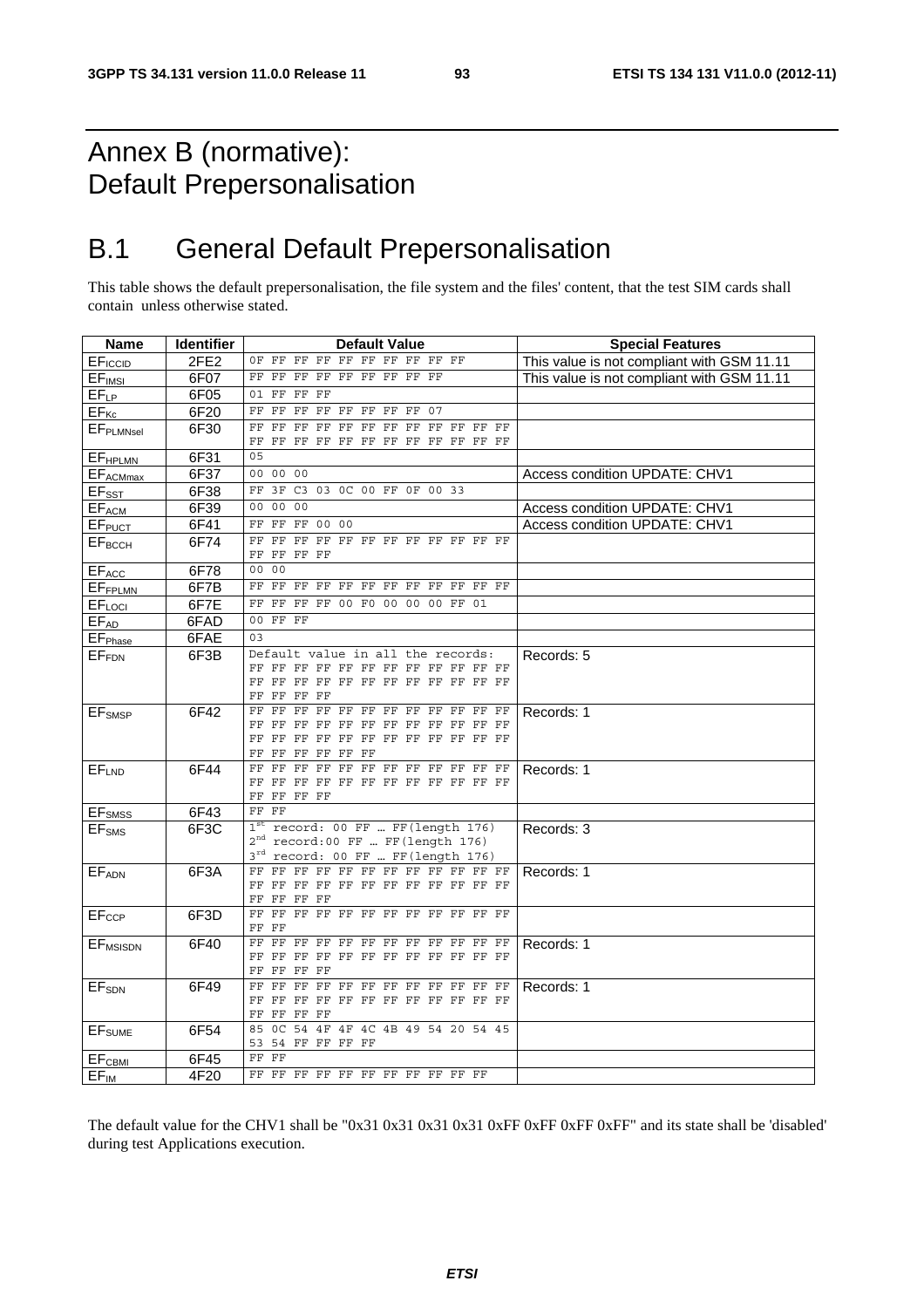# B.2 File System Access Default Prepersonalisation

# B.2.1 DF<sub>SIMTEST</sub> (SIM Test)

Identifier: '3113'

# B.2.2 EF<sub>TNR</sub> (Transparent Never Read)

| Identifier: '6F01'                                                                                                 |                              | Structure: transparent |                      | Mandatory |         |
|--------------------------------------------------------------------------------------------------------------------|------------------------------|------------------------|----------------------|-----------|---------|
|                                                                                                                    | File size: 3 bytes           |                        | Update activity: low |           |         |
| <b>Access Conditions:</b><br><b>READ NEVER</b><br>UPDATE ALWAYS<br><b>INVALIDATE ALWAYS</b><br>REHABILITATE ALWAYS |                              |                        |                      |           |         |
| <b>Bytes</b>                                                                                                       | Description<br>Default Value |                        |                      | M/O       | Length  |
| $1 - 3$                                                                                                            | <b>Test Data</b>             |                        | AA AA AA             | M         | 3 bytes |

# B.2.3 EF<sub>TNU</sub> (Transparent Never Update)

|                                                                                                                    | Identifier: '6F02' | Structure: transparent |                      | Mandatory |         |  |
|--------------------------------------------------------------------------------------------------------------------|--------------------|------------------------|----------------------|-----------|---------|--|
|                                                                                                                    | File size: 3 bytes |                        | Update activity: low |           |         |  |
| <b>Access Conditions:</b><br><b>READ ALWAYS</b><br>UPDATE NEVER<br><b>INVALIDATE ALWAYS</b><br>REHABILITATE ALWAYS |                    |                        |                      |           |         |  |
| M/O<br>Description<br>Default Value<br><b>Bytes</b>                                                                |                    |                        | Length               |           |         |  |
| $1 - 3$                                                                                                            | Test Data          | 55 55 55<br>М          |                      |           | 3 bytes |  |

# B.2.4 EF<sub>TARU</sub> (Transparent Always Read and Update)

|              | Identifier: '6F03'<br>Mandatory<br>Structure: transparent |                                                                                                                     |                      |     |              |
|--------------|-----------------------------------------------------------|---------------------------------------------------------------------------------------------------------------------|----------------------|-----|--------------|
|              | File size: 260 bytes                                      |                                                                                                                     | Update activity: low |     |              |
|              |                                                           | <b>Access Conditions:</b><br><b>READ ALWAYS</b><br>UPDATE ALWAYS<br><b>INVALIDATE ALWAYS</b><br>REHABILITATE ALWAYS |                      |     |              |
| <b>Bytes</b> | Description                                               |                                                                                                                     | Default Value        | M/O | Length       |
| $1 - 260$    | Test Data                                                 |                                                                                                                     | FFFF                 | м   | 260<br>bytes |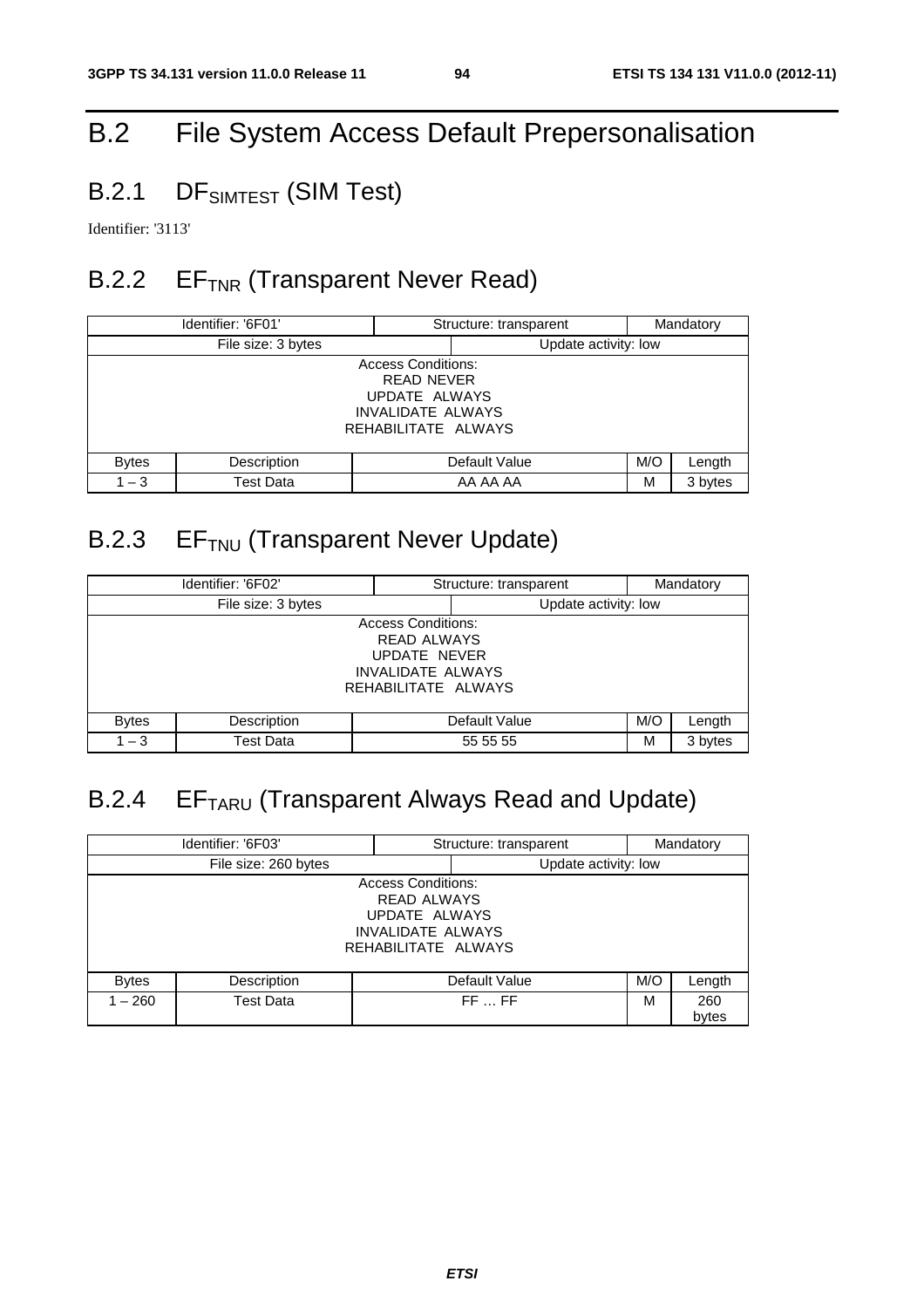# B.2.5 EF<sub>CNR</sub> (Cyclic Never Read)

| Identifier: '6F04'     |                  |                           | Structure: cyclic        |                       | Mandatory |  |
|------------------------|------------------|---------------------------|--------------------------|-----------------------|-----------|--|
| Record length: 3 bytes |                  |                           |                          | Update activity: high |           |  |
|                        |                  | <b>Access Conditions:</b> |                          |                       |           |  |
|                        | READ NEVER       |                           |                          |                       |           |  |
|                        |                  |                           | UPDATE ALWAYS            |                       |           |  |
|                        |                  |                           | INCREASE ALWAYS          |                       |           |  |
|                        |                  |                           | <b>INVALIDATE ALWAYS</b> |                       |           |  |
|                        |                  |                           | REHABILITATE ALWAYS      |                       |           |  |
|                        |                  |                           |                          |                       |           |  |
| Logical                | Description      |                           | Default Value            | M/O                   | Length    |  |
| Record                 |                  |                           |                          |                       |           |  |
| Number                 |                  |                           |                          |                       |           |  |
|                        | <b>Test Data</b> |                           | 00 00 00                 | М                     | 3 bytes   |  |
| $\overline{2}$         | Test Data        |                           | 00 00 00                 | М                     | 3 bytes   |  |

# B.2.6 EF<sub>CNU</sub> (Cyclic Never Update)

| Identifier: '6F05'                                                                                                                   |             |  | Structure: cyclic |                       | Mandatory |  |
|--------------------------------------------------------------------------------------------------------------------------------------|-------------|--|-------------------|-----------------------|-----------|--|
| Record length: 3 bytes                                                                                                               |             |  |                   | Update activity: high |           |  |
| <b>Access Conditions:</b><br><b>READ ALWAYS</b><br>UPDATE NEVER<br>INCREASE NEVER<br><b>INVALIDATE ALWAYS</b><br>REHABILITATE ALWAYS |             |  |                   |                       |           |  |
| Logical<br>Record<br>Number                                                                                                          | Description |  | Default Value     | M/O                   | Length    |  |
|                                                                                                                                      | Test Data   |  | 00 00 00          | М                     | 3 bytes   |  |
| $\mathcal{P}$                                                                                                                        | Test Data   |  | 00 00 00          | М                     | 3 bytes   |  |

# B.2.7 EF<sub>CNIC</sub> (Cyclic Never Increase)

|                        | Identifier: '6F06  |                           | Structure: cyclic        |                       | Mandatory |
|------------------------|--------------------|---------------------------|--------------------------|-----------------------|-----------|
| Record length: 3 bytes |                    |                           |                          | Update activity: high |           |
|                        |                    | <b>Access Conditions:</b> |                          |                       |           |
|                        | <b>READ ALWAYS</b> |                           |                          |                       |           |
|                        |                    |                           | UPDATE ALWAYS            |                       |           |
|                        |                    |                           | INCREASE NEVER           |                       |           |
|                        |                    |                           | <b>INVALIDATE ALWAYS</b> |                       |           |
|                        |                    |                           | REHABILITATE ALWAYS      |                       |           |
|                        |                    |                           |                          |                       |           |
| Logical                | Description        |                           | Default Value            | M/O                   | Length    |
| Record                 |                    |                           |                          |                       |           |
| Number                 |                    |                           |                          |                       |           |
| 1                      | Test Data          |                           | 00 00 00                 | M                     | 3 bytes   |
| 2                      | Test Data          |                           | 00 00 00                 | M                     | 3 bytes   |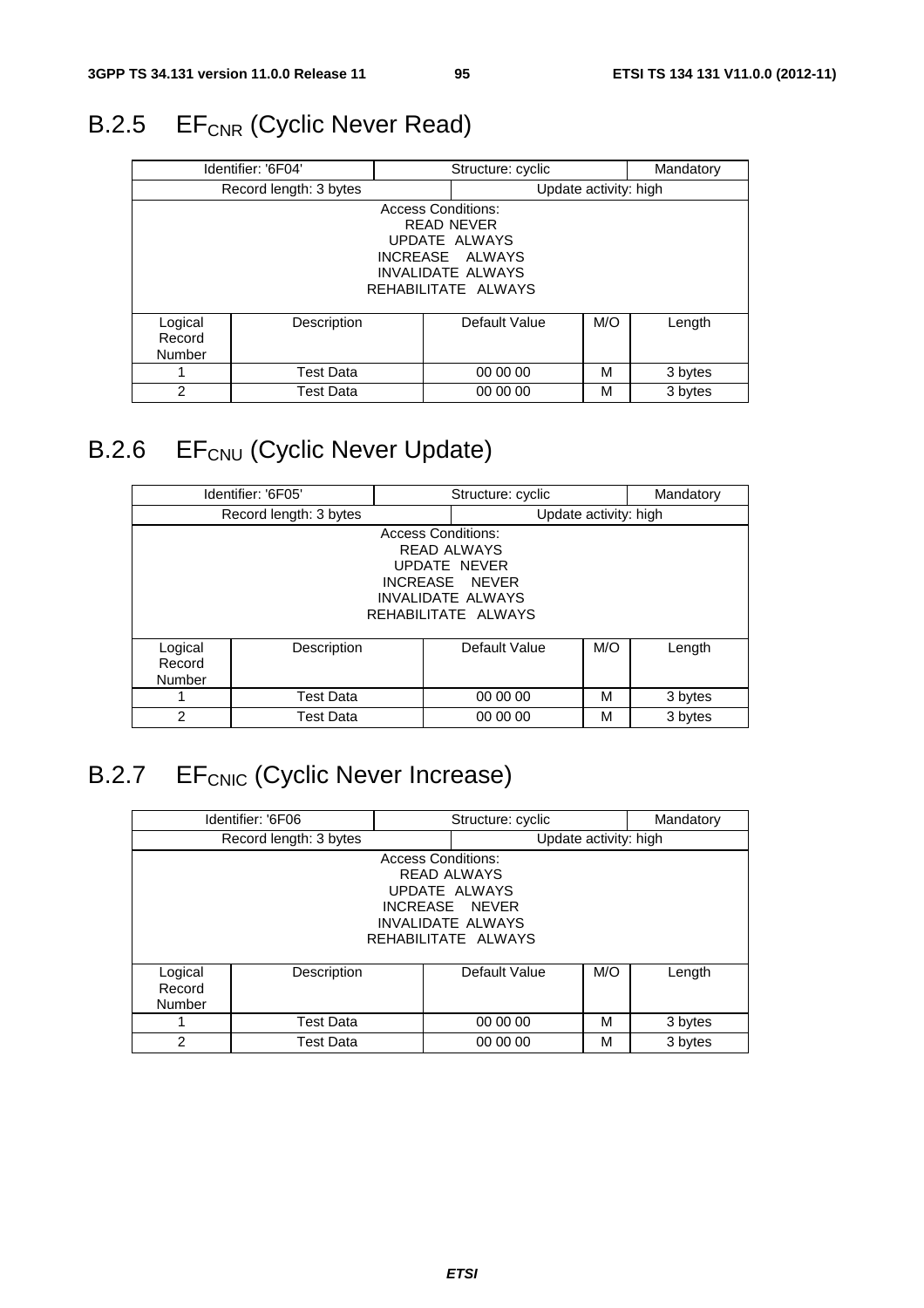# B.2.8 EF<sub>CNIV</sub> (Cyclic Never Invalidate)

| Identifier: '6F07      |                  |                           | Structure: cyclic       |                       | Mandatory |  |
|------------------------|------------------|---------------------------|-------------------------|-----------------------|-----------|--|
| Record length: 3 bytes |                  |                           |                         | Update activity: high |           |  |
|                        |                  | <b>Access Conditions:</b> |                         |                       |           |  |
|                        | READ ALWAYS      |                           |                         |                       |           |  |
|                        |                  |                           | UPDATE ALWAYS           |                       |           |  |
|                        |                  |                           | INCREASE ALWAYS         |                       |           |  |
|                        |                  |                           | <b>INVALIDATE NEVER</b> |                       |           |  |
|                        |                  |                           | REHABILITATE ALWAYS     |                       |           |  |
|                        |                  |                           |                         |                       |           |  |
| Logical                | Description      |                           | Default Value           | M/O                   | Length    |  |
| Record                 |                  |                           |                         |                       |           |  |
| Number                 |                  |                           |                         |                       |           |  |
|                        | <b>Test Data</b> |                           | 00 00 00                | М                     | 3 bytes   |  |
| $\overline{2}$         | Test Data        |                           | 00 00 00                | М                     | 3 bytes   |  |

# B.2.9 EF<sub>CNRH</sub> (Cyclic Never Rehabilitate)

|                        | Identifier: '6F08' | Structure: cyclic         |                          | Mandatory             |         |  |
|------------------------|--------------------|---------------------------|--------------------------|-----------------------|---------|--|
| Record length: 3 bytes |                    |                           |                          | Update activity: high |         |  |
|                        |                    | <b>Access Conditions:</b> |                          |                       |         |  |
|                        | <b>READ ALWAYS</b> |                           |                          |                       |         |  |
|                        |                    |                           | UPDATE ALWAYS            |                       |         |  |
|                        |                    |                           | INCREASE ALWAYS          |                       |         |  |
|                        |                    |                           | <b>INVALIDATE ALWAYS</b> |                       |         |  |
|                        |                    |                           | REHABILITATE NEVER       |                       |         |  |
|                        |                    |                           |                          |                       |         |  |
| Logical                | Description        |                           | Default Value            | M/O                   | Length  |  |
| Record                 |                    |                           |                          |                       |         |  |
| Number                 |                    |                           |                          |                       |         |  |
| 1                      | <b>Test Data</b>   |                           | 00 00 00                 | М                     | 3 bytes |  |
| 2                      | Test Data          |                           | 00 00 00                 | М                     | 3 bytes |  |

# B.2.10 EF<sub>CARU</sub> (Cyclic Always Read and Update)

| Identifier: '6F09'     |                  |                           | Structure: cyclic        |                       | Mandatory |  |
|------------------------|------------------|---------------------------|--------------------------|-----------------------|-----------|--|
| Record length: 3 bytes |                  |                           |                          | Update activity: high |           |  |
|                        |                  | <b>Access Conditions:</b> |                          |                       |           |  |
|                        |                  |                           | <b>READ ALWAYS</b>       |                       |           |  |
|                        |                  |                           | UPDATE ALWAYS            |                       |           |  |
|                        |                  |                           | INCREASE ALWAYS          |                       |           |  |
|                        |                  |                           | <b>INVALIDATE ALWAYS</b> |                       |           |  |
|                        |                  |                           | REHABILITATE ALWAYS      |                       |           |  |
|                        |                  |                           |                          |                       |           |  |
| Logical                | Description      |                           | Default Value            | M/O                   | Length    |  |
| Record                 |                  |                           |                          |                       |           |  |
| Number                 |                  |                           |                          |                       |           |  |
|                        | <b>Test Data</b> |                           | 55 55 55                 | М                     | 3 bytes   |  |
| 2                      | Test Data        |                           | AA AA AA                 | М                     | 3 bytes   |  |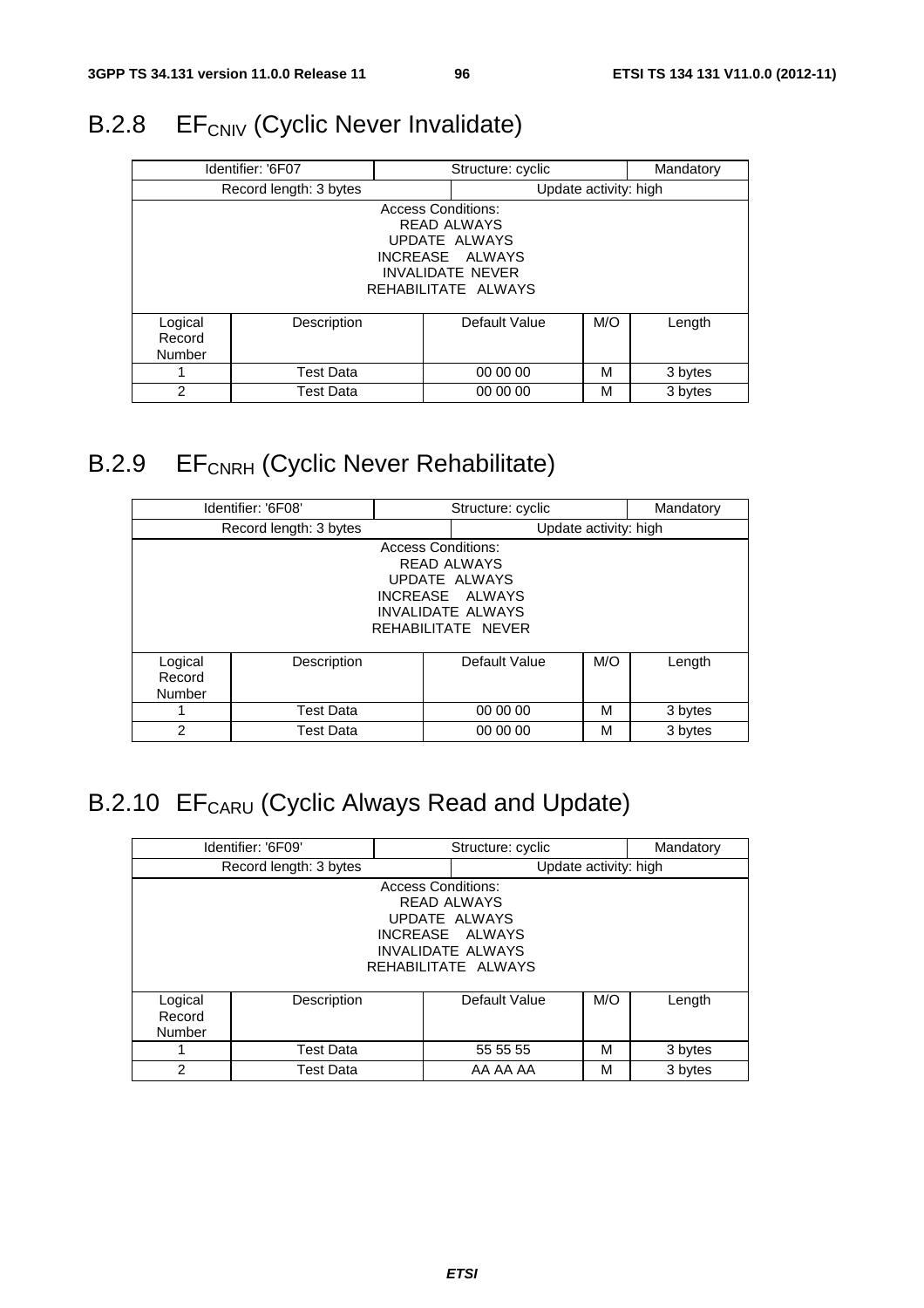# B.2.11 EF<sub>LNR</sub> (Linear Fixed Never Read)

| Identifier: '6F0A'                                                                                                 |                        |  | Structure: linear fixed<br>Mandatory |     |         |
|--------------------------------------------------------------------------------------------------------------------|------------------------|--|--------------------------------------|-----|---------|
|                                                                                                                    | Record length: 4 bytes |  | Update activity: low                 |     |         |
| <b>Access Conditions:</b><br><b>READ NEVER</b><br>UPDATE ALWAYS<br><b>INVALIDATE ALWAYS</b><br>REHABILITATE ALWAYS |                        |  |                                      |     |         |
| Logical<br>Record<br><b>Number</b>                                                                                 | Description            |  | Default Value                        | M/O | Length  |
|                                                                                                                    | Test Data - Record 1   |  | FF FF FF FF                          | М   | 4 bytes |
| 2                                                                                                                  | Test Data - Record 2   |  | FF FF FF FF                          | м   | 4 bytes |

# B.2.12 EF<sub>LNU</sub> (Linear Fixed Never Update)

| Identifier: '6F0B'                                                                                                 |                        |  | Structure: linear fixed<br>Mandatory |     |         |
|--------------------------------------------------------------------------------------------------------------------|------------------------|--|--------------------------------------|-----|---------|
|                                                                                                                    | Record length: 4 bytes |  | Update activity: low                 |     |         |
| <b>Access Conditions:</b><br><b>READ ALWAYS</b><br>UPDATE NEVER<br><b>INVALIDATE ALWAYS</b><br>REHABILITATE ALWAYS |                        |  |                                      |     |         |
| Logical<br>Record<br>Number                                                                                        | Description            |  | Default Value                        | M/O | Length  |
|                                                                                                                    | Test Data – Record 1   |  | FF FF FF FF                          | М   | 4 bytes |
| 2                                                                                                                  | Test Data - Record 2   |  | FF FF FF FF                          | М   | 4 bytes |

# B.2.13 EF<sub>LARU</sub> (Linear Fixed Always Read and Update)

| Identifier: '6F0C'                                                                                                  |                        |  | Structure: linear fixed<br>Mandatory |     |         |
|---------------------------------------------------------------------------------------------------------------------|------------------------|--|--------------------------------------|-----|---------|
|                                                                                                                     | Record length: 4 bytes |  | Update activity: low                 |     |         |
| <b>Access Conditions:</b><br><b>READ ALWAYS</b><br>UPDATE ALWAYS<br><b>INVALIDATE ALWAYS</b><br>REHABILITATE ALWAYS |                        |  |                                      |     |         |
| Logical<br>Record<br>Number                                                                                         | Description            |  | Default Value                        | M/O | Length  |
|                                                                                                                     | Test Data - Record 1   |  | 55 55 55 55                          | M   | 4 bytes |
| $\overline{2}$                                                                                                      | Test Data – Record 2   |  | AA AA AA AA                          | M   | 4 bytes |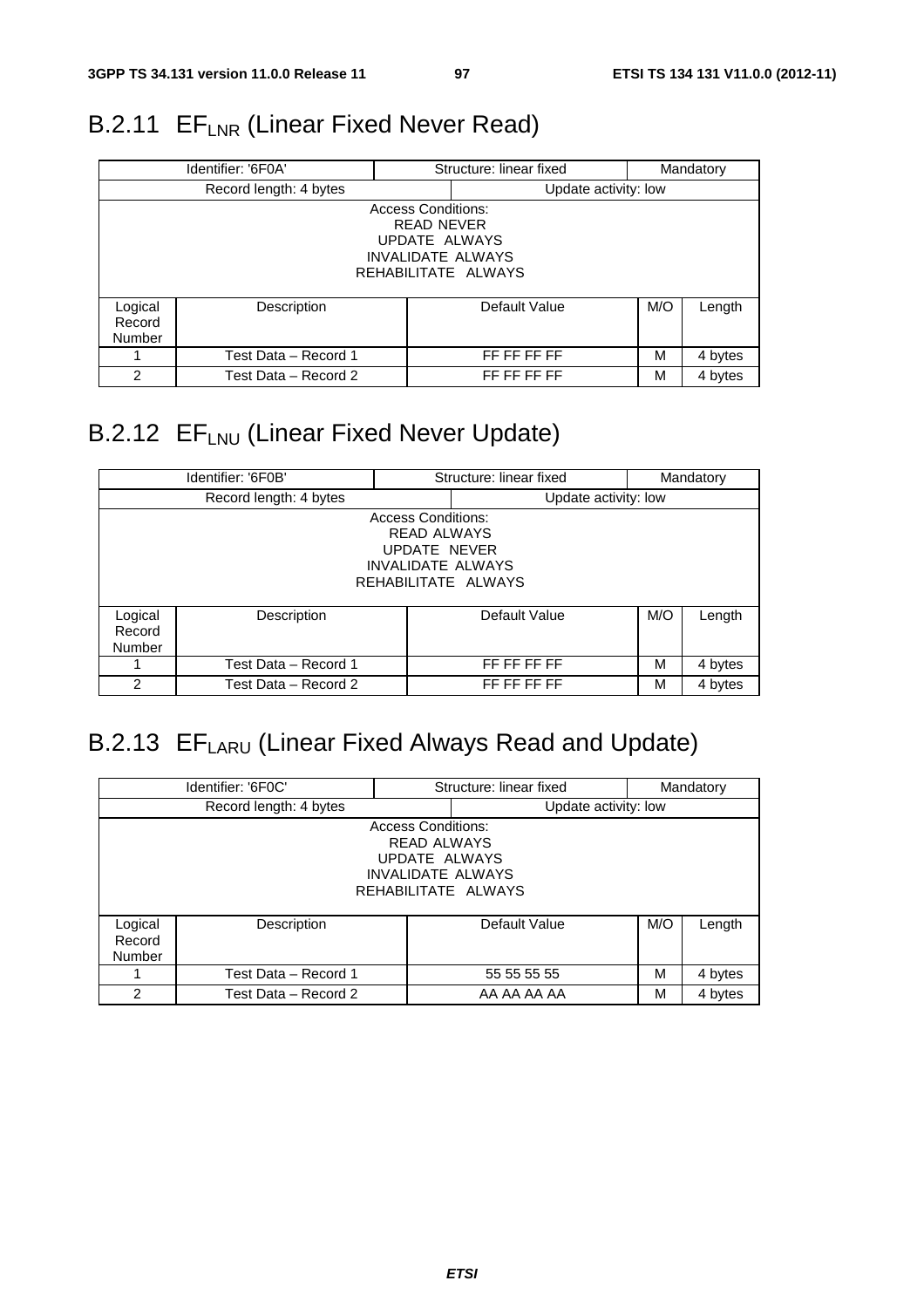# B.2.14 EF<sub>CINA</sub> (Cyclic Increase Not Allowed)

|                                                                                                                                                                                                   | Identifier: '6F0D'     | Structure: cyclic<br>Mandatory |                       |     |         |
|---------------------------------------------------------------------------------------------------------------------------------------------------------------------------------------------------|------------------------|--------------------------------|-----------------------|-----|---------|
|                                                                                                                                                                                                   | Record length: 3 bytes |                                | Update activity: high |     |         |
| <b>Access Conditions:</b><br><b>READ ALWAYS</b><br>UPDATE ALWAYS<br>INCREASE ALWAYS (see note 1)<br><b>INVALIDATE ALWAYS</b><br>REHABILITATE ALWAYS                                               |                        |                                |                       |     |         |
| Logical Record<br>Number                                                                                                                                                                          | Description            |                                | Default Value         | M/O | Length  |
|                                                                                                                                                                                                   | <b>Test Data</b>       |                                | 00 00 00              | м   | 3 bytes |
| $\mathcal{P}$                                                                                                                                                                                     | <b>Test Data</b>       |                                | 00 00 00              | м   | 3 bytes |
| Note 1:<br>This file will be personalised in a way such that increase is not allowed, as indicated by the<br>FCI byte 8, bit 7 (GSM 11.11: FCI structure of an EF returned by the SELECT command) |                        |                                |                       |     |         |

# B.2.15 EF<sub>TRAC</sub> (Transparent Read Access Condition CHV2)

|                                                                                                                               | Identifier: '6F0E'     |  | Structure: transparent |     | Mandatory |
|-------------------------------------------------------------------------------------------------------------------------------|------------------------|--|------------------------|-----|-----------|
|                                                                                                                               | Record length: 3 bytes |  | Update activity: low   |     |           |
| <b>Access Conditions:</b><br>READ CHV2<br>UPDATE ALWAYS<br>INCREASE ALWAYS<br><b>INVALIDATE ALWAYS</b><br>REHABILITATE ALWAYS |                        |  |                        |     |           |
| Logical Record<br><b>Number</b>                                                                                               | Description            |  | Default Value          | M/O | Length    |
|                                                                                                                               | Test Data              |  | 00 00 00               | м   | 3 bytes   |

# B.2.16 EF<sub>TIAC</sub> (Transparent Invalidate Access Condition CHV1)

|                                 | Identifier: '6F0F'     | Mandatory<br>Structure: transparent                                                                                                  |                      |     |         |
|---------------------------------|------------------------|--------------------------------------------------------------------------------------------------------------------------------------|----------------------|-----|---------|
|                                 | Record length: 3 bytes |                                                                                                                                      | Update activity: low |     |         |
|                                 |                        | <b>Access Conditions:</b><br><b>READ ALWAYS</b><br>UPDATE ALWAYS<br>INCREASE ALWAYS<br><b>INVALIDATE CHV1</b><br>REHABILITATE ALWAYS |                      |     |         |
| Logical Record<br><b>Number</b> | Description            |                                                                                                                                      | Default Value        | M/O | Length  |
|                                 | Test Data              |                                                                                                                                      | 00 00 00             | м   | 3 bytes |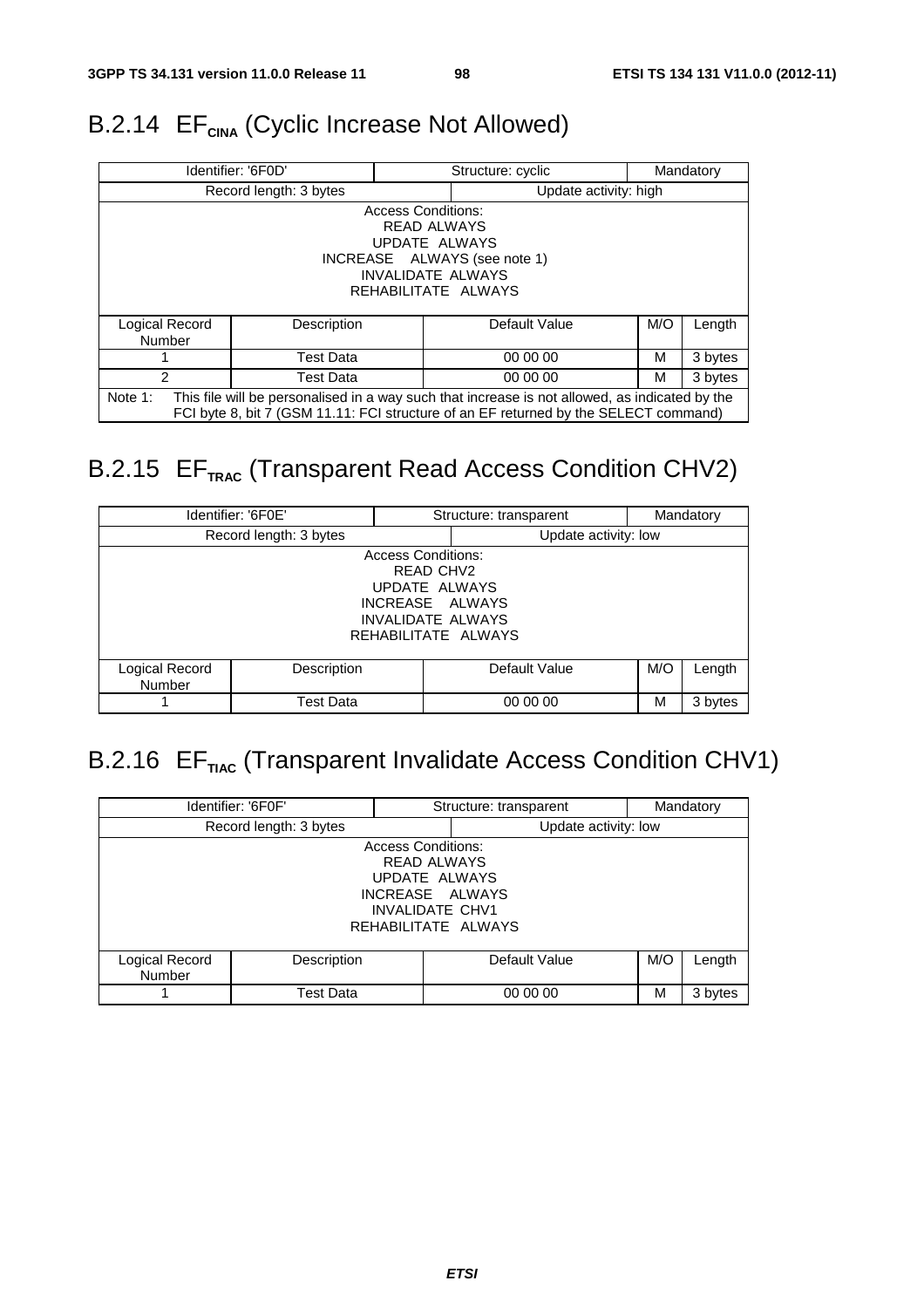# B.2.17 EF<sub>CIAC</sub> (Cyclic Increase Access Condition CHV2)

|                                                                                                                                      | Identifier: '6F10'     | Structure: cyclic<br>Mandatory |                      |   |         |
|--------------------------------------------------------------------------------------------------------------------------------------|------------------------|--------------------------------|----------------------|---|---------|
|                                                                                                                                      | Record length: 3 bytes |                                | Update activity: low |   |         |
| <b>Access Conditions:</b><br><b>READ ALWAYS</b><br>UPDATE ALWAYS<br>INCREASE CHV2<br><b>INVALIDATE ALWAYS</b><br>REHABILITATE ALWAYS |                        |                                |                      |   |         |
| Logical Record<br><b>Number</b>                                                                                                      | Description            |                                | Default Value        |   | Length  |
|                                                                                                                                      | <b>Test Data</b>       |                                | 00 00 00             | М | 3 bytes |
| 2                                                                                                                                    | <b>Test Data</b>       |                                | 00 00 00             | М | 3 bytes |

# B.2.18 EF<sub>CIAA</sub> (Cyclic Increase Access Condition ADM)

|                                                                                                              | Identifier: '6F11'     | Mandatory<br>Structure: cyclic |                      |     |         |
|--------------------------------------------------------------------------------------------------------------|------------------------|--------------------------------|----------------------|-----|---------|
|                                                                                                              | Record length: 3 bytes |                                | Update activity: low |     |         |
| <b>Access Conditions:</b><br><b>READ ALWAYS</b><br>UPDATE ALWAYS<br>INCREASE ADM<br><b>INVALIDATE ALWAYS</b> |                        |                                |                      |     |         |
|                                                                                                              |                        | REHABILITATE ALWAYS            |                      |     |         |
| Logical Record<br>Number                                                                                     | Description            |                                | Default Value        | M/O | Length  |
|                                                                                                              | Test Data              |                                | 00 00 00             | м   | 3 bytes |
| $\mathfrak{p}$                                                                                               | Test Data              |                                | 00 00 00             | M   | 3 bytes |

# B.2.19 EF<sub>CNRI</sub> (Cyclic Never Rehabilitate Invalidated)

|                                                                                                                                       | Identifier: '6F12'     |  | Structure: cyclic    |     | Mandatory |
|---------------------------------------------------------------------------------------------------------------------------------------|------------------------|--|----------------------|-----|-----------|
|                                                                                                                                       | Record length: 3 bytes |  | Update activity: low |     |           |
| <b>Access Conditions:</b><br><b>READ ALWAYS</b><br>UPDATE ALWAYS<br>INCREASE ALWAYS<br><b>INVALIDATE ALWAYS</b><br>REHABILITATE NEVER |                        |  |                      |     |           |
| Logical Record<br>Number                                                                                                              | Description            |  | Default Value        | M/O | Length    |
|                                                                                                                                       | Test Data              |  | 00 00 00             | M   | 3 bytes   |
| $\mathfrak{p}$                                                                                                                        | Test Data              |  | 00 00 00             | M   | 3 bytes   |

The file status shall be invalidated as defined in [12]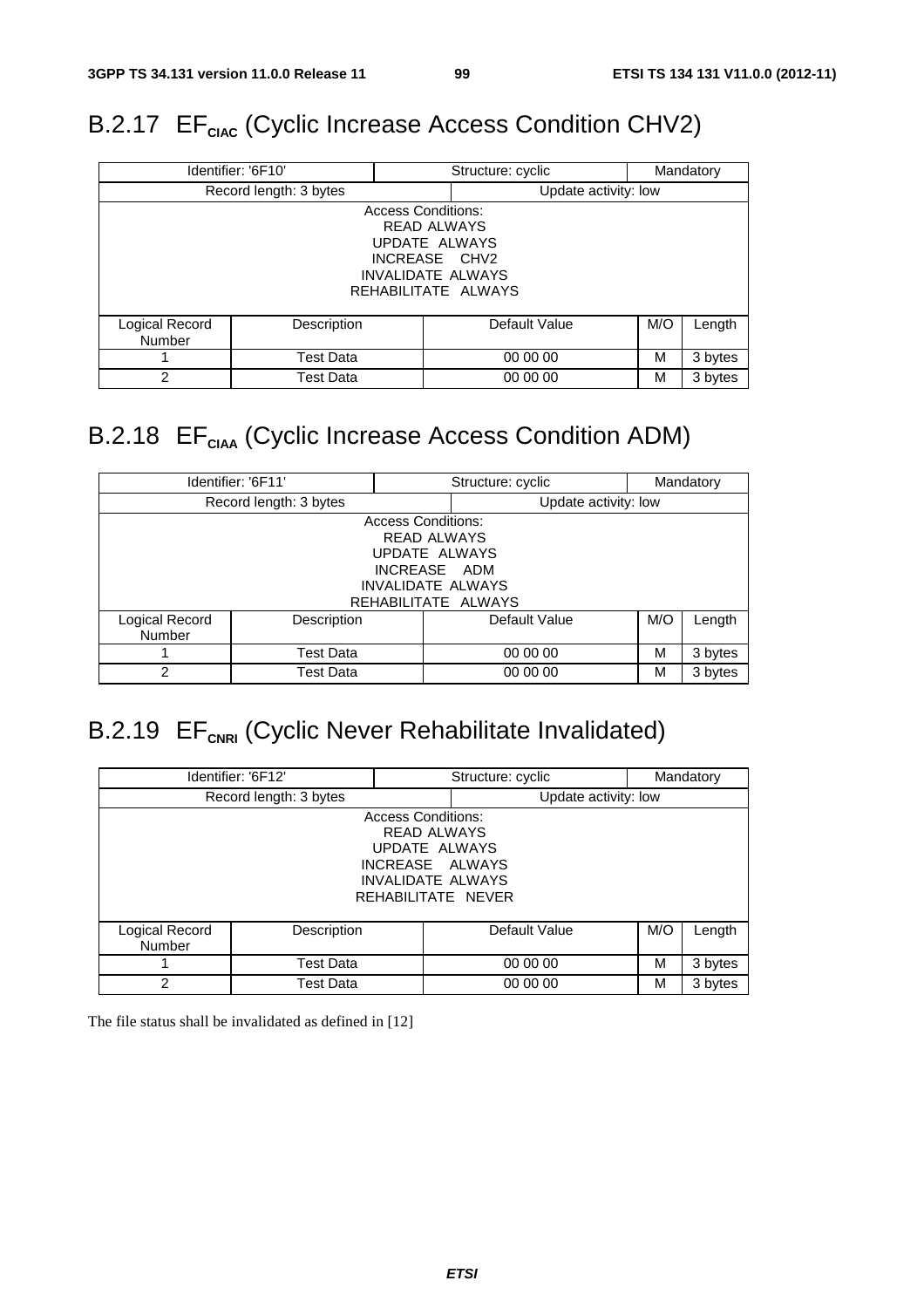# Annex C (informative): Change history

|               | <b>Change history</b> |                |           |                |  |                                                                                   |        |            |
|---------------|-----------------------|----------------|-----------|----------------|--|-----------------------------------------------------------------------------------|--------|------------|
| <b>Date</b>   | TSG#                  | <b>TSG Doc</b> | <b>CR</b> | <b>Rev</b> Cat |  | <b>Subject/Comment</b>                                                            | Old    | <b>New</b> |
| 2003-03       | <b>TP-19</b>          |                |           |                |  | approved                                                                          | 2.0.0  | 6.0.0      |
| 2005-01       |                       |                |           |                |  | History box updated to show approval; TS title<br>expanded to show abbreviations. | 6.0.0  | 6.0.1      |
| 2007-06       |                       |                |           |                |  | Update to Rel-7 version (MCC)                                                     | 6.0.1  | 7.0.0      |
| 2009-03       | $CP-43$               |                |           |                |  | Upgrade to Rel-8 without technical change                                         | 7.0.0  | 8.0.0      |
| 2009-04       |                       |                |           |                |  | Update change history table                                                       | 8.0.0  | 8.0.1      |
| 2009-12       | CT-46                 |                |           |                |  | Upgrade of the specification to Rel-9                                             | 8.0.1  | 9.0.0      |
| 2011-03       | $SP-51$               |                |           |                |  | Upgrade of the specification to Rel-10                                            | 9.0.0  | 10.0.0     |
| 2012-09 SP-57 |                       |                |           |                |  | Upgrade of the specification to Rel-11                                            | 10.0.0 | 11.0.0     |